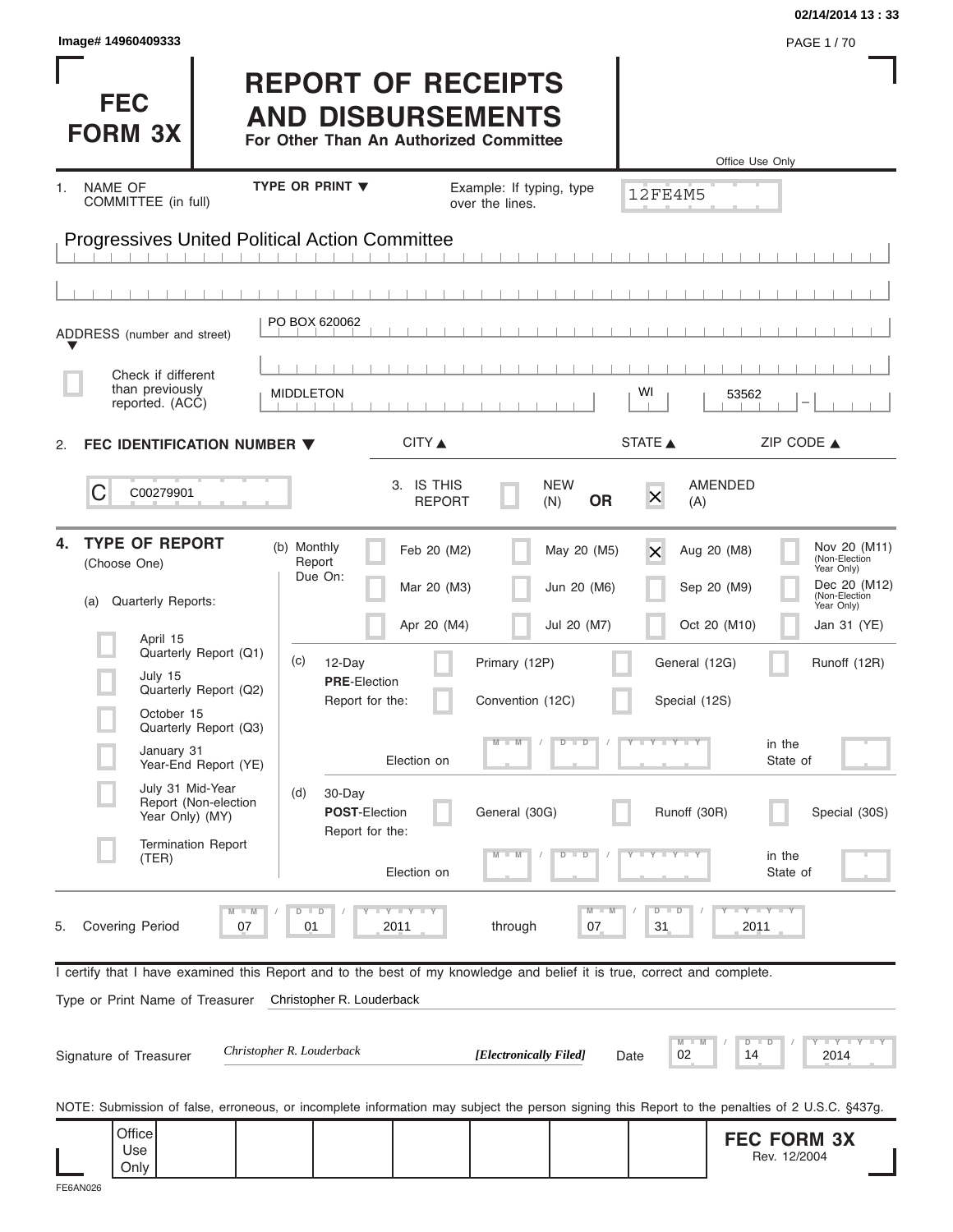## **SUMMARY PAGE**

|    | Image# 14960409334                                                                                  |                                                      |                                                 |
|----|-----------------------------------------------------------------------------------------------------|------------------------------------------------------|-------------------------------------------------|
|    | FEC Form 3X (Rev. 02/2003)                                                                          | <b>SUMMARY PAGE</b><br>OF RECEIPTS AND DISBURSEMENTS | Page 2                                          |
|    | Write or Type Committee Name                                                                        |                                                      |                                                 |
|    | <b>Progressives United Political Action Committee</b>                                               |                                                      |                                                 |
|    | Report Covering the Period:<br>From:                                                                | Y L<br>D<br>$\overline{D}$<br>07<br>01<br>2011       | $\overline{D}$<br>07<br>31<br>2011<br>To:       |
|    |                                                                                                     | <b>COLUMN A</b><br><b>This Period</b>                | <b>COLUMN B</b><br><b>Calendar Year-to-Date</b> |
| 6. | Cash on Hand<br>(a)<br>January 1,<br>2011                                                           |                                                      | 919585.94                                       |
|    | Cash on Hand at<br>(b)<br>Beginning of Reporting Period                                             | 1847005.29                                           |                                                 |
|    | Total Receipts (from Line 19)<br>(c)                                                                | 56281.71                                             | 1853322.47                                      |
|    | (d) Subtotal (add Lines 6(b) and<br>6(c) for Column A and Lines<br>$6(a)$ and $6(c)$ for Column B)  | 1903287.00                                           | 2772908.41                                      |
| 7. | Total Disbursements (from Line 31)                                                                  | 110339.70                                            | 979961.11                                       |
| 8. | Cash on Hand at Close of<br><b>Reporting Period</b><br>(subtract Line $7$ from Line $6(d)$ )        | 1792947.30                                           | 1792947.30                                      |
| 9. | Debts and Obligations Owed TO<br>the Committee (Itemize all on<br>Schedule C and/or Schedule D)     | 0.00                                                 |                                                 |
|    | 10. Debts and Obligations Owed BY<br>the Committee (Itemize all on<br>Schedule C and/or Schedule D) | 0.00                                                 |                                                 |

This committee has qualified as a multicandidate committee. (see FEC FORM 1M)

#### **For further information contact:**

Federal Election Commission 999 E Street, NW Washington, DC 20463

Toll Free 800-424-9530 Local 202-694-1100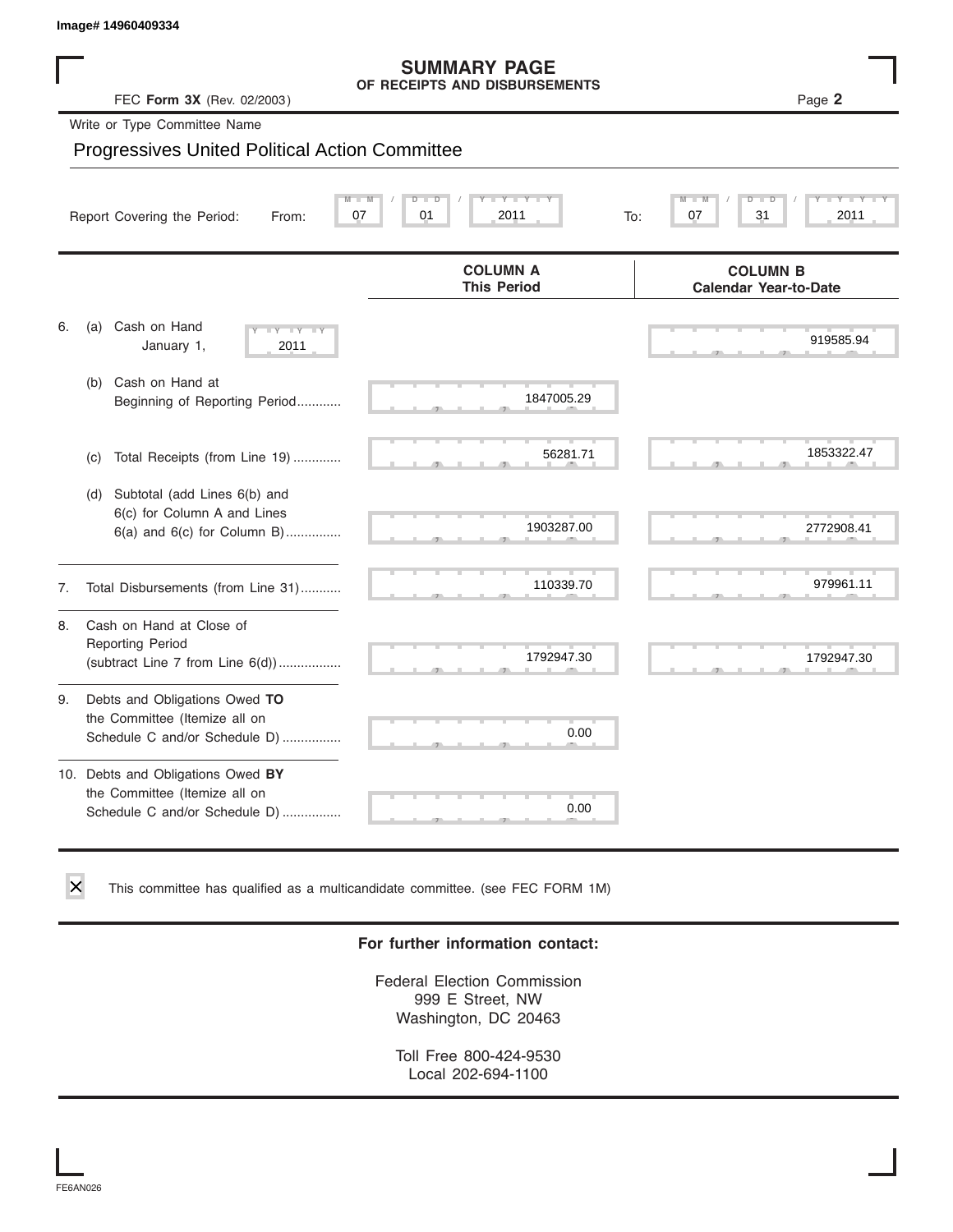#### **DETAILED SUMMARY PAGE**

|                                                       | <b>DETAILED SUMMARY PAGE</b><br>of Receipts   |                                                             |
|-------------------------------------------------------|-----------------------------------------------|-------------------------------------------------------------|
| FEC Form 3X (Rev. 06/2004)                            |                                               | Page 3                                                      |
| Write or Type Committee Name                          |                                               |                                                             |
| <b>Progressives United Political Action Committee</b> |                                               |                                                             |
| Report Covering the Period:<br>07<br>From:            | <b>LYLYLY</b><br>$D$ $D$<br>01<br>2011<br>To: | $Y - Y -$<br>$M - M$<br>$D$ $\Box$<br>ъ<br>31<br>2011<br>07 |
| I. Receipts                                           | <b>COLUMN A</b><br><b>Total This Period</b>   | <b>COLUMN B</b><br><b>Calendar Year-to-Date</b>             |
| 11. Contributions (other than loans) From:            |                                               |                                                             |
| Individuals/Persons Other<br>(a)                      |                                               |                                                             |
| <b>Than Political Committees</b>                      | 14440.89                                      | 368234.69                                                   |
| Itemized (use Schedule A)<br>(i)                      |                                               |                                                             |
|                                                       | 41387.22                                      | 1357441.59                                                  |
| (iii) TOTAL (add                                      |                                               |                                                             |
| Lines $11(a)(i)$ and $(ii)$                           | 55828.11                                      | 1725676.28                                                  |
| Political Party Committees<br>(b)                     | 0.00                                          | 0.00                                                        |
| <b>Other Political Committees</b><br>(C)              |                                               |                                                             |
|                                                       | 100.00                                        | 300.00                                                      |
| Total Contributions (add Lines<br>(d)                 |                                               |                                                             |
| $11(a)(iii)$ , (b), and (c)) (Carry                   |                                               | 1725976.28                                                  |
| Totals to Line 33, page 5) ▶                          | 55928.11                                      |                                                             |
| 12. Transfers From Affiliated/Other                   |                                               | 0.00                                                        |
|                                                       | 0.00                                          |                                                             |
|                                                       | 0.00                                          | 0.00                                                        |
|                                                       |                                               |                                                             |
| 14. Loan Repayments Received                          | 0.00                                          | 0.00                                                        |
| 15. Offsets To Operating Expenditures                 |                                               |                                                             |
| (Refunds, Rebates, etc.)                              |                                               |                                                             |
| (Carry Totals to Line 37, page 5)                     | 11.71                                         | 100756.20                                                   |
| 16. Refunds of Contributions Made                     |                                               |                                                             |
| to Federal Candidates and Other                       |                                               | 0.00                                                        |
| Political Committees<br>17. Other Federal Receipts    | 0.00                                          |                                                             |
|                                                       | 341.89                                        | 26589.99                                                    |
| 18. Transfers from Non-Federal and Levin Funds        |                                               |                                                             |
| (a) Non-Federal Account                               |                                               |                                                             |
|                                                       | 0.00                                          | 0.00                                                        |
|                                                       |                                               |                                                             |
| (b) Levin Funds (from Schedule H5)                    | 0.00                                          | 0.00                                                        |
|                                                       |                                               |                                                             |
| (c) Total Transfers (add $18(a)$ and $18(b)$ )        | 0.00                                          | 0.00                                                        |
| 19. Total Receipts (add Lines 11(d),                  |                                               |                                                             |
| 12, 13, 14, 15, 16, 17, and 18(c)) ▶                  | 56281.71                                      | 1853322.47                                                  |
| 20. Total Federal Receipts                            |                                               |                                                             |
| (subtract Line 18(c) from Line 19)  ▶                 | 56281.71                                      | 1853322.47                                                  |

 $56281.71$   $1853322$ 

FE6AN026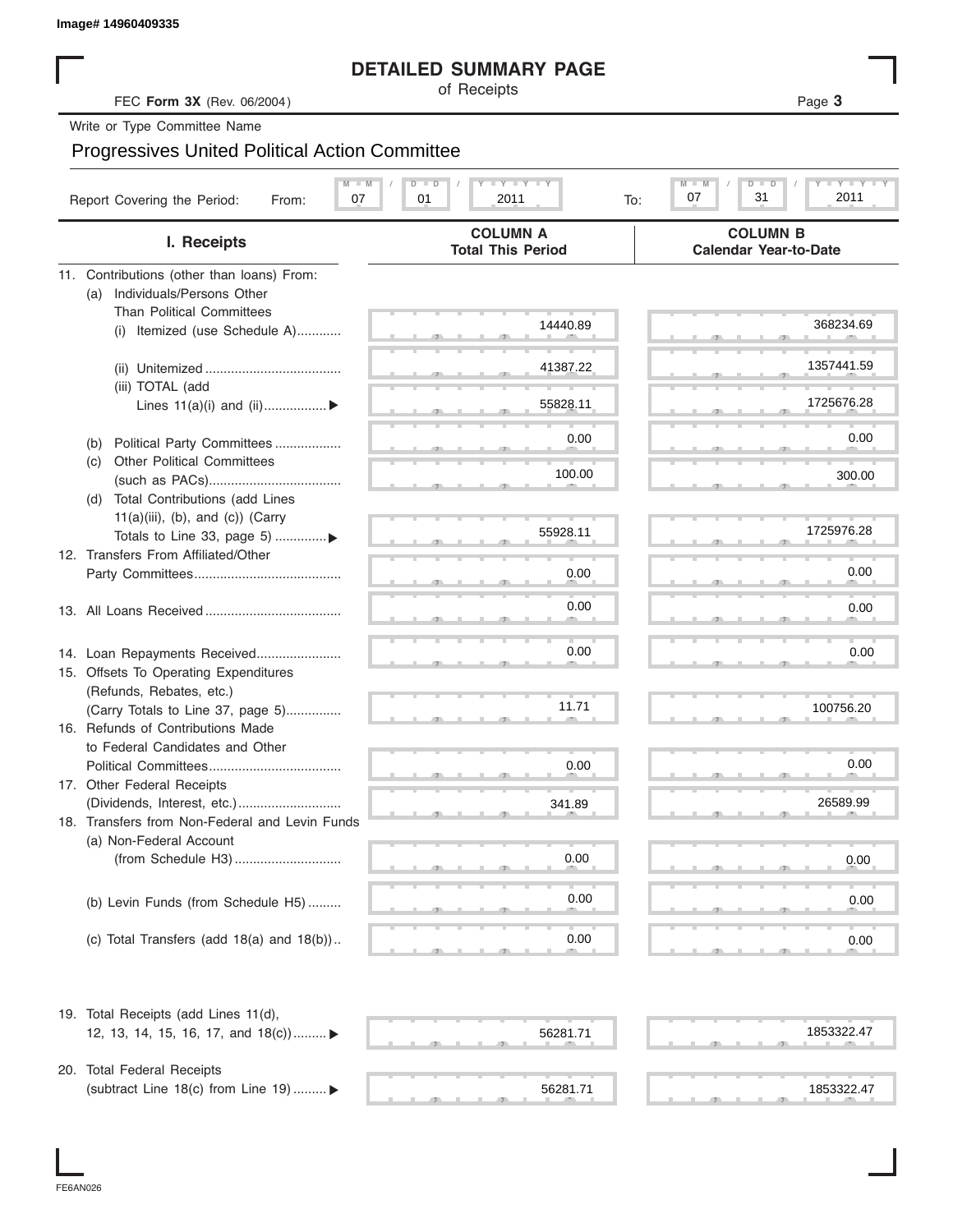#### **DETAILED SUMMARY PAGE**

|     |                                                                             | of Disbursements         |                              |
|-----|-----------------------------------------------------------------------------|--------------------------|------------------------------|
|     | FEC Form 3X (Rev. 02/2003)                                                  | <b>COLUMN A</b>          | Page 4<br><b>COLUMN B</b>    |
|     | II. Disbursements<br>21. Operating Expenditures:                            | <b>Total This Period</b> | <b>Calendar Year-to-Date</b> |
|     | (a) Allocated Federal/Non-Federal                                           |                          |                              |
|     | Activity (from Schedule H4)                                                 | 0.00                     | 0.00                         |
|     | Federal Share<br>(i)                                                        |                          |                              |
|     | (ii) Non-Federal Share                                                      | 0.00                     | 0.00                         |
|     | (b) Other Federal Operating                                                 |                          |                              |
|     |                                                                             | 110288.20                | 948902.66                    |
|     | (c) Total Operating Expenditures                                            | 110288.20                | 948902.66                    |
|     | (add 21(a)(i), (a)(ii), and (b))<br>22. Transfers to Affiliated/Other Party |                          |                              |
|     |                                                                             | 0.00                     | 0.00                         |
|     | 23. Contributions to<br>Federal Candidates/Committees                       |                          |                              |
|     | and Other Political Committees                                              | 0.00                     | 31220.95                     |
|     | 24. Independent Expenditures                                                |                          |                              |
|     | 25. Coordinated Party Expenditures                                          | 0.00                     | 0.00                         |
|     |                                                                             | 0.00                     | 0.00                         |
|     |                                                                             |                          |                              |
|     |                                                                             | 0.00                     | 0.00                         |
|     |                                                                             |                          |                              |
|     |                                                                             | 0.00                     | 0.00                         |
| (a) | 28. Refunds of Contributions To:<br>Individuals/Persons Other               |                          |                              |
|     | Than Political Committees                                                   | 51.50                    | $-162.50$                    |
| (b) | Political Party Committees                                                  | 0.00                     | 0.00                         |
| (c) | <b>Other Political Committees</b>                                           |                          |                              |
|     |                                                                             | 0.00                     | 0.00                         |
|     | <b>Total Contribution Refunds</b>                                           |                          |                              |
| (d) | (add Lines 28(a), (b), and (c))                                             | 51.50                    | $-162.50$                    |
|     |                                                                             |                          |                              |
|     |                                                                             | 0.00                     | 0.00                         |
|     | 30. Federal Election Activity (2 U.S.C. §431(20))                           |                          |                              |
|     | (a) Allocated Federal Election Activity                                     |                          |                              |
|     | (from Schedule H6)                                                          |                          |                              |
|     |                                                                             | 0.00                     | 0.00                         |
|     |                                                                             |                          |                              |
|     |                                                                             | 0.00                     | 0.00                         |
| (b) | Federal Election Activity Paid Entirely<br>With Federal Funds               | 0.00                     | 0.00                         |
| (C) | Total Federal Election Activity (add                                        |                          |                              |
|     | Lines $30(a)(i)$ , $30(a)(ii)$ and $30(b))$                                 | 0.00                     | 0.00                         |
|     |                                                                             |                          |                              |
|     | 31. Total Disbursements (add Lines 21(c), 22,                               |                          |                              |
|     | 23, 24, 25, 26, 27, 28(d), 29 and 30(c))                                    | 110339.70                | 979961.11                    |
|     | 32. Total Federal Disbursements                                             |                          |                              |
|     | (subtract Line 21(a)(ii) and Line 30(a)(ii)                                 |                          |                              |
|     |                                                                             | 110339.70                | 979961.11                    |

FE6AN026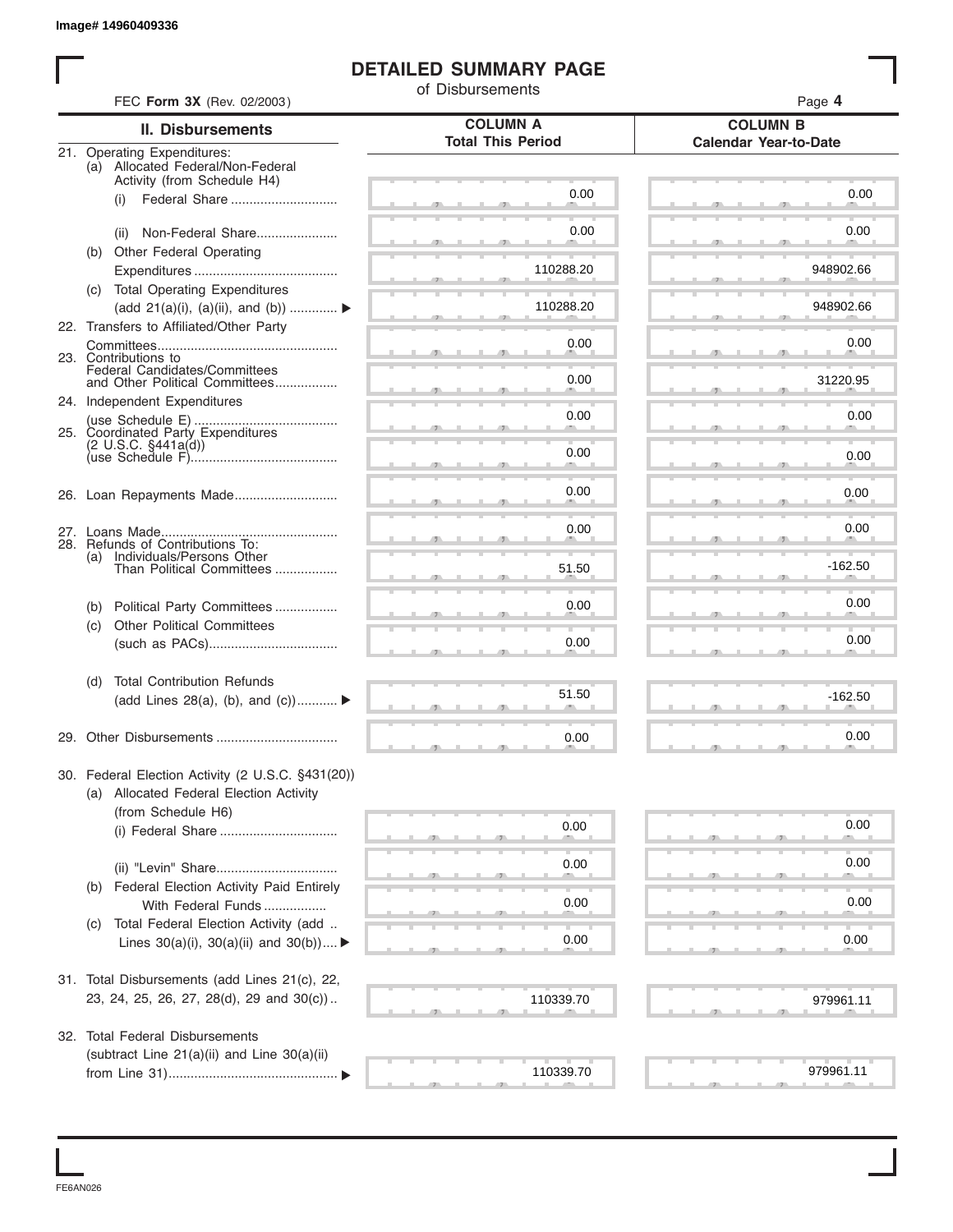#### **DETAILED SUMMARY PAGE**

| FEC Form 3X (Rev. 02/2003)                                                     | <b>DETAILED SUMMARY PAGE</b><br>of Disbursements | Page 5                                          |
|--------------------------------------------------------------------------------|--------------------------------------------------|-------------------------------------------------|
| III. Net Contributions/Operating Ex-<br>penditures                             | <b>COLUMN A</b><br><b>Total This Period</b>      | <b>COLUMN B</b><br><b>Calendar Year-to-Date</b> |
| Total Contributions (other than loans)<br>33.                                  | 55928.11                                         | 1725976.28                                      |
| 34. Total Contribution Refunds                                                 | 51.50                                            | $-162.50$                                       |
| 35. Net Contributions (other than loans)<br>(subtract Line 34 from Line 33)    | 55876.61                                         | 1726138.78                                      |
| 36. Total Federal Operating Expenditures<br>(add Line 21(a)(i) and Line 21(b)) | 110288.20                                        | 948902.66                                       |
| 37. Offsets to Operating Expenditures                                          | 11.71                                            | 100756.20                                       |
| 38. Net Operating Expenditures                                                 | 110276.49                                        | 848146.46                                       |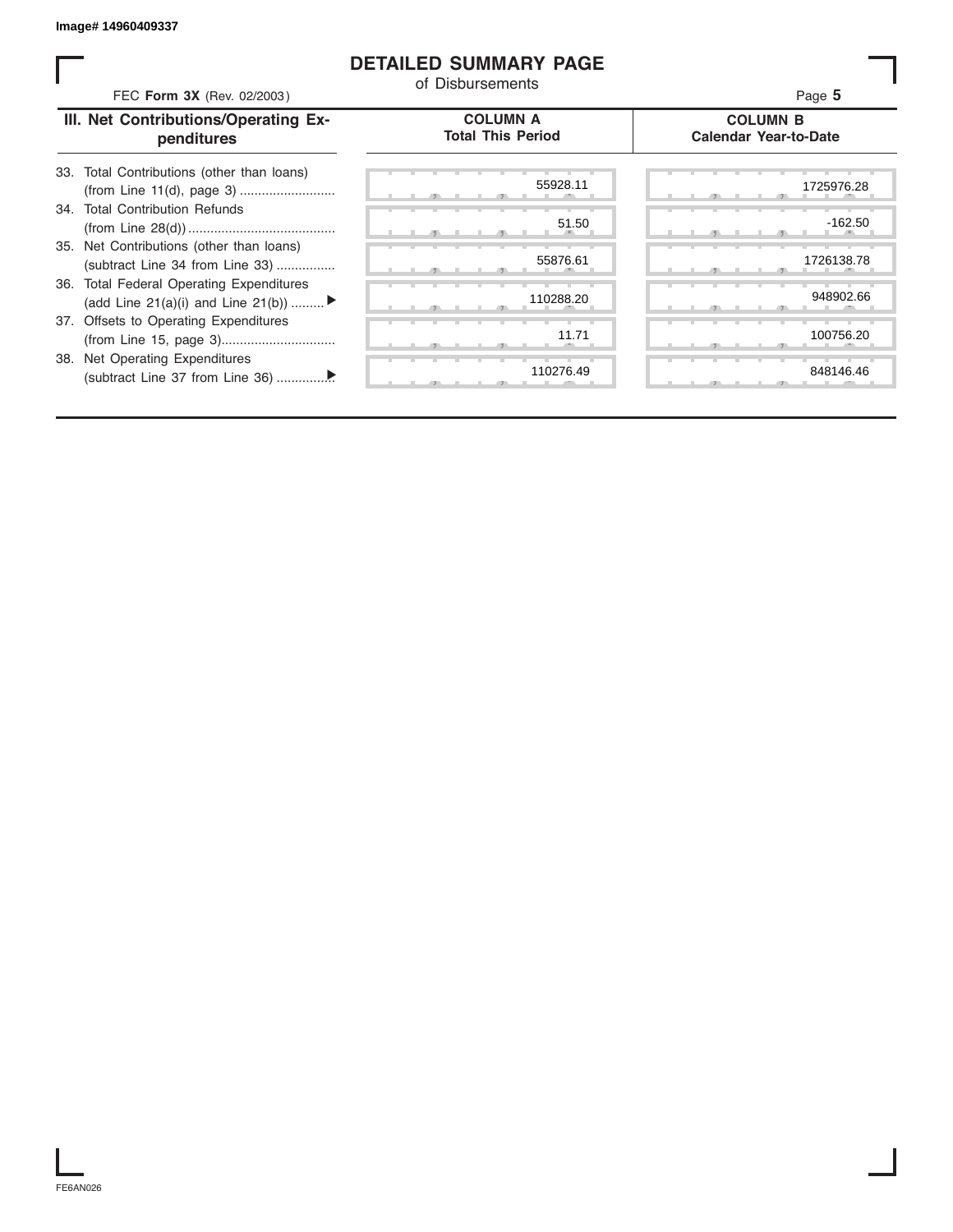# tmage#14960409338<br>DAGE 6/70, PAGE 6/70<br>**DAGE 7 (A ⊨G7 9 @05 B9 C I G`H9 L H`F 9 @5 H9 8 `HC`5 `F 9 DC F Hž G7 < 9 8 I @9 `C F `<del>I I</del>9 A ⊨N5 H=C B**

Ī **Form/Schedule: F3XATransaction ID :** 

> We are resubmitting our August 20, 2011 Monthly Report. It was discovered that a banking fee on July 31, 2011 to Cybersource in the amount of \$15.45 went unreported and has been added to the amended report. We would like to assure the FEC that necessary adjustments to our internal procedures have been made to ensure these mistakes are not repeated. If you have any questions, please feel free to contact me at (608) 831-7877. Sincerely, Christopher Louderback, Treasurer All disbursements documented as Line 21b, Federal Operating Expenditures, are in support of the committee itself and did not serve as contributions to any other candidate, federal or non-federal.

**Form/Schedule: Transaction ID:**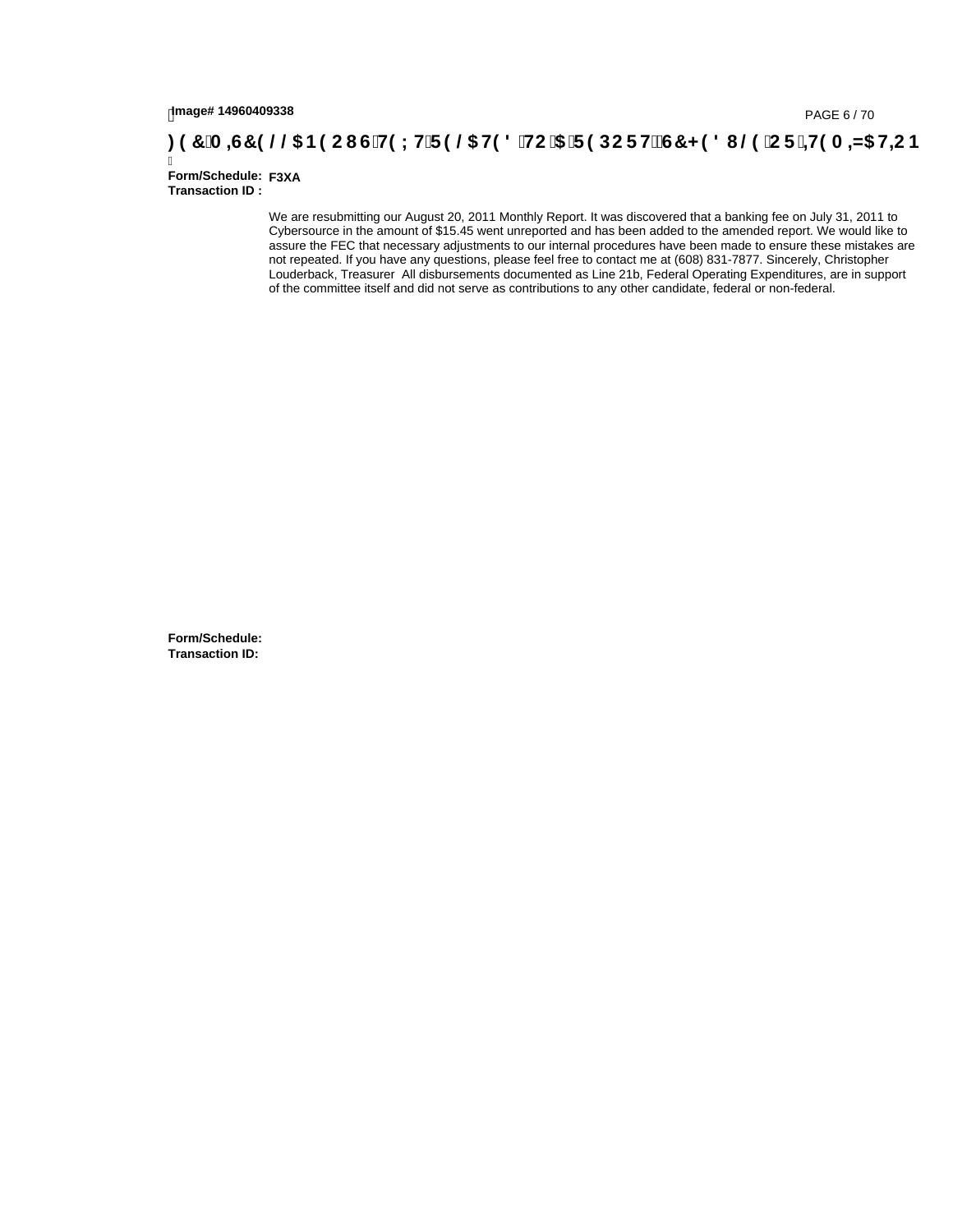FOR LINE NUMBER: PAGE 7 OF<br>(check only one)

| SCHEDULE A (FEC Form 3X)<br><b>ITEMIZED RECEIPTS</b>                                                                                                                                                                                                                                                                                                      | Use separate schedule(s)<br>for each category of the<br>Detailed Summary Page | FOR LINE NUMBER:<br>PAGE<br>7 OF<br>70<br>(check only one)<br>$\overline{X}$ 11a<br>11 <sub>b</sub><br>11c<br>12                                                 |
|-----------------------------------------------------------------------------------------------------------------------------------------------------------------------------------------------------------------------------------------------------------------------------------------------------------------------------------------------------------|-------------------------------------------------------------------------------|------------------------------------------------------------------------------------------------------------------------------------------------------------------|
| Any information copied from such Reports and Statements may not be sold or used by any person for the purpose of soliciting contributions                                                                                                                                                                                                                 |                                                                               | 13<br>14<br>15<br>16<br>17                                                                                                                                       |
| or for commercial purposes, other than using the name and address of any political committee to solicit contributions from such committee.<br>NAME OF COMMITTEE (In Full)<br><b>Progressives United Political Action Committee</b>                                                                                                                        |                                                                               |                                                                                                                                                                  |
| Full Name (Last, First, Middle Initial)<br>A. Ralph Allred<br>Mailing Address 1405 Wolfe City Dr.<br>City<br>State<br><b>TX</b><br>Greenville<br>FEC ID number of contributing<br>C<br>federal political committee.<br>Name of Employer<br>Occupation<br>Retired<br>Retired<br>Receipt For:<br>Primary<br>General<br>Other (specify) $\blacktriangledown$ | Zip Code<br>75401-2109<br>Aggregate Year-to-Date ▼<br>300.00                  | Date of Receipt<br>$Y - Y - I$<br>$M - M$<br>D<br>$\overline{D}$<br>2011<br>07<br>11<br>Transaction ID: C5494101<br>Amount of Each Receipt this Period<br>100.00 |
| Full Name (Last, First, Middle Initial)<br><b>B.</b> Katherine Anderson<br>Mailing Address 1420 Wisconsin St<br>City<br>State<br>WI<br><b>Stevens Point</b><br>FEC ID number of contributing<br>C<br>federal political committee.                                                                                                                         | Zip Code<br>54481-4515                                                        | Date of Receipt<br>$M - M$<br>$\Box$<br>$\Box$<br>15<br>2011<br>07<br>Transaction ID: C5498205<br>Amount of Each Receipt this Period<br>25.00                    |
| Name of Employer<br>Occupation<br>Retired<br>Retired<br>Receipt For:<br>Primary<br>General<br>Other (specify) $\blacktriangledown$                                                                                                                                                                                                                        | Aggregate Year-to-Date ▼<br>325.00<br>A                                       |                                                                                                                                                                  |
| Full Name (Last, First, Middle Initial)<br>David Arms<br>С.<br>Mailing Address 1666 W Hollywood Ave<br>City<br>State                                                                                                                                                                                                                                      | Zip Code                                                                      | Date of Receipt<br>$M - M$<br>$Y = Y =$<br>D<br>T<br>$\overline{\phantom{a}}$<br>07<br>2011<br>11<br>Transaction ID: C5495653                                    |
| IL<br>Chicago<br>FEC ID number of contributing<br>C<br>federal political committee.<br>Name of Employer<br>Occupation<br>Retired<br>Retired<br>Receipt For:<br>Primary<br>General<br>Other (specify) $\blacktriangledown$                                                                                                                                 | 60660-4013<br>Aggregate Year-to-Date ▼<br>250.25                              | Amount of Each Receipt this Period<br>150.25                                                                                                                     |
|                                                                                                                                                                                                                                                                                                                                                           |                                                                               | 275.25                                                                                                                                                           |

S S S , , .

×.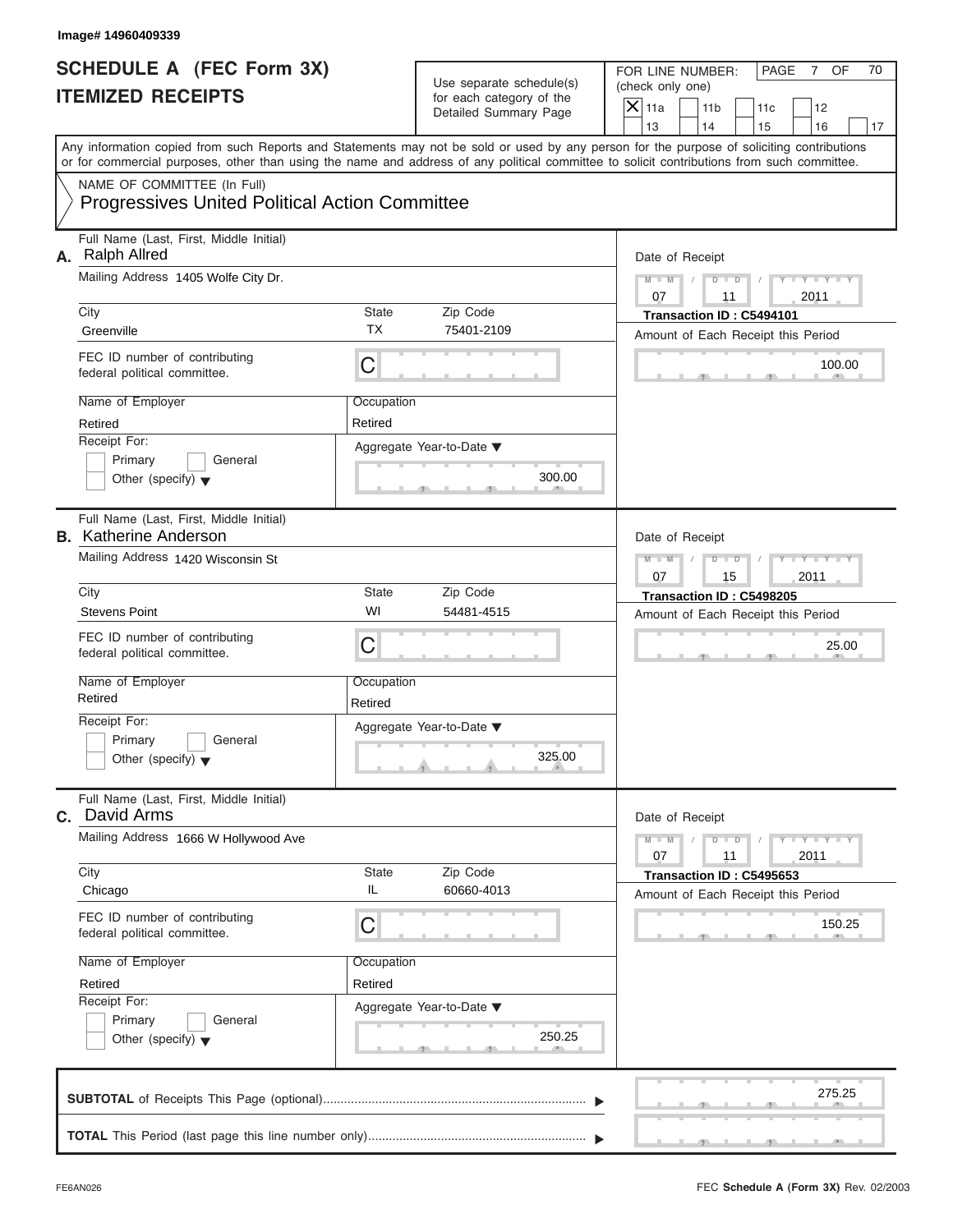FOR LINE NUMBER: PAGE 8 OF<br>(check only one)

|    | SCHEDULE A (FEC Form 3X)<br><b>ITEMIZED RECEIPTS</b>                                                                                                                                                                                                                                    |                            | Use separate schedule(s)<br>for each category of the<br>Detailed Summary Page | FOR LINE NUMBER:<br>PAGE<br>8<br>OF<br>70<br>(check only one)<br>$\overline{X}$ 11a<br>11 <sub>b</sub><br>11c<br>12               |
|----|-----------------------------------------------------------------------------------------------------------------------------------------------------------------------------------------------------------------------------------------------------------------------------------------|----------------------------|-------------------------------------------------------------------------------|-----------------------------------------------------------------------------------------------------------------------------------|
|    |                                                                                                                                                                                                                                                                                         |                            |                                                                               | 13<br>14<br>15<br>16<br>17                                                                                                        |
|    | Any information copied from such Reports and Statements may not be sold or used by any person for the purpose of soliciting contributions<br>or for commercial purposes, other than using the name and address of any political committee to solicit contributions from such committee. |                            |                                                                               |                                                                                                                                   |
|    | NAME OF COMMITTEE (In Full)<br><b>Progressives United Political Action Committee</b>                                                                                                                                                                                                    |                            |                                                                               |                                                                                                                                   |
| А. | Full Name (Last, First, Middle Initial)<br>Linda Bair<br>Mailing Address 2115 Robert Dr                                                                                                                                                                                                 |                            |                                                                               | Date of Receipt<br>$M - M$<br>D<br>$\Box$                                                                                         |
|    | City<br>Champaign                                                                                                                                                                                                                                                                       | <b>State</b><br>IL         | Zip Code<br>61821-6537                                                        | 07<br>01<br>2011<br>Transaction ID: C5488176                                                                                      |
|    | FEC ID number of contributing<br>federal political committee.                                                                                                                                                                                                                           | C                          |                                                                               | Amount of Each Receipt this Period<br>75.00                                                                                       |
|    | Name of Employer<br>Not Employed<br>Receipt For:<br>Primary<br>General<br>Other (specify) $\blacktriangledown$                                                                                                                                                                          | Occupation<br>Not Employed | Aggregate Year-to-Date ▼<br>225.00                                            |                                                                                                                                   |
|    | Full Name (Last, First, Middle Initial)<br><b>B.</b> Tannis Bator<br>Mailing Address 1920 12th Ave                                                                                                                                                                                      |                            |                                                                               | Date of Receipt<br>$M - M$<br>D<br>$\Box$                                                                                         |
|    | City<br>Greeley                                                                                                                                                                                                                                                                         | <b>State</b><br>CO         | Zip Code<br>80631-5445                                                        | 18<br>2011<br>07<br>Transaction ID: C5500195<br>Amount of Each Receipt this Period                                                |
|    | FEC ID number of contributing<br>federal political committee.                                                                                                                                                                                                                           | C                          |                                                                               | 50.00                                                                                                                             |
|    | Name of Employer<br>Retired                                                                                                                                                                                                                                                             | Occupation<br>Retired      |                                                                               |                                                                                                                                   |
|    | Receipt For:<br>General<br>Primary<br>Other (specify) $\blacktriangledown$                                                                                                                                                                                                              |                            | Aggregate Year-to-Date ▼<br>305.00<br>and in                                  |                                                                                                                                   |
| С. | Full Name (Last, First, Middle Initial)<br><b>Isabel H Beck</b>                                                                                                                                                                                                                         |                            |                                                                               | Date of Receipt                                                                                                                   |
|    | Mailing Address 6225 Mineral Point Rd<br>Apt D79<br>City                                                                                                                                                                                                                                | State                      | Zip Code                                                                      | $M - M$<br>$\mathbf{I} = \mathbf{Y}$ and $\mathbf{Y} = \mathbf{I}$<br>D<br>$\Box$<br>07<br>13<br>2011<br>Transaction ID: C5497238 |
|    | Madison                                                                                                                                                                                                                                                                                 | WI                         | 53705-4573                                                                    | Amount of Each Receipt this Period                                                                                                |
|    | FEC ID number of contributing<br>federal political committee.                                                                                                                                                                                                                           | C                          |                                                                               | 300.50                                                                                                                            |
|    | Name of Employer                                                                                                                                                                                                                                                                        | Occupation                 |                                                                               |                                                                                                                                   |
|    | Retired<br>Receipt For:<br>Primary<br>General<br>Other (specify) $\blacktriangledown$                                                                                                                                                                                                   | Retired                    | Aggregate Year-to-Date ▼<br>601.00                                            |                                                                                                                                   |
|    |                                                                                                                                                                                                                                                                                         |                            |                                                                               | 425.50                                                                                                                            |
|    |                                                                                                                                                                                                                                                                                         |                            |                                                                               |                                                                                                                                   |

S S S , , .

a.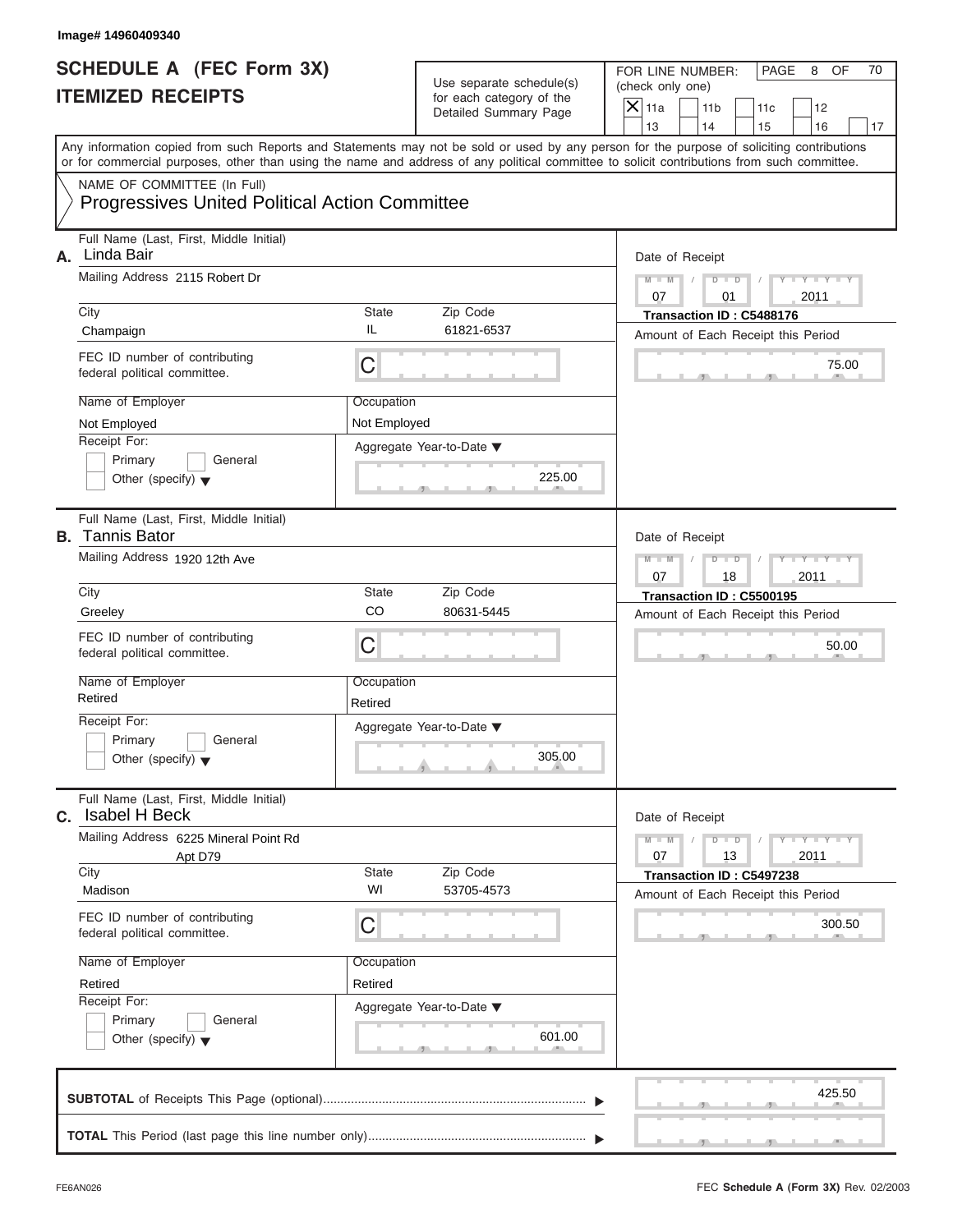FOR LINE NUMBER: PAGE 9 OF<br>(check only one)

|    | SCHEDULE A (FEC Form 3X)<br><b>ITEMIZED RECEIPTS</b>                                                                                       |                       | Use separate schedule(s)<br>for each category of the<br>Detailed Summary Page | FOR LINE NUMBER:<br>PAGE<br>9<br>OF<br>70<br>(check only one)<br>$\overline{X}$ 11a<br>11 <sub>b</sub><br>11c<br>12 |
|----|--------------------------------------------------------------------------------------------------------------------------------------------|-----------------------|-------------------------------------------------------------------------------|---------------------------------------------------------------------------------------------------------------------|
|    | Any information copied from such Reports and Statements may not be sold or used by any person for the purpose of soliciting contributions  |                       |                                                                               | 13<br>14<br>15<br>16<br>17                                                                                          |
|    | or for commercial purposes, other than using the name and address of any political committee to solicit contributions from such committee. |                       |                                                                               |                                                                                                                     |
|    | NAME OF COMMITTEE (In Full)<br><b>Progressives United Political Action Committee</b>                                                       |                       |                                                                               |                                                                                                                     |
| А. | Full Name (Last, First, Middle Initial)<br>Cora M. Biernat                                                                                 |                       |                                                                               | Date of Receipt                                                                                                     |
|    | Mailing Address 3839 Hart Blyd<br>Apt 313<br>City                                                                                          | State                 | Zip Code                                                                      | $Y - Y - I$<br>$M - M$<br>D<br>$\Box$<br>2011<br>13<br>07<br>Transaction ID: C5497278                               |
|    | Minneapolis                                                                                                                                | ΜN                    | 55421-4141                                                                    | Amount of Each Receipt this Period                                                                                  |
|    | FEC ID number of contributing<br>federal political committee.                                                                              | C                     |                                                                               | 35.00                                                                                                               |
|    | Name of Employer<br>Retired                                                                                                                | Occupation<br>Retired |                                                                               |                                                                                                                     |
|    | Receipt For:                                                                                                                               |                       | Aggregate Year-to-Date ▼                                                      |                                                                                                                     |
|    | General<br>Primary<br>Other (specify) $\blacktriangledown$                                                                                 |                       | 335.00                                                                        |                                                                                                                     |
|    | Full Name (Last, First, Middle Initial)<br><b>B.</b> Lewis Bosworth                                                                        |                       |                                                                               | Date of Receipt                                                                                                     |
|    | Mailing Address 2829 Barlow St                                                                                                             |                       | $M - M$<br>$D$ $D$<br>2011<br>07<br>24                                        |                                                                                                                     |
|    | City                                                                                                                                       | State<br>WI           | Zip Code                                                                      | Transaction ID: C5504139                                                                                            |
|    | Madison                                                                                                                                    |                       | 53705-3621                                                                    | Amount of Each Receipt this Period                                                                                  |
|    | FEC ID number of contributing<br>federal political committee.                                                                              | C                     |                                                                               | 50.00                                                                                                               |
|    | Name of Employer<br>Retired                                                                                                                | Occupation            |                                                                               |                                                                                                                     |
|    | Receipt For:                                                                                                                               | Retired               |                                                                               |                                                                                                                     |
|    | General<br>Primary                                                                                                                         |                       | Aggregate Year-to-Date ▼                                                      |                                                                                                                     |
|    | Other (specify) $\blacktriangledown$                                                                                                       |                       | 300.00<br>A                                                                   |                                                                                                                     |
|    | Full Name (Last, First, Middle Initial)<br>C. Sue Bowlin                                                                                   |                       |                                                                               | Date of Receipt                                                                                                     |
|    | Mailing Address 1460 E Highland Cove Ln                                                                                                    |                       |                                                                               | $Y = Y =$<br>$M - M$<br>T<br>D<br>$\overline{\phantom{a}}$<br>07                                                    |
|    | Apt 222<br>City                                                                                                                            | State                 | Zip Code                                                                      | 29<br>2011<br>Transaction ID: C5517452                                                                              |
|    | Salt Lake City                                                                                                                             | UT                    | 84106-4438                                                                    | Amount of Each Receipt this Period                                                                                  |
|    | FEC ID number of contributing<br>federal political committee.                                                                              | C                     |                                                                               | 100.00                                                                                                              |
|    | Name of Employer                                                                                                                           | Occupation            |                                                                               |                                                                                                                     |
|    | Not Employed                                                                                                                               | Not Employed          |                                                                               |                                                                                                                     |
|    | Receipt For:                                                                                                                               |                       | Aggregate Year-to-Date ▼                                                      |                                                                                                                     |
|    | Primary<br>General<br>Other (specify) $\blacktriangledown$                                                                                 |                       | 525.00                                                                        |                                                                                                                     |
|    |                                                                                                                                            |                       |                                                                               | 185.00                                                                                                              |
|    |                                                                                                                                            |                       |                                                                               |                                                                                                                     |

 $S = 1 - 1 - 2$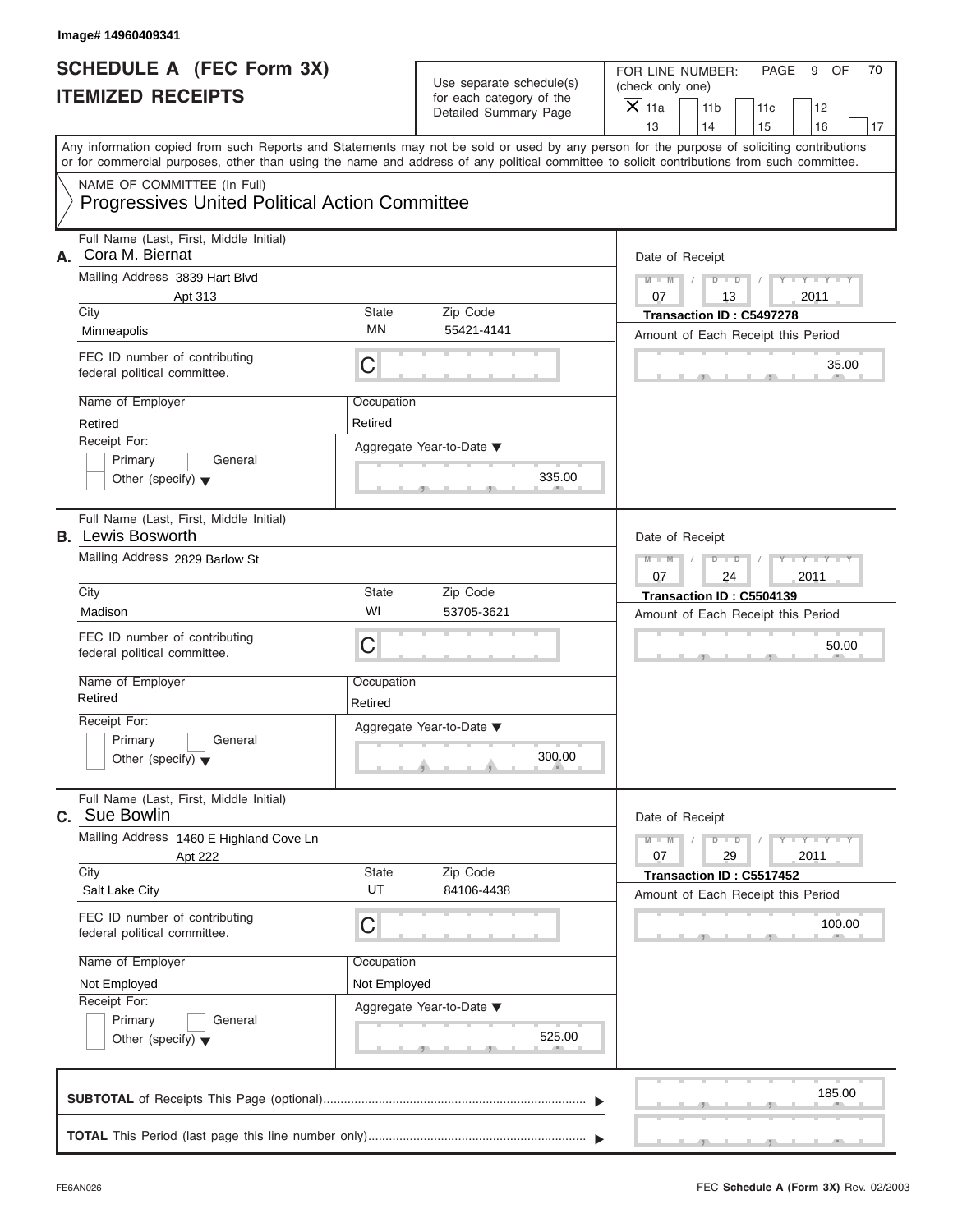|                                                             | Image# 14960409342                                                                                                                                                                                                                                                                                                  |                                                                               |                                                                   |                                                                                                                                                                         |
|-------------------------------------------------------------|---------------------------------------------------------------------------------------------------------------------------------------------------------------------------------------------------------------------------------------------------------------------------------------------------------------------|-------------------------------------------------------------------------------|-------------------------------------------------------------------|-------------------------------------------------------------------------------------------------------------------------------------------------------------------------|
| <b>SCHEDULE A (FEC Form 3X)</b><br><b>ITEMIZED RECEIPTS</b> |                                                                                                                                                                                                                                                                                                                     | Use separate schedule(s)<br>for each category of the<br>Detailed Summary Page |                                                                   | FOR LINE NUMBER:<br>PAGE 10 OF<br>70<br>(check only one)<br>$\mathsf{X}$ 11a<br>11 <sub>b</sub><br>11c<br>12                                                            |
|                                                             | or for commercial purposes, other than using the name and address of any political committee to solicit contributions from such committee.                                                                                                                                                                          |                                                                               |                                                                   | 13<br>14<br>15<br>16<br>17<br>Any information copied from such Reports and Statements may not be sold or used by any person for the purpose of soliciting contributions |
|                                                             | NAME OF COMMITTEE (In Full)<br><b>Progressives United Political Action Committee</b>                                                                                                                                                                                                                                |                                                                               |                                                                   |                                                                                                                                                                         |
|                                                             | Full Name (Last, First, Middle Initial)<br>A. Craig Brownstein<br>Mailing Address 1315 Wallach PI NW<br>City                                                                                                                                                                                                        | State                                                                         | Zip Code                                                          | Date of Receipt<br>$D$ $\Box$ $D$<br>Y TYT<br>$M - M$<br>07<br>20<br>2011<br>Transaction ID: C5502929                                                                   |
|                                                             | Washington<br>FEC ID number of contributing<br>federal political committee.                                                                                                                                                                                                                                         | DC<br>C                                                                       | 20009-4450                                                        | Amount of Each Receipt this Period<br>250.00                                                                                                                            |
|                                                             | Name of Employer<br><b>Edelman Public Relations</b><br>Receipt For:<br>Primary<br>General<br>Other (specify) $\blacktriangledown$                                                                                                                                                                                   | Occupation                                                                    | Director of Media Relations<br>Aggregate Year-to-Date ▼<br>250.00 |                                                                                                                                                                         |
|                                                             | Full Name (Last, First, Middle Initial)<br><b>B.</b> Norma Cameron<br>Mailing Address 2201 N Kimball St<br>Apt 10<br>City<br>Mitchell<br>FEC ID number of contributing<br>federal political committee.<br>Name of Employer<br>Retired<br>Receipt For:<br>Primary<br>General<br>Other (specify) $\blacktriangledown$ | State<br><b>SD</b><br>C<br>Occupation<br>Retired                              | Zip Code<br>57301-1142<br>Aggregate Year-to-Date ▼<br>250.00      | Date of Receipt<br>Y TYT<br>$M - M$<br>$D$ $D$<br>2011<br>07<br>05<br>Transaction ID: C5497124<br>Amount of Each Receipt this Period<br>100.00                          |
| С.                                                          | Full Name (Last, First, Middle Initial)<br>James Coughlan<br>Mailing Address 101 Mayan Way<br>City                                                                                                                                                                                                                  | State                                                                         | Zip Code                                                          | Date of Receipt<br>$M - M$<br>$Y = Y$<br>$D$ $D$<br>2011<br>07<br>17<br>Transaction ID: C5500061                                                                        |
|                                                             | Mankato<br>FEC ID number of contributing<br>federal political committee.<br>Name of Employer<br>CCI<br>Receipt For:<br>Primary<br>General<br>Other (specify) $\blacktriangledown$                                                                                                                                   | <b>MN</b><br>С<br>Occupation<br>Management                                    | 56001-4129<br>Aggregate Year-to-Date ▼<br>600.00                  | Amount of Each Receipt this Period<br>100.00                                                                                                                            |
|                                                             |                                                                                                                                                                                                                                                                                                                     |                                                                               |                                                                   | 450.00                                                                                                                                                                  |
|                                                             |                                                                                                                                                                                                                                                                                                                     |                                                                               |                                                                   |                                                                                                                                                                         |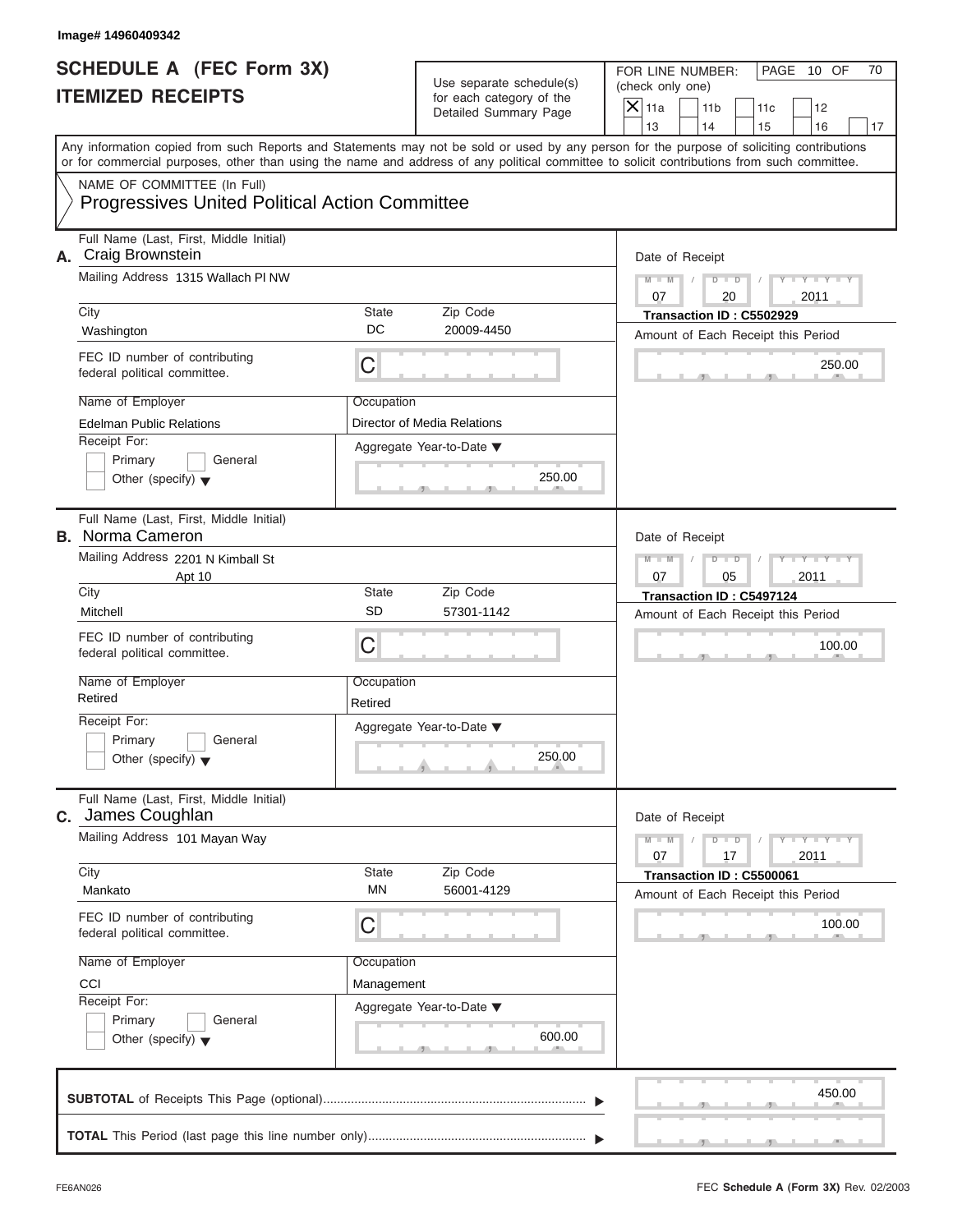|    | Image# 14960409343                                                                                                                         |                                                        |                                                                               |                                                                                                                                                                         |
|----|--------------------------------------------------------------------------------------------------------------------------------------------|--------------------------------------------------------|-------------------------------------------------------------------------------|-------------------------------------------------------------------------------------------------------------------------------------------------------------------------|
|    | <b>SCHEDULE A (FEC Form 3X)</b><br><b>ITEMIZED RECEIPTS</b>                                                                                |                                                        | Use separate schedule(s)<br>for each category of the<br>Detailed Summary Page | FOR LINE NUMBER:<br>PAGE 11 OF<br>70<br>(check only one)<br>$\mathsf{X}$ 11a<br>11 <sub>b</sub><br>11c<br>12                                                            |
|    | or for commercial purposes, other than using the name and address of any political committee to solicit contributions from such committee. |                                                        |                                                                               | 13<br>14<br>15<br>16<br>17<br>Any information copied from such Reports and Statements may not be sold or used by any person for the purpose of soliciting contributions |
|    | NAME OF COMMITTEE (In Full)<br><b>Progressives United Political Action Committee</b>                                                       |                                                        |                                                                               |                                                                                                                                                                         |
| А. | Full Name (Last, First, Middle Initial)<br>Deane Critchley Berlin<br>Mailing Address 2016 Sydney Ln NW<br>City                             | State                                                  | Zip Code                                                                      | Date of Receipt<br>$D$ $D$<br>Y TYT<br>$M - M$<br>07<br>2011<br>11<br>Transaction ID: C5494099                                                                          |
|    | Albuquerque                                                                                                                                | <b>NM</b>                                              | 87107-1130                                                                    | Amount of Each Receipt this Period                                                                                                                                      |
|    | FEC ID number of contributing<br>federal political committee.                                                                              | С                                                      |                                                                               | 200.00                                                                                                                                                                  |
|    | Name of Employer<br>Retired                                                                                                                | Occupation<br>Retired                                  |                                                                               |                                                                                                                                                                         |
|    | Receipt For:<br>Primary<br>General<br>Other (specify) $\blacktriangledown$                                                                 |                                                        | Aggregate Year-to-Date ▼<br>550.25                                            |                                                                                                                                                                         |
|    | Full Name (Last, First, Middle Initial)<br><b>B.</b> Dorothy H. Dey                                                                        |                                                        |                                                                               | Date of Receipt                                                                                                                                                         |
|    | Mailing Address W330S3910 Connemara Dr                                                                                                     | Y TYT<br>$M - M$<br>$D$ $\Box$ $D$<br>2011<br>07<br>10 |                                                                               |                                                                                                                                                                         |
|    | City                                                                                                                                       | State                                                  | Zip Code                                                                      | Transaction ID: C5493087                                                                                                                                                |
|    | Dousman                                                                                                                                    | WI                                                     | 53118-9440                                                                    | Amount of Each Receipt this Period                                                                                                                                      |
|    | FEC ID number of contributing<br>federal political committee.                                                                              | C                                                      |                                                                               | 25.00                                                                                                                                                                   |
|    | Name of Employer<br>Beck, Chaet, Bamberger & Polsky, SC                                                                                    | Occupation<br>Attorney                                 |                                                                               |                                                                                                                                                                         |
|    | Receipt For:<br>Primary<br>General<br>Other (specify) $\blacktriangledown$                                                                 |                                                        | Aggregate Year-to-Date ▼<br>325.00                                            |                                                                                                                                                                         |
|    | Full Name (Last, First, Middle Initial)<br>C. Dorothy H. Dey                                                                               |                                                        |                                                                               | Date of Receipt                                                                                                                                                         |
|    | Mailing Address W330S3910 Connemara Dr                                                                                                     |                                                        |                                                                               | $M - M$<br>$Y = Y$<br>$D - D$<br>2011<br>07<br>24                                                                                                                       |
|    | City<br>Dousman                                                                                                                            | State<br>WI                                            | Zip Code<br>53118-9440                                                        | Transaction ID: C5504154<br>Amount of Each Receipt this Period                                                                                                          |
|    | FEC ID number of contributing<br>federal political committee.                                                                              | С                                                      |                                                                               | 25.00                                                                                                                                                                   |
|    | Name of Employer                                                                                                                           | Occupation                                             |                                                                               |                                                                                                                                                                         |
|    | Beck, Chaet, Bamberger & Polsky, SC<br>Receipt For:                                                                                        | Attorney                                               |                                                                               |                                                                                                                                                                         |
|    | Primary<br>General<br>Other (specify) $\blacktriangledown$                                                                                 |                                                        | Aggregate Year-to-Date ▼<br>325.00                                            |                                                                                                                                                                         |
|    |                                                                                                                                            |                                                        |                                                                               | 250.00                                                                                                                                                                  |
|    |                                                                                                                                            |                                                        |                                                                               |                                                                                                                                                                         |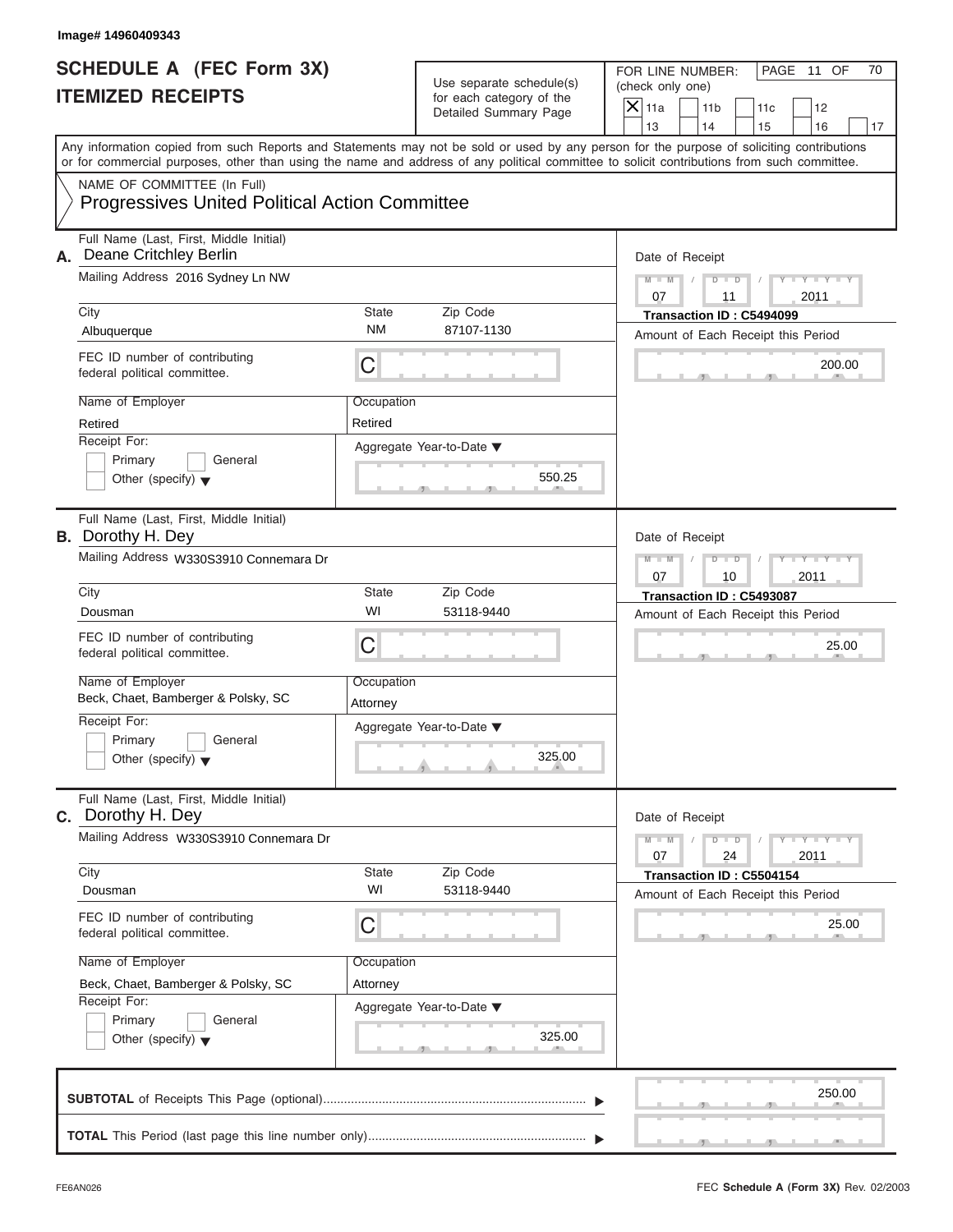| Image# 14960409344                                                                                                                                              |                                                       |                            |                                                                                                                                                                                                                                                                                         |                                      |                                                                                                    |     |                             |    |
|-----------------------------------------------------------------------------------------------------------------------------------------------------------------|-------------------------------------------------------|----------------------------|-----------------------------------------------------------------------------------------------------------------------------------------------------------------------------------------------------------------------------------------------------------------------------------------|--------------------------------------|----------------------------------------------------------------------------------------------------|-----|-----------------------------|----|
| <b>ITEMIZED RECEIPTS</b>                                                                                                                                        | <b>SCHEDULE A (FEC Form 3X)</b>                       |                            | Use separate schedule(s)<br>for each category of the<br>Detailed Summary Page                                                                                                                                                                                                           | (check only one)<br>$\mathsf{X}$ 11a | FOR LINE NUMBER:<br>11 <sub>b</sub>                                                                | 11c | PAGE 12 OF<br>12            | 70 |
|                                                                                                                                                                 |                                                       |                            | Any information copied from such Reports and Statements may not be sold or used by any person for the purpose of soliciting contributions<br>or for commercial purposes, other than using the name and address of any political committee to solicit contributions from such committee. | 13                                   | 14                                                                                                 | 15  | 16                          | 17 |
| NAME OF COMMITTEE (In Full)                                                                                                                                     | <b>Progressives United Political Action Committee</b> |                            |                                                                                                                                                                                                                                                                                         |                                      |                                                                                                    |     |                             |    |
| Full Name (Last, First, Middle Initial)<br>Diane Echelbarger<br>А.<br>Mailing Address 205 N Lynn St<br>City                                                     |                                                       | State<br>WI                | Zip Code<br>53589-1830                                                                                                                                                                                                                                                                  | $M - M$<br>07                        | Date of Receipt<br>$D$ $D$<br>07<br>Transaction ID: C5491993                                       |     | Y TYT<br>2011               |    |
| Stoughton<br>FEC ID number of contributing<br>federal political committee.                                                                                      |                                                       | C                          |                                                                                                                                                                                                                                                                                         |                                      | Amount of Each Receipt this Period                                                                 |     | 50.00                       |    |
| Name of Employer<br>Retired<br>Receipt For:<br>Primary<br>Other (specify) $\blacktriangledown$                                                                  | General                                               | Occupation<br>Retired      | Aggregate Year-to-Date ▼<br>275.00                                                                                                                                                                                                                                                      |                                      |                                                                                                    |     |                             |    |
| Full Name (Last, First, Middle Initial)<br><b>B.</b> Diane Echelbarger<br>Mailing Address 205 N Lynn St                                                         |                                                       |                            |                                                                                                                                                                                                                                                                                         | $M - M$<br>07                        | Date of Receipt<br>$D - I$<br>17                                                                   |     | $Y - Y - Y - Y - Y$<br>2011 |    |
| City<br>Stoughton<br>FEC ID number of contributing<br>federal political committee.                                                                              |                                                       | State<br>WI<br>C           | Zip Code<br>53589-1830                                                                                                                                                                                                                                                                  |                                      | Transaction ID: C5500986<br>Amount of Each Receipt this Period                                     |     | 25.00                       |    |
| Name of Employer<br>Retired<br>Receipt For:<br>Primary<br>Other (specify) $\blacktriangledown$                                                                  | General                                               | Occupation<br>Retired      | Aggregate Year-to-Date ▼<br>275.00                                                                                                                                                                                                                                                      |                                      |                                                                                                    |     |                             |    |
| Full Name (Last, First, Middle Initial)<br><b>C.</b> Julie C. Eichenberger<br>Mailing Address 293 Sea Cliff Ave<br>City<br>Sea Cliff                            | Apt 7                                                 | State<br><b>NY</b>         | Zip Code<br>11579-1234                                                                                                                                                                                                                                                                  | $M - M$<br>07                        | Date of Receipt<br>$D - D$<br>05<br>Transaction ID: C5488327<br>Amount of Each Receipt this Period |     | $Y = Y$<br>2011             |    |
| FEC ID number of contributing<br>federal political committee.<br>Name of Employer<br>Retired<br>Receipt For:<br>Primary<br>Other (specify) $\blacktriangledown$ | General                                               | С<br>Occupation<br>Retired | Aggregate Year-to-Date ▼<br>2000.50                                                                                                                                                                                                                                                     |                                      |                                                                                                    |     | 1000.25                     |    |
|                                                                                                                                                                 |                                                       |                            |                                                                                                                                                                                                                                                                                         |                                      |                                                                                                    |     | 1075.25                     |    |
|                                                                                                                                                                 |                                                       |                            |                                                                                                                                                                                                                                                                                         |                                      |                                                                                                    |     |                             |    |

FEC **Schedule A (Form 3X)** Rev. 02/2003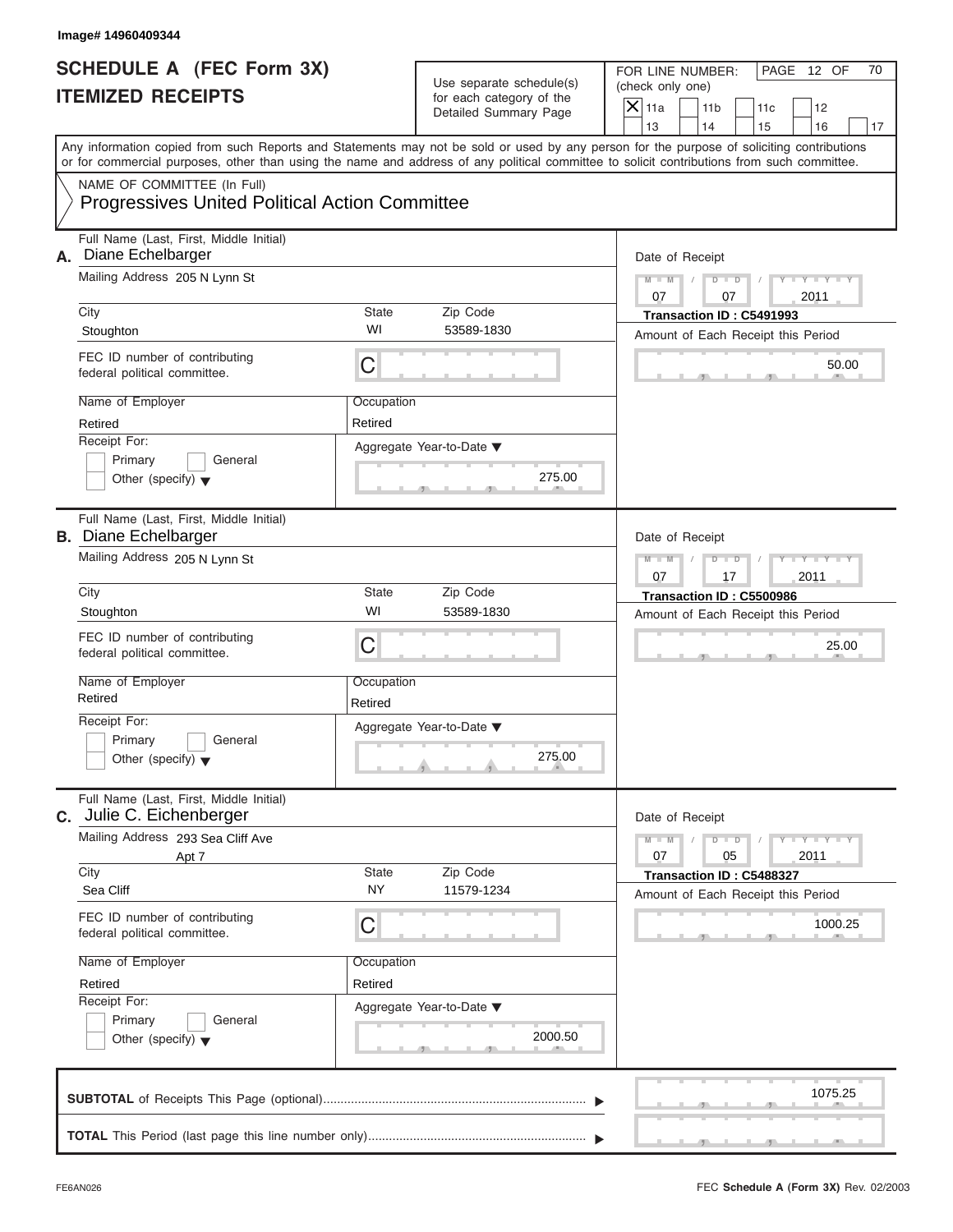| Image# 14960409345                                                                                                                                                                                                                                                                      |                                        |                                                                               |                                                                             |                                                                          |
|-----------------------------------------------------------------------------------------------------------------------------------------------------------------------------------------------------------------------------------------------------------------------------------------|----------------------------------------|-------------------------------------------------------------------------------|-----------------------------------------------------------------------------|--------------------------------------------------------------------------|
| <b>SCHEDULE A (FEC Form 3X)</b><br><b>ITEMIZED RECEIPTS</b>                                                                                                                                                                                                                             |                                        | Use separate schedule(s)<br>for each category of the<br>Detailed Summary Page | FOR LINE NUMBER:<br>(check only one)<br>$\mathsf{X}$ 11a<br>11 <sub>b</sub> | PAGE 13 OF<br>70<br>11c<br>12                                            |
| Any information copied from such Reports and Statements may not be sold or used by any person for the purpose of soliciting contributions<br>or for commercial purposes, other than using the name and address of any political committee to solicit contributions from such committee. |                                        |                                                                               | 13<br>14                                                                    | 15<br>16<br>17                                                           |
| NAME OF COMMITTEE (In Full)<br><b>Progressives United Political Action Committee</b>                                                                                                                                                                                                    |                                        |                                                                               |                                                                             |                                                                          |
| Full Name (Last, First, Middle Initial)<br>Jo W. Faber<br>А.                                                                                                                                                                                                                            |                                        |                                                                               | Date of Receipt                                                             |                                                                          |
| Mailing Address 670 W End Ave                                                                                                                                                                                                                                                           |                                        |                                                                               | $M - M$<br>$D$ $D$                                                          | $Y - Y - Y - Y$                                                          |
| Apt 4B<br>City                                                                                                                                                                                                                                                                          | State                                  | Zip Code                                                                      | 07<br>01<br>Transaction ID: C5488250                                        | 2011                                                                     |
| New York                                                                                                                                                                                                                                                                                | <b>NY</b>                              | 10025-7320                                                                    | Amount of Each Receipt this Period                                          |                                                                          |
| FEC ID number of contributing<br>federal political committee.                                                                                                                                                                                                                           | С                                      |                                                                               |                                                                             | 200.00                                                                   |
| Name of Employer                                                                                                                                                                                                                                                                        | Occupation                             |                                                                               |                                                                             |                                                                          |
| Self-Employed                                                                                                                                                                                                                                                                           | Retired                                |                                                                               |                                                                             |                                                                          |
| Receipt For:<br>Primary<br>General<br>Other (specify) $\blacktriangledown$                                                                                                                                                                                                              |                                        | Aggregate Year-to-Date ▼<br>250.00                                            |                                                                             |                                                                          |
| Full Name (Last, First, Middle Initial)<br><b>B.</b> Edgar Feingold                                                                                                                                                                                                                     |                                        |                                                                               | Date of Receipt                                                             |                                                                          |
| Mailing Address 3704 N Charles St., Unit 103<br><b>Unit 103</b>                                                                                                                                                                                                                         |                                        |                                                                               | $M - M$<br>$D - I$<br>07<br>18                                              | Y T Y T Y T<br>2011                                                      |
| City                                                                                                                                                                                                                                                                                    | State                                  | Zip Code                                                                      | Transaction ID: C5501828                                                    |                                                                          |
| <b>Baltimore</b>                                                                                                                                                                                                                                                                        | MD                                     | 21218-2310                                                                    | Amount of Each Receipt this Period                                          |                                                                          |
| FEC ID number of contributing<br>federal political committee.                                                                                                                                                                                                                           | C                                      |                                                                               |                                                                             | 250.25                                                                   |
| Name of Employer<br>Self-Employed                                                                                                                                                                                                                                                       | Occupation<br>Institutional Journalist |                                                                               |                                                                             |                                                                          |
| Receipt For:<br>Primary<br>General<br>Other (specify) $\blacktriangledown$                                                                                                                                                                                                              |                                        | Aggregate Year-to-Date ▼<br>250.25                                            |                                                                             |                                                                          |
| Full Name (Last, First, Middle Initial)<br>C. Maureen R. Frechette                                                                                                                                                                                                                      |                                        |                                                                               | Date of Receipt                                                             |                                                                          |
| Mailing Address 10 Gregory Ln.                                                                                                                                                                                                                                                          |                                        |                                                                               | $M - M$<br>$D$ $D$<br>07<br>11                                              | $\mathbf{I}$ $\mathbf{Y}$ $\mathbf{I}$ $\mathbf{Y}$ $\mathbf{I}$<br>2011 |
| City<br>Albany                                                                                                                                                                                                                                                                          | <b>State</b><br><b>NY</b>              | Zip Code<br>12211-1410                                                        | Transaction ID: C5495614<br>Amount of Each Receipt this Period              |                                                                          |
| FEC ID number of contributing<br>federal political committee.                                                                                                                                                                                                                           | С                                      |                                                                               |                                                                             | 150.00                                                                   |
| Name of Employer                                                                                                                                                                                                                                                                        | Occupation                             |                                                                               |                                                                             |                                                                          |
| Retired                                                                                                                                                                                                                                                                                 | Retired                                |                                                                               |                                                                             |                                                                          |
| Receipt For:<br>Primary<br>General                                                                                                                                                                                                                                                      |                                        | Aggregate Year-to-Date ▼                                                      |                                                                             |                                                                          |
| Other (specify) $\blacktriangledown$                                                                                                                                                                                                                                                    |                                        | 450.50                                                                        |                                                                             |                                                                          |
|                                                                                                                                                                                                                                                                                         |                                        |                                                                               |                                                                             | 600.25                                                                   |
|                                                                                                                                                                                                                                                                                         |                                        |                                                                               |                                                                             |                                                                          |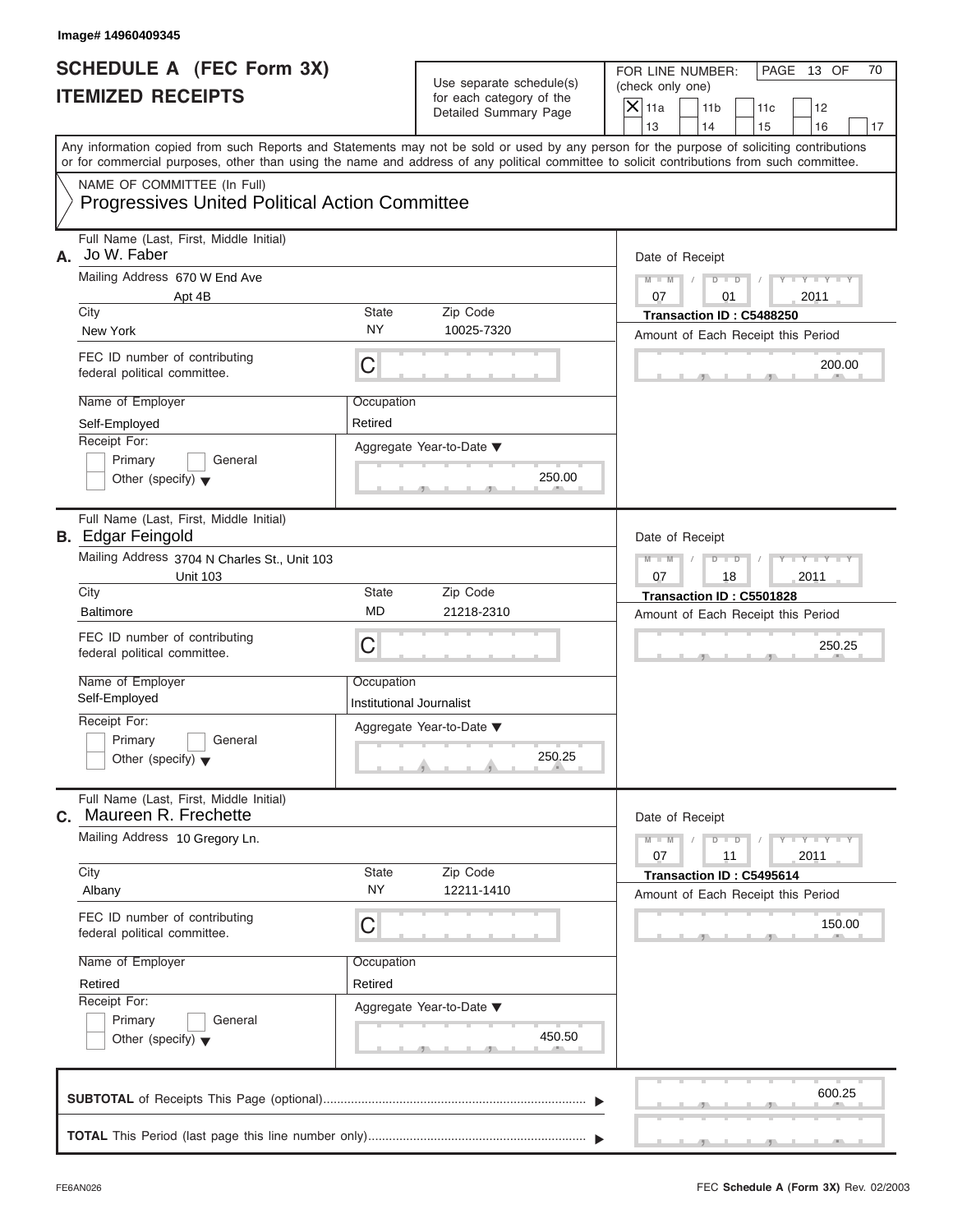| Image# 14960409346                                                                                                                                                                                                                                                                                                                        |                                                     |                                                                               |                                                                                                                                                                         |
|-------------------------------------------------------------------------------------------------------------------------------------------------------------------------------------------------------------------------------------------------------------------------------------------------------------------------------------------|-----------------------------------------------------|-------------------------------------------------------------------------------|-------------------------------------------------------------------------------------------------------------------------------------------------------------------------|
| <b>SCHEDULE A (FEC Form 3X)</b><br><b>ITEMIZED RECEIPTS</b>                                                                                                                                                                                                                                                                               |                                                     | Use separate schedule(s)<br>for each category of the<br>Detailed Summary Page | FOR LINE NUMBER:<br>PAGE 14 OF<br>70<br>(check only one)<br>$\mathsf{X}$ 11a<br>11 <sub>b</sub><br>11c<br>12                                                            |
| or for commercial purposes, other than using the name and address of any political committee to solicit contributions from such committee.                                                                                                                                                                                                |                                                     |                                                                               | 13<br>14<br>15<br>16<br>17<br>Any information copied from such Reports and Statements may not be sold or used by any person for the purpose of soliciting contributions |
| NAME OF COMMITTEE (In Full)<br><b>Progressives United Political Action Committee</b>                                                                                                                                                                                                                                                      |                                                     |                                                                               |                                                                                                                                                                         |
| Full Name (Last, First, Middle Initial)<br>Leif Fredin<br>А.<br>Mailing Address 7551 Fireoak Dr<br>City<br>Austin<br>FEC ID number of contributing<br>federal political committee.<br>Name of Employer<br>LGRF CONSULTING, INC.<br>Receipt For:<br>Primary<br>General                                                                     | State<br><b>TX</b><br>С<br>Occupation<br>CONSULTANT | Zip Code<br>78759-6441<br>Aggregate Year-to-Date ▼                            | Date of Receipt<br>$D$ $D$<br>$Y - Y - Y$<br>$M - M$<br>07<br>28<br>2011<br>Transaction ID: C5516756<br>Amount of Each Receipt this Period<br>100.00                    |
| Other (specify) $\blacktriangledown$<br>Full Name (Last, First, Middle Initial)<br><b>B.</b> Panos G Gregoriou M D<br>Mailing Address 8623 Diana Ln                                                                                                                                                                                       |                                                     | 250.00                                                                        | Date of Receipt<br>$D$ $D$<br>$Y - Y - Y - Y - Y$<br>$M - M$                                                                                                            |
| City<br>Knoxville<br>FEC ID number of contributing<br>federal political committee.<br>Name of Employer<br>Retired<br>Receipt For:<br>Primary<br>General<br>Other (specify) $\blacktriangledown$                                                                                                                                           | State<br><b>TN</b><br>С<br>Occupation<br>Retired    | Zip Code<br>37923-5514<br>Aggregate Year-to-Date ▼<br>200.50                  | 2011<br>07<br>07<br>Transaction ID: C5492055<br>Amount of Each Receipt this Period<br>100.00                                                                            |
| Full Name (Last, First, Middle Initial)<br><b>C.</b> Katherine Hackbart<br>Mailing Address 2405 White Oak Trl<br>City<br>Oregon<br>FEC ID number of contributing<br>federal political committee.<br>Name of Employer<br>Hack's Sports Page Restaurant & Bar<br>Receipt For:<br>Primary<br>General<br>Other (specify) $\blacktriangledown$ | State<br>WI<br>С<br>Occupation<br>Co-Owner          | Zip Code<br>53575-2244<br>Aggregate Year-to-Date ▼<br>250.00                  | Date of Receipt<br>$Y = Y$<br>$M - M$<br>$D$ $D$<br>2011<br>07<br>02<br>Transaction ID: C5488032<br>Amount of Each Receipt this Period<br>50.00                         |
|                                                                                                                                                                                                                                                                                                                                           |                                                     |                                                                               | 250.00                                                                                                                                                                  |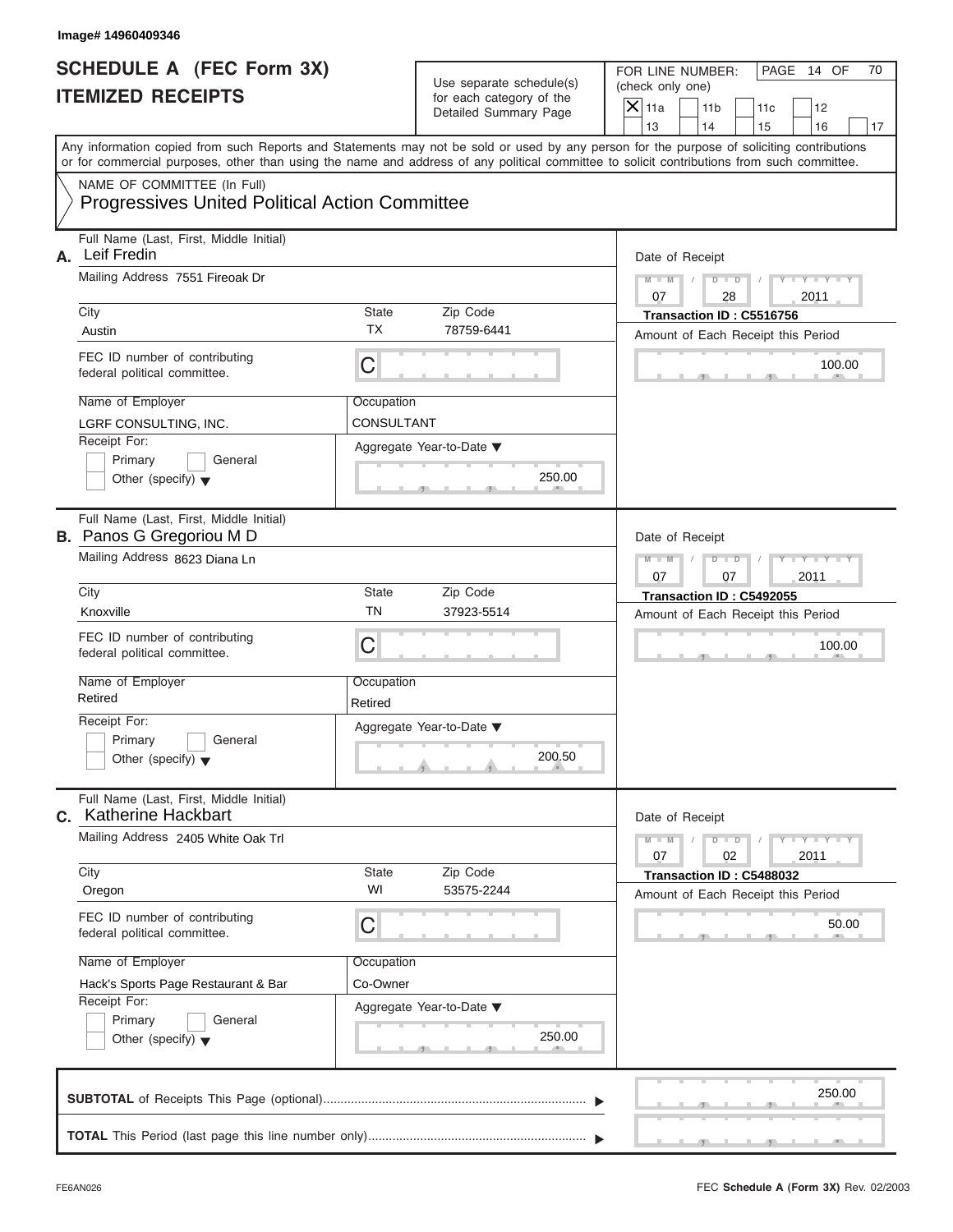|                                                             | Image# 14960409347                                                                                                                         |                       |                                                                               |                                                                                                                                                                         |
|-------------------------------------------------------------|--------------------------------------------------------------------------------------------------------------------------------------------|-----------------------|-------------------------------------------------------------------------------|-------------------------------------------------------------------------------------------------------------------------------------------------------------------------|
| <b>SCHEDULE A (FEC Form 3X)</b><br><b>ITEMIZED RECEIPTS</b> |                                                                                                                                            |                       | Use separate schedule(s)<br>for each category of the<br>Detailed Summary Page | FOR LINE NUMBER:<br>PAGE 15 OF<br>70<br>(check only one)<br>$\mathsf{X}$ 11a<br>11 <sub>b</sub><br>11c<br>12                                                            |
|                                                             |                                                                                                                                            |                       |                                                                               | 13<br>14<br>15<br>16<br>17<br>Any information copied from such Reports and Statements may not be sold or used by any person for the purpose of soliciting contributions |
|                                                             | or for commercial purposes, other than using the name and address of any political committee to solicit contributions from such committee. |                       |                                                                               |                                                                                                                                                                         |
|                                                             | NAME OF COMMITTEE (In Full)<br><b>Progressives United Political Action Committee</b>                                                       |                       |                                                                               |                                                                                                                                                                         |
| А.                                                          | Full Name (Last, First, Middle Initial)<br>Linda Harbrecht                                                                                 |                       |                                                                               | Date of Receipt                                                                                                                                                         |
|                                                             | Mailing Address 2250 Main St                                                                                                               |                       |                                                                               | $M - M$<br>$D$ $D$<br>$Y - Y - Y$<br>07<br>2011<br>11                                                                                                                   |
|                                                             | City                                                                                                                                       | State                 | Zip Code                                                                      | Transaction ID: C5495658                                                                                                                                                |
|                                                             | <b>Bethlehem</b>                                                                                                                           | <b>PA</b>             | 18017-3717                                                                    | Amount of Each Receipt this Period                                                                                                                                      |
|                                                             | FEC ID number of contributing<br>federal political committee.                                                                              | C                     |                                                                               | 50.00                                                                                                                                                                   |
|                                                             | Name of Employer                                                                                                                           | Occupation            |                                                                               |                                                                                                                                                                         |
|                                                             | Lehigh University                                                                                                                          | Writer/Editor         |                                                                               |                                                                                                                                                                         |
|                                                             | Receipt For:                                                                                                                               |                       | Aggregate Year-to-Date ▼                                                      |                                                                                                                                                                         |
|                                                             | Primary<br>General<br>Other (specify) $\blacktriangledown$                                                                                 |                       | 240.00                                                                        |                                                                                                                                                                         |
|                                                             | Full Name (Last, First, Middle Initial)<br><b>B.</b> Linda L Harmon                                                                        |                       |                                                                               | Date of Receipt                                                                                                                                                         |
|                                                             | Mailing Address Po Box 257                                                                                                                 |                       |                                                                               | $D - I - D$<br>$Y - Y - Y - Y - Y$<br>$M - M$<br>2011<br>07<br>11                                                                                                       |
|                                                             | City                                                                                                                                       | State                 | Zip Code                                                                      | Transaction ID: C5495638                                                                                                                                                |
|                                                             | Hanapepe                                                                                                                                   | HI                    | 96716-0257                                                                    | Amount of Each Receipt this Period                                                                                                                                      |
|                                                             | FEC ID number of contributing<br>federal political committee.                                                                              | C                     |                                                                               | 700.50                                                                                                                                                                  |
|                                                             | Name of Employer<br>Los Angeles Unified School District                                                                                    | Occupation<br>Teacher |                                                                               |                                                                                                                                                                         |
|                                                             | Receipt For:                                                                                                                               |                       | Aggregate Year-to-Date ▼                                                      |                                                                                                                                                                         |
|                                                             | Primary<br>General<br>Other (specify) $\blacktriangledown$                                                                                 |                       | 700.50                                                                        |                                                                                                                                                                         |
|                                                             | Full Name (Last, First, Middle Initial)<br><b>C.</b> John Harrington                                                                       |                       |                                                                               | Date of Receipt                                                                                                                                                         |
|                                                             | Mailing Address 3037 Lincoln Ave                                                                                                           |                       |                                                                               | $M - M$<br>$Y = Y$<br>$D$ $D$<br>2011<br>07<br>16                                                                                                                       |
|                                                             | City<br>Honolulu                                                                                                                           | State<br>HI           | Zip Code<br>96816-1422                                                        | Transaction ID: C5499726<br>Amount of Each Receipt this Period                                                                                                          |
|                                                             | FEC ID number of contributing<br>federal political committee.                                                                              | С                     |                                                                               | 50.00                                                                                                                                                                   |
|                                                             | Name of Employer                                                                                                                           |                       |                                                                               |                                                                                                                                                                         |
|                                                             | <b>KMS</b>                                                                                                                                 | Doctor                |                                                                               |                                                                                                                                                                         |
|                                                             | Receipt For:                                                                                                                               |                       | Aggregate Year-to-Date ▼                                                      |                                                                                                                                                                         |
|                                                             | Primary<br>General<br>Other (specify) $\blacktriangledown$                                                                                 |                       | 300.00                                                                        |                                                                                                                                                                         |
|                                                             |                                                                                                                                            |                       |                                                                               | 800.50                                                                                                                                                                  |
|                                                             |                                                                                                                                            |                       |                                                                               |                                                                                                                                                                         |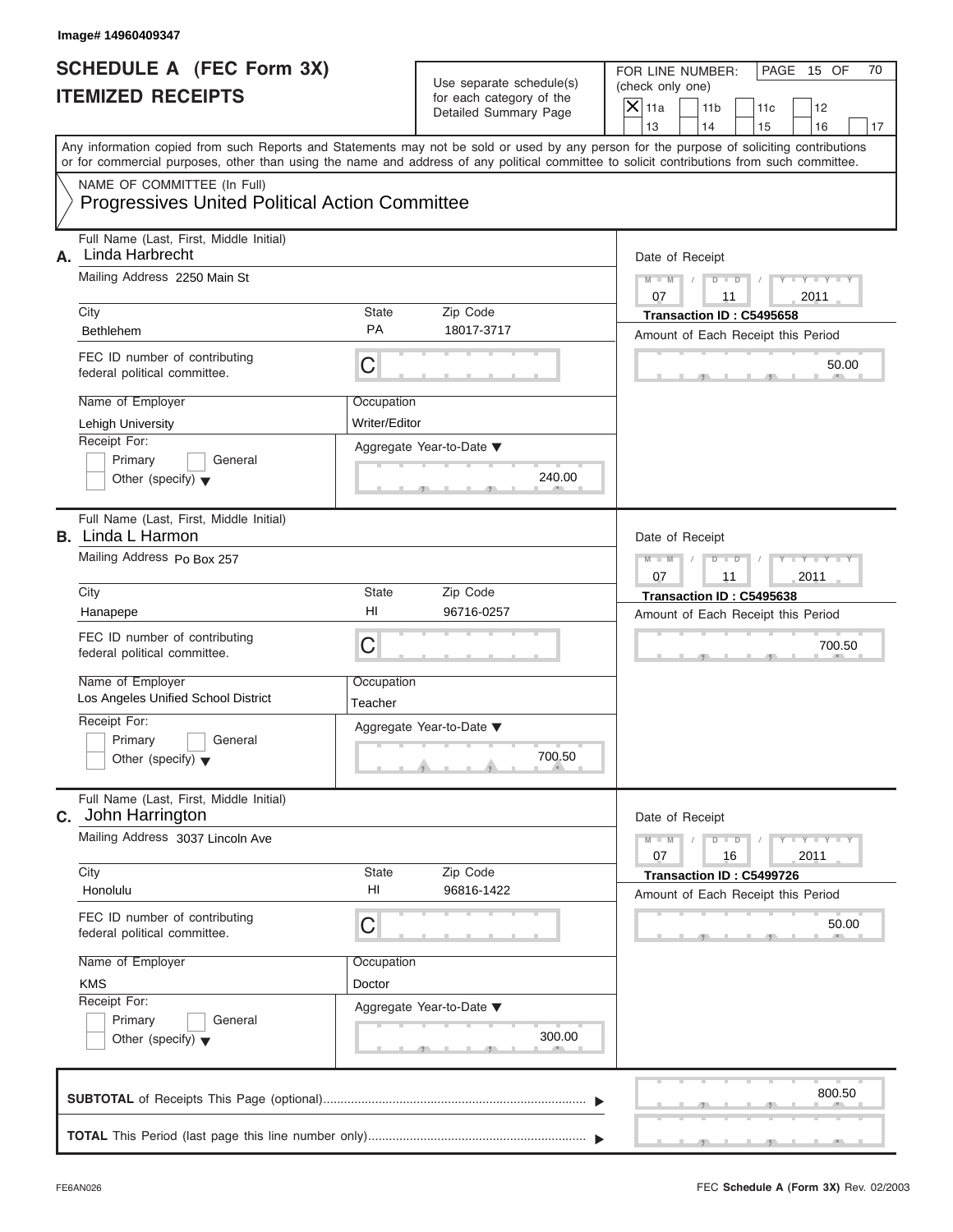|                                                             | Image# 14960409348                                                                                                                                                                                                                                                                      |                    |                                                                               |                                                                                                              |
|-------------------------------------------------------------|-----------------------------------------------------------------------------------------------------------------------------------------------------------------------------------------------------------------------------------------------------------------------------------------|--------------------|-------------------------------------------------------------------------------|--------------------------------------------------------------------------------------------------------------|
| <b>SCHEDULE A (FEC Form 3X)</b><br><b>ITEMIZED RECEIPTS</b> |                                                                                                                                                                                                                                                                                         |                    | Use separate schedule(s)<br>for each category of the<br>Detailed Summary Page | FOR LINE NUMBER:<br>PAGE 16 OF<br>70<br>(check only one)<br>$\mathsf{X}$ 11a<br>11 <sub>b</sub><br>11c<br>12 |
|                                                             |                                                                                                                                                                                                                                                                                         |                    |                                                                               | 13<br>14<br>15<br>16<br>17                                                                                   |
|                                                             | Any information copied from such Reports and Statements may not be sold or used by any person for the purpose of soliciting contributions<br>or for commercial purposes, other than using the name and address of any political committee to solicit contributions from such committee. |                    |                                                                               |                                                                                                              |
|                                                             | NAME OF COMMITTEE (In Full)<br><b>Progressives United Political Action Committee</b>                                                                                                                                                                                                    |                    |                                                                               |                                                                                                              |
|                                                             | Full Name (Last, First, Middle Initial)<br>A. Caroline Haugen                                                                                                                                                                                                                           |                    |                                                                               | Date of Receipt                                                                                              |
|                                                             | Mailing Address 7208 Maywood Ave                                                                                                                                                                                                                                                        |                    |                                                                               | $M - M$<br>$D$ $D$<br>$Y - Y - Y$<br>07<br>2011<br>17                                                        |
|                                                             | City                                                                                                                                                                                                                                                                                    | State              | Zip Code                                                                      | Transaction ID: C5500109                                                                                     |
|                                                             | Middleton                                                                                                                                                                                                                                                                               | WI                 | 53562-2731                                                                    | Amount of Each Receipt this Period                                                                           |
|                                                             | FEC ID number of contributing<br>federal political committee.                                                                                                                                                                                                                           | C                  |                                                                               | 50.00                                                                                                        |
|                                                             | Name of Employer                                                                                                                                                                                                                                                                        | Occupation         |                                                                               |                                                                                                              |
|                                                             | Retired<br>Receipt For:                                                                                                                                                                                                                                                                 | Retired            |                                                                               |                                                                                                              |
|                                                             | Primary<br>General                                                                                                                                                                                                                                                                      |                    | Aggregate Year-to-Date ▼                                                      |                                                                                                              |
|                                                             | Other (specify) $\blacktriangledown$                                                                                                                                                                                                                                                    |                    | 250.00                                                                        |                                                                                                              |
|                                                             | Full Name (Last, First, Middle Initial)<br><b>B.</b> Nora Hess                                                                                                                                                                                                                          |                    |                                                                               | Date of Receipt                                                                                              |
|                                                             | Mailing Address 716 Arbutus St                                                                                                                                                                                                                                                          |                    |                                                                               | Y TY TY<br>$M - M$<br>$D$ $D$<br>2011<br>07<br>30                                                            |
|                                                             | City                                                                                                                                                                                                                                                                                    | State              | Zip Code                                                                      | Transaction ID: C5517031                                                                                     |
|                                                             | Rhinelander                                                                                                                                                                                                                                                                             | WI                 | 54501-3701                                                                    | Amount of Each Receipt this Period                                                                           |
|                                                             | FEC ID number of contributing<br>federal political committee.                                                                                                                                                                                                                           | C                  |                                                                               | 50.00                                                                                                        |
|                                                             | Name of Employer<br><b>United States Navy</b>                                                                                                                                                                                                                                           | Occupation<br>IT   |                                                                               |                                                                                                              |
|                                                             | Receipt For:                                                                                                                                                                                                                                                                            |                    | Aggregate Year-to-Date ▼                                                      |                                                                                                              |
|                                                             | Primary<br>General<br>Other (specify) $\blacktriangledown$                                                                                                                                                                                                                              |                    | 250.00                                                                        |                                                                                                              |
|                                                             | Full Name (Last, First, Middle Initial)<br>C. Helen Heumann                                                                                                                                                                                                                             |                    |                                                                               | Date of Receipt                                                                                              |
|                                                             | Mailing Address 100 Stone Hill Rd<br>Apt M4                                                                                                                                                                                                                                             |                    |                                                                               | $M - M$<br>$Y = Y$<br>$D - D$<br>2011<br>07<br>08                                                            |
|                                                             | City<br>Springfield                                                                                                                                                                                                                                                                     | State<br><b>NJ</b> | Zip Code<br>07081-2129                                                        | Transaction ID: C5492271<br>Amount of Each Receipt this Period                                               |
|                                                             | FEC ID number of contributing<br>federal political committee.                                                                                                                                                                                                                           | С                  |                                                                               | 100.00                                                                                                       |
|                                                             | Name of Employer                                                                                                                                                                                                                                                                        | Occupation         |                                                                               |                                                                                                              |
|                                                             | Retired                                                                                                                                                                                                                                                                                 | Retired            |                                                                               |                                                                                                              |
|                                                             | Receipt For:<br>Primary<br>General                                                                                                                                                                                                                                                      |                    | Aggregate Year-to-Date ▼                                                      |                                                                                                              |
|                                                             | Other (specify) $\blacktriangledown$                                                                                                                                                                                                                                                    |                    | 200.50                                                                        |                                                                                                              |
|                                                             |                                                                                                                                                                                                                                                                                         |                    |                                                                               | 200.00                                                                                                       |
|                                                             |                                                                                                                                                                                                                                                                                         |                    |                                                                               |                                                                                                              |

S S S , , .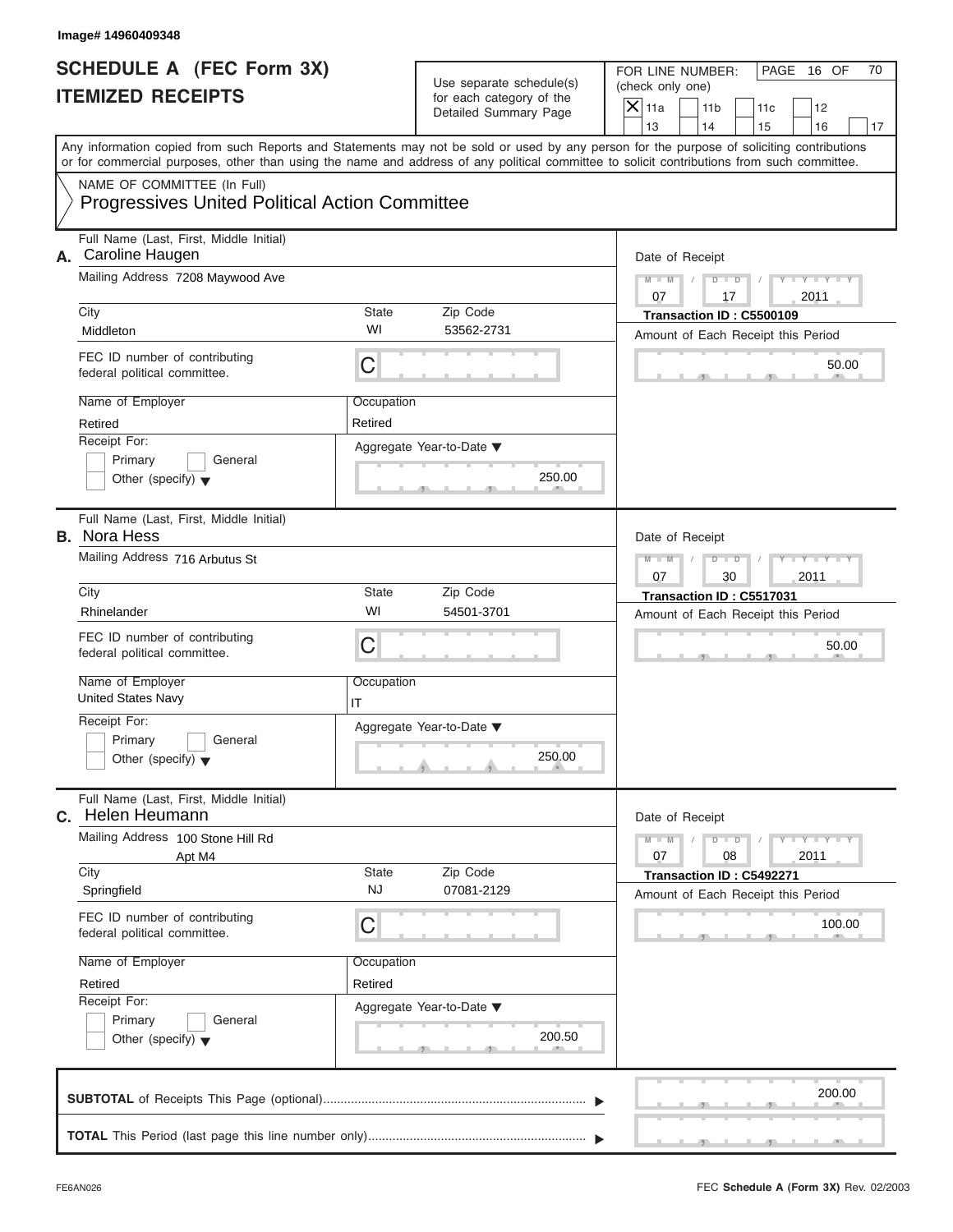| Image# 14960409349                                                                   |                       |                                                      |                                                                                                                                                                                                                                                                                         |
|--------------------------------------------------------------------------------------|-----------------------|------------------------------------------------------|-----------------------------------------------------------------------------------------------------------------------------------------------------------------------------------------------------------------------------------------------------------------------------------------|
| <b>SCHEDULE A (FEC Form 3X)</b><br><b>ITEMIZED RECEIPTS</b>                          |                       | Use separate schedule(s)<br>for each category of the | FOR LINE NUMBER:<br>PAGE 17 OF<br>70<br>(check only one)                                                                                                                                                                                                                                |
|                                                                                      |                       | Detailed Summary Page                                | $\mathsf{X}$ 11a<br>11 <sub>b</sub><br>11c<br>12<br>13<br>14<br>15<br>16<br>17                                                                                                                                                                                                          |
|                                                                                      |                       |                                                      | Any information copied from such Reports and Statements may not be sold or used by any person for the purpose of soliciting contributions<br>or for commercial purposes, other than using the name and address of any political committee to solicit contributions from such committee. |
| NAME OF COMMITTEE (In Full)<br><b>Progressives United Political Action Committee</b> |                       |                                                      |                                                                                                                                                                                                                                                                                         |
| Full Name (Last, First, Middle Initial)<br>Joe B. Hudgens<br>А.                      |                       |                                                      | Date of Receipt                                                                                                                                                                                                                                                                         |
| Mailing Address 2101 Vine St<br>Apt 305                                              |                       |                                                      | $Y - Y - Y - Y - Y$<br>$D$ $\Box$ $D$<br>$M - M$<br>07<br>19<br>2011                                                                                                                                                                                                                    |
| City                                                                                 | State<br>CA           | Zip Code                                             | Transaction ID: C5502747                                                                                                                                                                                                                                                                |
| Alhambra                                                                             |                       | 91801                                                | Amount of Each Receipt this Period                                                                                                                                                                                                                                                      |
| FEC ID number of contributing<br>federal political committee.                        | С                     |                                                      | 500.00                                                                                                                                                                                                                                                                                  |
| Name of Employer                                                                     | Occupation            |                                                      |                                                                                                                                                                                                                                                                                         |
| Self-Employed                                                                        | Attorney              |                                                      |                                                                                                                                                                                                                                                                                         |
| Receipt For:<br>Primary<br>General                                                   |                       | Aggregate Year-to-Date ▼                             |                                                                                                                                                                                                                                                                                         |
| Other (specify) $\blacktriangledown$                                                 |                       | 500.00                                               |                                                                                                                                                                                                                                                                                         |
| Full Name (Last, First, Middle Initial)<br><b>B.</b> Mark Ivan                       |                       |                                                      | Date of Receipt                                                                                                                                                                                                                                                                         |
| Mailing Address PO Box 9011                                                          |                       |                                                      | Y T Y T Y T<br>$M - M$<br>$D$ $D$                                                                                                                                                                                                                                                       |
|                                                                                      |                       |                                                      | 2011<br>07<br>27                                                                                                                                                                                                                                                                        |
| City<br>Calexico                                                                     | State<br>CA           | Zip Code<br>92232-9011                               | Transaction ID: C5515712                                                                                                                                                                                                                                                                |
| FEC ID number of contributing<br>federal political committee.                        | С                     |                                                      | Amount of Each Receipt this Period<br>250.00                                                                                                                                                                                                                                            |
| Name of Employer<br>Retired                                                          | Occupation<br>Retired |                                                      |                                                                                                                                                                                                                                                                                         |
| Receipt For:                                                                         |                       | Aggregate Year-to-Date ▼                             |                                                                                                                                                                                                                                                                                         |
| Primary<br>General<br>Other (specify) $\blacktriangledown$                           |                       | 250.00                                               |                                                                                                                                                                                                                                                                                         |
| Full Name (Last, First, Middle Initial)<br>C. Elizabeth A. Javens                    |                       |                                                      | Date of Receipt                                                                                                                                                                                                                                                                         |
| Mailing Address 1030 16th St NE                                                      |                       |                                                      |                                                                                                                                                                                                                                                                                         |
| City<br>Salem                                                                        | State<br><b>OR</b>    | Zip Code<br>97301-1346                               | Transaction ID: C5498244<br>Amount of Each Receipt this Period                                                                                                                                                                                                                          |
| FEC ID number of contributing<br>federal political committee.                        | С                     |                                                      | 150.25                                                                                                                                                                                                                                                                                  |
| Name of Employer                                                                     | Occupation            |                                                      |                                                                                                                                                                                                                                                                                         |
| Retired                                                                              | Retired               |                                                      |                                                                                                                                                                                                                                                                                         |
| Receipt For:                                                                         |                       | Aggregate Year-to-Date ▼                             |                                                                                                                                                                                                                                                                                         |
| Primary<br>General<br>Other (specify) $\blacktriangledown$                           |                       | 250.75                                               |                                                                                                                                                                                                                                                                                         |
|                                                                                      |                       |                                                      | 900.25                                                                                                                                                                                                                                                                                  |
|                                                                                      |                       |                                                      |                                                                                                                                                                                                                                                                                         |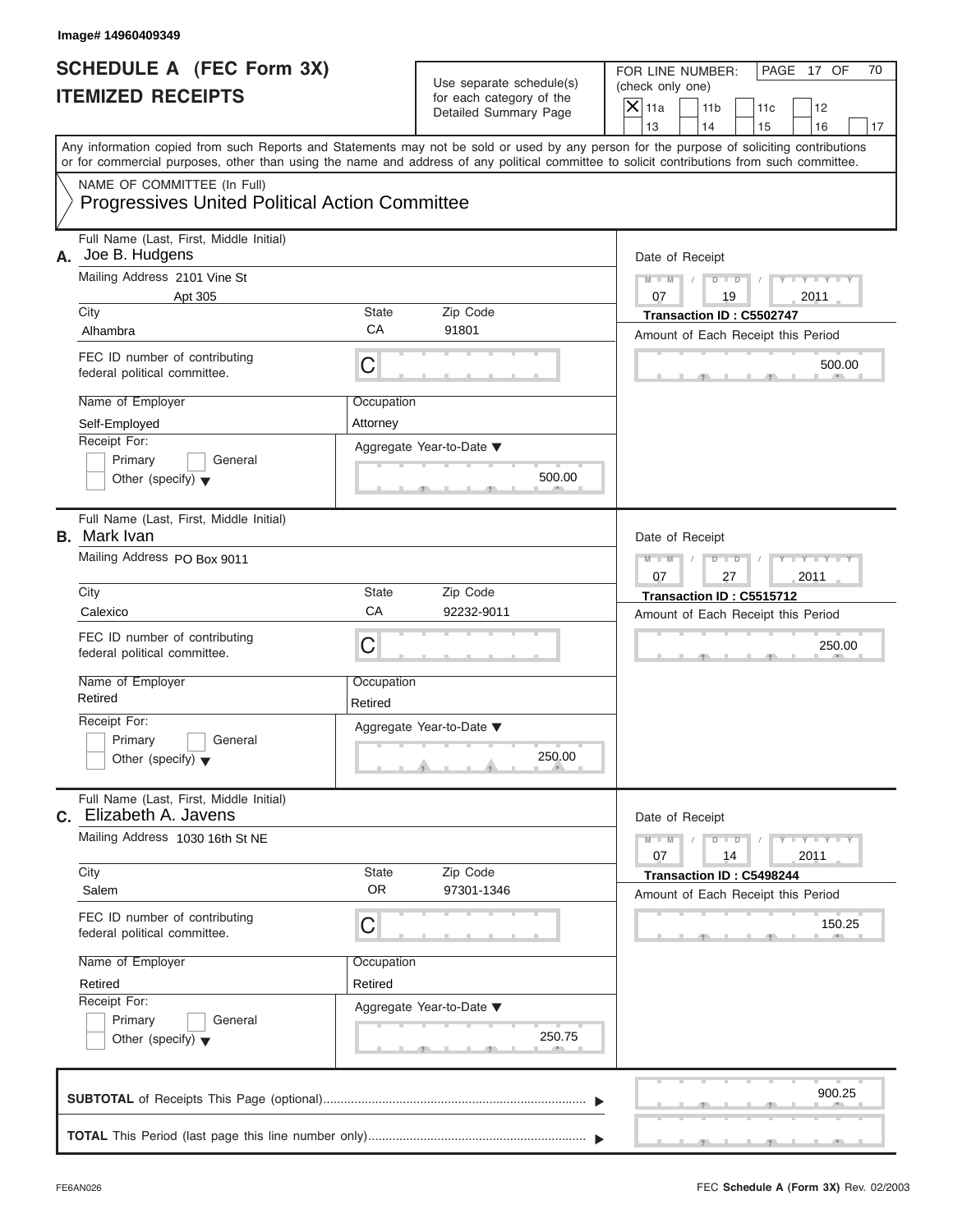|                                                             | Image# 14960409350                                                                                                                                                                                                                                                                      |                         |                                                                               |                                                                                                              |
|-------------------------------------------------------------|-----------------------------------------------------------------------------------------------------------------------------------------------------------------------------------------------------------------------------------------------------------------------------------------|-------------------------|-------------------------------------------------------------------------------|--------------------------------------------------------------------------------------------------------------|
| <b>SCHEDULE A (FEC Form 3X)</b><br><b>ITEMIZED RECEIPTS</b> |                                                                                                                                                                                                                                                                                         |                         | Use separate schedule(s)<br>for each category of the<br>Detailed Summary Page | FOR LINE NUMBER:<br>PAGE 18 OF<br>70<br>(check only one)<br>$\mathsf{X}$ 11a<br>11 <sub>b</sub><br>11c<br>12 |
|                                                             | Any information copied from such Reports and Statements may not be sold or used by any person for the purpose of soliciting contributions<br>or for commercial purposes, other than using the name and address of any political committee to solicit contributions from such committee. |                         |                                                                               | 13<br>14<br>15<br>16<br>17                                                                                   |
|                                                             | NAME OF COMMITTEE (In Full)<br><b>Progressives United Political Action Committee</b>                                                                                                                                                                                                    |                         |                                                                               |                                                                                                              |
| А.                                                          | Full Name (Last, First, Middle Initial)<br>Thomas Jeffries<br>Mailing Address 5517 Greening Ln                                                                                                                                                                                          |                         |                                                                               | Date of Receipt<br>$D$ $D$<br>$Y - Y - Y$<br>$M - M$<br>07<br>24<br>2011                                     |
|                                                             | City<br>Madison                                                                                                                                                                                                                                                                         | State<br>WI             | Zip Code<br>53705-1219                                                        | Transaction ID: C5504147                                                                                     |
|                                                             | FEC ID number of contributing<br>federal political committee.                                                                                                                                                                                                                           | C                       |                                                                               | Amount of Each Receipt this Period<br>25.00                                                                  |
|                                                             | Name of Employer<br><b>USDA</b><br>Receipt For:                                                                                                                                                                                                                                         | Occupation<br>Scientist | Aggregate Year-to-Date ▼                                                      |                                                                                                              |
|                                                             | Primary<br>General<br>Other (specify) $\blacktriangledown$                                                                                                                                                                                                                              |                         | 260.00                                                                        |                                                                                                              |
|                                                             | Full Name (Last, First, Middle Initial)<br><b>B.</b> Nancy A Jesse                                                                                                                                                                                                                      |                         |                                                                               | Date of Receipt                                                                                              |
|                                                             | Mailing Address 109 N Prospect Ave                                                                                                                                                                                                                                                      |                         |                                                                               | Y TY TY<br>$M - M$<br>$D$ $D$<br>2011<br>07<br>11                                                            |
|                                                             | City                                                                                                                                                                                                                                                                                    | State                   | Zip Code                                                                      | Transaction ID: C5495649                                                                                     |
|                                                             | Madison                                                                                                                                                                                                                                                                                 | WI                      | 53726-4024                                                                    | Amount of Each Receipt this Period                                                                           |
|                                                             | FEC ID number of contributing<br>federal political committee.                                                                                                                                                                                                                           | C                       |                                                                               | 150.25                                                                                                       |
|                                                             | Name of Employer<br>Retired                                                                                                                                                                                                                                                             | Occupation<br>Retired   |                                                                               |                                                                                                              |
|                                                             | Receipt For:                                                                                                                                                                                                                                                                            |                         | Aggregate Year-to-Date ▼                                                      |                                                                                                              |
|                                                             | Primary<br>General<br>Other (specify) $\blacktriangledown$                                                                                                                                                                                                                              |                         | 200.25                                                                        |                                                                                                              |
|                                                             | Full Name (Last, First, Middle Initial)<br>C. Jayne Johnson                                                                                                                                                                                                                             |                         |                                                                               | Date of Receipt                                                                                              |
|                                                             | Mailing Address 16347 W Point Rd                                                                                                                                                                                                                                                        |                         |                                                                               | $M - M$<br>$Y = Y$<br>$D - D$<br>2011<br>07<br>09                                                            |
|                                                             | City<br><b>Gays Mills</b>                                                                                                                                                                                                                                                               | State<br>WI             | Zip Code<br>54631-7158                                                        | Transaction ID: C5492548<br>Amount of Each Receipt this Period                                               |
|                                                             | FEC ID number of contributing<br>federal political committee.                                                                                                                                                                                                                           |                         | 50.00                                                                         |                                                                                                              |
|                                                             | Name of Employer                                                                                                                                                                                                                                                                        | Occupation              |                                                                               |                                                                                                              |
|                                                             | Gundersen Lutheran Medical Center<br>Receipt For:                                                                                                                                                                                                                                       | <b>Registered Nurse</b> |                                                                               |                                                                                                              |
|                                                             | Primary<br>General<br>Other (specify) $\blacktriangledown$                                                                                                                                                                                                                              |                         | Aggregate Year-to-Date ▼<br>250.00                                            |                                                                                                              |
|                                                             |                                                                                                                                                                                                                                                                                         |                         |                                                                               | 225.25                                                                                                       |
|                                                             |                                                                                                                                                                                                                                                                                         |                         |                                                                               |                                                                                                              |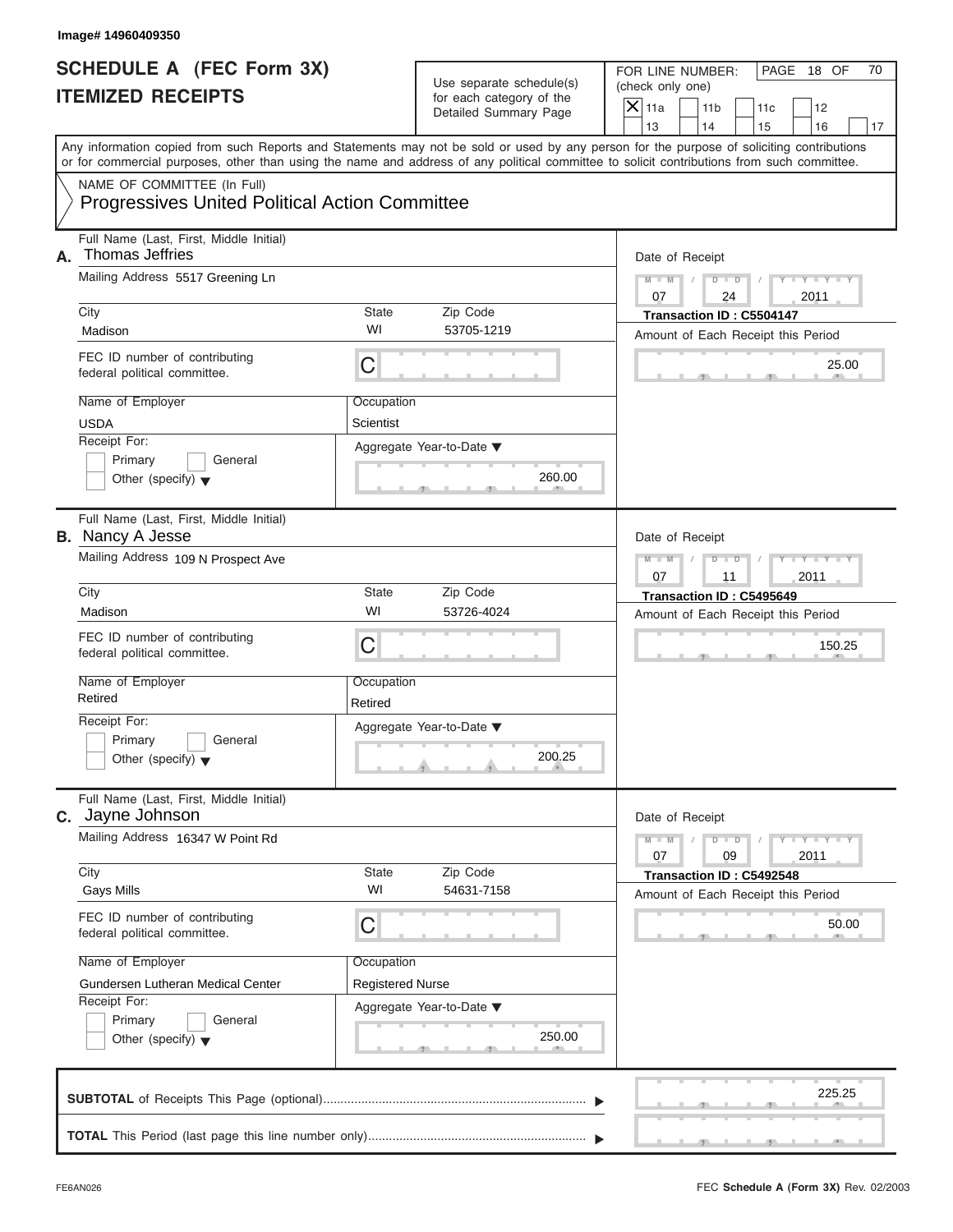| Image# 14960409351                                                                                                                                                                                                                                                                                            |                                                                                                                     |                                                                                                                                                       |
|---------------------------------------------------------------------------------------------------------------------------------------------------------------------------------------------------------------------------------------------------------------------------------------------------------------|---------------------------------------------------------------------------------------------------------------------|-------------------------------------------------------------------------------------------------------------------------------------------------------|
| <b>SCHEDULE A (FEC Form 3X)</b><br><b>ITEMIZED RECEIPTS</b>                                                                                                                                                                                                                                                   | Use separate schedule(s)<br>for each category of the<br>Detailed Summary Page                                       | FOR LINE NUMBER:<br>PAGE 19 OF<br>70<br>(check only one)<br>$\mathsf{X}$ 11a<br>11 <sub>b</sub><br>11c<br>12<br>13<br>14<br>17                        |
| or for commercial purposes, other than using the name and address of any political committee to solicit contributions from such committee.                                                                                                                                                                    |                                                                                                                     | 15<br>16<br>Any information copied from such Reports and Statements may not be sold or used by any person for the purpose of soliciting contributions |
| NAME OF COMMITTEE (In Full)<br><b>Progressives United Political Action Committee</b>                                                                                                                                                                                                                          |                                                                                                                     |                                                                                                                                                       |
| Full Name (Last, First, Middle Initial)<br>Barbara H. Jordan<br>А.<br>Mailing Address 222 Main St<br>City<br>Saranac<br>FEC ID number of contributing<br>federal political committee.<br>Name of Employer<br>Retired                                                                                          | State<br>Zip Code<br>MI<br>48881-9814<br>C<br>Occupation<br>Retired                                                 | Date of Receipt<br>$M - M$<br>$D$ $D$<br>$Y - Y - Y$<br>07<br>2011<br>01<br>Transaction ID: C5488225<br>Amount of Each Receipt this Period<br>225.38  |
| Receipt For:<br>Primary<br>General<br>Other (specify) $\blacktriangledown$                                                                                                                                                                                                                                    | Aggregate Year-to-Date ▼<br>225.38                                                                                  |                                                                                                                                                       |
| Full Name (Last, First, Middle Initial)<br><b>B.</b> Thomas Kehler<br>Mailing Address 5 River Ridge Rd<br>City<br>Hanover<br>FEC ID number of contributing<br>federal political committee.<br>Name of Employer<br>Self-Employed<br>Receipt For:<br>Primary<br>General<br>Other (specify) $\blacktriangledown$ | State<br>Zip Code<br><b>NH</b><br>03755-1910<br>C<br>Occupation<br>Consultant<br>Aggregate Year-to-Date ▼<br>500.00 | Date of Receipt<br>$D - I$<br>Y T Y T Y T<br>$M - M$<br>2011<br>07<br>26<br>Transaction ID: C5514579<br>Amount of Each Receipt this Period<br>500.00  |
| Full Name (Last, First, Middle Initial)<br>C. Mary Jo Kratochvil<br>Mailing Address 2002 27th Ave<br>City<br><b>Rice Lake</b><br>FEC ID number of contributing<br>federal political committee.<br>Name of Employer<br>Retired<br>Receipt For:<br>Primary<br>General<br>Other (specify) $\blacktriangledown$   | Zip Code<br>State<br>WI<br>54868-9328<br>С<br>Occupation<br>Retired<br>Aggregate Year-to-Date ▼<br>350.25           | Date of Receipt<br>$M - M$<br>$Y = Y$<br>$D - D$<br>2011<br>07<br>05<br>Transaction ID: C5488346<br>Amount of Each Receipt this Period<br>100.00      |
|                                                                                                                                                                                                                                                                                                               |                                                                                                                     | 825.38                                                                                                                                                |

S S S , , .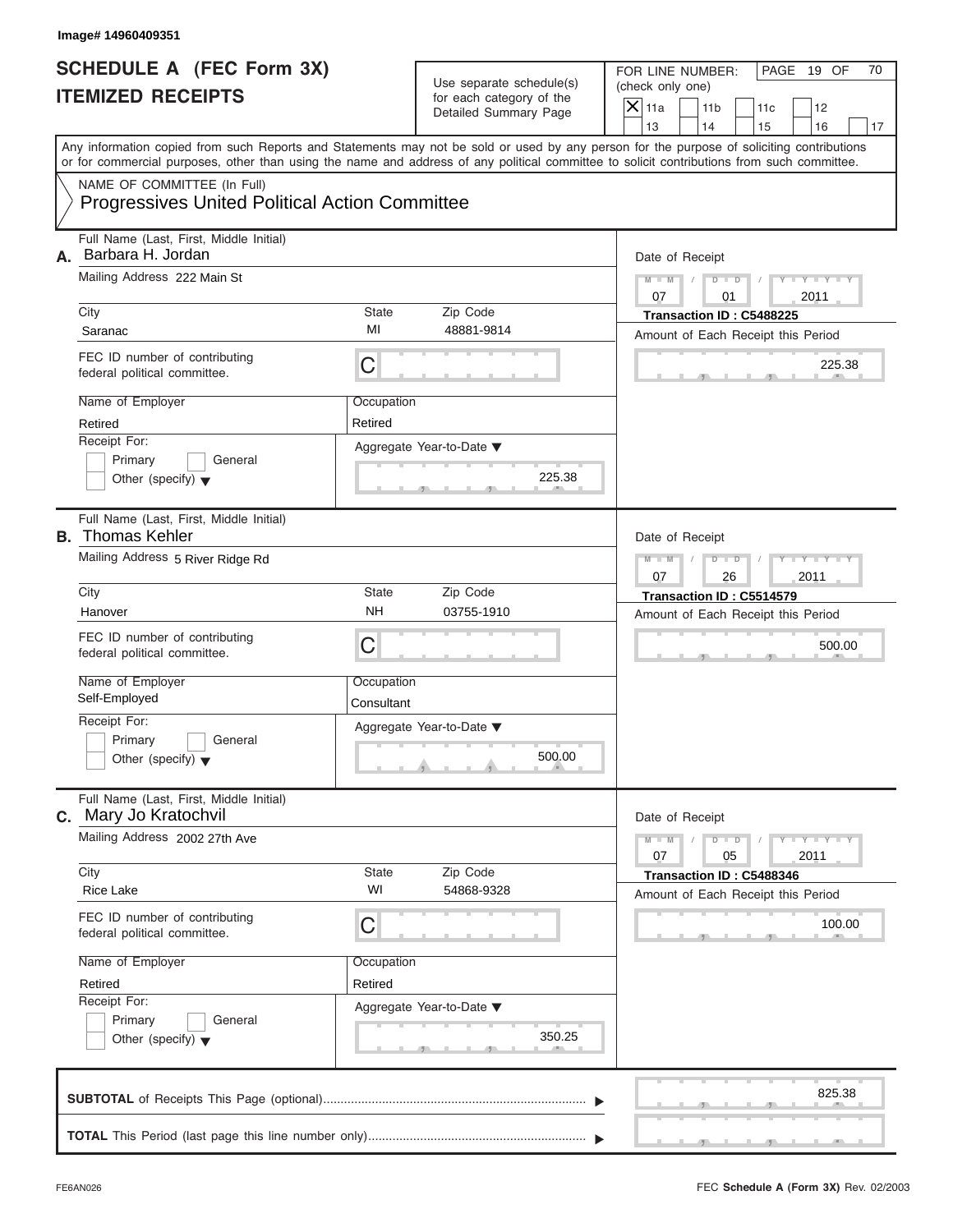| Image# 14960409352                                                                                                                                                                                                                                                                      |                       |                                                                               |                                                                                      |                         |
|-----------------------------------------------------------------------------------------------------------------------------------------------------------------------------------------------------------------------------------------------------------------------------------------|-----------------------|-------------------------------------------------------------------------------|--------------------------------------------------------------------------------------|-------------------------|
| <b>SCHEDULE A (FEC Form 3X)</b><br><b>ITEMIZED RECEIPTS</b>                                                                                                                                                                                                                             |                       | Use separate schedule(s)<br>for each category of the<br>Detailed Summary Page | FOR LINE NUMBER:<br>(check only one)<br>$\overline{X}$ 11a<br>11 <sub>b</sub><br>11c | PAGE 20 OF<br>70<br>12  |
|                                                                                                                                                                                                                                                                                         |                       |                                                                               | 13<br>14<br>15                                                                       | 16<br>17                |
| Any information copied from such Reports and Statements may not be sold or used by any person for the purpose of soliciting contributions<br>or for commercial purposes, other than using the name and address of any political committee to solicit contributions from such committee. |                       |                                                                               |                                                                                      |                         |
| NAME OF COMMITTEE (In Full)<br><b>Progressives United Political Action Committee</b>                                                                                                                                                                                                    |                       |                                                                               |                                                                                      |                         |
| Full Name (Last, First, Middle Initial)<br>A. George W Krumme                                                                                                                                                                                                                           |                       |                                                                               | Date of Receipt                                                                      |                         |
| Mailing Address 2300 Riverside Dr                                                                                                                                                                                                                                                       |                       |                                                                               | $M - M$<br>$D$ $D$                                                                   | $Y - Y - Y$             |
| Unit 16E<br>City                                                                                                                                                                                                                                                                        | State                 | Zip Code                                                                      | 07<br>28                                                                             | 2011                    |
| Tulsa                                                                                                                                                                                                                                                                                   | OK                    | 74114-2401                                                                    | Transaction ID: C5516765<br>Amount of Each Receipt this Period                       |                         |
| FEC ID number of contributing<br>federal political committee.                                                                                                                                                                                                                           | С                     |                                                                               |                                                                                      | 1000.25                 |
| Name of Employer                                                                                                                                                                                                                                                                        | Occupation            |                                                                               |                                                                                      |                         |
| Self-Employed                                                                                                                                                                                                                                                                           | Oil Production        |                                                                               |                                                                                      |                         |
| Receipt For:                                                                                                                                                                                                                                                                            |                       | Aggregate Year-to-Date ▼                                                      |                                                                                      |                         |
| Primary<br>General<br>Other (specify) $\blacktriangledown$                                                                                                                                                                                                                              |                       | 1000.25                                                                       |                                                                                      |                         |
| Full Name (Last, First, Middle Initial)<br><b>B.</b> Charlotte Lichterman                                                                                                                                                                                                               |                       |                                                                               | Date of Receipt                                                                      |                         |
| Mailing Address 22990 Blue Heron Rd                                                                                                                                                                                                                                                     |                       |                                                                               |                                                                                      |                         |
| City                                                                                                                                                                                                                                                                                    | State                 | Zip Code                                                                      | Transaction ID: C5497132                                                             |                         |
| <b>Grass Valley</b>                                                                                                                                                                                                                                                                     | CA                    | 95949-8136                                                                    | Amount of Each Receipt this Period                                                   |                         |
| FEC ID number of contributing<br>federal political committee.                                                                                                                                                                                                                           | С                     |                                                                               |                                                                                      | 150.25                  |
| Name of Employer<br>Retired                                                                                                                                                                                                                                                             | Occupation<br>Retired |                                                                               |                                                                                      |                         |
| Receipt For:                                                                                                                                                                                                                                                                            |                       | Aggregate Year-to-Date ▼                                                      |                                                                                      |                         |
| Primary<br>General<br>Other (specify) $\blacktriangledown$                                                                                                                                                                                                                              |                       | 275.25                                                                        |                                                                                      |                         |
| Full Name (Last, First, Middle Initial)<br><b>C.</b> Ira Lowry                                                                                                                                                                                                                          |                       |                                                                               | Date of Receipt                                                                      |                         |
| Mailing Address 535 Radcliffe Ave                                                                                                                                                                                                                                                       |                       |                                                                               | $M - M$<br>$D$ $D$<br>07<br>25                                                       | $Y + Y + Y + Y$<br>2011 |
| City<br><b>Pacific Palisades</b>                                                                                                                                                                                                                                                        | State<br>CA           | Zip Code<br>90272-4330                                                        | Transaction ID: C5508384<br>Amount of Each Receipt this Period                       |                         |
| FEC ID number of contributing<br>federal political committee.                                                                                                                                                                                                                           | С                     |                                                                               |                                                                                      | 500.00                  |
| Name of Employer                                                                                                                                                                                                                                                                        | Occupation            |                                                                               |                                                                                      |                         |
| Retired                                                                                                                                                                                                                                                                                 | Retired               |                                                                               |                                                                                      |                         |
| Receipt For:                                                                                                                                                                                                                                                                            |                       | Aggregate Year-to-Date ▼                                                      |                                                                                      |                         |
| Primary<br>General<br>Other (specify) $\blacktriangledown$                                                                                                                                                                                                                              |                       | 500.00                                                                        |                                                                                      |                         |
|                                                                                                                                                                                                                                                                                         |                       |                                                                               |                                                                                      | 1650.50                 |
|                                                                                                                                                                                                                                                                                         |                       |                                                                               |                                                                                      |                         |

 $S = 1 - 1 - 2$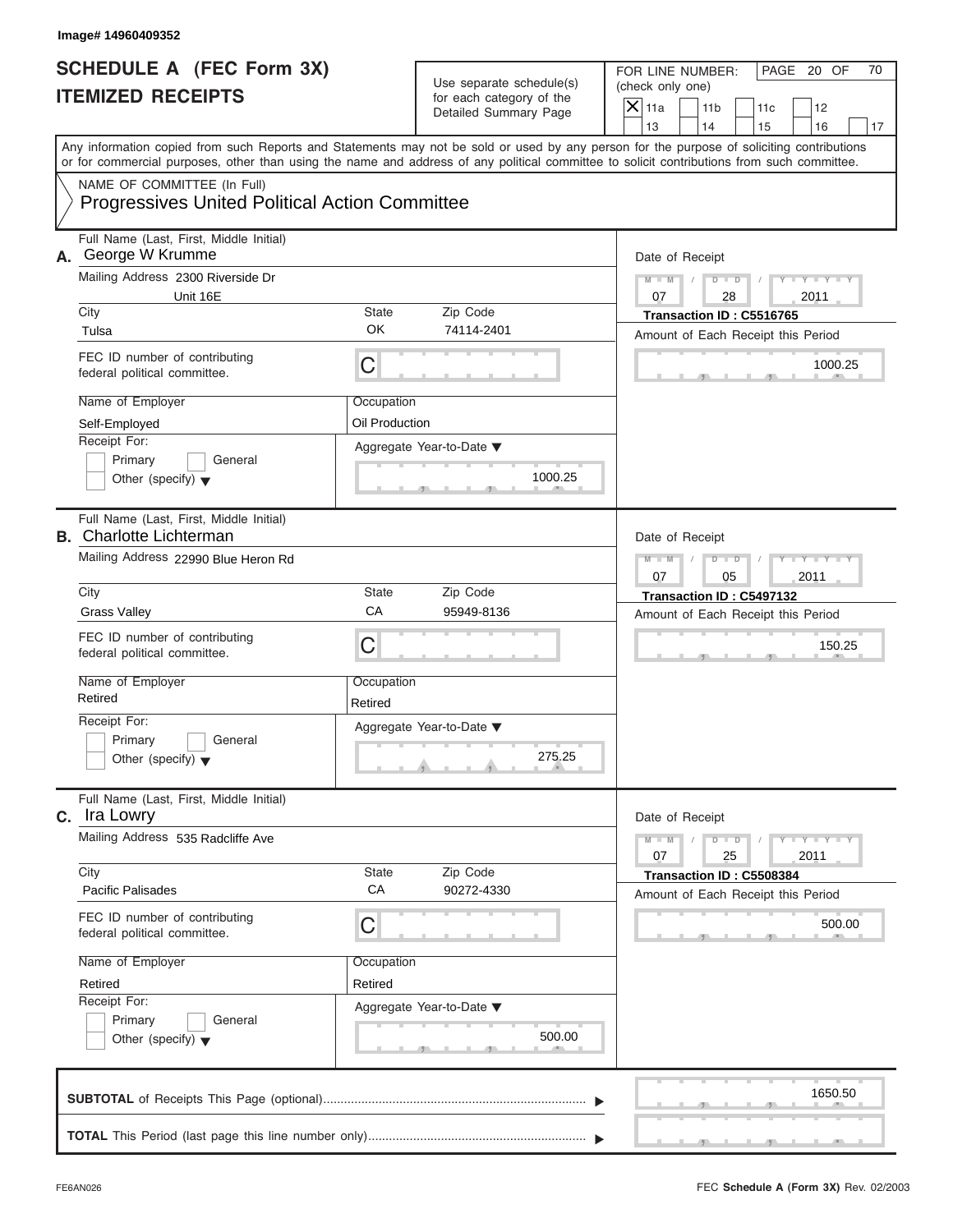| Image# 14960409353                                                                   |                           |                                                                               |                                                                                                                                                                         |  |
|--------------------------------------------------------------------------------------|---------------------------|-------------------------------------------------------------------------------|-------------------------------------------------------------------------------------------------------------------------------------------------------------------------|--|
| <b>SCHEDULE A (FEC Form 3X)</b><br><b>ITEMIZED RECEIPTS</b>                          |                           | Use separate schedule(s)<br>for each category of the<br>Detailed Summary Page | FOR LINE NUMBER:<br>PAGE 21 OF<br>70<br>(check only one)<br>$\mathsf{X}$ 11a<br>11 <sub>b</sub><br>11c<br>12                                                            |  |
|                                                                                      |                           |                                                                               | 13<br>14<br>15<br>16<br>17<br>Any information copied from such Reports and Statements may not be sold or used by any person for the purpose of soliciting contributions |  |
|                                                                                      |                           |                                                                               | or for commercial purposes, other than using the name and address of any political committee to solicit contributions from such committee.                              |  |
| NAME OF COMMITTEE (In Full)<br><b>Progressives United Political Action Committee</b> |                           |                                                                               |                                                                                                                                                                         |  |
| Full Name (Last, First, Middle Initial)<br>Aaron Marshall<br>А.                      |                           |                                                                               | Date of Receipt                                                                                                                                                         |  |
| Mailing Address 22300 W Bluemound Rd                                                 |                           |                                                                               | $Y - Y - Y - Y - Y$<br>$D$ $\Box$ $D$<br>$M - M$<br>07<br>2011<br>10                                                                                                    |  |
| City                                                                                 | State                     | Zip Code                                                                      | Transaction ID: C5494900                                                                                                                                                |  |
| Waukesha                                                                             | WI                        | 53186                                                                         | Amount of Each Receipt this Period                                                                                                                                      |  |
| FEC ID number of contributing<br>federal political committee.                        | С                         |                                                                               | 250.00                                                                                                                                                                  |  |
| Name of Employer                                                                     | Occupation                |                                                                               |                                                                                                                                                                         |  |
| Sandwich World                                                                       | Sandwich Maker            |                                                                               |                                                                                                                                                                         |  |
| Receipt For:                                                                         |                           | Aggregate Year-to-Date ▼                                                      |                                                                                                                                                                         |  |
| Primary<br>General<br>Other (specify) $\blacktriangledown$                           |                           | 250.00                                                                        |                                                                                                                                                                         |  |
| Full Name (Last, First, Middle Initial)<br><b>B.</b> Scott Marshall                  |                           |                                                                               | Date of Receipt                                                                                                                                                         |  |
| Mailing Address W237N519 Oakridge Dr                                                 |                           |                                                                               |                                                                                                                                                                         |  |
|                                                                                      | City<br>State<br>Zip Code |                                                                               |                                                                                                                                                                         |  |
| Waukesha                                                                             | WI                        | 53188-1819                                                                    | Transaction ID: C5488174<br>Amount of Each Receipt this Period                                                                                                          |  |
| FEC ID number of contributing<br>federal political committee.                        | С                         |                                                                               | 500.00                                                                                                                                                                  |  |
| Name of Employer<br><b>Marshall Services</b>                                         | Occupation<br>President   |                                                                               |                                                                                                                                                                         |  |
| Receipt For:<br>Primary<br>General<br>Other (specify) $\blacktriangledown$           |                           | Aggregate Year-to-Date ▼<br>500.00                                            |                                                                                                                                                                         |  |
| Full Name (Last, First, Middle Initial)<br>Maria Teresa Rossi Meyers<br>С.           |                           |                                                                               | Date of Receipt                                                                                                                                                         |  |
| Mailing Address 8580 Woodway Dr<br>Apt 1423                                          |                           |                                                                               | $Y = Y$<br>$M - M$<br>$D$ $D$<br>25<br>2011<br>07                                                                                                                       |  |
| City                                                                                 | State<br><b>TX</b>        | Zip Code                                                                      | Transaction ID: C5504659                                                                                                                                                |  |
| Houston<br>FEC ID number of contributing<br>federal political committee.             | С                         | 77063-2473                                                                    | Amount of Each Receipt this Period<br>100.00                                                                                                                            |  |
| Name of Employer                                                                     | Occupation                |                                                                               |                                                                                                                                                                         |  |
| Retired                                                                              | Retired                   |                                                                               |                                                                                                                                                                         |  |
| Receipt For:                                                                         |                           |                                                                               |                                                                                                                                                                         |  |
| Primary<br>General<br>Other (specify) $\blacktriangledown$                           |                           | Aggregate Year-to-Date ▼<br>350.00                                            |                                                                                                                                                                         |  |
|                                                                                      |                           |                                                                               | 850.00                                                                                                                                                                  |  |
|                                                                                      |                           |                                                                               |                                                                                                                                                                         |  |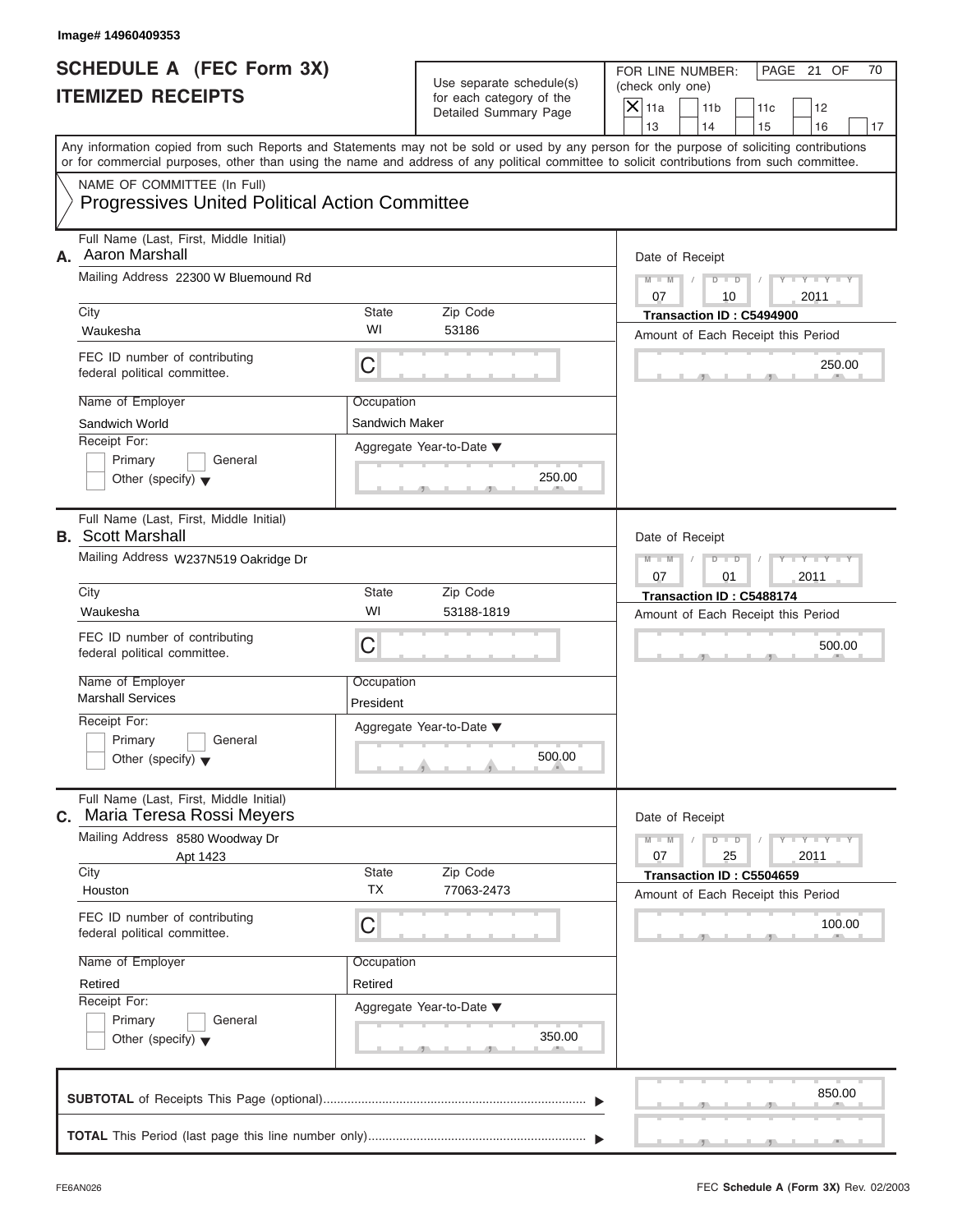|                                                             | Image# 14960409354                                                                                                                         |                                         |                                                      |                                                                                                                                           |  |
|-------------------------------------------------------------|--------------------------------------------------------------------------------------------------------------------------------------------|-----------------------------------------|------------------------------------------------------|-------------------------------------------------------------------------------------------------------------------------------------------|--|
| <b>SCHEDULE A (FEC Form 3X)</b><br><b>ITEMIZED RECEIPTS</b> |                                                                                                                                            |                                         | Use separate schedule(s)<br>for each category of the | FOR LINE NUMBER:<br>PAGE 22 OF<br>70<br>(check only one)<br>$\mathsf{X}$ 11a<br>11 <sub>b</sub><br>11c<br>12                              |  |
|                                                             |                                                                                                                                            |                                         | Detailed Summary Page                                | 13<br>14<br>15<br>16<br>17                                                                                                                |  |
|                                                             | or for commercial purposes, other than using the name and address of any political committee to solicit contributions from such committee. |                                         |                                                      | Any information copied from such Reports and Statements may not be sold or used by any person for the purpose of soliciting contributions |  |
|                                                             | NAME OF COMMITTEE (In Full)<br><b>Progressives United Political Action Committee</b>                                                       |                                         |                                                      |                                                                                                                                           |  |
| А.                                                          | Full Name (Last, First, Middle Initial)<br><b>Marilyn Morehead</b>                                                                         |                                         |                                                      | Date of Receipt                                                                                                                           |  |
|                                                             | Mailing Address 8850 Boyne City Rd                                                                                                         |                                         |                                                      | $Y - Y - Y - Y - Y$<br>$D$ $\Box$ $D$<br>$M - M$<br>07<br>2011<br>01                                                                      |  |
|                                                             | City<br>Charlevoix                                                                                                                         | State<br>MI                             | Zip Code<br>49720-9103                               | Transaction ID: C5488262<br>Amount of Each Receipt this Period                                                                            |  |
|                                                             | FEC ID number of contributing<br>federal political committee.                                                                              | С                                       |                                                      | 50.00                                                                                                                                     |  |
|                                                             | Name of Employer<br>Self-Employed                                                                                                          | Occupation<br>Scientist/Coach           |                                                      |                                                                                                                                           |  |
|                                                             | Receipt For:<br>Primary<br>General<br>Other (specify) $\blacktriangledown$                                                                 |                                         | Aggregate Year-to-Date ▼<br>250.00                   |                                                                                                                                           |  |
|                                                             | Full Name (Last, First, Middle Initial)<br><b>B.</b> Scott Nacey                                                                           |                                         |                                                      | Date of Receipt                                                                                                                           |  |
|                                                             | Mailing Address 1121 Knapp St                                                                                                              |                                         |                                                      | Y T Y T Y T<br>$M - M$<br>$D$ $D$<br>2011<br>07<br>21                                                                                     |  |
|                                                             | City                                                                                                                                       | State                                   | Zip Code                                             | Transaction ID: C5503207                                                                                                                  |  |
|                                                             | Menomonie                                                                                                                                  | WI                                      | 54751-1625                                           | Amount of Each Receipt this Period                                                                                                        |  |
|                                                             | FEC ID number of contributing<br>federal political committee.                                                                              | С                                       |                                                      | 50.00                                                                                                                                     |  |
|                                                             | Name of Employer<br>Manpower, Inc.                                                                                                         | Occupation<br><b>Temporary Employee</b> |                                                      |                                                                                                                                           |  |
|                                                             | Receipt For:                                                                                                                               |                                         | Aggregate Year-to-Date ▼                             |                                                                                                                                           |  |
|                                                             | Primary<br>General<br>Other (specify) $\blacktriangledown$                                                                                 |                                         | 325.00                                               |                                                                                                                                           |  |
| С.                                                          | Full Name (Last, First, Middle Initial)<br><b>Jack Neis</b>                                                                                |                                         |                                                      | Date of Receipt                                                                                                                           |  |
|                                                             | Mailing Address 14360 Garland Ave                                                                                                          |                                         |                                                      | $Y - Y - Y - Y - I$<br>$M - M$<br>$D$ $D$<br>2011<br>07<br>09                                                                             |  |
|                                                             | City<br><b>Apple Valley</b>                                                                                                                | State<br>MN                             | Zip Code<br>55124-8405                               | Transaction ID: C5492575<br>Amount of Each Receipt this Period                                                                            |  |
|                                                             | FEC ID number of contributing<br>federal political committee.                                                                              | С                                       |                                                      |                                                                                                                                           |  |
|                                                             | Name of Employer                                                                                                                           | Occupation                              |                                                      |                                                                                                                                           |  |
|                                                             | Retired<br>Receipt For:                                                                                                                    | Retired                                 |                                                      |                                                                                                                                           |  |
|                                                             | Primary<br>General<br>Other (specify) $\blacktriangledown$                                                                                 |                                         | Aggregate Year-to-Date ▼<br>250.00                   |                                                                                                                                           |  |
|                                                             |                                                                                                                                            |                                         |                                                      | 150.00                                                                                                                                    |  |
|                                                             |                                                                                                                                            |                                         |                                                      |                                                                                                                                           |  |

S S S , , .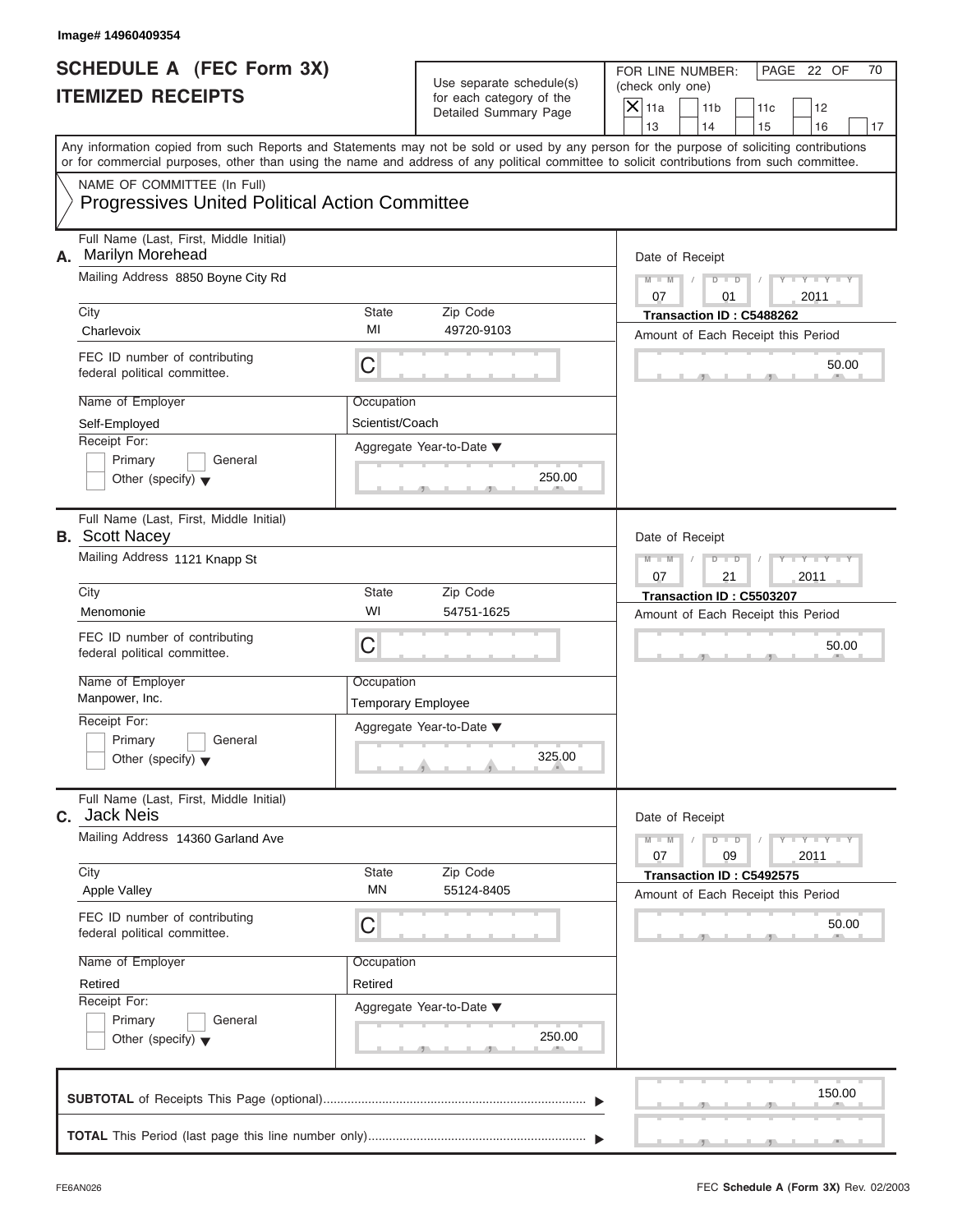|                                                             | Image# 14960409355                                                                                                                         |                                             |                                                                               |                                                                                                                                           |
|-------------------------------------------------------------|--------------------------------------------------------------------------------------------------------------------------------------------|---------------------------------------------|-------------------------------------------------------------------------------|-------------------------------------------------------------------------------------------------------------------------------------------|
| <b>SCHEDULE A (FEC Form 3X)</b><br><b>ITEMIZED RECEIPTS</b> |                                                                                                                                            |                                             | Use separate schedule(s)<br>for each category of the<br>Detailed Summary Page | FOR LINE NUMBER:<br>PAGE 23 OF<br>70<br>(check only one)<br>$\mathsf{X}$ 11a<br>11 <sub>b</sub><br>11c<br>12                              |
|                                                             |                                                                                                                                            |                                             |                                                                               | 13<br>14<br>15<br>16<br>17                                                                                                                |
|                                                             | or for commercial purposes, other than using the name and address of any political committee to solicit contributions from such committee. |                                             |                                                                               | Any information copied from such Reports and Statements may not be sold or used by any person for the purpose of soliciting contributions |
|                                                             | NAME OF COMMITTEE (In Full)<br><b>Progressives United Political Action Committee</b>                                                       |                                             |                                                                               |                                                                                                                                           |
| А.                                                          | Full Name (Last, First, Middle Initial)<br>Marilyn J Nieckarz                                                                              |                                             |                                                                               | Date of Receipt                                                                                                                           |
|                                                             | Mailing Address 3460 Woodbridge Ct                                                                                                         |                                             |                                                                               | $Y - Y - Y - Y - Y$<br>$D$ $\Box$ $D$<br>$M - M$<br>07<br>05<br>2011                                                                      |
|                                                             | City<br>La Crosse                                                                                                                          | State<br>WI                                 | Zip Code<br>54601-7283                                                        | Transaction ID: C5497147<br>Amount of Each Receipt this Period                                                                            |
|                                                             | FEC ID number of contributing<br>federal political committee.                                                                              | С                                           |                                                                               | 225.38                                                                                                                                    |
|                                                             | Name of Employer<br>Retired                                                                                                                | Occupation<br><b>Retired Teacher</b>        |                                                                               |                                                                                                                                           |
|                                                             | Receipt For:<br>Primary<br>General<br>Other (specify) $\blacktriangledown$                                                                 |                                             | Aggregate Year-to-Date ▼<br>225.38                                            |                                                                                                                                           |
|                                                             | Full Name (Last, First, Middle Initial)<br><b>B.</b> Michael O Nimkoff                                                                     |                                             |                                                                               | Date of Receipt                                                                                                                           |
|                                                             | Mailing Address 1 Clancy Ln. S                                                                                                             |                                             |                                                                               | Y T Y T Y T<br>$M - M$<br>$D$ $D$<br>2011<br>07<br>07                                                                                     |
|                                                             | City                                                                                                                                       | State<br>CA                                 | Zip Code<br>92270-4501                                                        | Transaction ID: C5492111                                                                                                                  |
|                                                             | Rancho Mirage<br>FEC ID number of contributing<br>federal political committee.                                                             | С                                           |                                                                               | Amount of Each Receipt this Period<br>500.00                                                                                              |
|                                                             | Name of Employer<br>Statecourt Inc.                                                                                                        | Occupation<br><b>Real Estate Consultant</b> |                                                                               |                                                                                                                                           |
|                                                             | Receipt For:<br>Primary<br>General<br>Other (specify) $\blacktriangledown$                                                                 |                                             | Aggregate Year-to-Date ▼<br>500.00                                            |                                                                                                                                           |
|                                                             | Full Name (Last, First, Middle Initial)<br>C. June B. Noack                                                                                |                                             |                                                                               |                                                                                                                                           |
|                                                             | Mailing Address 3034 Sage Ln                                                                                                               |                                             |                                                                               | $Y - Y - Y - Y - I$<br>$M - M$<br>$D$ $D$<br>27<br>2011<br>07                                                                             |
|                                                             | City<br><b>Baldwinsville</b>                                                                                                               | State<br><b>NY</b>                          | Zip Code<br>13027-1633                                                        | Transaction ID: C5515719<br>Amount of Each Receipt this Period                                                                            |
|                                                             | FEC ID number of contributing<br>federal political committee.                                                                              | С                                           |                                                                               | 150.25                                                                                                                                    |
|                                                             | Name of Employer<br>Retired                                                                                                                | Occupation<br>Retired                       |                                                                               |                                                                                                                                           |
|                                                             | Receipt For:<br>Primary<br>General<br>Other (specify) $\blacktriangledown$                                                                 |                                             | Aggregate Year-to-Date ▼<br>250.75                                            |                                                                                                                                           |
|                                                             |                                                                                                                                            |                                             |                                                                               | 875.63                                                                                                                                    |
|                                                             |                                                                                                                                            |                                             |                                                                               |                                                                                                                                           |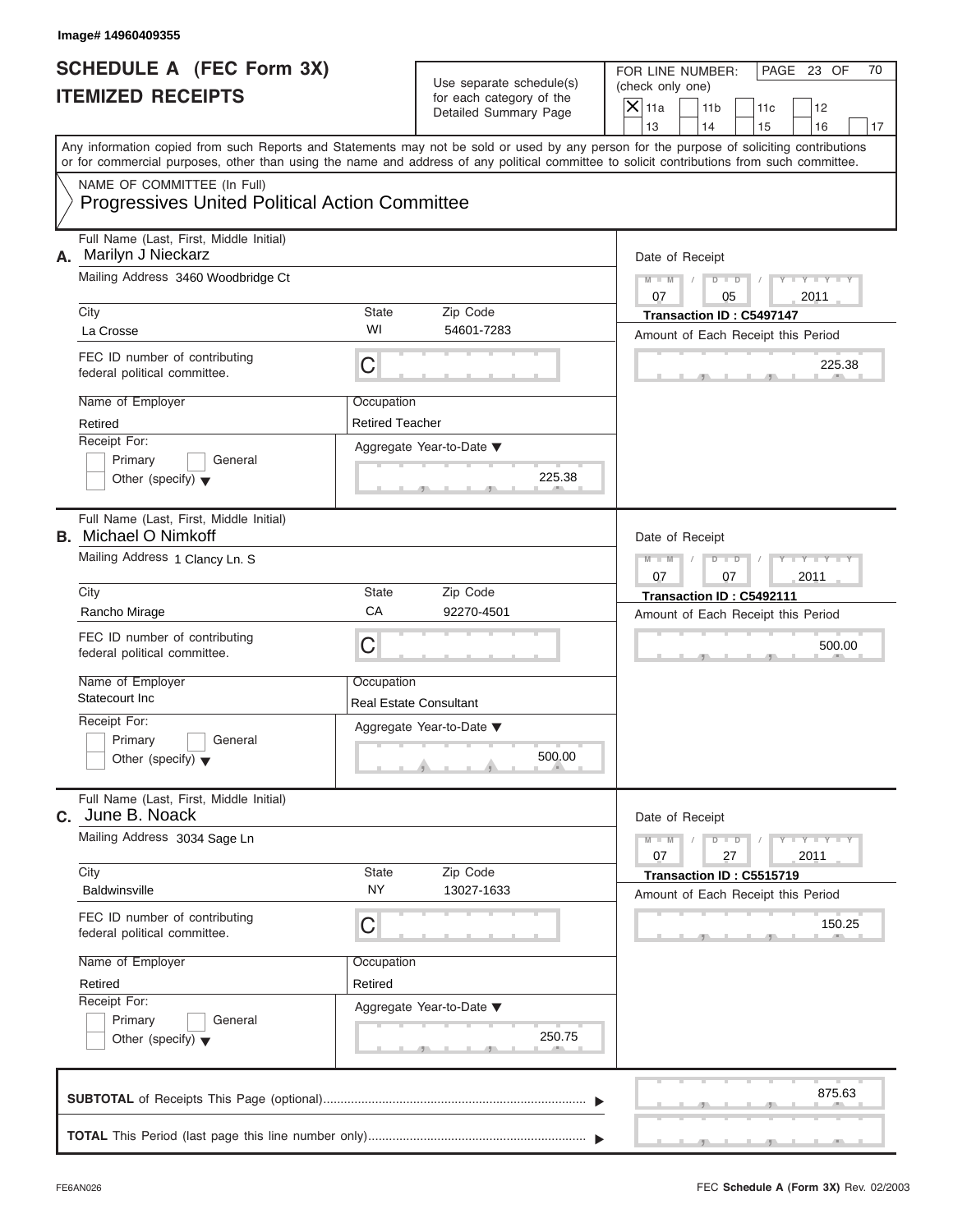|                                                             | Image# 14960409356                                                                                                                         |                       |                                                                               |                                                                                                                                                                         |
|-------------------------------------------------------------|--------------------------------------------------------------------------------------------------------------------------------------------|-----------------------|-------------------------------------------------------------------------------|-------------------------------------------------------------------------------------------------------------------------------------------------------------------------|
| <b>SCHEDULE A (FEC Form 3X)</b><br><b>ITEMIZED RECEIPTS</b> |                                                                                                                                            |                       | Use separate schedule(s)<br>for each category of the<br>Detailed Summary Page | FOR LINE NUMBER:<br>PAGE 24 OF<br>70<br>(check only one)<br>$\mathsf{X}$ 11a<br>11 <sub>b</sub><br>11c<br>12                                                            |
|                                                             | or for commercial purposes, other than using the name and address of any political committee to solicit contributions from such committee. |                       |                                                                               | 13<br>14<br>15<br>16<br>17<br>Any information copied from such Reports and Statements may not be sold or used by any person for the purpose of soliciting contributions |
|                                                             | NAME OF COMMITTEE (In Full)<br><b>Progressives United Political Action Committee</b>                                                       |                       |                                                                               |                                                                                                                                                                         |
| А.                                                          | Full Name (Last, First, Middle Initial)<br>Dennis L Obyc<br>Mailing Address 170 Ascot Ct                                                   |                       |                                                                               | Date of Receipt<br>$M - M$<br>$D$ $D$<br>$Y - Y - Y$                                                                                                                    |
|                                                             | City<br>Powell                                                                                                                             | State<br>OH           | Zip Code<br>43065-9696                                                        | 07<br>2011<br>07<br>Transaction ID: C5492097                                                                                                                            |
|                                                             | FEC ID number of contributing<br>federal political committee.                                                                              | C                     |                                                                               | Amount of Each Receipt this Period<br>500.50                                                                                                                            |
|                                                             | Name of Employer<br>Crowe, Chizek and Company<br>Receipt For:                                                                              | Occupation<br>CPA     |                                                                               |                                                                                                                                                                         |
|                                                             | Primary<br>General<br>Other (specify) $\blacktriangledown$                                                                                 |                       | Aggregate Year-to-Date ▼<br>500.50                                            |                                                                                                                                                                         |
|                                                             | Full Name (Last, First, Middle Initial)<br><b>B.</b> Jeanne Pfister                                                                        |                       |                                                                               | Date of Receipt                                                                                                                                                         |
|                                                             | Mailing Address 2304 Haysacher Ct                                                                                                          |                       |                                                                               | $Y - Y - Y - Y - Y$<br>$M - M$<br>$D$ $D$<br>2011<br>07<br>14                                                                                                           |
|                                                             | City<br>Kaukauna                                                                                                                           | State<br>WI           | Zip Code<br>54130-3767                                                        | Transaction ID: C5497200                                                                                                                                                |
|                                                             | FEC ID number of contributing<br>federal political committee.                                                                              | C                     |                                                                               | Amount of Each Receipt this Period<br>25.00                                                                                                                             |
|                                                             | Name of Employer<br>Retired                                                                                                                | Occupation<br>Retired |                                                                               |                                                                                                                                                                         |
|                                                             | Receipt For:<br>Primary<br>General<br>Other (specify) $\blacktriangledown$                                                                 |                       | Aggregate Year-to-Date ▼<br>225.00                                            |                                                                                                                                                                         |
|                                                             | Full Name (Last, First, Middle Initial)<br>C. Mark Roeder                                                                                  |                       |                                                                               | Date of Receipt                                                                                                                                                         |
|                                                             | Mailing Address 1228 Elizabeth St                                                                                                          |                       |                                                                               | $M - M$<br>$Y = Y$<br>$D$ $D$<br>2011<br>07<br>03                                                                                                                       |
|                                                             | City<br>Madison                                                                                                                            | State<br>WI           | Zip Code<br>53703-1714                                                        | Transaction ID: C5487793<br>Amount of Each Receipt this Period                                                                                                          |
|                                                             | FEC ID number of contributing<br>federal political committee.                                                                              |                       | 50.00                                                                         |                                                                                                                                                                         |
|                                                             | Name of Employer                                                                                                                           | Occupation            |                                                                               |                                                                                                                                                                         |
|                                                             | Self-Employed<br>Receipt For:                                                                                                              | Manufacturer          |                                                                               |                                                                                                                                                                         |
|                                                             | Primary<br>General<br>Other (specify) $\blacktriangledown$                                                                                 |                       | Aggregate Year-to-Date ▼<br>350.00                                            |                                                                                                                                                                         |
|                                                             |                                                                                                                                            |                       |                                                                               | 575.50                                                                                                                                                                  |
|                                                             |                                                                                                                                            |                       |                                                                               |                                                                                                                                                                         |

S S S , , .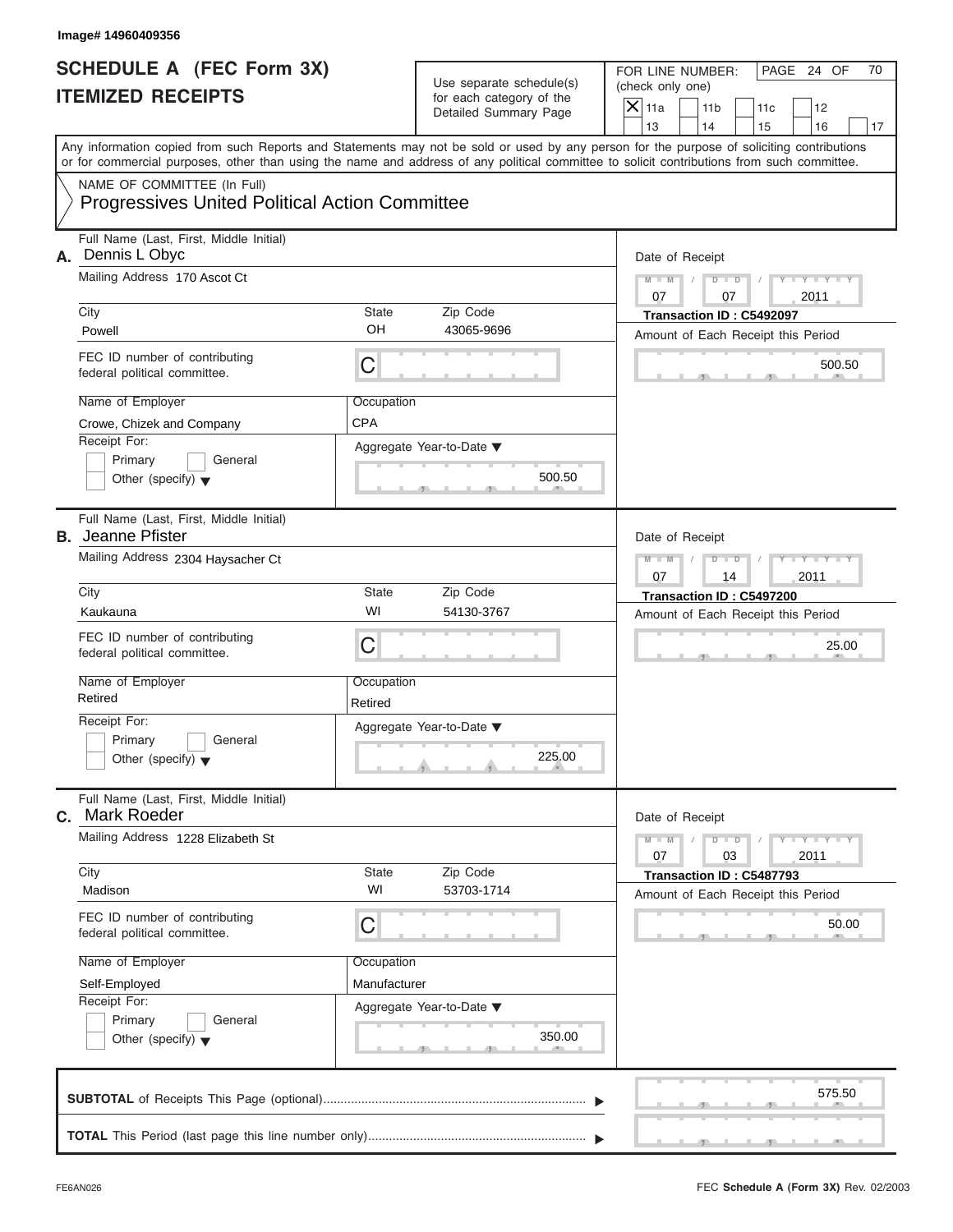|                                                             | Image# 14960409357                                                                                                                         |                              |                                                      |                                                                                                                                           |
|-------------------------------------------------------------|--------------------------------------------------------------------------------------------------------------------------------------------|------------------------------|------------------------------------------------------|-------------------------------------------------------------------------------------------------------------------------------------------|
| <b>SCHEDULE A (FEC Form 3X)</b><br><b>ITEMIZED RECEIPTS</b> |                                                                                                                                            |                              | Use separate schedule(s)<br>for each category of the | PAGE 25 OF<br>FOR LINE NUMBER:<br>70<br>(check only one)<br>$\mathsf{X} _{\mathsf{11a}}$<br>11 <sub>b</sub><br>11c<br>12                  |
|                                                             |                                                                                                                                            |                              | Detailed Summary Page                                | 13<br>14<br>15<br>16<br>17                                                                                                                |
|                                                             | or for commercial purposes, other than using the name and address of any political committee to solicit contributions from such committee. |                              |                                                      | Any information copied from such Reports and Statements may not be sold or used by any person for the purpose of soliciting contributions |
|                                                             | NAME OF COMMITTEE (In Full)<br><b>Progressives United Political Action Committee</b>                                                       |                              |                                                      |                                                                                                                                           |
| А.                                                          | Full Name (Last, First, Middle Initial)<br>Ronald H. Roesler                                                                               |                              |                                                      | Date of Receipt                                                                                                                           |
|                                                             | Mailing Address 2102 Mike PI                                                                                                               |                              |                                                      | $D$ $D$<br>$Y - Y - Y$<br>$M - M$<br>07<br>19<br>2011                                                                                     |
|                                                             | City                                                                                                                                       | <b>State</b>                 | Zip Code                                             | Transaction ID: C5501080                                                                                                                  |
|                                                             | Manhattan                                                                                                                                  | KS                           | 66502-4836                                           | Amount of Each Receipt this Period                                                                                                        |
|                                                             | FEC ID number of contributing<br>federal political committee.                                                                              | $\mathsf C$                  |                                                      | 50.00                                                                                                                                     |
|                                                             | Name of Employer                                                                                                                           | Occupation                   |                                                      |                                                                                                                                           |
|                                                             | Wamego Sand, Inc                                                                                                                           | <b>Truck Driver</b>          |                                                      |                                                                                                                                           |
|                                                             | Receipt For:                                                                                                                               |                              | Aggregate Year-to-Date ▼                             |                                                                                                                                           |
|                                                             | Primary<br>General<br>Other (specify) $\blacktriangledown$                                                                                 |                              | 300.00                                               |                                                                                                                                           |
|                                                             | Full Name (Last, First, Middle Initial)<br><b>B.</b> Robert Scharlau                                                                       |                              |                                                      | Date of Receipt                                                                                                                           |
|                                                             | Mailing Address S1761 Lewis Valley Rd.                                                                                                     |                              |                                                      | $Y - Y - Y - Y - Y$<br>$M - M$<br>$D$ $D$<br>2011<br>07<br>28                                                                             |
|                                                             | City                                                                                                                                       | <b>State</b>                 | Zip Code                                             | Transaction ID: C5516764                                                                                                                  |
|                                                             | Arcadia                                                                                                                                    | WI                           | 54612-8501                                           | Amount of Each Receipt this Period                                                                                                        |
|                                                             | FEC ID number of contributing<br>federal political committee.                                                                              | C                            |                                                      | 100.00                                                                                                                                    |
|                                                             | Name of Employer<br>Retired                                                                                                                | Occupation<br>Retired        |                                                      |                                                                                                                                           |
|                                                             | Receipt For:                                                                                                                               |                              | Aggregate Year-to-Date ▼                             |                                                                                                                                           |
|                                                             | Primary<br>General<br>Other (specify) $\blacktriangledown$                                                                                 |                              | 350.25                                               |                                                                                                                                           |
|                                                             | Full Name (Last, First, Middle Initial)<br><b>c.</b> Mary Anne Siderits                                                                    |                              |                                                      | Date of Receipt                                                                                                                           |
|                                                             | Mailing Address 9002 W Lisbon Ave<br><b>Unit 306</b>                                                                                       |                              |                                                      | $Y = Y$<br>$M - M$<br>$\overline{D}$<br>$\Box$<br>2011<br>07<br>14                                                                        |
|                                                             | City<br>Milwaukee                                                                                                                          | State<br>WI                  | Zip Code<br>53222-2733                               | Transaction ID: C5498232<br>Amount of Each Receipt this Period                                                                            |
|                                                             | FEC ID number of contributing<br>federal political committee.                                                                              | C                            |                                                      | 250.25                                                                                                                                    |
|                                                             | Name of Employer                                                                                                                           | Occupation                   |                                                      |                                                                                                                                           |
|                                                             | <b>Marquette University</b>                                                                                                                | <b>Clinical Psychologist</b> |                                                      |                                                                                                                                           |
|                                                             | Receipt For:                                                                                                                               |                              | Aggregate Year-to-Date ▼                             |                                                                                                                                           |
|                                                             | Primary<br>General<br>Other (specify) $\blacktriangledown$                                                                                 |                              | 250.25                                               |                                                                                                                                           |
|                                                             |                                                                                                                                            |                              |                                                      | 400.25                                                                                                                                    |
|                                                             |                                                                                                                                            |                              |                                                      |                                                                                                                                           |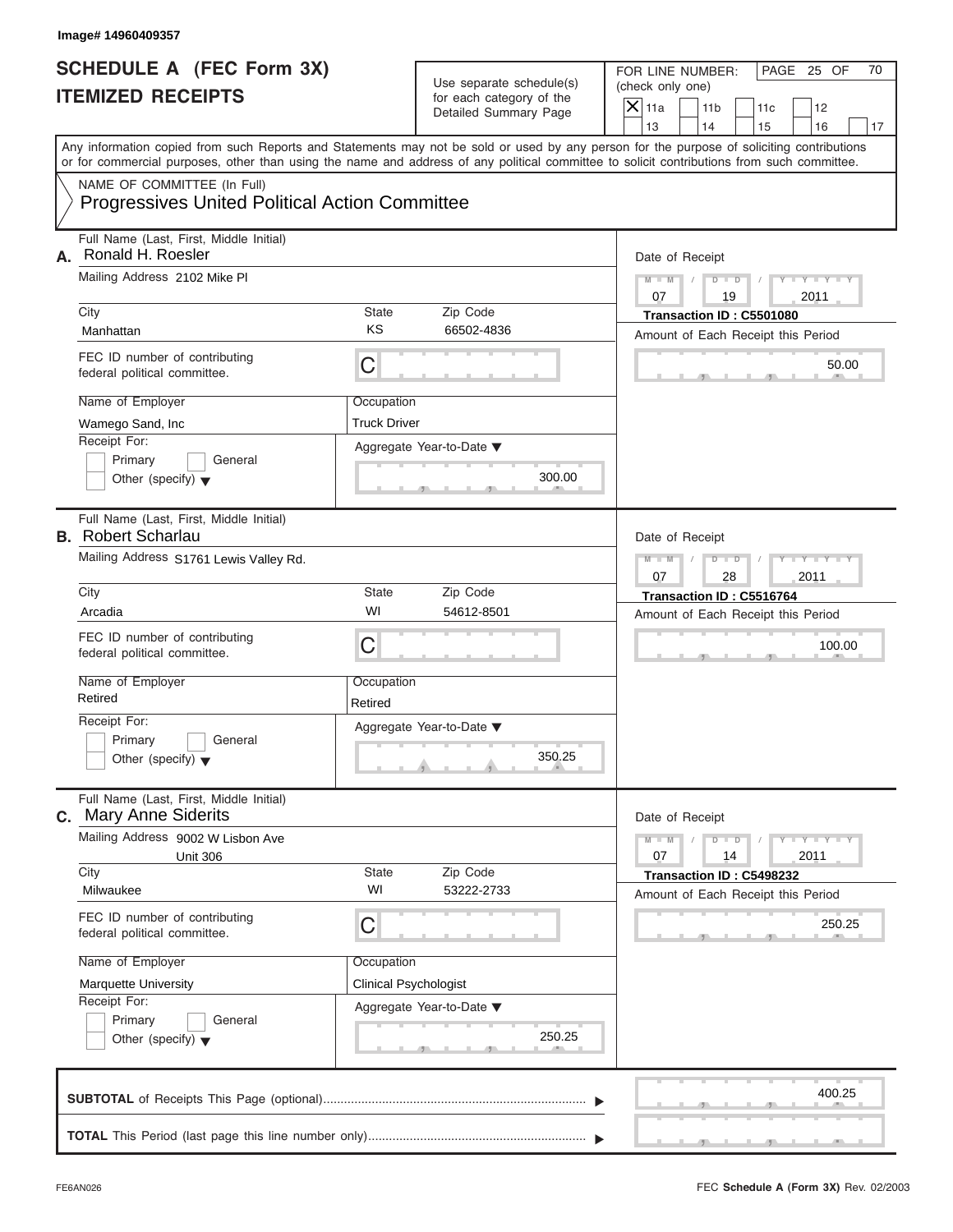|    | Image# 14960409358                                                                                                                         |                                                       |                                                                               |                                                                                                                                           |
|----|--------------------------------------------------------------------------------------------------------------------------------------------|-------------------------------------------------------|-------------------------------------------------------------------------------|-------------------------------------------------------------------------------------------------------------------------------------------|
|    | <b>SCHEDULE A (FEC Form 3X)</b><br><b>ITEMIZED RECEIPTS</b>                                                                                |                                                       | Use separate schedule(s)<br>for each category of the<br>Detailed Summary Page | FOR LINE NUMBER:<br>PAGE 26 OF<br>70<br>(check only one)<br>$\mathsf{X}$ 11a<br>11 <sub>b</sub><br>11c<br>12                              |
|    |                                                                                                                                            |                                                       |                                                                               | 13<br>14<br>15<br>16<br>17                                                                                                                |
|    | or for commercial purposes, other than using the name and address of any political committee to solicit contributions from such committee. |                                                       |                                                                               | Any information copied from such Reports and Statements may not be sold or used by any person for the purpose of soliciting contributions |
|    | NAME OF COMMITTEE (In Full)<br><b>Progressives United Political Action Committee</b>                                                       |                                                       |                                                                               |                                                                                                                                           |
| А. | Full Name (Last, First, Middle Initial)<br>Hans R Signer                                                                                   |                                                       |                                                                               | Date of Receipt                                                                                                                           |
|    | Mailing Address PO Box 3147                                                                                                                |                                                       |                                                                               | $Y - Y - Y - Y - Y$<br>$D$ $\Box$ $D$<br>$M - M$                                                                                          |
|    |                                                                                                                                            |                                                       |                                                                               | 07<br>2011<br>28                                                                                                                          |
|    | City<br>Paso Robles                                                                                                                        | State<br>CA                                           | Zip Code<br>93447-3147                                                        | Transaction ID: C5516562<br>Amount of Each Receipt this Period                                                                            |
|    | FEC ID number of contributing<br>federal political committee.                                                                              | С                                                     |                                                                               | 100.00                                                                                                                                    |
|    | Name of Employer                                                                                                                           | Occupation                                            |                                                                               |                                                                                                                                           |
|    | Retired                                                                                                                                    | Retired                                               |                                                                               |                                                                                                                                           |
|    | Receipt For:<br>Primary<br>General<br>Other (specify) $\blacktriangledown$                                                                 |                                                       | Aggregate Year-to-Date ▼<br>200.50                                            |                                                                                                                                           |
|    | Full Name (Last, First, Middle Initial)<br><b>B.</b> Edith Simpson                                                                         |                                                       |                                                                               | Date of Receipt                                                                                                                           |
|    | Mailing Address 9 Calumet Rd                                                                                                               | Y T Y T Y T<br>$M - M$<br>$D$ $D$<br>2011<br>07<br>15 |                                                                               |                                                                                                                                           |
|    | City                                                                                                                                       | State                                                 | Zip Code                                                                      | Transaction ID: C5500955                                                                                                                  |
|    | Winchester                                                                                                                                 | МA                                                    | 01890-3532                                                                    | Amount of Each Receipt this Period                                                                                                        |
|    | FEC ID number of contributing<br>federal political committee.                                                                              | С                                                     |                                                                               | 150.25                                                                                                                                    |
|    | Name of Employer<br>Retired                                                                                                                | Occupation<br>Retired                                 |                                                                               |                                                                                                                                           |
|    | Receipt For:                                                                                                                               |                                                       | Aggregate Year-to-Date ▼                                                      |                                                                                                                                           |
|    | Primary<br>General<br>Other (specify) $\blacktriangledown$                                                                                 |                                                       | 250.25                                                                        |                                                                                                                                           |
|    | Full Name (Last, First, Middle Initial)<br>C. Dan Stevens                                                                                  |                                                       |                                                                               | Date of Receipt                                                                                                                           |
|    | Mailing Address 4909 Marvin Ave                                                                                                            |                                                       |                                                                               | $Y - Y - I$<br>$M - M$<br>$D$ $D$<br>22<br>2011<br>07                                                                                     |
|    | City<br>Madison                                                                                                                            | State<br>WI                                           | Zip Code<br>53711-3647                                                        | Transaction ID: C5503274<br>Amount of Each Receipt this Period                                                                            |
|    | FEC ID number of contributing<br>federal political committee.                                                                              | С                                                     |                                                                               | 50.00                                                                                                                                     |
|    | Name of Employer                                                                                                                           | Occupation                                            |                                                                               |                                                                                                                                           |
|    | Earth IT<br>Receipt For:                                                                                                                   |                                                       | Computer Programmer                                                           |                                                                                                                                           |
|    | Primary<br>General<br>Other (specify) $\blacktriangledown$                                                                                 |                                                       | Aggregate Year-to-Date ▼<br>450.00                                            |                                                                                                                                           |
|    |                                                                                                                                            |                                                       |                                                                               | 300.25                                                                                                                                    |
|    |                                                                                                                                            |                                                       |                                                                               |                                                                                                                                           |

S S S , , .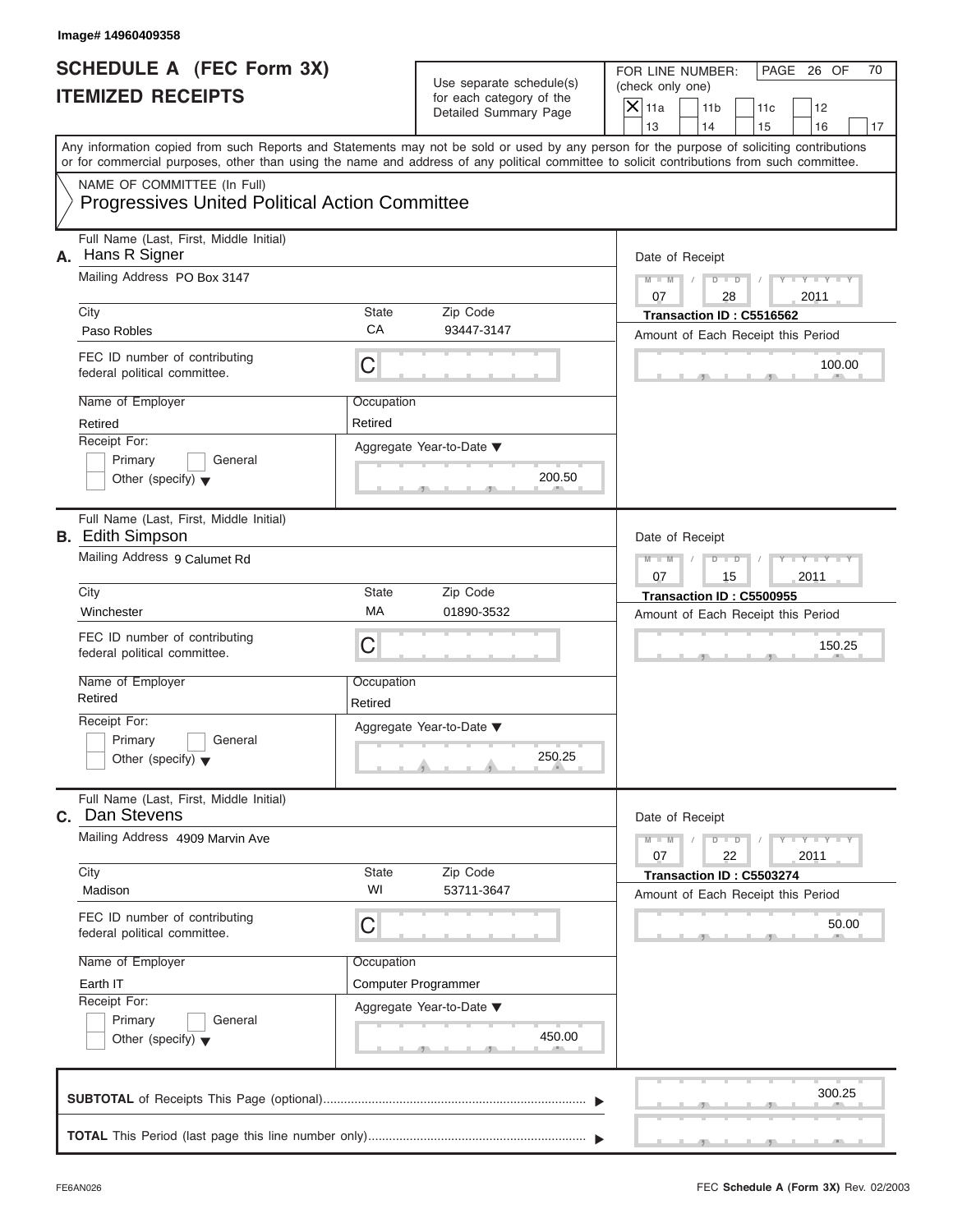| Image# 14960409359                                                                                                                         |                       |                                                                               |                                                                                                                                                        |
|--------------------------------------------------------------------------------------------------------------------------------------------|-----------------------|-------------------------------------------------------------------------------|--------------------------------------------------------------------------------------------------------------------------------------------------------|
| <b>SCHEDULE A (FEC Form 3X)</b><br><b>ITEMIZED RECEIPTS</b>                                                                                |                       | Use separate schedule(s)<br>for each category of the<br>Detailed Summary Page | PAGE 27 OF<br>FOR LINE NUMBER:<br>70<br>(check only one)<br>$\mathsf{X} _{\mathsf{11a}}$<br>11 <sub>b</sub><br>11c<br>12<br>13<br>14<br>15<br>16<br>17 |
| or for commercial purposes, other than using the name and address of any political committee to solicit contributions from such committee. |                       |                                                                               | Any information copied from such Reports and Statements may not be sold or used by any person for the purpose of soliciting contributions              |
| NAME OF COMMITTEE (In Full)<br><b>Progressives United Political Action Committee</b>                                                       |                       |                                                                               |                                                                                                                                                        |
| Full Name (Last, First, Middle Initial)<br>frances M sullivan<br>А.                                                                        |                       |                                                                               | Date of Receipt                                                                                                                                        |
| Mailing Address 721 Ontario<br>Apt 107<br>City                                                                                             | <b>State</b>          | Zip Code                                                                      | $D$ $D$<br>$Y - Y - Y$<br>$M - M$<br>07<br>07<br>2011                                                                                                  |
| oak park                                                                                                                                   | IL                    | 60302                                                                         | Transaction ID: C5492123<br>Amount of Each Receipt this Period                                                                                         |
| FEC ID number of contributing<br>federal political committee.                                                                              | $\mathsf C$           |                                                                               | 500.00                                                                                                                                                 |
| Name of Employer<br>Retired                                                                                                                | Occupation<br>Retired |                                                                               |                                                                                                                                                        |
| Receipt For:<br>Primary<br>General<br>Other (specify) $\blacktriangledown$                                                                 |                       | Aggregate Year-to-Date ▼<br>500.00                                            |                                                                                                                                                        |
| Full Name (Last, First, Middle Initial)<br><b>B.</b> William Thomas                                                                        |                       |                                                                               | Date of Receipt                                                                                                                                        |
| Mailing Address 27696 Elderberry St.                                                                                                       |                       |                                                                               | $D - D$<br>$Y - Y - Y - Y - Y$<br>$M - M$<br>2011<br>07<br>18                                                                                          |
| City                                                                                                                                       | <b>State</b>          | Zip Code                                                                      | Transaction ID: C5501845                                                                                                                               |
| Murrieta                                                                                                                                   | CA                    | 92562                                                                         | Amount of Each Receipt this Period                                                                                                                     |
| FEC ID number of contributing<br>federal political committee.                                                                              | $\mathsf C$           |                                                                               | 25.00                                                                                                                                                  |
| Name of Employer<br>Self-Employed                                                                                                          | Occupation            | <b>Construction Consultant</b>                                                |                                                                                                                                                        |
| Receipt For:<br>Primary<br>General<br>Other (specify) $\blacktriangledown$                                                                 |                       | Aggregate Year-to-Date ▼<br>225.00                                            |                                                                                                                                                        |
| Full Name (Last, First, Middle Initial)<br><b>c.</b> William Thomas                                                                        |                       |                                                                               | Date of Receipt                                                                                                                                        |
| Mailing Address 27696 Elderberry St.                                                                                                       |                       |                                                                               | $Y = Y$<br>$M - M$<br>$D$ $D$<br>2011<br>07<br>19                                                                                                      |
| City<br>Murrieta                                                                                                                           | State<br>CA           | Zip Code<br>92562                                                             | Transaction ID: C5501101<br>Amount of Each Receipt this Period                                                                                         |
| FEC ID number of contributing<br>federal political committee.                                                                              | C                     |                                                                               | 25.00                                                                                                                                                  |
| Name of Employer                                                                                                                           | Occupation            |                                                                               |                                                                                                                                                        |
| Self-Employed                                                                                                                              |                       | <b>Construction Consultant</b>                                                |                                                                                                                                                        |
| Receipt For:<br>Primary<br>General<br>Other (specify) $\blacktriangledown$                                                                 |                       | Aggregate Year-to-Date ▼<br>225.00                                            |                                                                                                                                                        |
|                                                                                                                                            |                       |                                                                               | 550.00                                                                                                                                                 |
|                                                                                                                                            |                       |                                                                               |                                                                                                                                                        |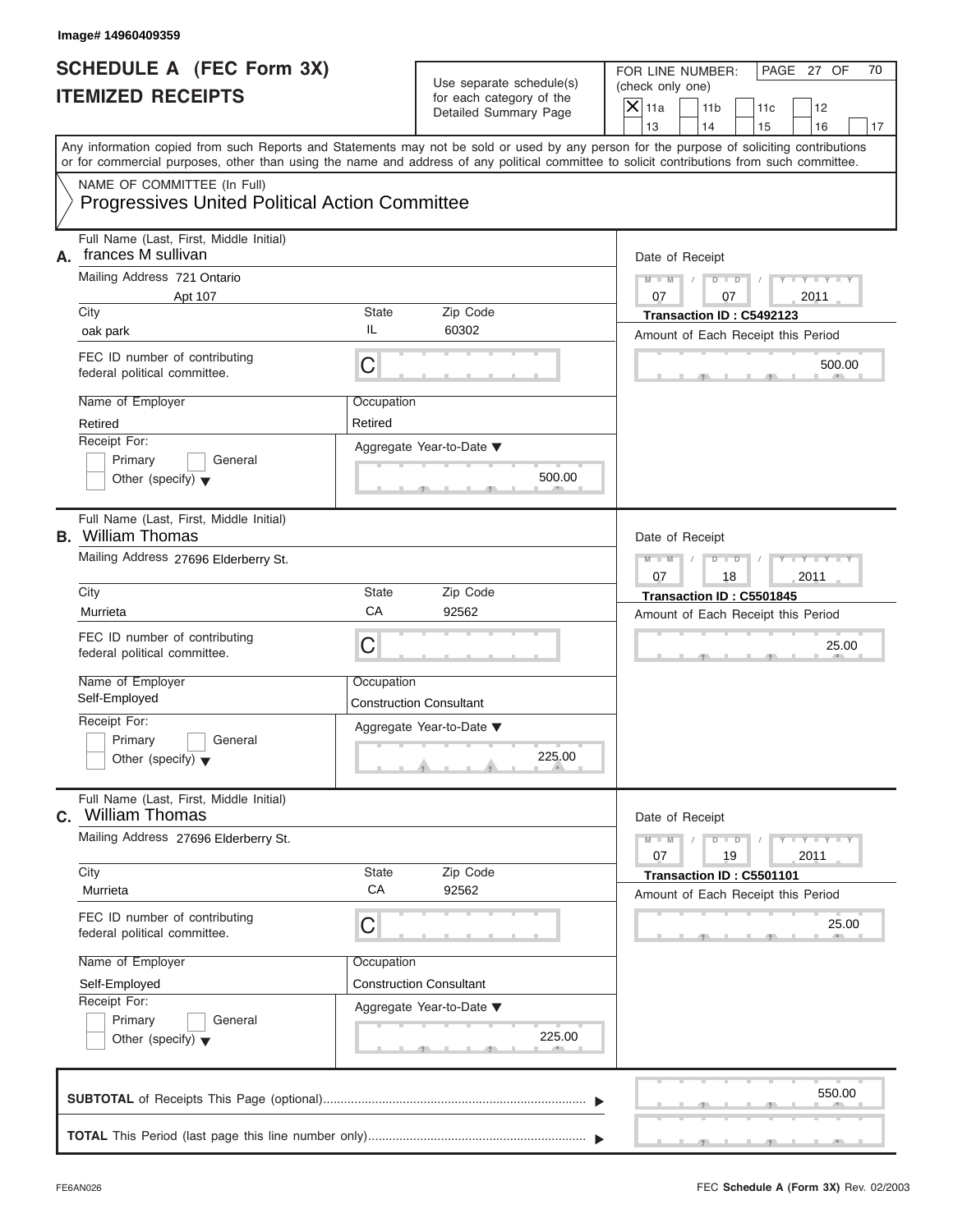| Image# 14960409360                                              |                                                                               |                       |                                                                                                                                            |                                                          |                                                                |     |                             |
|-----------------------------------------------------------------|-------------------------------------------------------------------------------|-----------------------|--------------------------------------------------------------------------------------------------------------------------------------------|----------------------------------------------------------|----------------------------------------------------------------|-----|-----------------------------|
| <b>ITEMIZED RECEIPTS</b>                                        | <b>SCHEDULE A (FEC Form 3X)</b>                                               |                       | Use separate schedule(s)<br>for each category of the<br>Detailed Summary Page                                                              | FOR LINE NUMBER:<br>(check only one)<br>$\mathsf{X}$ 11a | 11 <sub>b</sub>                                                | 11c | PAGE 28 OF<br>70<br>12      |
|                                                                 |                                                                               |                       | Any information copied from such Reports and Statements may not be sold or used by any person for the purpose of soliciting contributions  | 13                                                       | 14                                                             | 15  | 16<br>17                    |
|                                                                 |                                                                               |                       | or for commercial purposes, other than using the name and address of any political committee to solicit contributions from such committee. |                                                          |                                                                |     |                             |
|                                                                 | NAME OF COMMITTEE (In Full)<br>Progressives United Political Action Committee |                       |                                                                                                                                            |                                                          |                                                                |     |                             |
| Julie Tiedens<br>А.                                             | Full Name (Last, First, Middle Initial)                                       |                       |                                                                                                                                            |                                                          | Date of Receipt                                                |     |                             |
|                                                                 | Mailing Address W11586 Oak Grove Rd                                           |                       |                                                                                                                                            | $M - M$<br>07                                            | $D$ $D$<br>16                                                  |     | $Y - Y - Y - Y - Y$<br>2011 |
| City<br><b>Black River Falls</b>                                |                                                                               | State<br>WI           | Zip Code<br>54615-7017                                                                                                                     |                                                          | Transaction ID: C5499693<br>Amount of Each Receipt this Period |     |                             |
| FEC ID number of contributing<br>federal political committee.   |                                                                               | С                     |                                                                                                                                            |                                                          |                                                                |     | 50.00                       |
| Name of Employer                                                | <b>School District of Black River Falls</b>                                   | Occupation<br>Teacher |                                                                                                                                            |                                                          |                                                                |     |                             |
| Receipt For:<br>Primary<br>Other (specify) $\blacktriangledown$ | General                                                                       |                       | Aggregate Year-to-Date ▼<br>250.00                                                                                                         |                                                          |                                                                |     |                             |
| <b>B.</b> Ellen M. Violett                                      | Full Name (Last, First, Middle Initial)                                       |                       |                                                                                                                                            |                                                          | Date of Receipt                                                |     |                             |
|                                                                 | Mailing Address 230 E 50th St                                                 |                       |                                                                                                                                            |                                                          | $D$ $\Box$ $D$<br>07                                           |     | $Y - Y - Y - Y - Y$<br>2011 |
| City                                                            |                                                                               | State                 | Zip Code                                                                                                                                   |                                                          | Transaction ID: C5492114                                       |     |                             |
| New York                                                        |                                                                               | <b>NY</b>             | 10022-7682                                                                                                                                 |                                                          | Amount of Each Receipt this Period                             |     |                             |
| FEC ID number of contributing<br>federal political committee.   |                                                                               | С                     |                                                                                                                                            |                                                          |                                                                |     | 2000.63                     |
| Name of Employer<br>Self-Employed                               |                                                                               | Occupation<br>Writer  |                                                                                                                                            |                                                          |                                                                |     |                             |
| Receipt For:                                                    |                                                                               |                       | Aggregate Year-to-Date ▼                                                                                                                   |                                                          |                                                                |     |                             |
| Primary<br>Other (specify) $\blacktriangledown$                 | General                                                                       |                       | 2000.63                                                                                                                                    |                                                          |                                                                |     |                             |
| c. Amy Wall                                                     | Full Name (Last, First, Middle Initial)                                       |                       |                                                                                                                                            |                                                          | Date of Receipt                                                |     |                             |
|                                                                 | Mailing Address 1405 Red Tail Dr                                              |                       |                                                                                                                                            | $M - M$<br>07                                            | $D$ $D$<br>16                                                  |     | $Y = Y$<br>2011             |
| City<br>Verona                                                  |                                                                               | State<br>WI           | Zip Code<br>53593-7967                                                                                                                     |                                                          | Transaction ID: C5499673<br>Amount of Each Receipt this Period |     |                             |
| FEC ID number of contributing<br>federal political committee.   |                                                                               | С                     |                                                                                                                                            |                                                          |                                                                |     | 50.00                       |
| Name of Employer                                                |                                                                               | Occupation            |                                                                                                                                            |                                                          |                                                                |     |                             |
| Self-Employed<br>Receipt For:                                   |                                                                               |                       | <b>Small Business Owner</b>                                                                                                                |                                                          |                                                                |     |                             |
| Primary<br>Other (specify) $\blacktriangledown$                 | General                                                                       |                       | Aggregate Year-to-Date ▼<br>300.00                                                                                                         |                                                          |                                                                |     |                             |
|                                                                 |                                                                               |                       |                                                                                                                                            |                                                          |                                                                |     | 2100.63                     |
|                                                                 |                                                                               |                       |                                                                                                                                            |                                                          |                                                                |     |                             |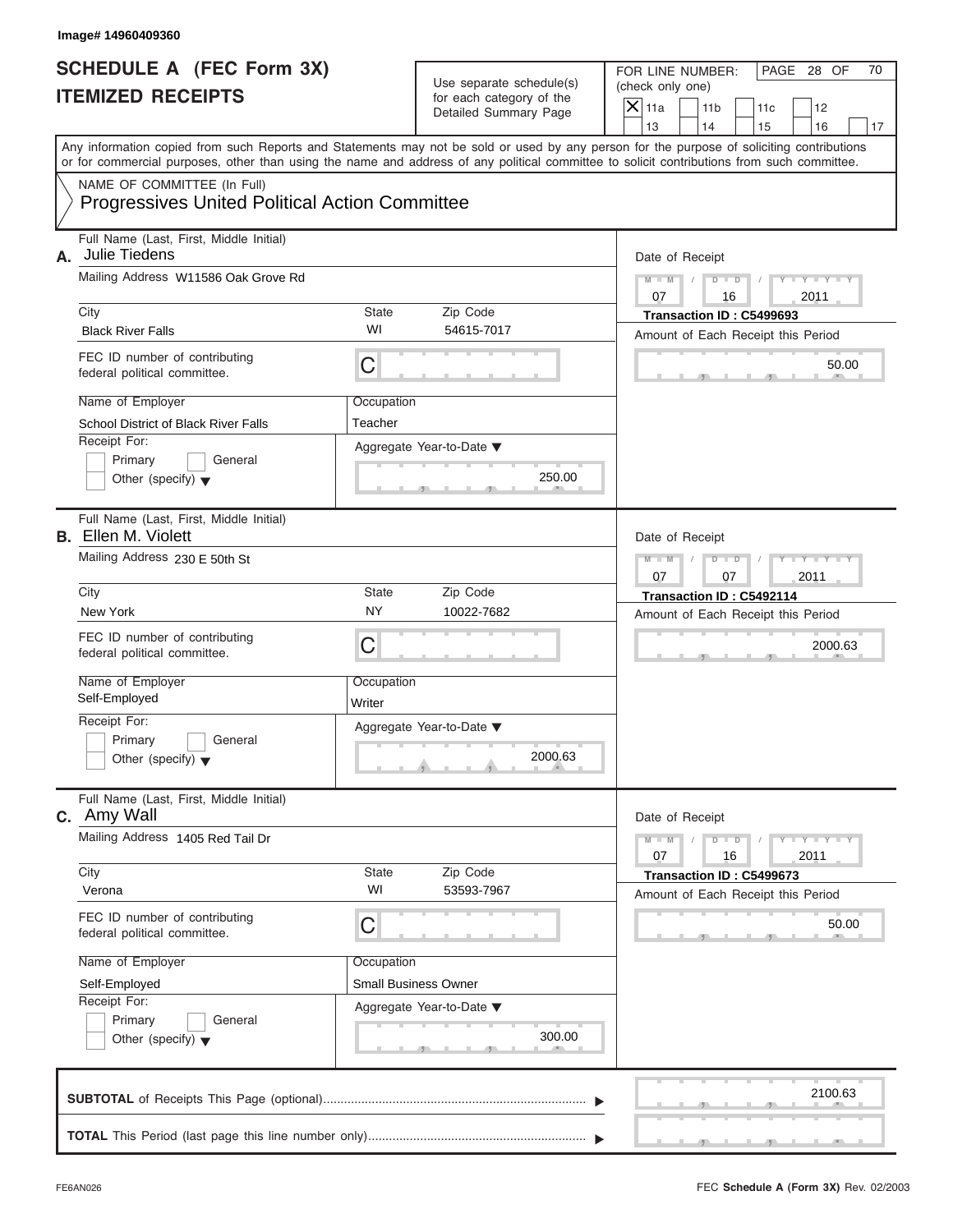| Image# 14960409361                                                                   |                         |                                                                               |                                                                                                                                                                                                                                                                                         |
|--------------------------------------------------------------------------------------|-------------------------|-------------------------------------------------------------------------------|-----------------------------------------------------------------------------------------------------------------------------------------------------------------------------------------------------------------------------------------------------------------------------------------|
| <b>SCHEDULE A (FEC Form 3X)</b><br><b>ITEMIZED RECEIPTS</b>                          |                         | Use separate schedule(s)<br>for each category of the<br>Detailed Summary Page | PAGE 29 OF<br>FOR LINE NUMBER:<br>70<br>(check only one)<br>$\overline{X}$ 11a<br>12<br>11 <sub>b</sub><br>11c                                                                                                                                                                          |
|                                                                                      |                         |                                                                               | 13<br>14<br>16<br>15<br>17                                                                                                                                                                                                                                                              |
|                                                                                      |                         |                                                                               | Any information copied from such Reports and Statements may not be sold or used by any person for the purpose of soliciting contributions<br>or for commercial purposes, other than using the name and address of any political committee to solicit contributions from such committee. |
| NAME OF COMMITTEE (In Full)<br><b>Progressives United Political Action Committee</b> |                         |                                                                               |                                                                                                                                                                                                                                                                                         |
| Full Name (Last, First, Middle Initial)<br>Helen M. Wilson<br>А.                     |                         |                                                                               | Date of Receipt                                                                                                                                                                                                                                                                         |
| Mailing Address 2399 Harris Rd                                                       |                         |                                                                               | $Y - Y - Y - Y - Y$<br>$D$ $D$<br>$M - M$                                                                                                                                                                                                                                               |
| City                                                                                 | <b>State</b>            | Zip Code                                                                      | 07<br>17<br>2011<br>Transaction ID: C5500996                                                                                                                                                                                                                                            |
| Mariposa                                                                             | CA                      | 95338-9761                                                                    | Amount of Each Receipt this Period                                                                                                                                                                                                                                                      |
| FEC ID number of contributing<br>federal political committee.                        | $\mathsf C$             |                                                                               | 10.00                                                                                                                                                                                                                                                                                   |
| Name of Employer                                                                     | Occupation              |                                                                               |                                                                                                                                                                                                                                                                                         |
| Not Employed                                                                         | Not Employed            |                                                                               |                                                                                                                                                                                                                                                                                         |
| Receipt For:                                                                         |                         | Aggregate Year-to-Date ▼                                                      |                                                                                                                                                                                                                                                                                         |
| Primary<br>General<br>Other (specify) $\blacktriangledown$                           |                         | 255.38                                                                        |                                                                                                                                                                                                                                                                                         |
| Full Name (Last, First, Middle Initial)<br><b>B.</b> Kenneth M. Wolnak               |                         |                                                                               | Date of Receipt                                                                                                                                                                                                                                                                         |
| Mailing Address 3002 Linnerud Dr                                                     |                         |                                                                               | $Y - Y - Y - Y - Y$<br>$M - M$<br>$D$ $D$<br>07<br>2011<br>10                                                                                                                                                                                                                           |
| City                                                                                 | <b>State</b>            | Zip Code                                                                      | Transaction ID: C5493100                                                                                                                                                                                                                                                                |
| Stoughton                                                                            | WI                      | 53589-3238                                                                    | Amount of Each Receipt this Period                                                                                                                                                                                                                                                      |
| FEC ID number of contributing<br>federal political committee.                        | $\mathsf C$             |                                                                               | 50.00                                                                                                                                                                                                                                                                                   |
| Name of Employer<br><b>Mercy Health Systems</b>                                      | Occupation<br>Physician |                                                                               |                                                                                                                                                                                                                                                                                         |
| Receipt For:                                                                         |                         | Aggregate Year-to-Date ▼                                                      |                                                                                                                                                                                                                                                                                         |
| Primary<br>General<br>Other (specify) $\blacktriangledown$                           |                         | 250.00                                                                        |                                                                                                                                                                                                                                                                                         |
| Full Name (Last, First, Middle Initial)<br>C. Daniel R. Wolter                       |                         |                                                                               | Date of Receipt                                                                                                                                                                                                                                                                         |
| Mailing Address 1134 Walnut St                                                       |                         |                                                                               | $Y - Y - Y - Y - I$<br>$M - M$<br>$D$ $D$<br>2011<br>07<br>03                                                                                                                                                                                                                           |
| City<br>Napa                                                                         | State<br>CA             | Zip Code<br>94559-2208                                                        | Transaction ID: C5487792<br>Amount of Each Receipt this Period                                                                                                                                                                                                                          |
| FEC ID number of contributing<br>federal political committee.                        | C                       |                                                                               | 10.00                                                                                                                                                                                                                                                                                   |
| Name of Employer                                                                     | Occupation              |                                                                               |                                                                                                                                                                                                                                                                                         |
| Retired                                                                              | Retired                 |                                                                               |                                                                                                                                                                                                                                                                                         |
| Receipt For:                                                                         |                         | Aggregate Year-to-Date ▼                                                      |                                                                                                                                                                                                                                                                                         |
| Primary<br>General<br>Other (specify) $\blacktriangledown$                           |                         | 235.00                                                                        |                                                                                                                                                                                                                                                                                         |
|                                                                                      |                         |                                                                               | 70.00                                                                                                                                                                                                                                                                                   |
|                                                                                      |                         |                                                                               |                                                                                                                                                                                                                                                                                         |

 $5 - 1 - 7$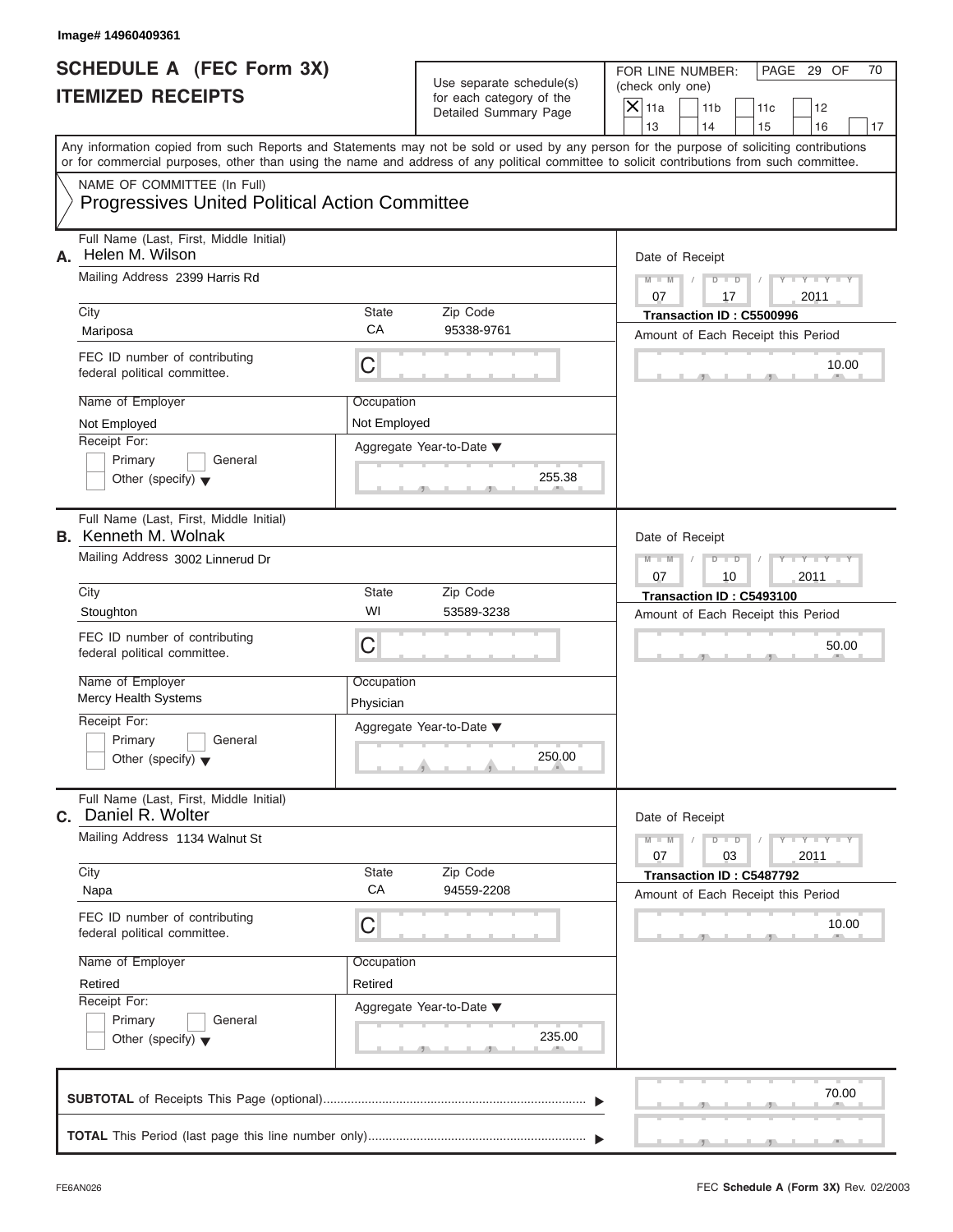|    | Image# 14960409362                                                                                                                         |                       |                                                                               |                                                                                                                                                                         |
|----|--------------------------------------------------------------------------------------------------------------------------------------------|-----------------------|-------------------------------------------------------------------------------|-------------------------------------------------------------------------------------------------------------------------------------------------------------------------|
|    | <b>SCHEDULE A (FEC Form 3X)</b><br><b>ITEMIZED RECEIPTS</b>                                                                                |                       | Use separate schedule(s)<br>for each category of the<br>Detailed Summary Page | FOR LINE NUMBER:<br>PAGE 30 OF<br>70<br>(check only one)<br>$\mathsf{X}$ 11a<br>11 <sub>b</sub><br>11c<br>12                                                            |
|    |                                                                                                                                            |                       |                                                                               | 13<br>14<br>15<br>16<br>17<br>Any information copied from such Reports and Statements may not be sold or used by any person for the purpose of soliciting contributions |
|    | or for commercial purposes, other than using the name and address of any political committee to solicit contributions from such committee. |                       |                                                                               |                                                                                                                                                                         |
|    | NAME OF COMMITTEE (In Full)<br><b>Progressives United Political Action Committee</b>                                                       |                       |                                                                               |                                                                                                                                                                         |
| А. | Full Name (Last, First, Middle Initial)<br>Daniel R. Wolter                                                                                |                       |                                                                               | Date of Receipt                                                                                                                                                         |
|    | Mailing Address 1134 Walnut St                                                                                                             |                       |                                                                               | $Y - Y - Y - Y - Y$<br>$D$ $\Box$ $D$<br>$M - M$                                                                                                                        |
|    |                                                                                                                                            |                       |                                                                               | 07<br>09<br>2011                                                                                                                                                        |
|    | City<br>Napa                                                                                                                               | State<br>CA           | Zip Code<br>94559-2208                                                        | Transaction ID: C5492550                                                                                                                                                |
|    | FEC ID number of contributing<br>federal political committee.                                                                              | С                     |                                                                               | Amount of Each Receipt this Period<br>10.00                                                                                                                             |
|    | Name of Employer                                                                                                                           | Occupation            |                                                                               |                                                                                                                                                                         |
|    | Retired                                                                                                                                    | Retired               |                                                                               |                                                                                                                                                                         |
|    | Receipt For:<br>Primary<br>General<br>Other (specify) $\blacktriangledown$                                                                 |                       | Aggregate Year-to-Date ▼<br>235.00                                            |                                                                                                                                                                         |
|    | Full Name (Last, First, Middle Initial)<br><b>B.</b> Daniel R. Wolter                                                                      |                       |                                                                               | Date of Receipt                                                                                                                                                         |
|    | Mailing Address 1134 Walnut St                                                                                                             |                       |                                                                               | $Y - Y - Y - Y - Y$<br>$M - M$<br>$D$ $D$<br>2011<br>07<br>17                                                                                                           |
|    | City                                                                                                                                       | State                 | Zip Code                                                                      | Transaction ID: C5500998                                                                                                                                                |
|    | Napa                                                                                                                                       | CA                    | 94559-2208                                                                    | Amount of Each Receipt this Period                                                                                                                                      |
|    | FEC ID number of contributing<br>federal political committee.                                                                              | С                     |                                                                               | 20.00                                                                                                                                                                   |
|    | Name of Employer<br>Retired                                                                                                                | Occupation<br>Retired |                                                                               |                                                                                                                                                                         |
|    | Receipt For:                                                                                                                               |                       | Aggregate Year-to-Date ▼                                                      |                                                                                                                                                                         |
|    | Primary<br>General<br>Other (specify) $\blacktriangledown$                                                                                 |                       | 235.00                                                                        |                                                                                                                                                                         |
|    | Full Name (Last, First, Middle Initial)<br>C. Andy Yaco-Mink                                                                               |                       |                                                                               | Date of Receipt                                                                                                                                                         |
|    | Mailing Address 10 Montgomery PI<br>Apt 4A                                                                                                 |                       |                                                                               | $Y = Y$<br>$M - M$<br>$D$ $D$<br>2011<br>07<br>09                                                                                                                       |
|    | City<br>Brooklyn                                                                                                                           | State<br><b>NY</b>    | Zip Code<br>11215-2313                                                        | Transaction ID: C5494306<br>Amount of Each Receipt this Period                                                                                                          |
|    | FEC ID number of contributing<br>federal political committee.                                                                              | С                     |                                                                               | 75.00                                                                                                                                                                   |
|    | Name of Employer                                                                                                                           | Occupation            |                                                                               |                                                                                                                                                                         |
|    | <b>BuzzFeed Inc</b><br>Receipt For:                                                                                                        | Web Developer         |                                                                               |                                                                                                                                                                         |
|    | Primary<br>General<br>Other (specify) $\blacktriangledown$                                                                                 |                       | Aggregate Year-to-Date ▼<br>225.00                                            |                                                                                                                                                                         |
|    |                                                                                                                                            |                       |                                                                               | 105.00                                                                                                                                                                  |
|    |                                                                                                                                            |                       |                                                                               |                                                                                                                                                                         |

S S S , , .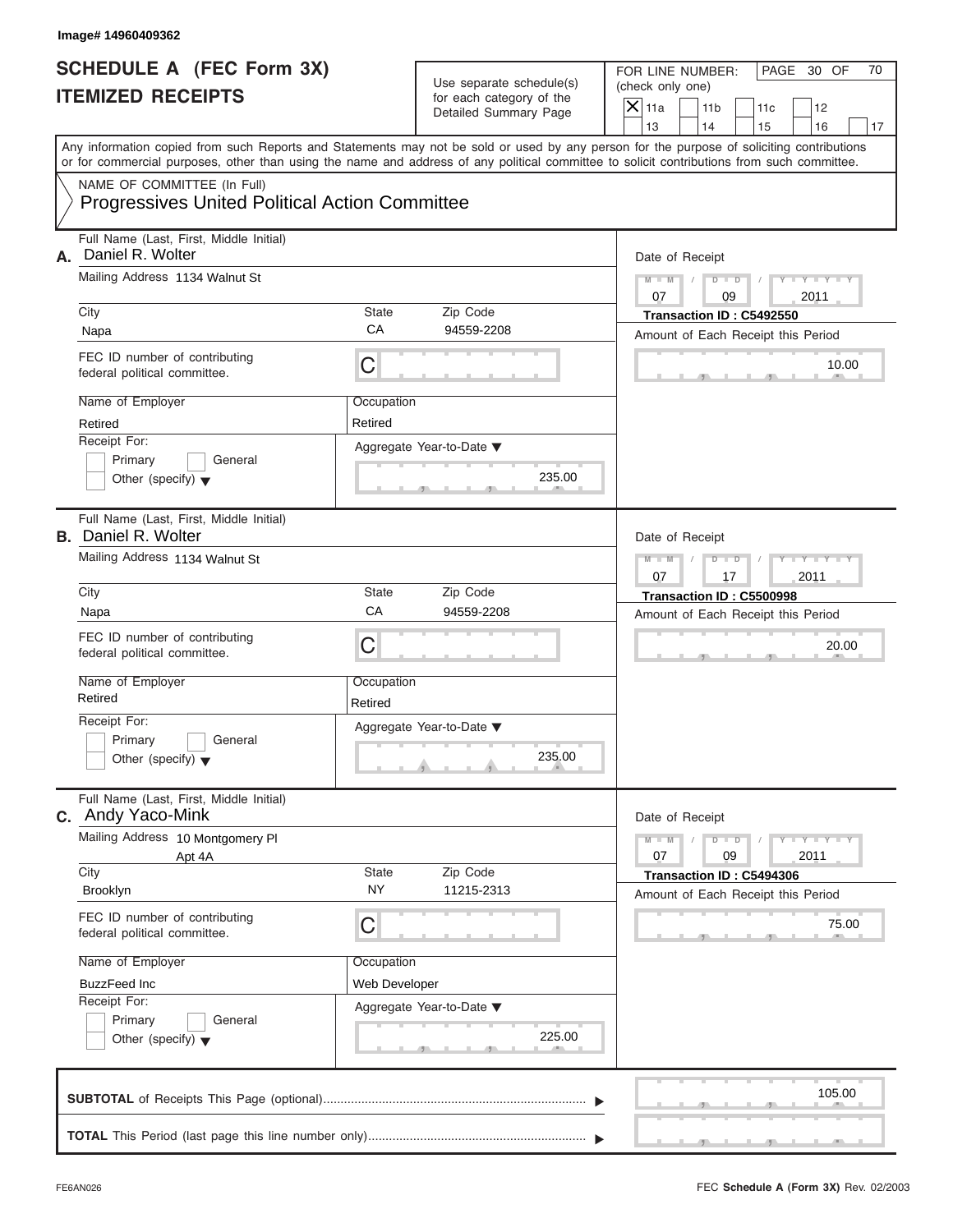|    | Image# 14960409363                                                                                                                         |                                                               |                                                                               |                                                                                                                                                                         |
|----|--------------------------------------------------------------------------------------------------------------------------------------------|---------------------------------------------------------------|-------------------------------------------------------------------------------|-------------------------------------------------------------------------------------------------------------------------------------------------------------------------|
|    | <b>SCHEDULE A (FEC Form 3X)</b><br><b>ITEMIZED RECEIPTS</b>                                                                                |                                                               | Use separate schedule(s)<br>for each category of the<br>Detailed Summary Page | FOR LINE NUMBER:<br>PAGE 31 OF<br>70<br>(check only one)<br>$\overline{X}$ 11a<br>11 <sub>b</sub><br>11c<br>12                                                          |
|    |                                                                                                                                            |                                                               |                                                                               | 13<br>14<br>15<br>16<br>17<br>Any information copied from such Reports and Statements may not be sold or used by any person for the purpose of soliciting contributions |
|    | or for commercial purposes, other than using the name and address of any political committee to solicit contributions from such committee. |                                                               |                                                                               |                                                                                                                                                                         |
|    | NAME OF COMMITTEE (In Full)<br><b>Progressives United Political Action Committee</b>                                                       |                                                               |                                                                               |                                                                                                                                                                         |
| А. | Full Name (Last, First, Middle Initial)<br>Michelle Zahn                                                                                   |                                                               |                                                                               | Date of Receipt                                                                                                                                                         |
|    | Mailing Address W6378 Highway 26                                                                                                           |                                                               |                                                                               | $D$ $D$<br>$Y - Y - Y - Y - Y$<br>$M - M$<br>07<br>09<br>2011                                                                                                           |
|    | City                                                                                                                                       | <b>State</b>                                                  | Zip Code                                                                      | Transaction ID: C5492543                                                                                                                                                |
|    | Juneau                                                                                                                                     | WI                                                            | 53039                                                                         | Amount of Each Receipt this Period                                                                                                                                      |
|    | FEC ID number of contributing<br>federal political committee.                                                                              | C                                                             |                                                                               | 50.00                                                                                                                                                                   |
|    | Name of Employer                                                                                                                           | Occupation                                                    |                                                                               |                                                                                                                                                                         |
|    | The Soap Lady                                                                                                                              | Soap Manufactuer                                              |                                                                               |                                                                                                                                                                         |
|    | Receipt For:<br>Primary<br>General<br>Other (specify) $\blacktriangledown$                                                                 |                                                               | Aggregate Year-to-Date ▼<br>250.00                                            |                                                                                                                                                                         |
|    | Full Name (Last, First, Middle Initial)<br><b>B.</b> Carolyn Zahn Waxler                                                                   |                                                               |                                                                               | Date of Receipt                                                                                                                                                         |
|    | Mailing Address 1920 Arlington PI                                                                                                          | $Y - Y - Y - Y - Y$<br>$M - M$<br>$D$ $D$<br>2011<br>07<br>11 |                                                                               |                                                                                                                                                                         |
|    | City                                                                                                                                       | <b>State</b>                                                  | Zip Code                                                                      | Transaction ID: C5495641                                                                                                                                                |
|    | Madison                                                                                                                                    | WI                                                            | 53726-4002                                                                    | Amount of Each Receipt this Period                                                                                                                                      |
|    | FEC ID number of contributing<br>federal political committee.                                                                              | $\overline{C}$                                                |                                                                               | 300.50                                                                                                                                                                  |
|    | Name of Employer<br>Retired                                                                                                                | Occupation                                                    | <b>Retired Research Psychologist</b>                                          |                                                                                                                                                                         |
|    | Receipt For:                                                                                                                               |                                                               | Aggregate Year-to-Date ▼                                                      |                                                                                                                                                                         |
|    | Primary<br>General<br>Other (specify) $\blacktriangledown$                                                                                 |                                                               | 300.50                                                                        |                                                                                                                                                                         |
| C. | Full Name (Last, First, Middle Initial)                                                                                                    |                                                               |                                                                               | Date of Receipt                                                                                                                                                         |
|    | <b>Mailing Address</b>                                                                                                                     | $Y - Y - Y - Y - Y$<br>$M - M$<br>$D - I$<br>$\overline{D}$   |                                                                               |                                                                                                                                                                         |
|    | City                                                                                                                                       | State                                                         | Zip Code                                                                      | Amount of Each Receipt this Period                                                                                                                                      |
|    | FEC ID number of contributing<br>federal political committee.                                                                              | C                                                             |                                                                               |                                                                                                                                                                         |
|    | Name of Employer                                                                                                                           | Occupation                                                    |                                                                               |                                                                                                                                                                         |
|    | Receipt For:<br>Primary<br>General<br>Other (specify) $\blacktriangledown$                                                                 |                                                               | Aggregate Year-to-Date ▼                                                      |                                                                                                                                                                         |
|    |                                                                                                                                            |                                                               |                                                                               | 350.50                                                                                                                                                                  |
|    |                                                                                                                                            |                                                               |                                                                               | 14440.89                                                                                                                                                                |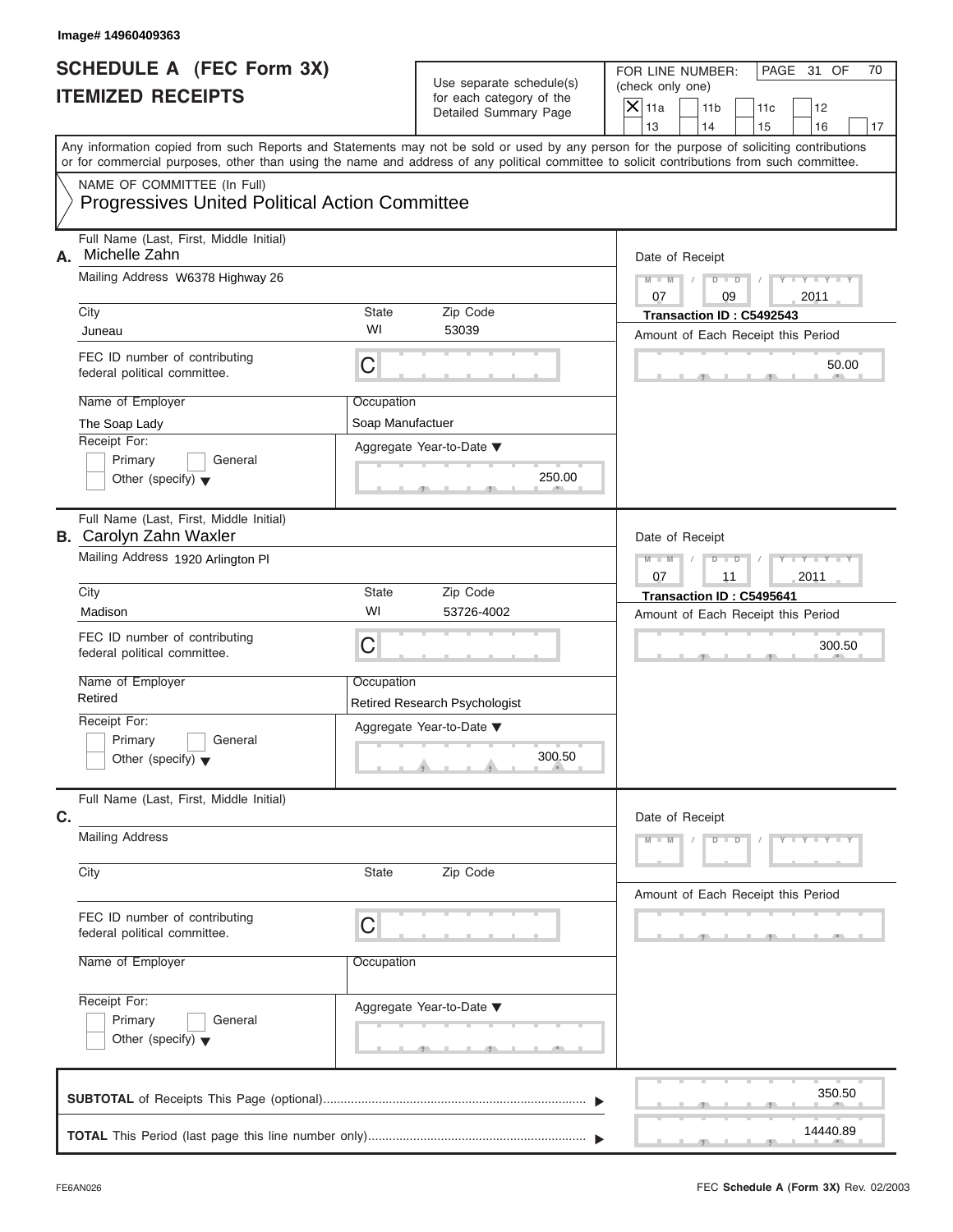| Image# 14960409364                                                                             |                   |                                                                               |                                                                                                                                                                                                                                                                                         |  |
|------------------------------------------------------------------------------------------------|-------------------|-------------------------------------------------------------------------------|-----------------------------------------------------------------------------------------------------------------------------------------------------------------------------------------------------------------------------------------------------------------------------------------|--|
| <b>SCHEDULE A (FEC Form 3X)</b><br><b>ITEMIZED RECEIPTS</b>                                    |                   | Use separate schedule(s)<br>for each category of the<br>Detailed Summary Page | PAGE 32 OF<br>FOR LINE NUMBER:<br>70<br>(check only one)<br>$\mathsf{X}$ 11c<br>11a<br>11 <sub>b</sub><br>12<br>13<br>14<br>15<br>16<br>17                                                                                                                                              |  |
|                                                                                                |                   |                                                                               | Any information copied from such Reports and Statements may not be sold or used by any person for the purpose of soliciting contributions<br>or for commercial purposes, other than using the name and address of any political committee to solicit contributions from such committee. |  |
| NAME OF COMMITTEE (In Full)<br><b>Progressives United Political Action Committee</b>           |                   |                                                                               |                                                                                                                                                                                                                                                                                         |  |
| Full Name (Last, First, Middle Initial)<br>Whiteside County Democratic Central Committee<br>А. |                   |                                                                               | Date of Receipt                                                                                                                                                                                                                                                                         |  |
| Mailing Address 3709 E 17th St                                                                 |                   |                                                                               |                                                                                                                                                                                                                                                                                         |  |
| City<br>Sterling                                                                               | State<br>IL       | Zip Code<br>61081-4223                                                        | 07<br>08<br>2011<br>Transaction ID: C5492304<br>Amount of Each Receipt this Period                                                                                                                                                                                                      |  |
| FEC ID number of contributing<br>federal political committee.                                  | C                 |                                                                               | 100.00                                                                                                                                                                                                                                                                                  |  |
| Name of Employer                                                                               | Occupation        |                                                                               |                                                                                                                                                                                                                                                                                         |  |
| Receipt For:<br>Primary<br>General<br>Other (specify) $\blacktriangledown$                     |                   | Aggregate Year-to-Date ▼<br>100.00                                            |                                                                                                                                                                                                                                                                                         |  |
| Full Name (Last, First, Middle Initial)<br>В.                                                  |                   |                                                                               | Date of Receipt                                                                                                                                                                                                                                                                         |  |
| <b>Mailing Address</b>                                                                         |                   |                                                                               | $Y = Y = Y' = Y'$<br>$M - M$<br>$D - D$                                                                                                                                                                                                                                                 |  |
| City                                                                                           | State             | Zip Code                                                                      | Amount of Each Receipt this Period                                                                                                                                                                                                                                                      |  |
| FEC ID number of contributing<br>federal political committee.                                  | C                 |                                                                               | $\mathbf{1}$                                                                                                                                                                                                                                                                            |  |
| Name of Employer                                                                               | Occupation        |                                                                               |                                                                                                                                                                                                                                                                                         |  |
| Receipt For:<br>Primary<br>General<br>Other (specify) $\blacktriangledown$                     |                   | Aggregate Year-to-Date ▼                                                      |                                                                                                                                                                                                                                                                                         |  |
| Full Name (Last, First, Middle Initial)<br>C.                                                  |                   |                                                                               | Date of Receipt                                                                                                                                                                                                                                                                         |  |
| <b>Mailing Address</b>                                                                         |                   |                                                                               | $M - M$<br>$D$ $\Box$ $D$<br>$Y - Y - Y - Y - Y$                                                                                                                                                                                                                                        |  |
| City                                                                                           | Zip Code<br>State |                                                                               | Amount of Each Receipt this Period                                                                                                                                                                                                                                                      |  |
| FEC ID number of contributing<br>federal political committee.                                  | C                 |                                                                               |                                                                                                                                                                                                                                                                                         |  |
| Name of Employer                                                                               | Occupation        |                                                                               |                                                                                                                                                                                                                                                                                         |  |
| Receipt For:<br>Primary<br>General<br>Other (specify) $\blacktriangledown$                     |                   | Aggregate Year-to-Date ▼                                                      |                                                                                                                                                                                                                                                                                         |  |
|                                                                                                |                   |                                                                               | 100.00                                                                                                                                                                                                                                                                                  |  |
|                                                                                                |                   |                                                                               | 100.00                                                                                                                                                                                                                                                                                  |  |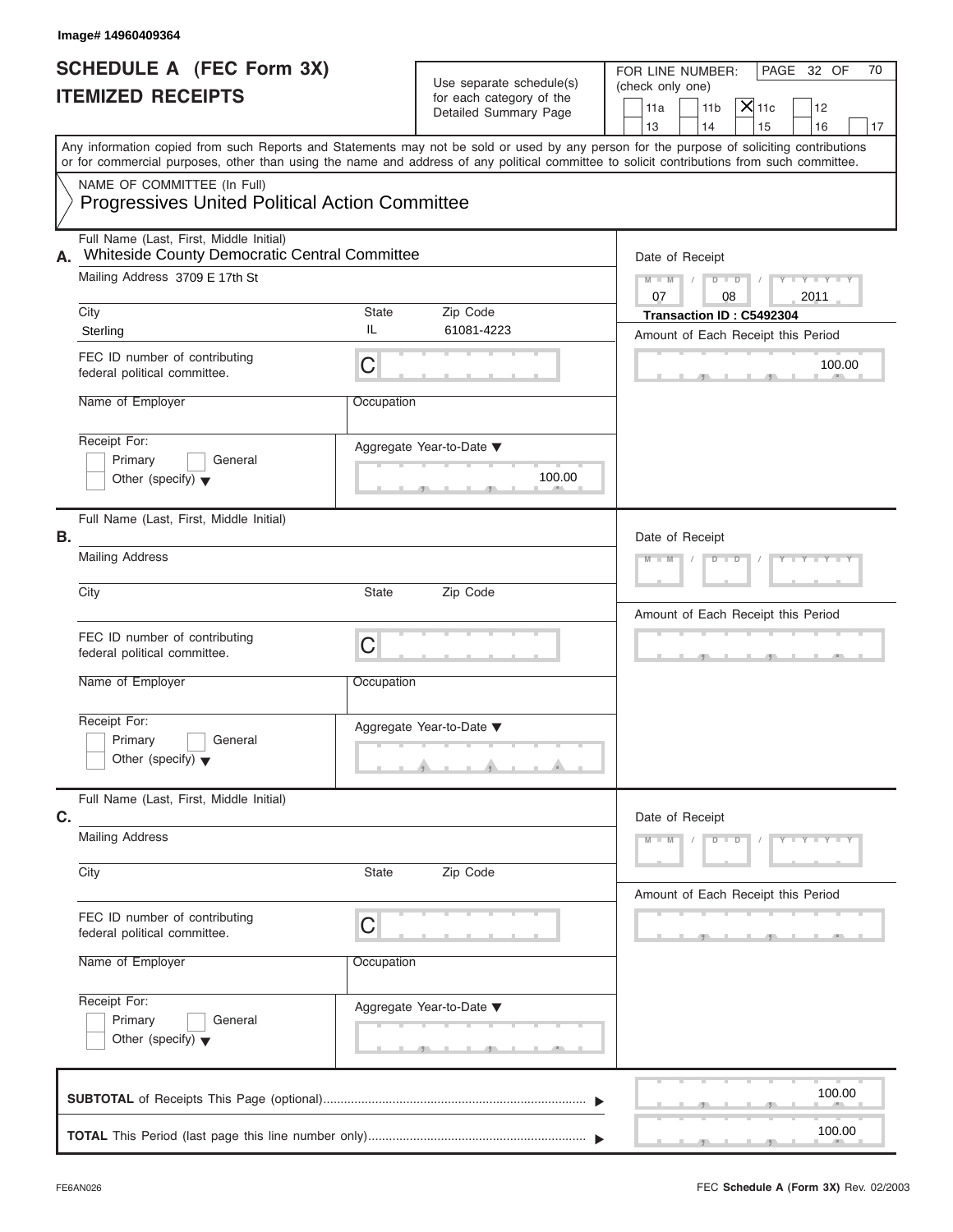|    | Image# 14960409365                                                                                                                                                                                                                                                                      |                                                               |                                                                               |                                                                                                                                 |
|----|-----------------------------------------------------------------------------------------------------------------------------------------------------------------------------------------------------------------------------------------------------------------------------------------|---------------------------------------------------------------|-------------------------------------------------------------------------------|---------------------------------------------------------------------------------------------------------------------------------|
|    | <b>SCHEDULE A (FEC Form 3X)</b><br><b>ITEMIZED RECEIPTS</b>                                                                                                                                                                                                                             |                                                               | Use separate schedule(s)<br>for each category of the<br>Detailed Summary Page | PAGE 33 OF<br>FOR LINE NUMBER:<br>70<br>(check only one)<br>11a<br>11 <sub>b</sub><br>11c<br>12<br>X 17<br>13<br>14<br>16<br>15 |
|    | Any information copied from such Reports and Statements may not be sold or used by any person for the purpose of soliciting contributions<br>or for commercial purposes, other than using the name and address of any political committee to solicit contributions from such committee. |                                                               |                                                                               |                                                                                                                                 |
|    | NAME OF COMMITTEE (In Full)<br><b>Progressives United Political Action Committee</b>                                                                                                                                                                                                    |                                                               |                                                                               |                                                                                                                                 |
| А. | Full Name (Last, First, Middle Initial)<br>Park Bank<br>Mailing Address 7455 Mineral Point Rd                                                                                                                                                                                           |                                                               |                                                                               | Date of Receipt<br>$D$ $D$<br>$Y - Y - Y$<br>$M - M$                                                                            |
|    |                                                                                                                                                                                                                                                                                         |                                                               |                                                                               | 07<br>29<br>2011                                                                                                                |
|    | City<br>Madison                                                                                                                                                                                                                                                                         | State<br>WI                                                   | Zip Code<br>53717-1703                                                        | Transaction ID: C5670749                                                                                                        |
|    | FEC ID number of contributing<br>federal political committee.                                                                                                                                                                                                                           | С                                                             |                                                                               | Amount of Each Receipt this Period<br>281.79                                                                                    |
|    | Name of Employer                                                                                                                                                                                                                                                                        | Occupation                                                    |                                                                               |                                                                                                                                 |
|    | Receipt For:<br>Primary<br>General<br>Other (specify) $\blacktriangledown$                                                                                                                                                                                                              |                                                               | Aggregate Year-to-Date ▼<br>2036.00                                           | * Interest Income                                                                                                               |
|    | Full Name (Last, First, Middle Initial)<br><b>B.</b> Seaway Bank and Trust Company                                                                                                                                                                                                      |                                                               |                                                                               | Date of Receipt                                                                                                                 |
|    | Mailing Address 645 E 87th St                                                                                                                                                                                                                                                           | $D$ $D$<br>$Y - Y - Y - Y - Y$<br>$M - M$<br>2011<br>07<br>27 |                                                                               |                                                                                                                                 |
|    | City                                                                                                                                                                                                                                                                                    | State                                                         | Zip Code                                                                      | Transaction ID: C5670747                                                                                                        |
|    | Chicago                                                                                                                                                                                                                                                                                 | IL                                                            | 60619-6101                                                                    | Amount of Each Receipt this Period                                                                                              |
|    | FEC ID number of contributing<br>federal political committee.                                                                                                                                                                                                                           | C                                                             |                                                                               | 60.10                                                                                                                           |
|    | Name of Employer                                                                                                                                                                                                                                                                        | Occupation                                                    |                                                                               |                                                                                                                                 |
|    | Receipt For:<br>Primary<br>General<br>Other (specify) $\blacktriangledown$                                                                                                                                                                                                              |                                                               | Aggregate Year-to-Date ▼<br>423.96                                            | * Interest Income                                                                                                               |
| C. | Full Name (Last, First, Middle Initial)                                                                                                                                                                                                                                                 |                                                               |                                                                               | Date of Receipt                                                                                                                 |
|    | <b>Mailing Address</b>                                                                                                                                                                                                                                                                  |                                                               |                                                                               | $Y - Y - Y - Y - T$<br>$M - M$<br>$D$ $D$                                                                                       |
|    | City                                                                                                                                                                                                                                                                                    | State                                                         | Zip Code                                                                      | Amount of Each Receipt this Period                                                                                              |
|    | FEC ID number of contributing<br>federal political committee.                                                                                                                                                                                                                           | С                                                             |                                                                               |                                                                                                                                 |
|    | Name of Employer                                                                                                                                                                                                                                                                        |                                                               |                                                                               |                                                                                                                                 |
|    | Receipt For:<br>Primary<br>General<br>Other (specify) $\blacktriangledown$                                                                                                                                                                                                              |                                                               | Aggregate Year-to-Date ▼                                                      |                                                                                                                                 |
|    |                                                                                                                                                                                                                                                                                         |                                                               |                                                                               | 341.89                                                                                                                          |
|    |                                                                                                                                                                                                                                                                                         |                                                               |                                                                               | 341.89                                                                                                                          |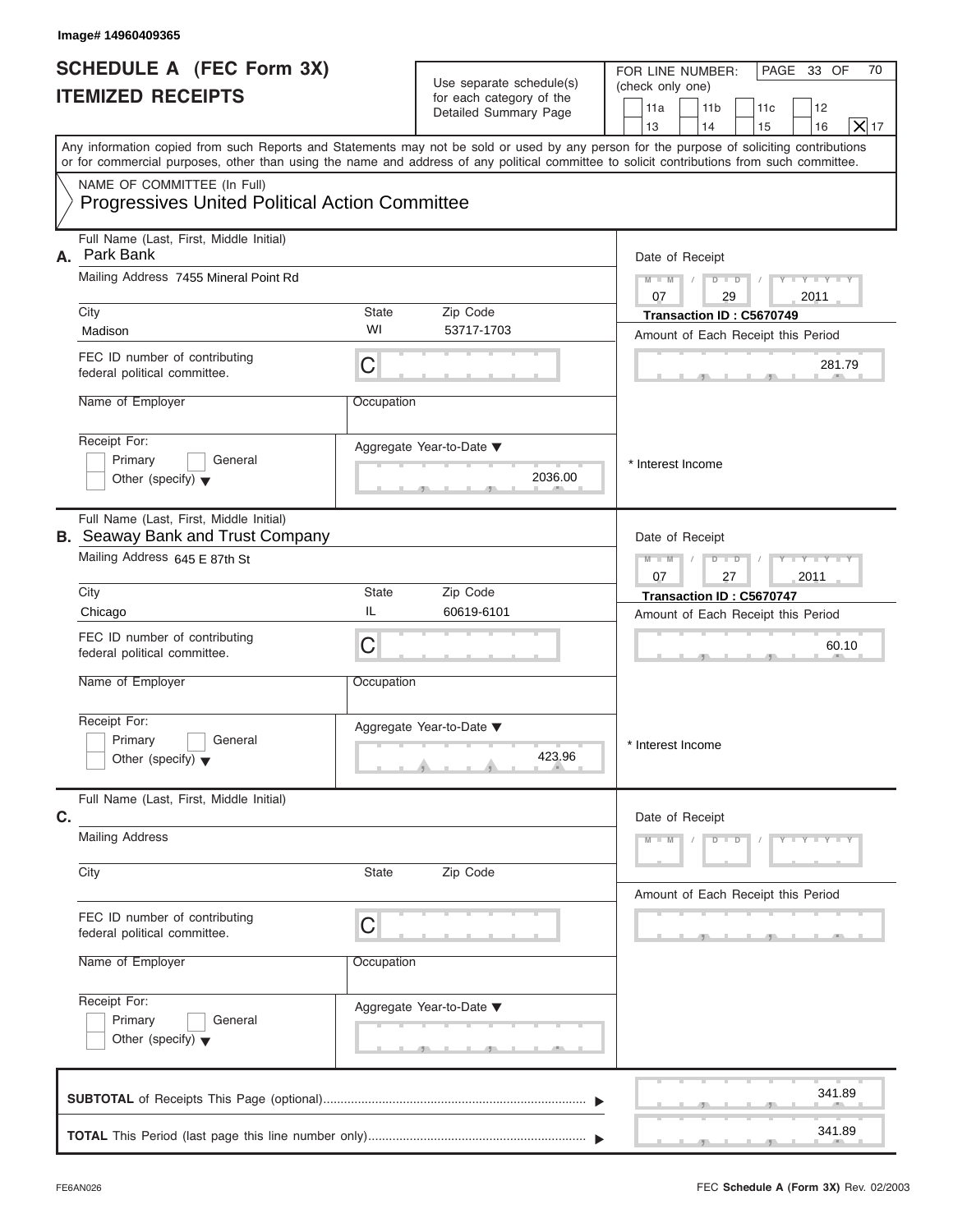| Image# 14960409366                                                                                                                                                                                                                                                                      |                                                                                                                               |                                                                                                                                          |
|-----------------------------------------------------------------------------------------------------------------------------------------------------------------------------------------------------------------------------------------------------------------------------------------|-------------------------------------------------------------------------------------------------------------------------------|------------------------------------------------------------------------------------------------------------------------------------------|
| <b>SCHEDULE B</b> (FEC Form 3X)<br><b>ITEMIZED DISBURSEMENTS</b>                                                                                                                                                                                                                        | Use separate schedule(s)<br>(check only one)<br>for each category of the<br>$\overline{X}$ 21b<br>Detailed Summary Page<br>27 | PAGE 34 OF<br>70<br>FOR LINE NUMBER:<br>22<br>23<br>24<br>25<br>26<br>28a<br>28 <sub>b</sub><br>29<br>28 <sub>c</sub><br>30 <sub>b</sub> |
| Any information copied from such Reports and Statements may not be sold or used by any person for the purpose of soliciting contributions<br>or for commercial purposes, other than using the name and address of any political committee to solicit contributions from such committee. |                                                                                                                               |                                                                                                                                          |
| NAME OF COMMITTEE (In Full)<br><b>Progressives United Political Action Committee</b>                                                                                                                                                                                                    |                                                                                                                               |                                                                                                                                          |
| Full Name (Last, First, Middle Initial)                                                                                                                                                                                                                                                 |                                                                                                                               | Date of Disbursement                                                                                                                     |
| A. American Express                                                                                                                                                                                                                                                                     |                                                                                                                               | $T - Y = T - Y = T - Y$<br>$M - M$<br>$D$ $D$                                                                                            |
| Mailing Address PO Box 53773                                                                                                                                                                                                                                                            |                                                                                                                               | 2011<br>07<br>05                                                                                                                         |
| City<br>Phoenix                                                                                                                                                                                                                                                                         | State<br>Zip Code<br>AZ<br>85072-3773                                                                                         | Transaction ID: D407809                                                                                                                  |
| Purpose of Disbursement<br><b>Banking Fees</b>                                                                                                                                                                                                                                          |                                                                                                                               | Amount of Each Disbursement this Period                                                                                                  |
| Candidate Name                                                                                                                                                                                                                                                                          | Category/<br><b>Type</b>                                                                                                      | 260.95                                                                                                                                   |
| Office Sought:<br>House<br>Senate<br>President<br>State:<br>District:                                                                                                                                                                                                                   | Disbursement For:<br>Primary<br>General<br>Other (specify) $\blacktriangledown$                                               |                                                                                                                                          |
| Full Name (Last, First, Middle Initial)                                                                                                                                                                                                                                                 |                                                                                                                               |                                                                                                                                          |
| B. Alyssa M Armbrust                                                                                                                                                                                                                                                                    |                                                                                                                               | Date of Disbursement                                                                                                                     |
| Mailing Address 2112 Hillcrest Dr                                                                                                                                                                                                                                                       |                                                                                                                               | $-$ Y $-$ Y $-$ Y<br>$M - M$<br>$\overline{D}$<br>$\Box$<br>2011<br>07<br>21                                                             |
| City<br>Delafield                                                                                                                                                                                                                                                                       | Zip Code<br>State<br>WI<br>53018-1147                                                                                         | Transaction ID: D407610                                                                                                                  |
| Purpose of Disbursement<br>Payroll<br>Candidate Name                                                                                                                                                                                                                                    | Category/<br><b>Type</b>                                                                                                      | Amount of Each Disbursement this Period<br>275.50                                                                                        |
| Office Sought:<br>House<br>Senate<br>President<br>State:<br>District:                                                                                                                                                                                                                   | Disbursement For:<br>Primary<br>General<br>Other (specify) $\blacktriangledown$                                               |                                                                                                                                          |
| Full Name (Last, First, Middle Initial)<br>C. Authorize.net                                                                                                                                                                                                                             |                                                                                                                               | Date of Disbursement<br>$T - Y$ $T - Y$<br>$M - M$<br>$\overline{\mathsf{D}}$<br>$\Box$                                                  |
| Mailing Address PO Box 8999                                                                                                                                                                                                                                                             |                                                                                                                               | 2011<br>07<br>05                                                                                                                         |
| City<br>San Francisco                                                                                                                                                                                                                                                                   | Zip Code<br>State<br>СA<br>94128-8999                                                                                         | Transaction ID: D407807                                                                                                                  |
| Purpose of Disbursement<br><b>Banking Fees</b><br>Candidate Name                                                                                                                                                                                                                        | Category/                                                                                                                     | Amount of Each Disbursement this Period<br>88.70                                                                                         |
| Office Sought:<br>House<br>Senate<br>President<br>State:<br>District:                                                                                                                                                                                                                   | Type<br>Disbursement For:<br>Primary<br>General<br>Other (specify) $\blacktriangledown$                                       |                                                                                                                                          |
|                                                                                                                                                                                                                                                                                         |                                                                                                                               | 625.15                                                                                                                                   |
|                                                                                                                                                                                                                                                                                         |                                                                                                                               |                                                                                                                                          |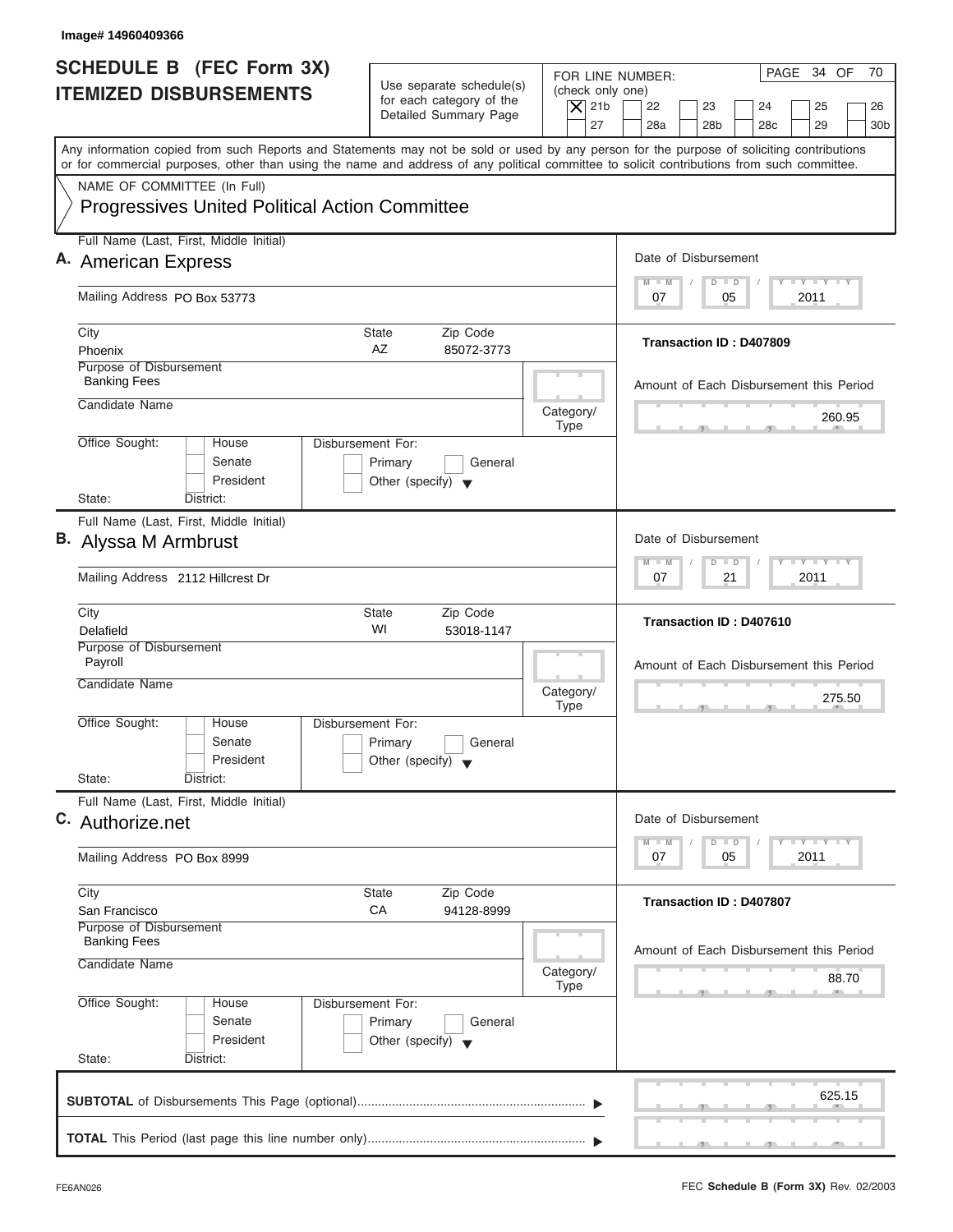| Image# 14960409367                                                                                                                                                                                                                                                                      |                                                                                                                               |                                                                                                                                          |
|-----------------------------------------------------------------------------------------------------------------------------------------------------------------------------------------------------------------------------------------------------------------------------------------|-------------------------------------------------------------------------------------------------------------------------------|------------------------------------------------------------------------------------------------------------------------------------------|
| <b>SCHEDULE B</b> (FEC Form 3X)<br><b>ITEMIZED DISBURSEMENTS</b>                                                                                                                                                                                                                        | Use separate schedule(s)<br>(check only one)<br>for each category of the<br>$\overline{X}$ 21b<br>Detailed Summary Page<br>27 | PAGE 35 OF<br>70<br>FOR LINE NUMBER:<br>22<br>23<br>24<br>25<br>26<br>28a<br>28 <sub>b</sub><br>29<br>28 <sub>c</sub><br>30 <sub>b</sub> |
| Any information copied from such Reports and Statements may not be sold or used by any person for the purpose of soliciting contributions<br>or for commercial purposes, other than using the name and address of any political committee to solicit contributions from such committee. |                                                                                                                               |                                                                                                                                          |
| NAME OF COMMITTEE (In Full)<br><b>Progressives United Political Action Committee</b>                                                                                                                                                                                                    |                                                                                                                               |                                                                                                                                          |
| Full Name (Last, First, Middle Initial)<br>A. Nancy J. Ballweg                                                                                                                                                                                                                          |                                                                                                                               | Date of Disbursement                                                                                                                     |
| Mailing Address 4231 Savannah Ct                                                                                                                                                                                                                                                        |                                                                                                                               | $T - Y = T - Y = T - Y$<br>$M - M$<br>$D$ $D$<br>2011<br>07<br>21                                                                        |
| City<br>Middleton                                                                                                                                                                                                                                                                       | <b>State</b><br>Zip Code<br>WI<br>53562-5265                                                                                  | Transaction ID: D407611                                                                                                                  |
| Purpose of Disbursement<br>Payroll                                                                                                                                                                                                                                                      |                                                                                                                               | Amount of Each Disbursement this Period                                                                                                  |
| Candidate Name                                                                                                                                                                                                                                                                          | Category/<br><b>Type</b>                                                                                                      | 2326.13                                                                                                                                  |
| Office Sought:<br>House<br>Senate<br>President<br>State:<br>District:                                                                                                                                                                                                                   | <b>Disbursement For:</b><br>Primary<br>General<br>Other (specify) $\blacktriangledown$                                        |                                                                                                                                          |
| Full Name (Last, First, Middle Initial)<br>B. Nancy J. Ballweg<br>Mailing Address 4231 Savannah Ct                                                                                                                                                                                      |                                                                                                                               | Date of Disbursement<br>$-$ Y $-$ Y $-$ Y<br>$M - M$<br>$\Box$<br>$\overline{D}$<br>2011<br>07<br>07                                     |
| City<br>Middleton                                                                                                                                                                                                                                                                       | <b>State</b><br>Zip Code<br>WI<br>53562-5265                                                                                  | <b>Transaction ID: D403247</b>                                                                                                           |
| Purpose of Disbursement<br>Payroll<br>Candidate Name                                                                                                                                                                                                                                    | Category/<br><b>Type</b>                                                                                                      | Amount of Each Disbursement this Period<br>2326.12<br>- 51                                                                               |
| Office Sought:<br>House<br>Senate<br>President<br>State:<br>District:                                                                                                                                                                                                                   | Disbursement For:<br>Primary<br>General<br>Other (specify) $\blacktriangledown$                                               |                                                                                                                                          |
| Full Name (Last, First, Middle Initial)<br>C. Belardi/Ostroy ALC, LLC                                                                                                                                                                                                                   |                                                                                                                               | Date of Disbursement<br>$T - Y$ $T - Y$<br>$M - M$<br>D<br>$\Box$                                                                        |
| Mailing Address 16 W 22nd St<br>FI 11                                                                                                                                                                                                                                                   |                                                                                                                               | 2011<br>07<br>11                                                                                                                         |
| City<br>New York<br>Purpose of Disbursement                                                                                                                                                                                                                                             | Zip Code<br>State<br>NY<br>10010-5826                                                                                         | <b>Transaction ID: D407777</b>                                                                                                           |
| Direct Mail Expense<br>Candidate Name                                                                                                                                                                                                                                                   | Category/<br>Type                                                                                                             | Amount of Each Disbursement this Period<br>343.40                                                                                        |
| Office Sought:<br>House<br>Senate<br>President<br>State:<br>District:                                                                                                                                                                                                                   | Disbursement For:<br>Primary<br>General<br>Other (specify) $\blacktriangledown$                                               |                                                                                                                                          |
|                                                                                                                                                                                                                                                                                         |                                                                                                                               | 4995.65                                                                                                                                  |
|                                                                                                                                                                                                                                                                                         |                                                                                                                               |                                                                                                                                          |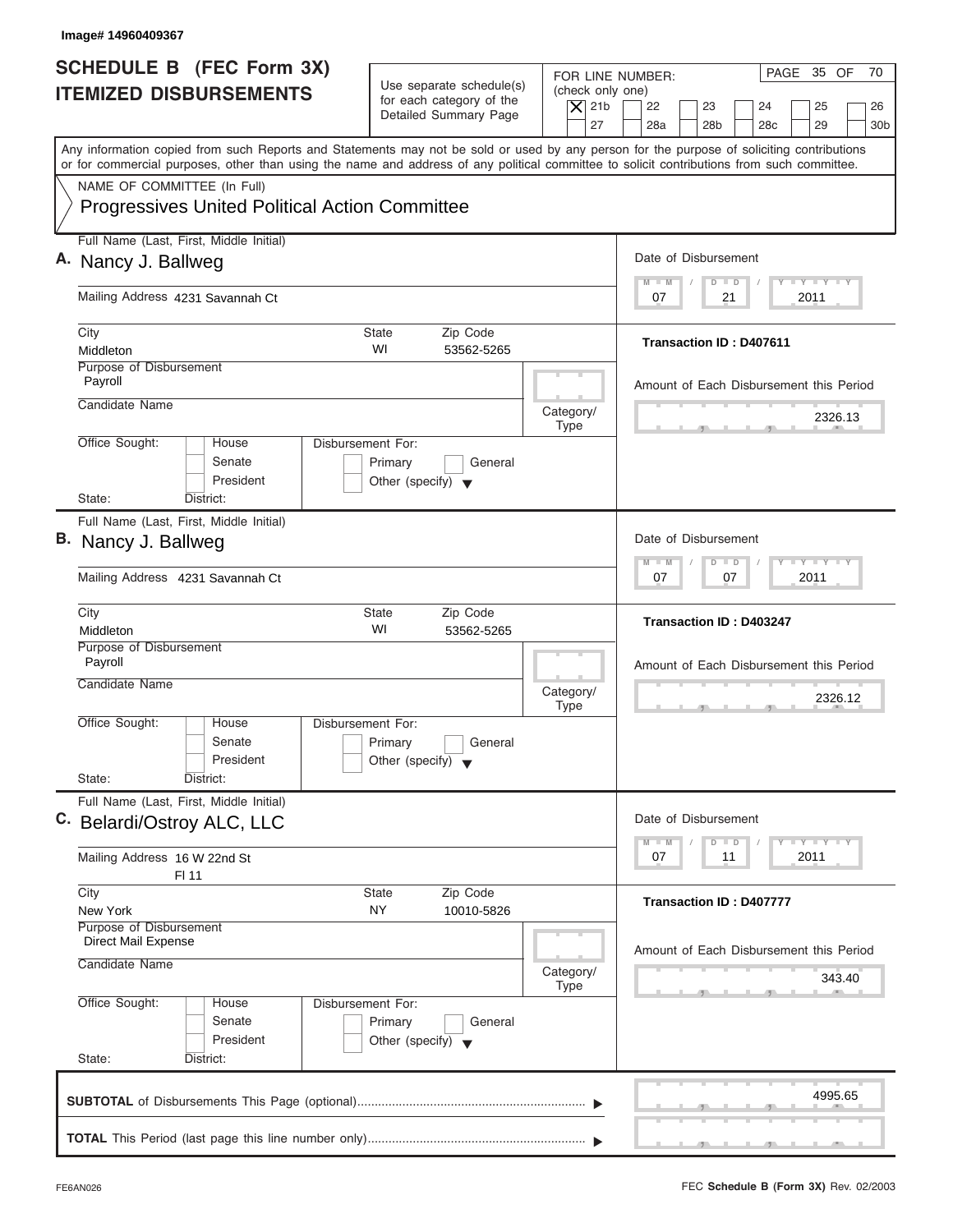| Image# 14960409368                                                                                                                                                                                                                                                                                                     |                                                                                                                                                   |                                                                                                                      |
|------------------------------------------------------------------------------------------------------------------------------------------------------------------------------------------------------------------------------------------------------------------------------------------------------------------------|---------------------------------------------------------------------------------------------------------------------------------------------------|----------------------------------------------------------------------------------------------------------------------|
| <b>SCHEDULE B</b> (FEC Form 3X)<br><b>ITEMIZED DISBURSEMENTS</b>                                                                                                                                                                                                                                                       | FOR LINE NUMBER:<br>Use separate schedule(s)<br>(check only one)<br>for each category of the<br>$\overline{X}$ 21b<br>Detailed Summary Page<br>27 | PAGE 36 OF<br>70<br>22<br>23<br>24<br>25<br>26<br>28a<br>28 <sub>b</sub><br>29<br>28 <sub>c</sub><br>30 <sub>b</sub> |
| Any information copied from such Reports and Statements may not be sold or used by any person for the purpose of soliciting contributions<br>or for commercial purposes, other than using the name and address of any political committee to solicit contributions from such committee.<br>NAME OF COMMITTEE (In Full) |                                                                                                                                                   |                                                                                                                      |
| <b>Progressives United Political Action Committee</b>                                                                                                                                                                                                                                                                  |                                                                                                                                                   |                                                                                                                      |
| Full Name (Last, First, Middle Initial)<br>A. Berkley Assigned Risk Services                                                                                                                                                                                                                                           |                                                                                                                                                   | Date of Disbursement<br>$T - Y = T - Y = T - Y$                                                                      |
| Mailing Address 222 S 9th St<br>Ste 1300                                                                                                                                                                                                                                                                               |                                                                                                                                                   | $M - M$<br>$D$ $D$<br>2011<br>07<br>18                                                                               |
| City<br>Minneapolis<br>Purpose of Disbursement                                                                                                                                                                                                                                                                         | <b>State</b><br>Zip Code<br><b>MN</b><br>55402-3332                                                                                               | <b>Transaction ID: D407790</b>                                                                                       |
| <b>Workers' Compensation Premium</b><br>Candidate Name                                                                                                                                                                                                                                                                 |                                                                                                                                                   | Amount of Each Disbursement this Period                                                                              |
| Office Sought:<br>Disbursement For:<br>House                                                                                                                                                                                                                                                                           | Category/<br><b>Type</b>                                                                                                                          | 3652.00                                                                                                              |
| Senate<br>President<br>State:<br>District:                                                                                                                                                                                                                                                                             | Primary<br>General<br>Other (specify) $\blacktriangledown$                                                                                        |                                                                                                                      |
| Full Name (Last, First, Middle Initial)<br><b>B.</b> Charter Communications                                                                                                                                                                                                                                            |                                                                                                                                                   | Date of Disbursement                                                                                                 |
| Mailing Address 5618 Odana Rd<br><b>Ste 150</b>                                                                                                                                                                                                                                                                        |                                                                                                                                                   | $-$ Y $-$ Y $-$ Y<br>$M - M$<br>$\overline{D}$<br>$\blacksquare$<br>2011<br>07<br>11                                 |
| City<br>Madison                                                                                                                                                                                                                                                                                                        | Zip Code<br><b>State</b><br>WI<br>53719-1208                                                                                                      | Transaction ID: D407776                                                                                              |
| Purpose of Disbursement<br><b>Cable Television Expense</b><br>Candidate Name                                                                                                                                                                                                                                           | Category/<br><b>Type</b>                                                                                                                          | Amount of Each Disbursement this Period<br>111.85                                                                    |
| Office Sought:<br>House<br>Disbursement For:<br>Senate<br>President<br>State:                                                                                                                                                                                                                                          | Primary<br>General<br>Other (specify) $\blacktriangledown$                                                                                        |                                                                                                                      |
| District:<br>Full Name (Last, First, Middle Initial)<br>C. Charter Communications                                                                                                                                                                                                                                      |                                                                                                                                                   | Date of Disbursement                                                                                                 |
| Mailing Address 5618 Odana Rd<br><b>Ste 150</b>                                                                                                                                                                                                                                                                        |                                                                                                                                                   | $T - Y = T - Y = T - Y$<br>$M - M$<br>$\overline{D}$<br>$\Box$<br>2011<br>07<br>18                                   |
| City<br>Madison<br>Purpose of Disbursement                                                                                                                                                                                                                                                                             | Zip Code<br>State<br>WI<br>53719-1208                                                                                                             | Transaction ID: D407789                                                                                              |
| Internet Expense<br>Candidate Name                                                                                                                                                                                                                                                                                     | Category/<br>Type                                                                                                                                 | Amount of Each Disbursement this Period<br>107.59                                                                    |
| Office Sought:<br>Disbursement For:<br>House<br>Senate<br>President<br>State:<br>District:                                                                                                                                                                                                                             | Primary<br>General<br>Other (specify) $\blacktriangledown$                                                                                        |                                                                                                                      |
|                                                                                                                                                                                                                                                                                                                        |                                                                                                                                                   | 3871.44                                                                                                              |
|                                                                                                                                                                                                                                                                                                                        |                                                                                                                                                   |                                                                                                                      |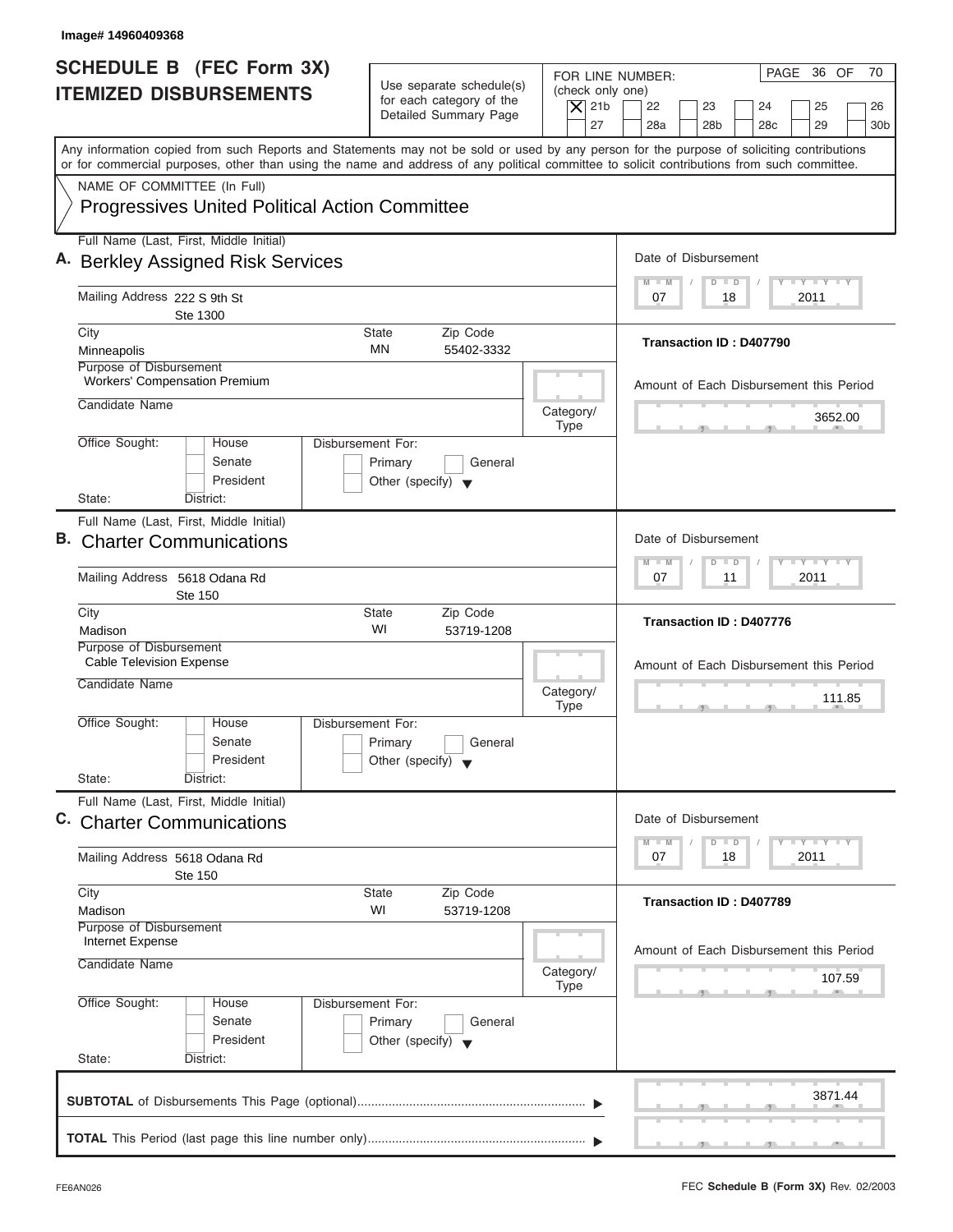| Image# 14960409369                                                                                                                                                                                                                                                                      |                                                                                                     |                                                                                                                                                                    |
|-----------------------------------------------------------------------------------------------------------------------------------------------------------------------------------------------------------------------------------------------------------------------------------------|-----------------------------------------------------------------------------------------------------|--------------------------------------------------------------------------------------------------------------------------------------------------------------------|
| <b>SCHEDULE B (FEC Form 3X)</b><br><b>ITEMIZED DISBURSEMENTS</b>                                                                                                                                                                                                                        | Use separate schedule(s)<br>for each category of the<br>$\overline{X}$ 21b<br>Detailed Summary Page | PAGE 37 OF<br>70<br>FOR LINE NUMBER:<br>(check only one)<br>22<br>23<br>24<br>25<br>26<br>27<br>28a<br>28 <sub>b</sub><br>29<br>30 <sub>b</sub><br>28 <sub>c</sub> |
| Any information copied from such Reports and Statements may not be sold or used by any person for the purpose of soliciting contributions<br>or for commercial purposes, other than using the name and address of any political committee to solicit contributions from such committee. |                                                                                                     |                                                                                                                                                                    |
| NAME OF COMMITTEE (In Full)<br><b>Progressives United Political Action Committee</b>                                                                                                                                                                                                    |                                                                                                     |                                                                                                                                                                    |
| Full Name (Last, First, Middle Initial)<br>A. Joshua Cook                                                                                                                                                                                                                               |                                                                                                     | Date of Disbursement                                                                                                                                               |
| Mailing Address 400 Seward Sq SE<br>Apt 41                                                                                                                                                                                                                                              |                                                                                                     | $T - Y = T - Y = T - Y$<br>$M - M$<br>$D$ $D$<br>2011<br>07<br>07                                                                                                  |
| City<br>Washington                                                                                                                                                                                                                                                                      | Zip Code<br>State<br>DC<br>20003-1110                                                               | <b>Transaction ID: D403248</b>                                                                                                                                     |
| Purpose of Disbursement<br>Payroll<br>Candidate Name                                                                                                                                                                                                                                    |                                                                                                     | Amount of Each Disbursement this Period                                                                                                                            |
| Office Sought:<br>House                                                                                                                                                                                                                                                                 | Category/<br>Type<br>Disbursement For:                                                              | 1166.60                                                                                                                                                            |
| Senate<br>President<br>State:<br>District:                                                                                                                                                                                                                                              | Primary<br>General<br>Other (specify) $\blacktriangledown$                                          |                                                                                                                                                                    |
| Full Name (Last, First, Middle Initial)<br>В.<br>Joshua Cook                                                                                                                                                                                                                            |                                                                                                     | Date of Disbursement                                                                                                                                               |
| Mailing Address 400 Seward Sq SE<br>Apt 41                                                                                                                                                                                                                                              |                                                                                                     | $-$ Y $-$ Y $-$ Y<br>$M - M$<br>$\Box$<br>$\overline{D}$<br>2011<br>07<br>21                                                                                       |
| City<br>Washington                                                                                                                                                                                                                                                                      | Zip Code<br><b>State</b><br>DC<br>20003-1110                                                        | Transaction ID: D407612                                                                                                                                            |
| Purpose of Disbursement<br>Payroll<br>Candidate Name                                                                                                                                                                                                                                    | Category/<br><b>Type</b>                                                                            | Amount of Each Disbursement this Period<br>1166.60<br>$-5$                                                                                                         |
| Office Sought:<br>House<br>Senate<br>President<br>State:                                                                                                                                                                                                                                | Disbursement For:<br>Primary<br>General<br>Other (specify) $\blacktriangledown$                     |                                                                                                                                                                    |
| District:<br>Full Name (Last, First, Middle Initial)<br>C. Cybersource                                                                                                                                                                                                                  |                                                                                                     | Date of Disbursement                                                                                                                                               |
| Mailing Address 1295 Charleston Rd                                                                                                                                                                                                                                                      |                                                                                                     | $T - Y$ $T - Y$<br>$M - M$<br>D<br>$\Box$<br>2011<br>07<br>31                                                                                                      |
| City<br><b>Mountain View</b>                                                                                                                                                                                                                                                            | Zip Code<br>State<br>СA<br>94043-1307                                                               | Transaction ID: D407181                                                                                                                                            |
| Purpose of Disbursement<br><b>Banking Fees</b><br>Candidate Name                                                                                                                                                                                                                        | Category/<br>Type                                                                                   | Amount of Each Disbursement this Period<br>199.72                                                                                                                  |
| Office Sought:<br>House<br>Senate<br>President<br>State:<br>District:                                                                                                                                                                                                                   | Disbursement For:<br>Primary<br>General<br>Other (specify) $\blacktriangledown$                     |                                                                                                                                                                    |
|                                                                                                                                                                                                                                                                                         |                                                                                                     | 2532.92                                                                                                                                                            |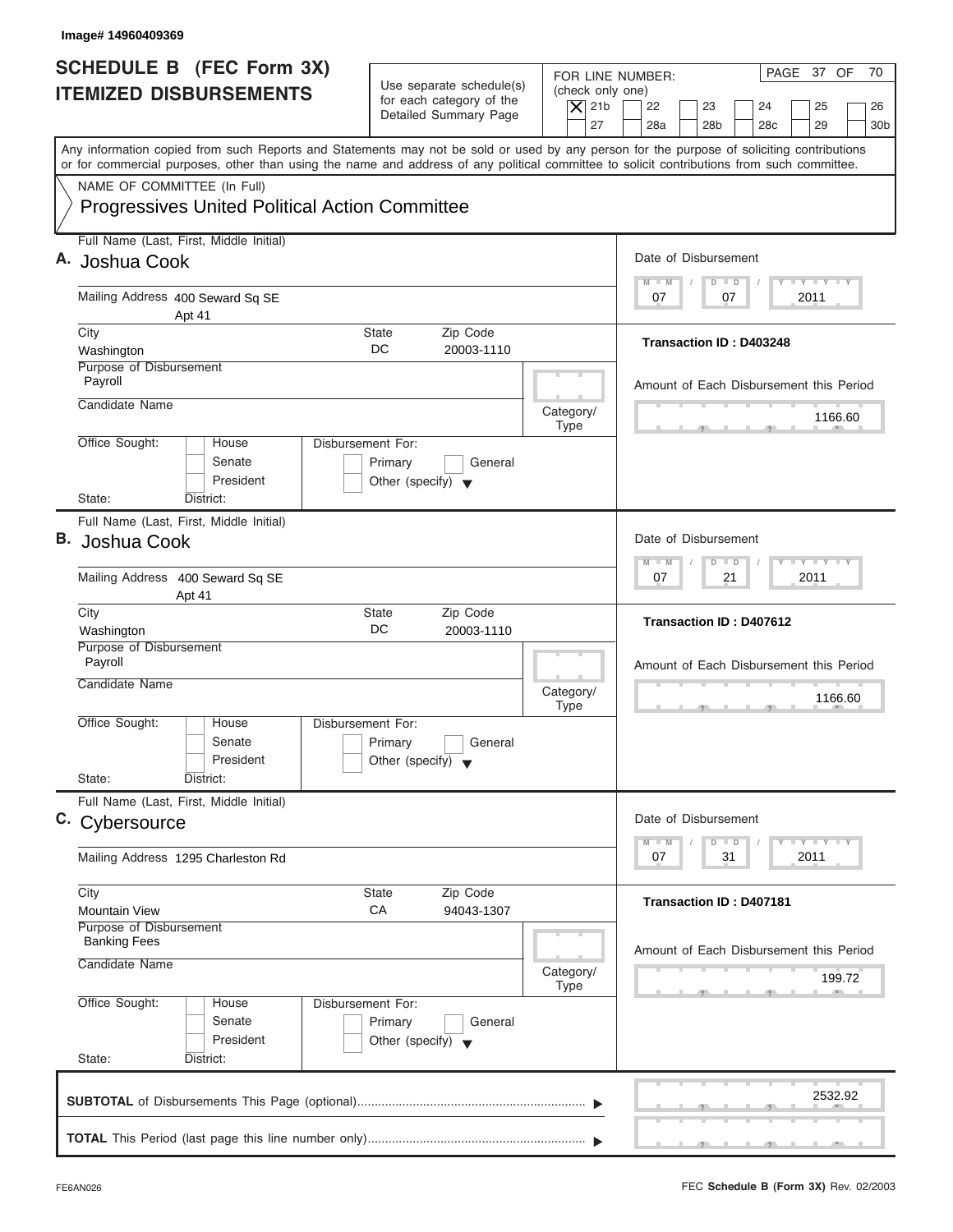| Image#14960409370                                                                                                                                                                                                                                                                       |                                                      |                          |                                                                                                  |
|-----------------------------------------------------------------------------------------------------------------------------------------------------------------------------------------------------------------------------------------------------------------------------------------|------------------------------------------------------|--------------------------|--------------------------------------------------------------------------------------------------|
| <b>SCHEDULE B</b> (FEC Form 3X)<br><b>ITEMIZED DISBURSEMENTS</b>                                                                                                                                                                                                                        | Use separate schedule(s)<br>for each category of the | (check only one)         | PAGE 38 OF<br>70<br>FOR LINE NUMBER:                                                             |
|                                                                                                                                                                                                                                                                                         | Detailed Summary Page                                | $ \mathsf{X} $ 21b<br>27 | 22<br>23<br>24<br>25<br>26<br>28a<br>28 <sub>b</sub><br>28 <sub>c</sub><br>29<br>30 <sub>b</sub> |
| Any information copied from such Reports and Statements may not be sold or used by any person for the purpose of soliciting contributions<br>or for commercial purposes, other than using the name and address of any political committee to solicit contributions from such committee. |                                                      |                          |                                                                                                  |
| NAME OF COMMITTEE (In Full)                                                                                                                                                                                                                                                             |                                                      |                          |                                                                                                  |
| <b>Progressives United Political Action Committee</b>                                                                                                                                                                                                                                   |                                                      |                          |                                                                                                  |
| Full Name (Last, First, Middle Initial)<br>A. Cybersource                                                                                                                                                                                                                               |                                                      |                          | Date of Disbursement                                                                             |
|                                                                                                                                                                                                                                                                                         |                                                      |                          | <b>LY LY LY</b><br>$M - M$<br>$D$ $D$                                                            |
| Mailing Address 1295 Charleston Rd                                                                                                                                                                                                                                                      |                                                      |                          | 2011<br>07<br>05                                                                                 |
| City                                                                                                                                                                                                                                                                                    | <b>State</b><br>Zip Code<br>CA                       |                          | Transaction ID: D407808                                                                          |
| <b>Mountain View</b><br>Purpose of Disbursement                                                                                                                                                                                                                                         | 94043-1307                                           |                          |                                                                                                  |
| <b>Banking Fees</b>                                                                                                                                                                                                                                                                     |                                                      |                          | Amount of Each Disbursement this Period                                                          |
| Candidate Name                                                                                                                                                                                                                                                                          |                                                      | Category/                | 161.68                                                                                           |
| Office Sought:<br>House                                                                                                                                                                                                                                                                 | Disbursement For:                                    | <b>Type</b>              |                                                                                                  |
| Senate                                                                                                                                                                                                                                                                                  | Primary<br>General                                   |                          |                                                                                                  |
| President<br>State:<br>District:                                                                                                                                                                                                                                                        | Other (specify) $\blacktriangledown$                 |                          |                                                                                                  |
| Full Name (Last, First, Middle Initial)                                                                                                                                                                                                                                                 |                                                      |                          |                                                                                                  |
| B. Cybersource                                                                                                                                                                                                                                                                          |                                                      |                          | Date of Disbursement                                                                             |
| Mailing Address 1295 Charleston Rd                                                                                                                                                                                                                                                      |                                                      |                          | $-1 - Y - 1 - Y - 1 - Y$<br>$M - M$<br>$D$ $D$<br>2011<br>07<br>31                               |
| City                                                                                                                                                                                                                                                                                    | Zip Code<br>State                                    |                          | Transaction ID: D522299                                                                          |
| <b>Mountain View</b><br>Purpose of Disbursement                                                                                                                                                                                                                                         | CA<br>94043-1307                                     |                          |                                                                                                  |
| <b>Banking Fees</b>                                                                                                                                                                                                                                                                     |                                                      |                          | Amount of Each Disbursement this Period                                                          |
| Candidate Name                                                                                                                                                                                                                                                                          |                                                      | Category/<br><b>Type</b> | 15.45                                                                                            |
| Office Sought:<br>House                                                                                                                                                                                                                                                                 | Disbursement For:                                    |                          |                                                                                                  |
| Senate                                                                                                                                                                                                                                                                                  | Primary<br>General                                   |                          |                                                                                                  |
| President<br>State:<br>District:                                                                                                                                                                                                                                                        | Other (specify) $\blacktriangledown$                 |                          |                                                                                                  |
| Full Name (Last, First, Middle Initial)                                                                                                                                                                                                                                                 |                                                      |                          |                                                                                                  |
| C. Deming GV LLC                                                                                                                                                                                                                                                                        |                                                      |                          | Date of Disbursement                                                                             |
| Mailing Address PO Box 215                                                                                                                                                                                                                                                              |                                                      |                          | $T - Y$ $T - Y$ $T - Y$<br>$M - M$<br>D<br>$\Box$<br>2011<br>07<br>01                            |
| City                                                                                                                                                                                                                                                                                    | Zip Code<br><b>State</b>                             |                          | Transaction ID: D407772                                                                          |
| Plover<br>Purpose of Disbursement                                                                                                                                                                                                                                                       | WI<br>54467-0215                                     |                          |                                                                                                  |
| <b>Office Rent</b>                                                                                                                                                                                                                                                                      |                                                      |                          | Amount of Each Disbursement this Period                                                          |
| Candidate Name                                                                                                                                                                                                                                                                          |                                                      | Category/                | 3349.04                                                                                          |
| Office Sought:<br>House                                                                                                                                                                                                                                                                 | Disbursement For:                                    | <b>Type</b>              |                                                                                                  |
| Senate                                                                                                                                                                                                                                                                                  | Primary<br>General                                   |                          |                                                                                                  |
| President                                                                                                                                                                                                                                                                               | Other (specify) $\blacktriangledown$                 |                          |                                                                                                  |
| State:<br>District:                                                                                                                                                                                                                                                                     |                                                      |                          |                                                                                                  |
|                                                                                                                                                                                                                                                                                         |                                                      |                          | 3526.17                                                                                          |
|                                                                                                                                                                                                                                                                                         |                                                      |                          |                                                                                                  |
|                                                                                                                                                                                                                                                                                         |                                                      |                          |                                                                                                  |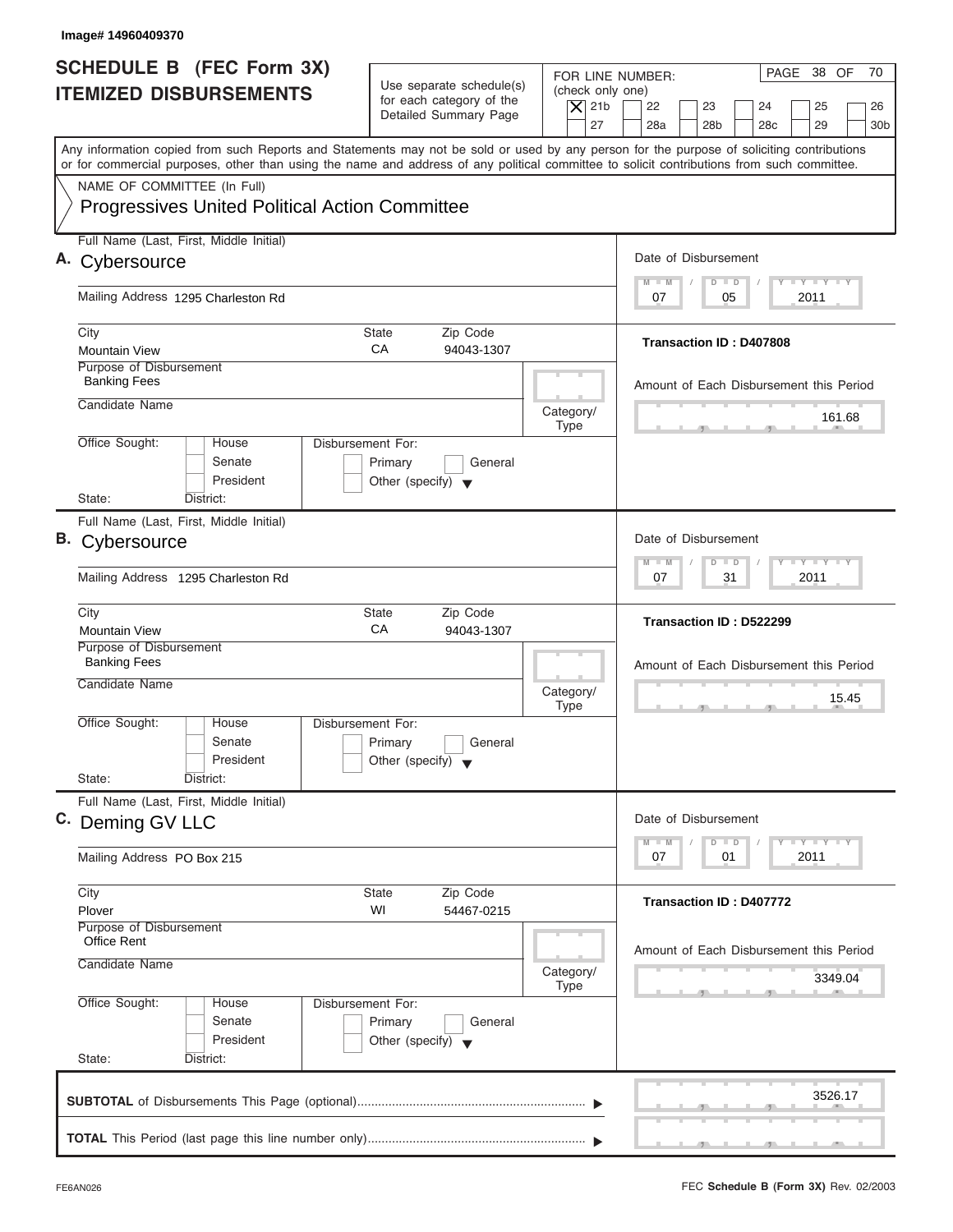| Image# 14960409371                                                                                                                                                                                                                                                                      |                                                                                                       |                                                                                                                                                                    |
|-----------------------------------------------------------------------------------------------------------------------------------------------------------------------------------------------------------------------------------------------------------------------------------------|-------------------------------------------------------------------------------------------------------|--------------------------------------------------------------------------------------------------------------------------------------------------------------------|
| <b>SCHEDULE B</b> (FEC Form 3X)<br><b>ITEMIZED DISBURSEMENTS</b>                                                                                                                                                                                                                        | Use separate schedule(s)<br>for each category of the<br>$\overline{X}$ 21b<br>Detailed Summary Page   | PAGE 39 OF<br>70<br>FOR LINE NUMBER:<br>(check only one)<br>22<br>23<br>25<br>24<br>26<br>27<br>28a<br>28 <sub>b</sub><br>29<br>28 <sub>c</sub><br>30 <sub>b</sub> |
| Any information copied from such Reports and Statements may not be sold or used by any person for the purpose of soliciting contributions<br>or for commercial purposes, other than using the name and address of any political committee to solicit contributions from such committee. |                                                                                                       |                                                                                                                                                                    |
| NAME OF COMMITTEE (In Full)<br><b>Progressives United Political Action Committee</b>                                                                                                                                                                                                    |                                                                                                       |                                                                                                                                                                    |
| Full Name (Last, First, Middle Initial)<br>A. Democratic Party of Wisconsin                                                                                                                                                                                                             |                                                                                                       | Date of Disbursement                                                                                                                                               |
| Mailing Address 15 N Pinckney St Ste 200                                                                                                                                                                                                                                                |                                                                                                       | $T - Y = T - Y = T - Y$<br>$\blacksquare$<br>$D$ $D$<br>2011<br>07<br>05                                                                                           |
| City<br>Madison                                                                                                                                                                                                                                                                         | Zip Code<br>State<br>WI<br>53703-2833                                                                 | <b>Transaction ID: D407804</b>                                                                                                                                     |
| Purpose of Disbursement<br>Event Expense - Catering<br>Candidate Name                                                                                                                                                                                                                   | Category/                                                                                             | Amount of Each Disbursement this Period<br>6024.55                                                                                                                 |
| Office Sought:<br>House<br>Senate<br>President<br>State:<br>District:                                                                                                                                                                                                                   | <b>Type</b><br><b>Disbursement For:</b><br>Primary<br>General<br>Other (specify) $\blacktriangledown$ |                                                                                                                                                                    |
| Full Name (Last, First, Middle Initial)<br><b>B.</b> Department of Workforce Development<br>Mailing Address 201 E Washington Ave                                                                                                                                                        |                                                                                                       | Date of Disbursement<br>$-$ Y $-$ Y $-$ Y<br>M<br>$-M$<br>$\overline{D}$<br>$\Box$<br>2011<br>07<br>07                                                             |
| City<br>Madison                                                                                                                                                                                                                                                                         | Zip Code<br><b>State</b><br>WI<br>53703-2866                                                          | Transaction ID: D403237                                                                                                                                            |
| Purpose of Disbursement<br>Unemployment Tax Withheld<br>Candidate Name                                                                                                                                                                                                                  | Category/<br><b>Type</b>                                                                              | Amount of Each Disbursement this Period<br>215.32                                                                                                                  |
| Office Sought:<br>House<br>Senate<br>President<br>State:<br>District:                                                                                                                                                                                                                   | Disbursement For:<br>Primary<br>General<br>Other (specify) $\blacktriangledown$                       |                                                                                                                                                                    |
| Full Name (Last, First, Middle Initial)<br>C. Department of Workforce Development                                                                                                                                                                                                       |                                                                                                       | Date of Disbursement<br><b>LEY LEY LEY</b><br>M<br>M<br>D<br>$\blacksquare$                                                                                        |
| Mailing Address 201 E Washington Ave<br>City                                                                                                                                                                                                                                            | Zip Code<br><b>State</b>                                                                              | 07<br>21<br>2011                                                                                                                                                   |
| Madison<br>Purpose of Disbursement<br>Unemployment Tax Withheld                                                                                                                                                                                                                         | WI<br>53703-2866                                                                                      | Transaction ID: D407508                                                                                                                                            |
| Candidate Name                                                                                                                                                                                                                                                                          | Category/<br><b>Type</b>                                                                              | Amount of Each Disbursement this Period<br>126.72                                                                                                                  |
| Office Sought:<br>House<br>Senate<br>President<br>State:<br>District:                                                                                                                                                                                                                   | Disbursement For:<br>Primary<br>General<br>Other (specify) $\blacktriangledown$                       |                                                                                                                                                                    |
|                                                                                                                                                                                                                                                                                         |                                                                                                       | 6366.59                                                                                                                                                            |
|                                                                                                                                                                                                                                                                                         |                                                                                                       |                                                                                                                                                                    |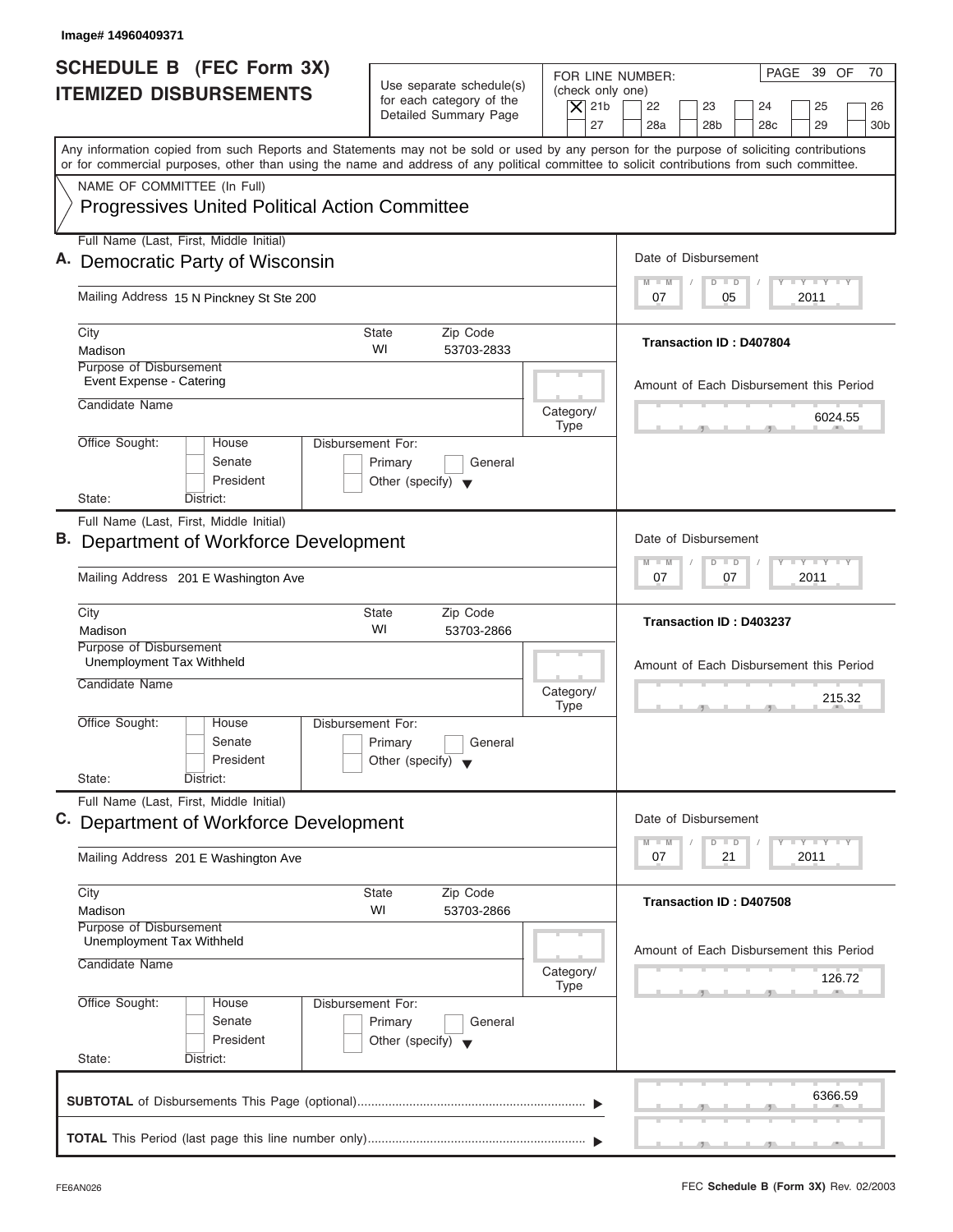| Image# 14960409372                                                                                                                                                                                                                                                                      |                                                                                 |                                                                  |                                                                                                                      |
|-----------------------------------------------------------------------------------------------------------------------------------------------------------------------------------------------------------------------------------------------------------------------------------------|---------------------------------------------------------------------------------|------------------------------------------------------------------|----------------------------------------------------------------------------------------------------------------------|
| <b>SCHEDULE B</b> (FEC Form 3X)<br><b>ITEMIZED DISBURSEMENTS</b>                                                                                                                                                                                                                        | Use separate schedule(s)<br>for each category of the<br>Detailed Summary Page   | FOR LINE NUMBER:<br>(check only one)<br>$\vert$ $\chi$ 21b<br>27 | PAGE 40 OF<br>70<br>22<br>23<br>24<br>25<br>26<br>28a<br>28 <sub>b</sub><br>29<br>28 <sub>c</sub><br>30 <sub>b</sub> |
| Any information copied from such Reports and Statements may not be sold or used by any person for the purpose of soliciting contributions<br>or for commercial purposes, other than using the name and address of any political committee to solicit contributions from such committee. |                                                                                 |                                                                  |                                                                                                                      |
| NAME OF COMMITTEE (In Full)<br><b>Progressives United Political Action Committee</b>                                                                                                                                                                                                    |                                                                                 |                                                                  |                                                                                                                      |
| Full Name (Last, First, Middle Initial)                                                                                                                                                                                                                                                 |                                                                                 |                                                                  |                                                                                                                      |
| A. Gallagher Tent & Awning                                                                                                                                                                                                                                                              |                                                                                 |                                                                  | Date of Disbursement<br>$T - Y = T - Y = T - Y$<br>$D$ $D$<br>$M - M$                                                |
| Mailing Address 809 Plaenert Dr                                                                                                                                                                                                                                                         |                                                                                 |                                                                  | 2011<br>07<br>06                                                                                                     |
| City<br>Madison                                                                                                                                                                                                                                                                         | Zip Code<br>State<br>WI<br>53713-1236                                           |                                                                  | Transaction ID: D407817                                                                                              |
| Purpose of Disbursement<br><b>Office Supplies</b>                                                                                                                                                                                                                                       |                                                                                 |                                                                  | Amount of Each Disbursement this Period                                                                              |
| Candidate Name                                                                                                                                                                                                                                                                          |                                                                                 | Category/<br><b>Type</b>                                         | 338.66                                                                                                               |
| Office Sought:<br>House<br>Senate<br>President<br>State:<br>District:                                                                                                                                                                                                                   | Disbursement For:<br>Primary<br>General<br>Other (specify) $\blacktriangledown$ |                                                                  |                                                                                                                      |
| Full Name (Last, First, Middle Initial)                                                                                                                                                                                                                                                 |                                                                                 |                                                                  |                                                                                                                      |
| B. General Board of Church and Society                                                                                                                                                                                                                                                  |                                                                                 |                                                                  | Date of Disbursement                                                                                                 |
| Mailing Address 6862 Elm St<br>Ste 650                                                                                                                                                                                                                                                  |                                                                                 |                                                                  | $-$ Y $-$ Y $-$ Y<br>M<br>$-M$<br>$\overline{D}$<br>$\Box$<br>2011<br>07<br>01                                       |
| City<br>McLean                                                                                                                                                                                                                                                                          | Zip Code<br><b>State</b><br>VA<br>22101-3867                                    |                                                                  | Transaction ID: D407770                                                                                              |
| Purpose of Disbursement<br><b>Office Rent</b>                                                                                                                                                                                                                                           |                                                                                 |                                                                  | Amount of Each Disbursement this Period                                                                              |
| Candidate Name                                                                                                                                                                                                                                                                          |                                                                                 | Category/<br><b>Type</b>                                         | 1396.92                                                                                                              |
| Office Sought:<br>House<br>Senate<br>President<br>State:<br>District:                                                                                                                                                                                                                   | Disbursement For:<br>Primary<br>General<br>Other (specify)                      |                                                                  |                                                                                                                      |
| Full Name (Last, First, Middle Initial)                                                                                                                                                                                                                                                 |                                                                                 |                                                                  |                                                                                                                      |
| C. Gordon Flesch Company Inc                                                                                                                                                                                                                                                            |                                                                                 |                                                                  | Date of Disbursement                                                                                                 |
| Mailing Address PO Box 1708<br>2101 W Beltline Hwy                                                                                                                                                                                                                                      |                                                                                 |                                                                  | $T - Y$ $T - Y$<br>M<br>$- M$<br>D<br>$\Box$<br>07<br>2011<br>11                                                     |
| City<br>Madison                                                                                                                                                                                                                                                                         | Zip Code<br><b>State</b><br>WI<br>53701-1708                                    |                                                                  | Transaction ID: D407775                                                                                              |
| Purpose of Disbursement<br><b>Copier Rental Expense</b>                                                                                                                                                                                                                                 |                                                                                 |                                                                  | Amount of Each Disbursement this Period                                                                              |
| Candidate Name                                                                                                                                                                                                                                                                          |                                                                                 | Category/<br><b>Type</b>                                         | 168.80                                                                                                               |
| Office Sought:<br>House<br>Senate<br>President<br>State:<br>District:                                                                                                                                                                                                                   | Disbursement For:<br>Primary<br>General<br>Other (specify) $\blacktriangledown$ |                                                                  |                                                                                                                      |
|                                                                                                                                                                                                                                                                                         |                                                                                 |                                                                  | 1904.38                                                                                                              |
|                                                                                                                                                                                                                                                                                         |                                                                                 |                                                                  |                                                                                                                      |
|                                                                                                                                                                                                                                                                                         |                                                                                 |                                                                  |                                                                                                                      |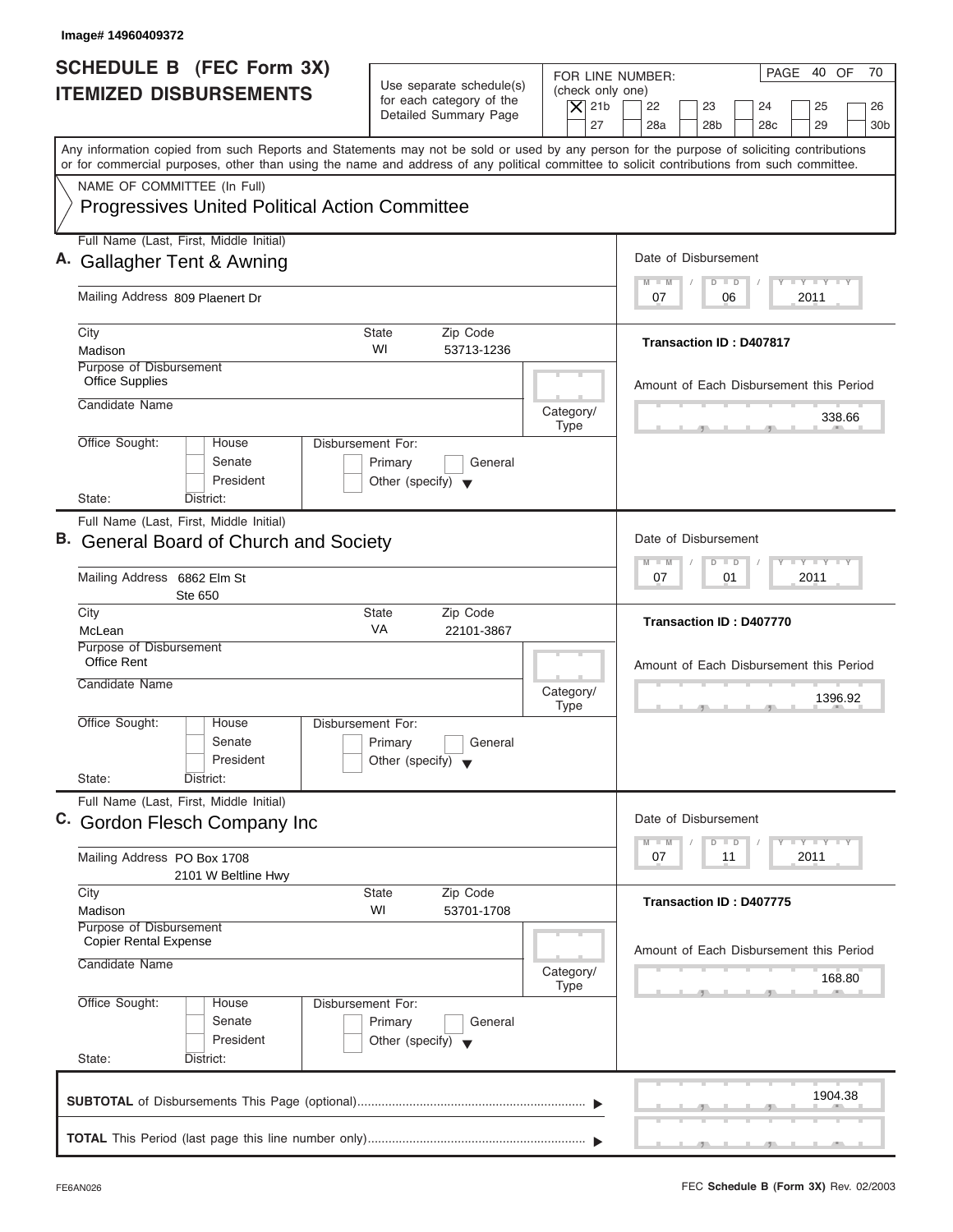| Image# 14960409373                                                                                                                                                                                                                                                                      |                                                                                 |                                                                                                                                                                                          |
|-----------------------------------------------------------------------------------------------------------------------------------------------------------------------------------------------------------------------------------------------------------------------------------------|---------------------------------------------------------------------------------|------------------------------------------------------------------------------------------------------------------------------------------------------------------------------------------|
| <b>SCHEDULE B</b> (FEC Form 3X)<br><b>ITEMIZED DISBURSEMENTS</b>                                                                                                                                                                                                                        | Use separate schedule(s)<br>for each category of the<br>Detailed Summary Page   | PAGE 41 OF<br>70<br>FOR LINE NUMBER:<br>(check only one)<br>$\overline{X}$ 21b<br>22<br>23<br>24<br>25<br>26<br>27<br>28a<br>28 <sub>b</sub><br>29<br>28 <sub>c</sub><br>30 <sub>b</sub> |
| Any information copied from such Reports and Statements may not be sold or used by any person for the purpose of soliciting contributions<br>or for commercial purposes, other than using the name and address of any political committee to solicit contributions from such committee. |                                                                                 |                                                                                                                                                                                          |
| NAME OF COMMITTEE (In Full)<br><b>Progressives United Political Action Committee</b>                                                                                                                                                                                                    |                                                                                 |                                                                                                                                                                                          |
| Full Name (Last, First, Middle Initial)<br>A. Gordon Flesch Company Inc                                                                                                                                                                                                                 |                                                                                 | Date of Disbursement                                                                                                                                                                     |
| Mailing Address PO Box 1708<br>2101 W Beltline Hwy                                                                                                                                                                                                                                      |                                                                                 | $T - Y = T - Y = T - Y$<br>$M - M$<br>$D$ $D$<br>2011<br>07<br>25                                                                                                                        |
| City<br>Madison                                                                                                                                                                                                                                                                         | Zip Code<br><b>State</b><br>WI<br>53701-1708                                    | <b>Transaction ID: D407797</b>                                                                                                                                                           |
| Purpose of Disbursement<br>Copier Usage Fee<br>Candidate Name                                                                                                                                                                                                                           |                                                                                 | Amount of Each Disbursement this Period                                                                                                                                                  |
| Office Sought:<br>House                                                                                                                                                                                                                                                                 | Category/<br><b>Type</b><br>Disbursement For:                                   | 209.27                                                                                                                                                                                   |
| Senate<br>President<br>State:<br>District:                                                                                                                                                                                                                                              | Primary<br>General<br>Other (specify) $\blacktriangledown$                      |                                                                                                                                                                                          |
| Full Name (Last, First, Middle Initial)<br>B. Group Health Cooperative                                                                                                                                                                                                                  |                                                                                 | Date of Disbursement<br>$-$ Y $-$ Y $-$ Y<br>$\Box$<br>M<br>$-W$<br>$\overline{D}$                                                                                                       |
| Mailing Address PO Box 88619                                                                                                                                                                                                                                                            |                                                                                 | 25<br>2011<br>07                                                                                                                                                                         |
| City<br>Milwaukee                                                                                                                                                                                                                                                                       | <b>State</b><br>Zip Code<br>WI<br>53288-0001                                    | Transaction ID: D407798                                                                                                                                                                  |
| Purpose of Disbursement<br><b>Insurance Premiums</b><br>Candidate Name                                                                                                                                                                                                                  | Category/<br><b>Type</b>                                                        | Amount of Each Disbursement this Period<br>710.00                                                                                                                                        |
| Office Sought:<br>House<br>Senate<br>President                                                                                                                                                                                                                                          | Disbursement For:<br>Primary<br>General<br>Other (specify) $\blacktriangledown$ |                                                                                                                                                                                          |
| State:<br>District:<br>Full Name (Last, First, Middle Initial)<br>C. Group Health Cooperative                                                                                                                                                                                           |                                                                                 | Date of Disbursement                                                                                                                                                                     |
| Mailing Address PO Box 88619                                                                                                                                                                                                                                                            |                                                                                 | $T - Y = Y - T Y$<br>$M - M$<br>D<br>$\Box$<br>2011<br>07<br>25                                                                                                                          |
| City<br>Milwaukee                                                                                                                                                                                                                                                                       | Zip Code<br>State<br>WI<br>53288-0001                                           | Transaction ID: D407799                                                                                                                                                                  |
| Purpose of Disbursement<br><b>Insurance Premiums</b><br>Candidate Name                                                                                                                                                                                                                  | Category/<br>Type                                                               | Amount of Each Disbursement this Period<br>1218.00                                                                                                                                       |
| Office Sought:<br>House<br>Senate<br>President<br>State:<br>District:                                                                                                                                                                                                                   | Disbursement For:<br>Primary<br>General<br>Other (specify) $\blacktriangledown$ |                                                                                                                                                                                          |
|                                                                                                                                                                                                                                                                                         |                                                                                 | 2137.27                                                                                                                                                                                  |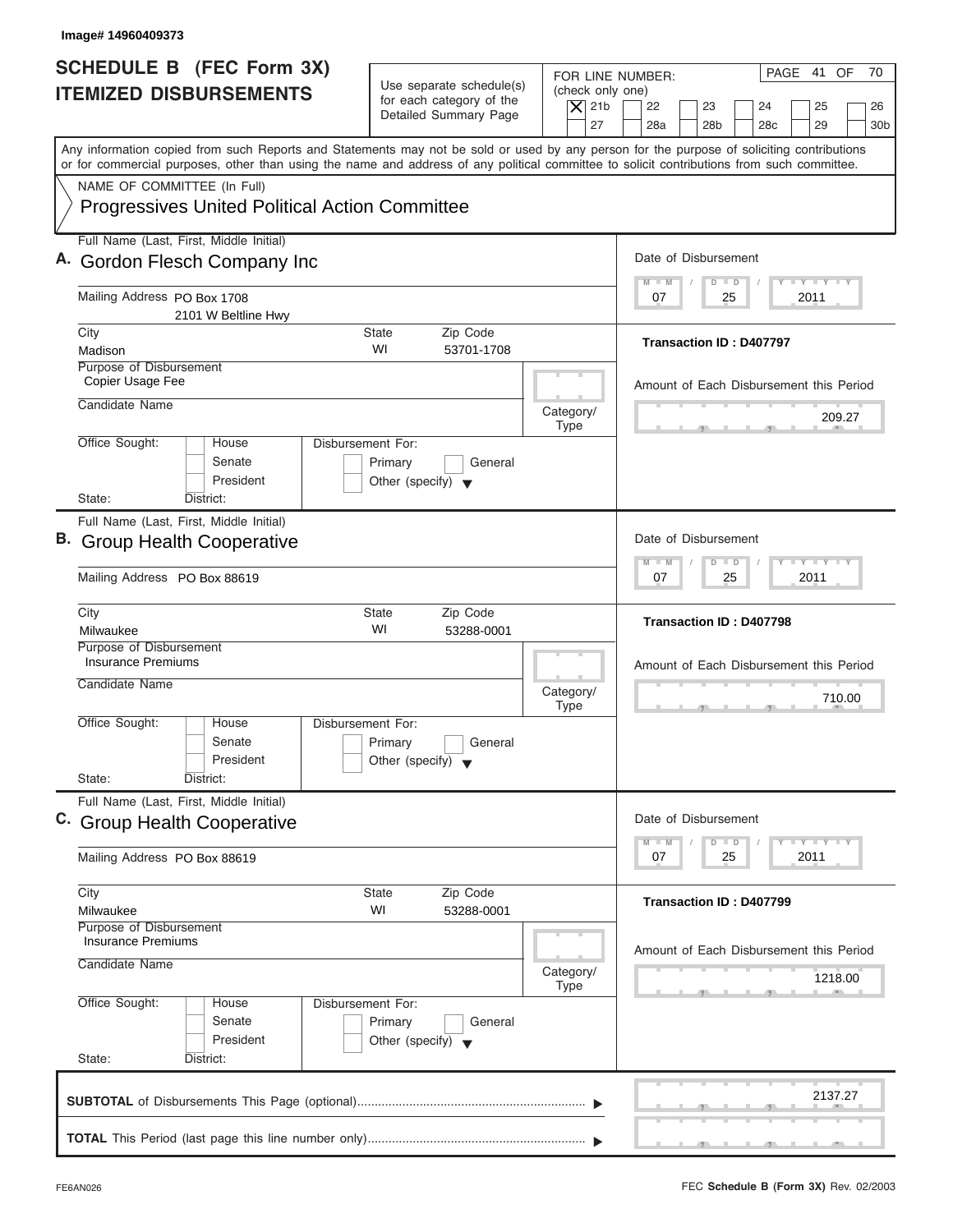| Image# 14960409374                                                                                                                                                                                                                                                                                                     |                                                                                                                               |                                                                                                                                          |
|------------------------------------------------------------------------------------------------------------------------------------------------------------------------------------------------------------------------------------------------------------------------------------------------------------------------|-------------------------------------------------------------------------------------------------------------------------------|------------------------------------------------------------------------------------------------------------------------------------------|
| SCHEDULE B (FEC Form 3X)<br><b>ITEMIZED DISBURSEMENTS</b>                                                                                                                                                                                                                                                              | Use separate schedule(s)<br>(check only one)<br>for each category of the<br>$\overline{X}$ 21b<br>Detailed Summary Page<br>27 | PAGE 42 OF<br>70<br>FOR LINE NUMBER:<br>22<br>23<br>24<br>25<br>26<br>28a<br>28 <sub>b</sub><br>28 <sub>c</sub><br>29<br>30 <sub>b</sub> |
| Any information copied from such Reports and Statements may not be sold or used by any person for the purpose of soliciting contributions<br>or for commercial purposes, other than using the name and address of any political committee to solicit contributions from such committee.<br>NAME OF COMMITTEE (In Full) |                                                                                                                               |                                                                                                                                          |
| <b>Progressives United Political Action Committee</b>                                                                                                                                                                                                                                                                  |                                                                                                                               |                                                                                                                                          |
| Full Name (Last, First, Middle Initial)<br>A. Group Health Cooperative                                                                                                                                                                                                                                                 |                                                                                                                               | Date of Disbursement                                                                                                                     |
| Mailing Address PO Box 88619                                                                                                                                                                                                                                                                                           |                                                                                                                               | $T - Y = T - Y = T - Y$<br>$M - M$<br>$D$ $D$<br>2011<br>07<br>01                                                                        |
| City<br>Milwaukee                                                                                                                                                                                                                                                                                                      | <b>State</b><br>Zip Code<br>WI<br>53288-0001                                                                                  | Transaction ID: D407768                                                                                                                  |
| Purpose of Disbursement<br>Insurance Premiums                                                                                                                                                                                                                                                                          |                                                                                                                               | Amount of Each Disbursement this Period                                                                                                  |
| Candidate Name                                                                                                                                                                                                                                                                                                         | Category/<br><b>Type</b>                                                                                                      | 580.00                                                                                                                                   |
| Office Sought:<br>House<br>Senate<br>President                                                                                                                                                                                                                                                                         | Disbursement For:<br>Primary<br>General<br>Other (specify) $\blacktriangledown$                                               |                                                                                                                                          |
| State:<br>District:                                                                                                                                                                                                                                                                                                    |                                                                                                                               |                                                                                                                                          |
| Full Name (Last, First, Middle Initial)<br><b>B.</b> Mary Irvine                                                                                                                                                                                                                                                       |                                                                                                                               | Date of Disbursement                                                                                                                     |
| Mailing Address 310 Yale Dr                                                                                                                                                                                                                                                                                            |                                                                                                                               | <b>LY LY LY</b><br>$M - M$<br>$\overline{D}$<br>$\Box$<br>2011<br>07<br>21                                                               |
| City<br>Alexandria                                                                                                                                                                                                                                                                                                     | <b>State</b><br>Zip Code<br>VA<br>22314-4759                                                                                  | Transaction ID: D407613                                                                                                                  |
| Purpose of Disbursement<br>Payroll                                                                                                                                                                                                                                                                                     |                                                                                                                               | Amount of Each Disbursement this Period                                                                                                  |
| Candidate Name                                                                                                                                                                                                                                                                                                         | Category/<br><b>Type</b>                                                                                                      | 4357.00<br>$-7$                                                                                                                          |
| Office Sought:<br>House<br>Senate<br>President                                                                                                                                                                                                                                                                         | Disbursement For:<br>Primary<br>General<br>Other (specify) $\blacktriangledown$                                               |                                                                                                                                          |
| State:<br>District:                                                                                                                                                                                                                                                                                                    |                                                                                                                               |                                                                                                                                          |
| Full Name (Last, First, Middle Initial)<br>C. Mary Irvine                                                                                                                                                                                                                                                              |                                                                                                                               | Date of Disbursement                                                                                                                     |
| Mailing Address 310 Yale Dr                                                                                                                                                                                                                                                                                            |                                                                                                                               | $T - Y = Y - T Y$<br>$M - M$<br>$\overline{D}$<br>$\Box$<br>2011<br>07<br>07                                                             |
| City<br>Alexandria                                                                                                                                                                                                                                                                                                     | Zip Code<br><b>State</b><br>VA<br>22314-4759                                                                                  | Transaction ID: D403249                                                                                                                  |
| Purpose of Disbursement<br>Payroll<br>Candidate Name                                                                                                                                                                                                                                                                   | Category/                                                                                                                     | Amount of Each Disbursement this Period<br>4357.00                                                                                       |
| Office Sought:<br>House<br>Senate<br>President<br>State:<br>District:                                                                                                                                                                                                                                                  | <b>Type</b><br>Disbursement For:<br>Primary<br>General<br>Other (specify) $\blacktriangledown$                                |                                                                                                                                          |
|                                                                                                                                                                                                                                                                                                                        |                                                                                                                               |                                                                                                                                          |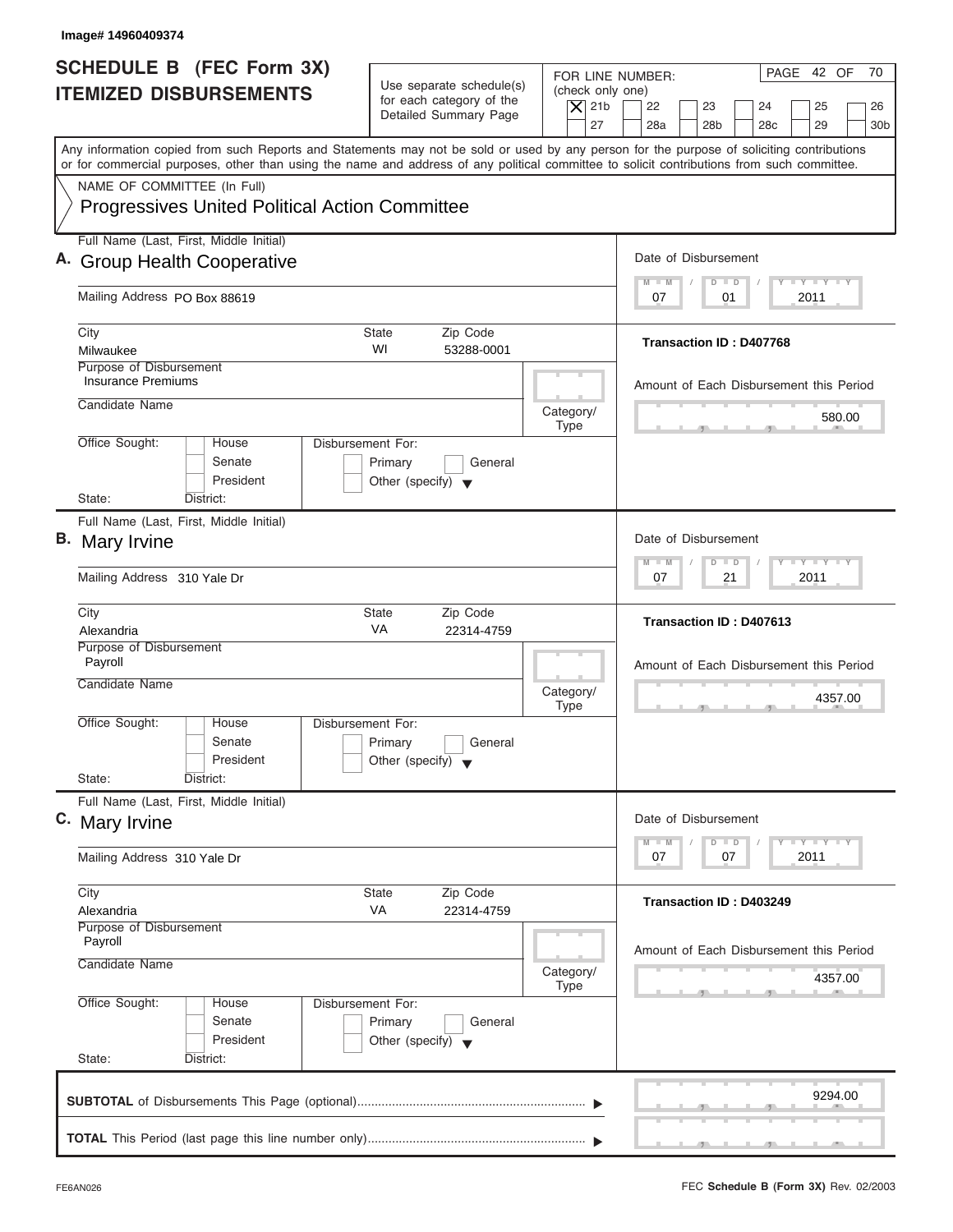| Image# 14960409375                                                                                                                                                                                                                                                                      |                                                                                 |                                                                  |                                                                                                                      |
|-----------------------------------------------------------------------------------------------------------------------------------------------------------------------------------------------------------------------------------------------------------------------------------------|---------------------------------------------------------------------------------|------------------------------------------------------------------|----------------------------------------------------------------------------------------------------------------------|
| <b>SCHEDULE B</b> (FEC Form 3X)<br><b>ITEMIZED DISBURSEMENTS</b>                                                                                                                                                                                                                        | Use separate schedule(s)<br>for each category of the<br>Detailed Summary Page   | FOR LINE NUMBER:<br>(check only one)<br>$\overline{X}$ 21b<br>27 | PAGE 43 OF<br>70<br>22<br>23<br>24<br>25<br>26<br>28a<br>28 <sub>b</sub><br>29<br>28 <sub>c</sub><br>30 <sub>b</sub> |
| Any information copied from such Reports and Statements may not be sold or used by any person for the purpose of soliciting contributions<br>or for commercial purposes, other than using the name and address of any political committee to solicit contributions from such committee. |                                                                                 |                                                                  |                                                                                                                      |
| NAME OF COMMITTEE (In Full)<br><b>Progressives United Political Action Committee</b>                                                                                                                                                                                                    |                                                                                 |                                                                  |                                                                                                                      |
| Full Name (Last, First, Middle Initial)<br>A. John Urban                                                                                                                                                                                                                                |                                                                                 |                                                                  | Date of Disbursement                                                                                                 |
| Mailing Address 4225 Beverly Rd                                                                                                                                                                                                                                                         |                                                                                 |                                                                  | $T - Y = T - Y = T - Y$<br>$D$ $D$<br>$M - M$<br>2011<br>07<br>05                                                    |
| City<br>Madison                                                                                                                                                                                                                                                                         | <b>State</b><br>Zip Code<br>WI<br>53711-3712                                    |                                                                  | Transaction ID: D407802                                                                                              |
| Purpose of Disbursement<br>Video Production Expense                                                                                                                                                                                                                                     |                                                                                 |                                                                  | Amount of Each Disbursement this Period                                                                              |
| Candidate Name                                                                                                                                                                                                                                                                          |                                                                                 | Category/<br><b>Type</b>                                         | 211.00                                                                                                               |
| Office Sought:<br>House<br>Senate<br>President<br>State:<br>District:                                                                                                                                                                                                                   | Disbursement For:<br>Primary<br>General<br>Other (specify) $\blacktriangledown$ |                                                                  |                                                                                                                      |
| Full Name (Last, First, Middle Initial)<br>B. Ms. Lenee K Kruse                                                                                                                                                                                                                         |                                                                                 |                                                                  | Date of Disbursement                                                                                                 |
| Mailing Address 505 Greenway Rd                                                                                                                                                                                                                                                         |                                                                                 |                                                                  | $-$ Y $-$ Y $-$ Y<br>$M - M$<br>$D$ $D$<br>2011<br>07<br>07                                                          |
| City<br>Monona                                                                                                                                                                                                                                                                          | Zip Code<br>State<br>WI<br>53716-2610                                           |                                                                  | Transaction ID: D403250                                                                                              |
| Purpose of Disbursement<br>Payroll<br>Candidate Name                                                                                                                                                                                                                                    |                                                                                 | Category/<br><b>Type</b>                                         | Amount of Each Disbursement this Period<br>2119.83<br>- 51                                                           |
| Office Sought:<br>House<br>Senate<br>President<br>State:<br>District:                                                                                                                                                                                                                   | Disbursement For:<br>Primary<br>General<br>Other (specify) $\blacktriangledown$ |                                                                  |                                                                                                                      |
| Full Name (Last, First, Middle Initial)<br>C. Ms. Lenee K Kruse                                                                                                                                                                                                                         |                                                                                 |                                                                  | Date of Disbursement                                                                                                 |
| Mailing Address 505 Greenway Rd                                                                                                                                                                                                                                                         |                                                                                 |                                                                  | $T - Y$ $T - Y$<br>$M - M$<br>D<br>$\Box$<br>2011<br>07<br>21                                                        |
| City<br>Monona                                                                                                                                                                                                                                                                          | Zip Code<br>State<br>WI<br>53716-2610                                           |                                                                  | <b>Transaction ID: D407614</b>                                                                                       |
| Purpose of Disbursement<br>Payroll<br>Candidate Name                                                                                                                                                                                                                                    |                                                                                 | Category/                                                        | Amount of Each Disbursement this Period<br>2119.84                                                                   |
| Office Sought:<br>House<br>Senate<br>President<br>State:<br>District:                                                                                                                                                                                                                   | Disbursement For:<br>Primary<br>General<br>Other (specify) $\blacktriangledown$ | Type                                                             |                                                                                                                      |
|                                                                                                                                                                                                                                                                                         |                                                                                 |                                                                  | 4450.67                                                                                                              |
|                                                                                                                                                                                                                                                                                         |                                                                                 |                                                                  |                                                                                                                      |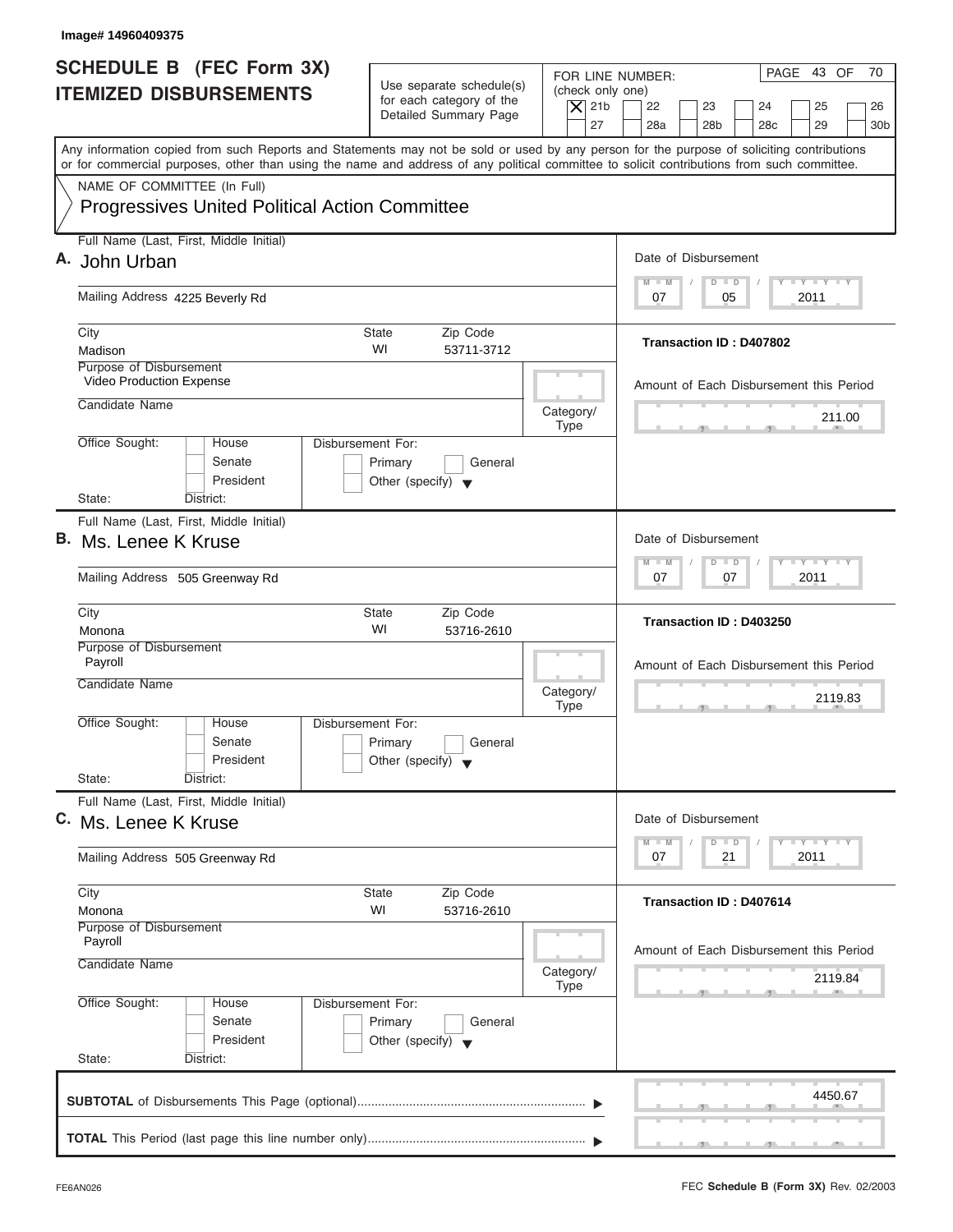| Image# 14960409376                                                                                                                                                                                                                                                                      |                                                                                                     |                                                                                                                                                                    |
|-----------------------------------------------------------------------------------------------------------------------------------------------------------------------------------------------------------------------------------------------------------------------------------------|-----------------------------------------------------------------------------------------------------|--------------------------------------------------------------------------------------------------------------------------------------------------------------------|
| <b>SCHEDULE B</b> (FEC Form 3X)<br><b>ITEMIZED DISBURSEMENTS</b>                                                                                                                                                                                                                        | Use separate schedule(s)<br>for each category of the<br>$\overline{X}$ 21b<br>Detailed Summary Page | PAGE 44 OF<br>70<br>FOR LINE NUMBER:<br>(check only one)<br>22<br>23<br>24<br>25<br>26<br>27<br>28a<br>28 <sub>b</sub><br>29<br>28 <sub>c</sub><br>30 <sub>b</sub> |
| Any information copied from such Reports and Statements may not be sold or used by any person for the purpose of soliciting contributions<br>or for commercial purposes, other than using the name and address of any political committee to solicit contributions from such committee. |                                                                                                     |                                                                                                                                                                    |
| NAME OF COMMITTEE (In Full)<br><b>Progressives United Political Action Committee</b>                                                                                                                                                                                                    |                                                                                                     |                                                                                                                                                                    |
| Full Name (Last, First, Middle Initial)<br>A. Cole F. Leystra                                                                                                                                                                                                                           |                                                                                                     | Date of Disbursement                                                                                                                                               |
| Mailing Address 1289 Deming Way<br><b>Ste 200</b>                                                                                                                                                                                                                                       |                                                                                                     | $T - Y = T - Y = T - Y$<br>$M - M$<br>$D$ $D$<br>2011<br>07<br>21                                                                                                  |
| City<br>Madison                                                                                                                                                                                                                                                                         | <b>State</b><br>Zip Code<br>WI<br>53717-2098                                                        | <b>Transaction ID: D407615</b>                                                                                                                                     |
| Purpose of Disbursement<br>Payroll                                                                                                                                                                                                                                                      |                                                                                                     | Amount of Each Disbursement this Period                                                                                                                            |
| Candidate Name                                                                                                                                                                                                                                                                          | Category/<br><b>Type</b>                                                                            | 2366.38                                                                                                                                                            |
| Office Sought:<br>House<br>Senate<br>President<br>State:<br>District:                                                                                                                                                                                                                   | Disbursement For:<br>Primary<br>General<br>Other (specify) $\blacktriangledown$                     |                                                                                                                                                                    |
| Full Name (Last, First, Middle Initial)<br>B. Cole F. Leystra                                                                                                                                                                                                                           |                                                                                                     | Date of Disbursement                                                                                                                                               |
| Mailing Address 1289 Deming Way<br><b>Ste 200</b>                                                                                                                                                                                                                                       |                                                                                                     | $-$ Y $-$ Y $-$ Y<br>$M - M$<br>$\Box$<br>$\overline{D}$<br>2011<br>07<br>07                                                                                       |
| City<br>Madison                                                                                                                                                                                                                                                                         | <b>State</b><br>Zip Code<br>WI<br>53717-2098                                                        | Transaction ID: D403251                                                                                                                                            |
| Purpose of Disbursement<br>Payroll<br>Candidate Name                                                                                                                                                                                                                                    | Category/<br><b>Type</b>                                                                            | Amount of Each Disbursement this Period<br>2366.38<br>$-7$                                                                                                         |
| Office Sought:<br>House<br>Senate<br>President<br>State:<br>District:                                                                                                                                                                                                                   | Disbursement For:<br>Primary<br>General<br>Other (specify) $\blacktriangledown$                     |                                                                                                                                                                    |
| Full Name (Last, First, Middle Initial)<br>C. Christopher R Louderback                                                                                                                                                                                                                  |                                                                                                     | Date of Disbursement                                                                                                                                               |
| Mailing Address 3929 Mammoth Trl                                                                                                                                                                                                                                                        |                                                                                                     | $T - Y = Y - T Y$<br>$M - M$<br>$\overline{D}$<br>$\Box$<br>2011<br>07<br>07                                                                                       |
| City<br>Madison                                                                                                                                                                                                                                                                         | Zip Code<br>State<br>WI<br>53719-4129                                                               | Transaction ID: D403252                                                                                                                                            |
| Purpose of Disbursement<br>Payroll<br>Candidate Name                                                                                                                                                                                                                                    | Category/<br>Type                                                                                   | Amount of Each Disbursement this Period<br>1139.21                                                                                                                 |
| Office Sought:<br>House<br>Senate<br>President<br>State:<br>District:                                                                                                                                                                                                                   | Disbursement For:<br>Primary<br>General<br>Other (specify) $\blacktriangledown$                     |                                                                                                                                                                    |
|                                                                                                                                                                                                                                                                                         |                                                                                                     | 5871.97                                                                                                                                                            |
|                                                                                                                                                                                                                                                                                         |                                                                                                     |                                                                                                                                                                    |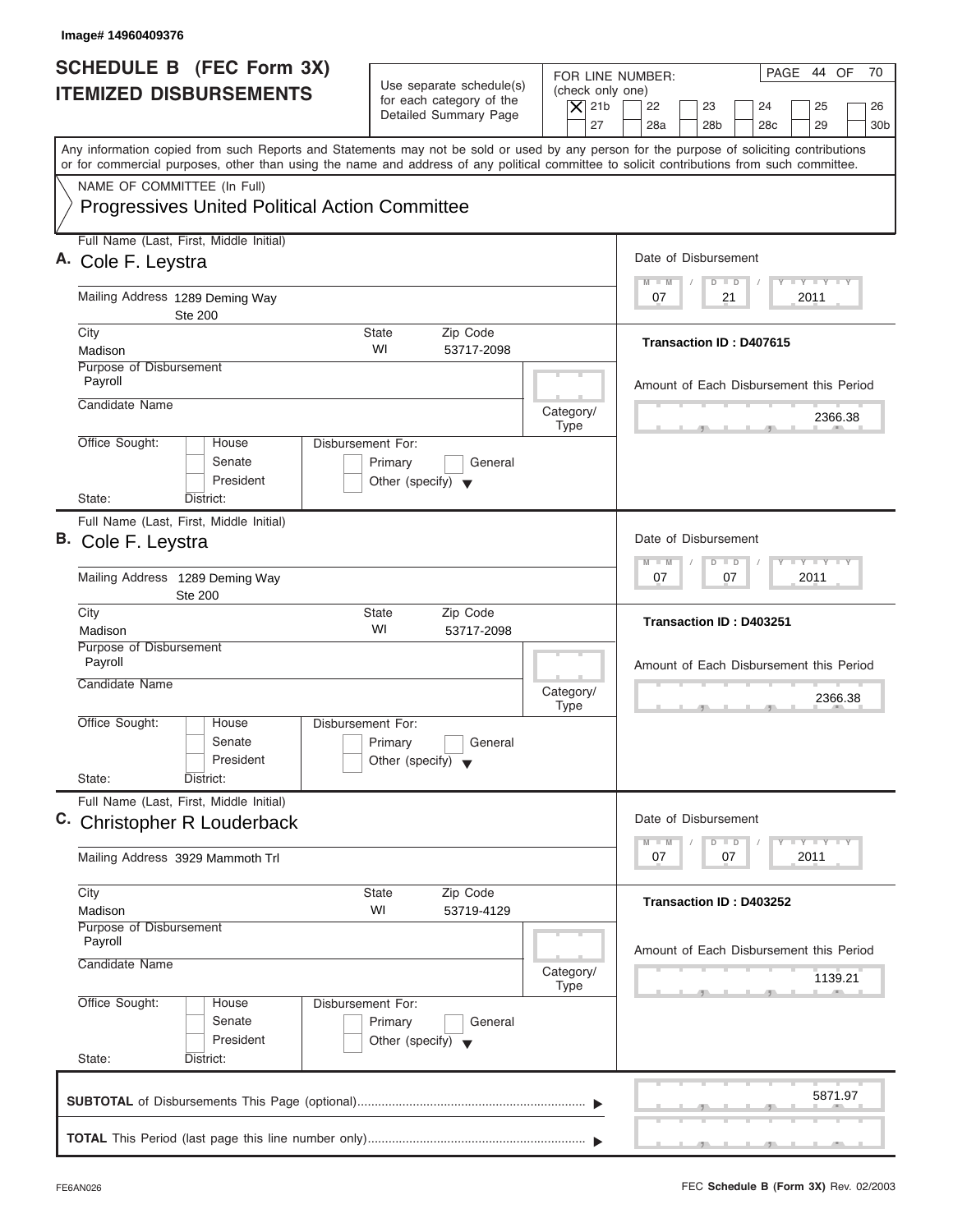| Image# 14960409377                                            |                                                            |                                                                                                                                                                                                                                                                                         |
|---------------------------------------------------------------|------------------------------------------------------------|-----------------------------------------------------------------------------------------------------------------------------------------------------------------------------------------------------------------------------------------------------------------------------------------|
| SCHEDULE B (FEC Form 3X)                                      | Use separate schedule(s)                                   | PAGE 45 OF<br>70<br>FOR LINE NUMBER:                                                                                                                                                                                                                                                    |
| <b>ITEMIZED DISBURSEMENTS</b>                                 | for each category of the<br>Detailed Summary Page          | (check only one)<br>$\overline{X}$ 21b<br>22<br>23<br>24<br>25<br>26<br>27<br>28a<br>28 <sub>b</sub><br>28 <sub>c</sub><br>29<br>30 <sub>b</sub>                                                                                                                                        |
|                                                               |                                                            | Any information copied from such Reports and Statements may not be sold or used by any person for the purpose of soliciting contributions<br>or for commercial purposes, other than using the name and address of any political committee to solicit contributions from such committee. |
| NAME OF COMMITTEE (In Full)                                   |                                                            |                                                                                                                                                                                                                                                                                         |
| <b>Progressives United Political Action Committee</b>         |                                                            |                                                                                                                                                                                                                                                                                         |
| Full Name (Last, First, Middle Initial)                       |                                                            |                                                                                                                                                                                                                                                                                         |
| A. Christopher R Louderback                                   |                                                            | Date of Disbursement                                                                                                                                                                                                                                                                    |
| Mailing Address 3929 Mammoth Trl                              |                                                            | $T - Y = T - Y = T - Y$<br>$M - M$<br>$D$ $D$<br>2011<br>07<br>21                                                                                                                                                                                                                       |
| City                                                          | <b>State</b><br>Zip Code                                   |                                                                                                                                                                                                                                                                                         |
| Madison                                                       | WI<br>53719-4129                                           | Transaction ID: D407616                                                                                                                                                                                                                                                                 |
| <b>Purpose of Disbursement</b><br>Payroll                     |                                                            | Amount of Each Disbursement this Period                                                                                                                                                                                                                                                 |
| Candidate Name                                                | Category/                                                  | 1139.22                                                                                                                                                                                                                                                                                 |
| Office Sought:<br>House                                       | <b>Type</b><br>Disbursement For:                           |                                                                                                                                                                                                                                                                                         |
| Senate<br>President                                           | Primary<br>General<br>Other (specify) $\blacktriangledown$ |                                                                                                                                                                                                                                                                                         |
| State:<br>District:                                           |                                                            |                                                                                                                                                                                                                                                                                         |
| Full Name (Last, First, Middle Initial)<br><b>B.</b> M&T Bank |                                                            | Date of Disbursement                                                                                                                                                                                                                                                                    |
| Mailing Address 13501 I Street NW                             |                                                            | $-1 - Y - 1 - Y - 1 - Y$<br>$M - M$<br>$\Box$<br>$\Box$<br>2011<br>07<br>01                                                                                                                                                                                                             |
| City                                                          | Zip Code<br><b>State</b>                                   | <b>Transaction ID: D407121</b>                                                                                                                                                                                                                                                          |
| Washington<br>Purpose of Disbursement                         | DC<br>20005                                                |                                                                                                                                                                                                                                                                                         |
| <b>Banking Fees</b>                                           |                                                            | Amount of Each Disbursement this Period                                                                                                                                                                                                                                                 |
| Candidate Name                                                | Category/<br><b>Type</b>                                   | 1.93<br>$\overline{2}$                                                                                                                                                                                                                                                                  |
| Office Sought:<br>House                                       | Disbursement For:                                          |                                                                                                                                                                                                                                                                                         |
| Senate                                                        | Primary<br>General                                         |                                                                                                                                                                                                                                                                                         |
| President<br>State:<br>District:                              | Other (specify) $\blacktriangledown$                       |                                                                                                                                                                                                                                                                                         |
| Full Name (Last, First, Middle Initial)                       |                                                            |                                                                                                                                                                                                                                                                                         |
| C. M&T Bank                                                   |                                                            | Date of Disbursement<br><b>LY LY LY</b><br>$M - M$<br>$\overline{D}$<br>$\Box$                                                                                                                                                                                                          |
| Mailing Address 13501 I Street NW                             |                                                            | 2011<br>07<br>05                                                                                                                                                                                                                                                                        |
| City<br>Washington                                            | Zip Code<br><b>State</b><br>DC<br>20005                    | Transaction ID: D407122                                                                                                                                                                                                                                                                 |
| Purpose of Disbursement                                       |                                                            |                                                                                                                                                                                                                                                                                         |
| <b>Banking Fees</b><br>Candidate Name                         | Category/                                                  | Amount of Each Disbursement this Period                                                                                                                                                                                                                                                 |
|                                                               | <b>Type</b>                                                | 6.13                                                                                                                                                                                                                                                                                    |
| Office Sought:<br>House<br>Senate                             | Disbursement For:<br>Primary<br>General                    |                                                                                                                                                                                                                                                                                         |
| President                                                     | Other (specify) $\blacktriangledown$                       |                                                                                                                                                                                                                                                                                         |
| State:<br>District:                                           |                                                            |                                                                                                                                                                                                                                                                                         |
|                                                               |                                                            | 1147.28                                                                                                                                                                                                                                                                                 |
|                                                               |                                                            |                                                                                                                                                                                                                                                                                         |
|                                                               |                                                            |                                                                                                                                                                                                                                                                                         |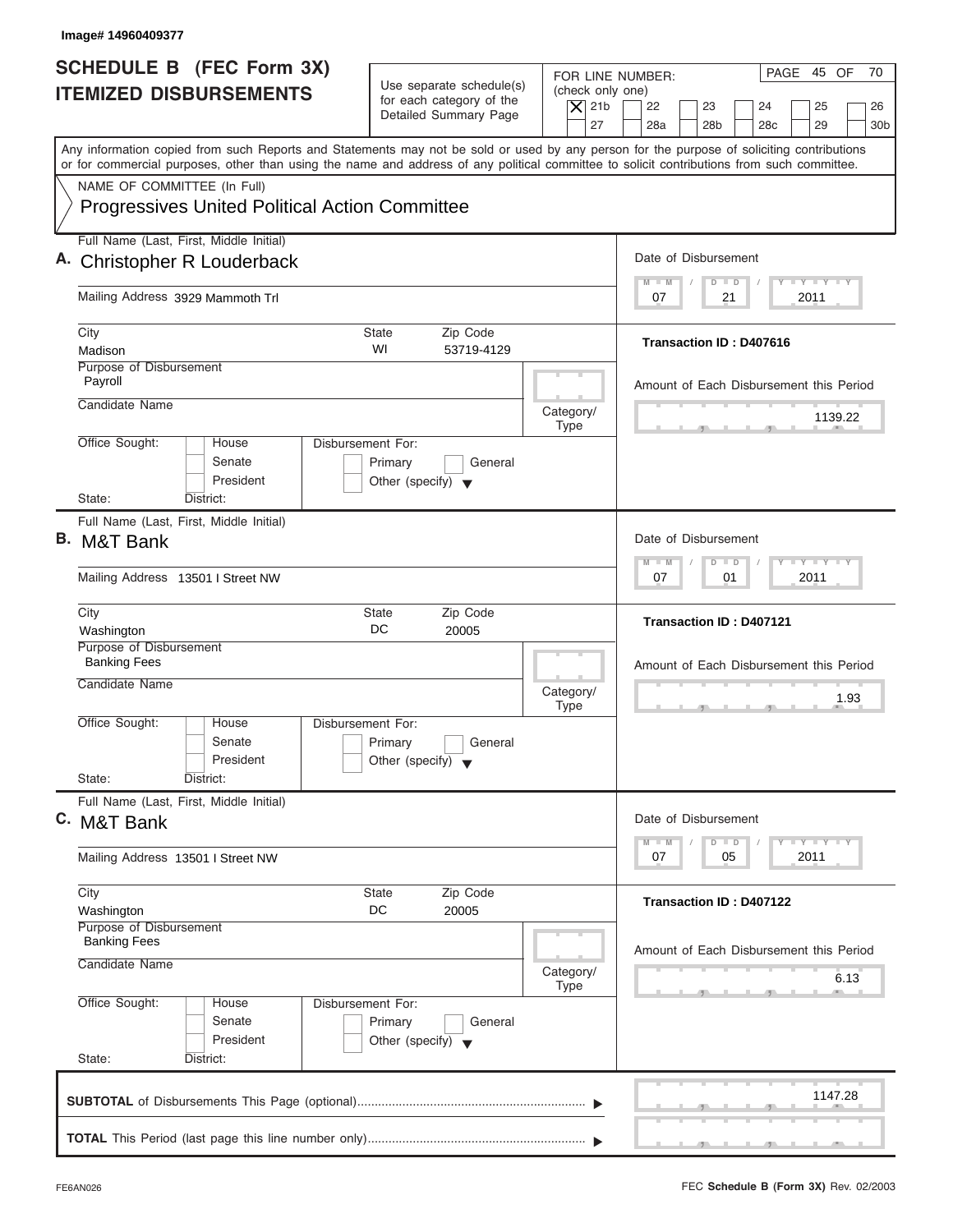| Image# 14960409378                                                                                                                                                                                                                                                                      |                                                                               |                                                                  |                                                                                                                      |
|-----------------------------------------------------------------------------------------------------------------------------------------------------------------------------------------------------------------------------------------------------------------------------------------|-------------------------------------------------------------------------------|------------------------------------------------------------------|----------------------------------------------------------------------------------------------------------------------|
| <b>SCHEDULE B</b> (FEC Form 3X)<br><b>ITEMIZED DISBURSEMENTS</b>                                                                                                                                                                                                                        | Use separate schedule(s)<br>for each category of the<br>Detailed Summary Page | FOR LINE NUMBER:<br>(check only one)<br>$\overline{X}$ 21b<br>27 | PAGE 46 OF<br>70<br>22<br>23<br>24<br>25<br>26<br>28a<br>28 <sub>b</sub><br>29<br>28 <sub>c</sub><br>30 <sub>b</sub> |
| Any information copied from such Reports and Statements may not be sold or used by any person for the purpose of soliciting contributions<br>or for commercial purposes, other than using the name and address of any political committee to solicit contributions from such committee. |                                                                               |                                                                  |                                                                                                                      |
| NAME OF COMMITTEE (In Full)<br><b>Progressives United Political Action Committee</b>                                                                                                                                                                                                    |                                                                               |                                                                  |                                                                                                                      |
| Full Name (Last, First, Middle Initial)<br>A. M&T Bank                                                                                                                                                                                                                                  |                                                                               |                                                                  | Date of Disbursement                                                                                                 |
| Mailing Address 13501 I Street NW                                                                                                                                                                                                                                                       |                                                                               |                                                                  | $T - Y = T - Y = T - Y$<br>$D$ $D$<br>$M - M$<br>2011<br>07<br>05                                                    |
| City                                                                                                                                                                                                                                                                                    | Zip Code<br>State                                                             |                                                                  | Transaction ID: D407123                                                                                              |
| Washington                                                                                                                                                                                                                                                                              | DC<br>20005                                                                   |                                                                  |                                                                                                                      |
| Purpose of Disbursement<br><b>Banking Fees</b>                                                                                                                                                                                                                                          |                                                                               |                                                                  | Amount of Each Disbursement this Period                                                                              |
| Candidate Name                                                                                                                                                                                                                                                                          |                                                                               | Category/<br><b>Type</b>                                         | 893.67                                                                                                               |
| Office Sought:<br>Disbursement For:<br>House<br>Senate<br>President<br>State:<br>District:                                                                                                                                                                                              | Primary<br>General<br>Other (specify) $\blacktriangledown$                    |                                                                  |                                                                                                                      |
| Full Name (Last, First, Middle Initial)                                                                                                                                                                                                                                                 |                                                                               |                                                                  |                                                                                                                      |
| <b>B.</b> M&T Bank                                                                                                                                                                                                                                                                      |                                                                               |                                                                  | Date of Disbursement                                                                                                 |
| Mailing Address 13501 I Street NW                                                                                                                                                                                                                                                       |                                                                               |                                                                  | <b>LEYTEY LEY</b><br>$M - M$<br>$D$ $D$<br>2011<br>07<br>07                                                          |
| City<br>Washington                                                                                                                                                                                                                                                                      | Zip Code<br>State<br>DC<br>20005                                              |                                                                  | <b>Transaction ID: D407124</b>                                                                                       |
| Purpose of Disbursement<br><b>Banking Fees</b>                                                                                                                                                                                                                                          |                                                                               |                                                                  | Amount of Each Disbursement this Period                                                                              |
| Candidate Name                                                                                                                                                                                                                                                                          |                                                                               | Category/<br><b>Type</b>                                         | 8.59<br>$-7$                                                                                                         |
| Office Sought:<br>House<br>Disbursement For:<br>Senate<br>President<br>State:<br>District:                                                                                                                                                                                              | Primary<br>General<br>Other (specify) $\blacktriangledown$                    |                                                                  |                                                                                                                      |
| Full Name (Last, First, Middle Initial)                                                                                                                                                                                                                                                 |                                                                               |                                                                  |                                                                                                                      |
| C. M&T Bank                                                                                                                                                                                                                                                                             |                                                                               |                                                                  | Date of Disbursement<br>$T - Y$ $T - Y$<br>$M - M$<br>$\overline{\mathsf{D}}$<br>$\Box$                              |
| Mailing Address 13501   Street NW                                                                                                                                                                                                                                                       |                                                                               |                                                                  | 2011<br>07<br>11                                                                                                     |
| City<br>Washington                                                                                                                                                                                                                                                                      | Zip Code<br>State<br>DC<br>20005                                              |                                                                  | <b>Transaction ID: D407125</b>                                                                                       |
| Purpose of Disbursement<br><b>Banking Fees</b>                                                                                                                                                                                                                                          |                                                                               |                                                                  |                                                                                                                      |
| Candidate Name                                                                                                                                                                                                                                                                          |                                                                               | Category/                                                        | Amount of Each Disbursement this Period<br>822.23                                                                    |
| Office Sought:<br>Disbursement For:<br>House<br>Senate<br>President                                                                                                                                                                                                                     | Primary<br>General<br>Other (specify) $\blacktriangledown$                    | Type                                                             |                                                                                                                      |
| State:<br>District:                                                                                                                                                                                                                                                                     |                                                                               |                                                                  |                                                                                                                      |
|                                                                                                                                                                                                                                                                                         |                                                                               |                                                                  | 1724.49                                                                                                              |
|                                                                                                                                                                                                                                                                                         |                                                                               |                                                                  |                                                                                                                      |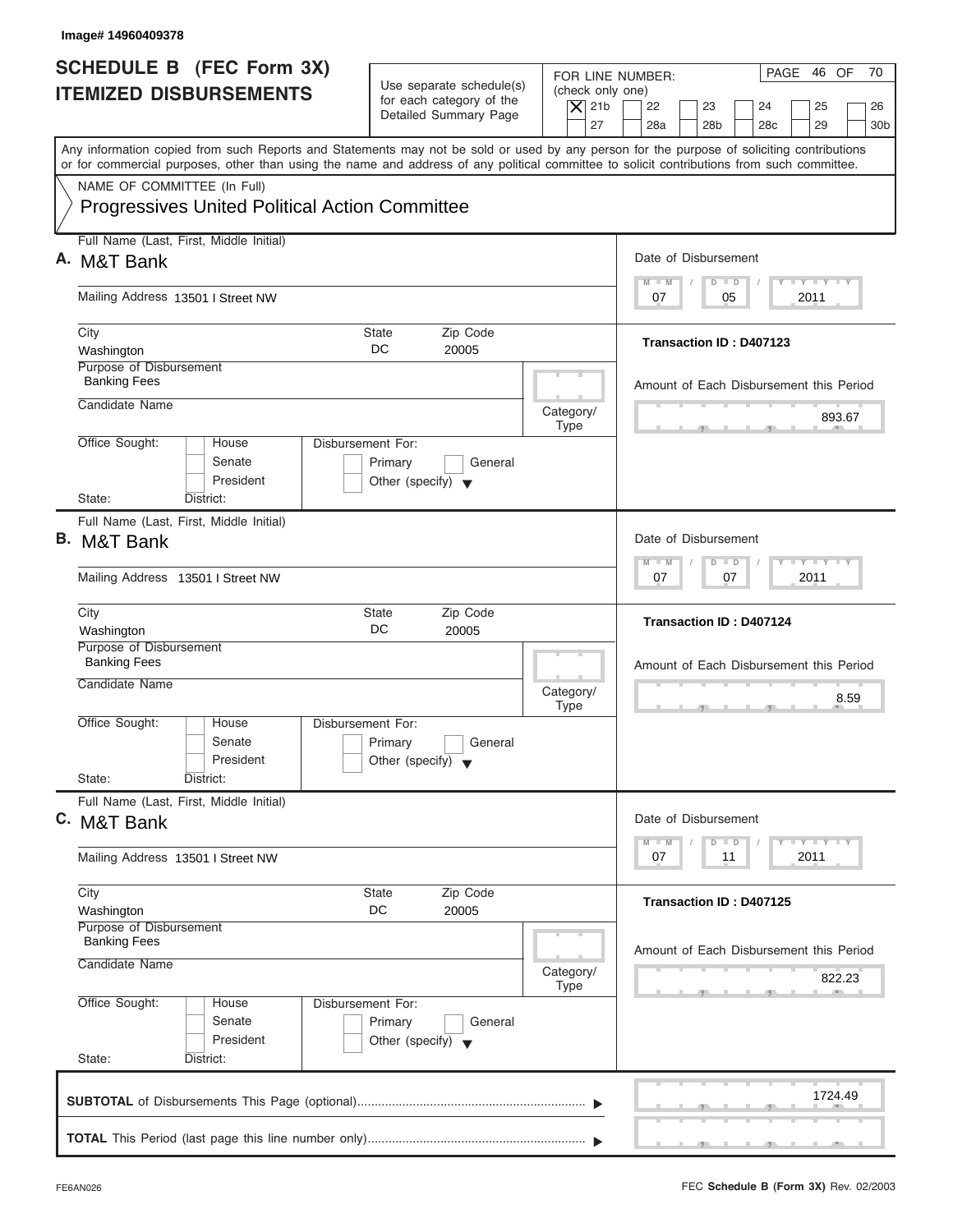| Image# 14960409379                                                                                                                                                                                                                                                                      |                                                                                                                               |                                                                                                                                          |
|-----------------------------------------------------------------------------------------------------------------------------------------------------------------------------------------------------------------------------------------------------------------------------------------|-------------------------------------------------------------------------------------------------------------------------------|------------------------------------------------------------------------------------------------------------------------------------------|
| <b>SCHEDULE B</b> (FEC Form 3X)<br><b>ITEMIZED DISBURSEMENTS</b>                                                                                                                                                                                                                        | Use separate schedule(s)<br>(check only one)<br>for each category of the<br>$\overline{X}$ 21b<br>Detailed Summary Page<br>27 | PAGE 47 OF<br>70<br>FOR LINE NUMBER:<br>22<br>23<br>24<br>25<br>26<br>28a<br>28 <sub>b</sub><br>29<br>28 <sub>c</sub><br>30 <sub>b</sub> |
| Any information copied from such Reports and Statements may not be sold or used by any person for the purpose of soliciting contributions<br>or for commercial purposes, other than using the name and address of any political committee to solicit contributions from such committee. |                                                                                                                               |                                                                                                                                          |
| NAME OF COMMITTEE (In Full)<br><b>Progressives United Political Action Committee</b>                                                                                                                                                                                                    |                                                                                                                               |                                                                                                                                          |
| Full Name (Last, First, Middle Initial)<br>A. Merkle Response Services, Inc.                                                                                                                                                                                                            |                                                                                                                               | Date of Disbursement                                                                                                                     |
| Mailing Address 100 Jamison Ct                                                                                                                                                                                                                                                          |                                                                                                                               | $T - Y = T - Y = T - Y$<br>$M - M$<br>$D$ $D$<br>2011<br>07<br>18                                                                        |
| City<br>Hagerstown                                                                                                                                                                                                                                                                      | Zip Code<br>State<br>MD<br>21740-5185                                                                                         | Transaction ID: D407782                                                                                                                  |
| Purpose of Disbursement<br><b>Direct Mail Processing</b>                                                                                                                                                                                                                                |                                                                                                                               | Amount of Each Disbursement this Period                                                                                                  |
| Candidate Name                                                                                                                                                                                                                                                                          | Category/<br><b>Type</b>                                                                                                      | 3523.04                                                                                                                                  |
| Office Sought:<br>House<br>Senate<br>President<br>State:<br>District:                                                                                                                                                                                                                   | <b>Disbursement For:</b><br>Primary<br>General<br>Other (specify) $\blacktriangledown$                                        |                                                                                                                                          |
| Full Name (Last, First, Middle Initial)<br>B. Mobile Commons, Inc.                                                                                                                                                                                                                      |                                                                                                                               | Date of Disbursement<br>$-$ Y $-$ Y $-$ Y<br>M<br>$-W$<br>$\overline{D}$<br>$\Box$                                                       |
| Mailing Address 55 Washington St<br>Ste 453                                                                                                                                                                                                                                             |                                                                                                                               | 2011<br>07<br>01                                                                                                                         |
| City<br><b>Brooklyn</b>                                                                                                                                                                                                                                                                 | Zip Code<br><b>State</b><br>NY<br>11201-1045                                                                                  | Transaction ID: D407766                                                                                                                  |
| Purpose of Disbursement<br>Website Management<br>Candidate Name                                                                                                                                                                                                                         | Category/<br><b>Type</b>                                                                                                      | Amount of Each Disbursement this Period<br>2500.00<br>- 51                                                                               |
| Office Sought:<br>House<br>Senate<br>President<br>State:<br>District:                                                                                                                                                                                                                   | Disbursement For:<br>Primary<br>General<br>Other (specify) $\blacktriangledown$                                               |                                                                                                                                          |
| Full Name (Last, First, Middle Initial)<br>C. NexusDirect                                                                                                                                                                                                                               |                                                                                                                               | Date of Disbursement                                                                                                                     |
| Mailing Address 2101 Parks Ave<br>Ste 600                                                                                                                                                                                                                                               |                                                                                                                               | $T - Y - T - Y - T - Y$<br>$M - M$<br>$\Box$<br>D<br>2011<br>07<br>18                                                                    |
| City<br>Virginia Beach                                                                                                                                                                                                                                                                  | Zip Code<br><b>State</b><br>VA<br>23451-4135                                                                                  | <b>Transaction ID: D407784</b>                                                                                                           |
| Purpose of Disbursement<br>Fundraising Expense: Direct Mail Consulting Retainer<br>Candidate Name                                                                                                                                                                                       | Category/<br>Type                                                                                                             | Amount of Each Disbursement this Period<br>3500.00                                                                                       |
| Office Sought:<br>House<br>Senate<br>President<br>State:<br>District:                                                                                                                                                                                                                   | Disbursement For:<br>Primary<br>General<br>Other (specify) $\blacktriangledown$                                               |                                                                                                                                          |
|                                                                                                                                                                                                                                                                                         |                                                                                                                               | 9523.04                                                                                                                                  |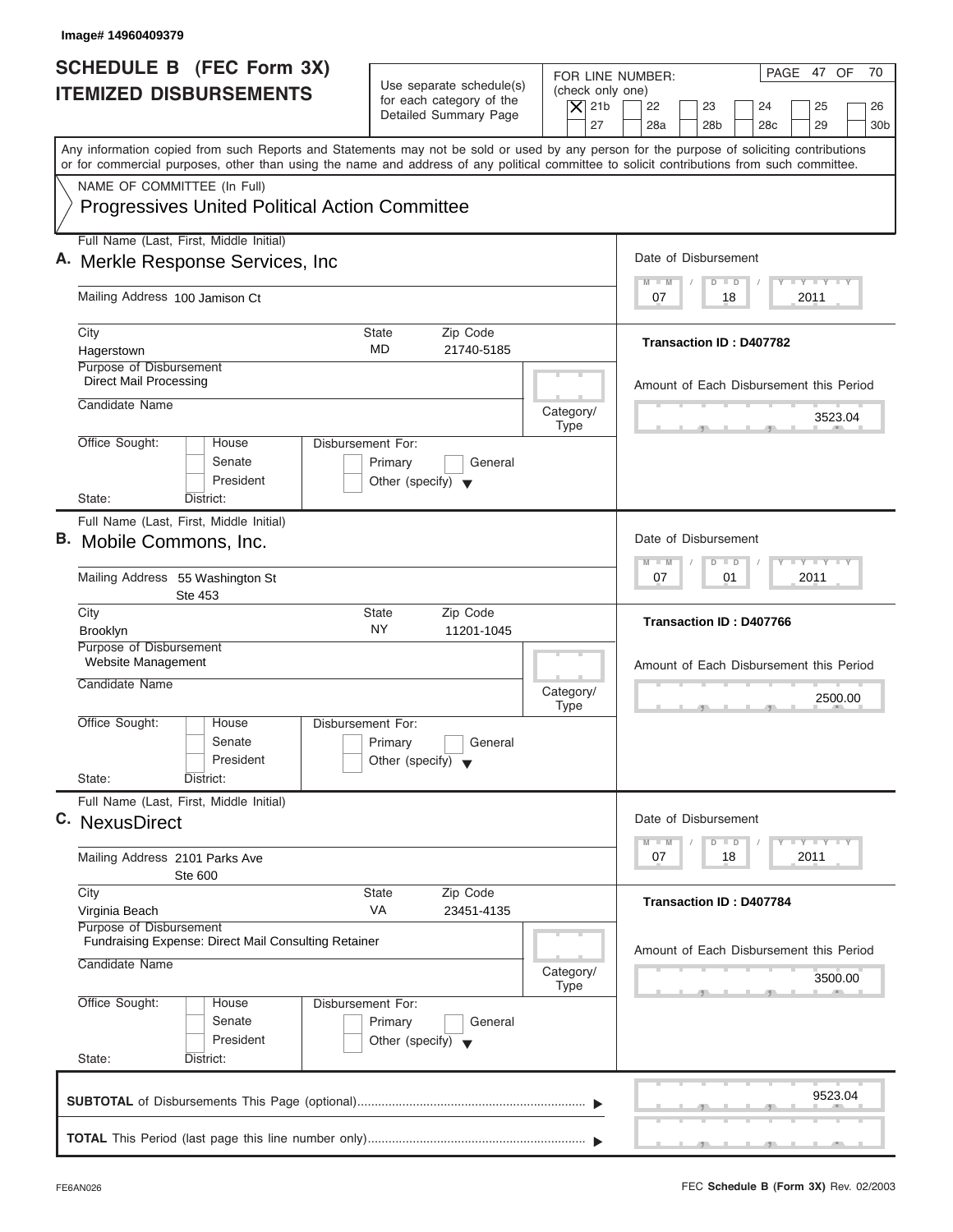| Image# 14960409380                                                                                                                                                                                                                                                                      |                                                                                                                               |                                                                                                                                          |
|-----------------------------------------------------------------------------------------------------------------------------------------------------------------------------------------------------------------------------------------------------------------------------------------|-------------------------------------------------------------------------------------------------------------------------------|------------------------------------------------------------------------------------------------------------------------------------------|
| <b>SCHEDULE B</b> (FEC Form 3X)<br><b>ITEMIZED DISBURSEMENTS</b>                                                                                                                                                                                                                        | Use separate schedule(s)<br>(check only one)<br>for each category of the<br>$ \mathsf{X} $ 21b<br>Detailed Summary Page<br>27 | PAGE 48 OF<br>70<br>FOR LINE NUMBER:<br>22<br>23<br>24<br>25<br>26<br>28a<br>28 <sub>b</sub><br>28 <sub>c</sub><br>29<br>30 <sub>b</sub> |
| Any information copied from such Reports and Statements may not be sold or used by any person for the purpose of soliciting contributions<br>or for commercial purposes, other than using the name and address of any political committee to solicit contributions from such committee. |                                                                                                                               |                                                                                                                                          |
| NAME OF COMMITTEE (In Full)<br><b>Progressives United Political Action Committee</b>                                                                                                                                                                                                    |                                                                                                                               |                                                                                                                                          |
| Full Name (Last, First, Middle Initial)<br>A. NGP VAN Inc.                                                                                                                                                                                                                              |                                                                                                                               | Date of Disbursement                                                                                                                     |
| Mailing Address 1101 15th St NW<br>Ste 500                                                                                                                                                                                                                                              |                                                                                                                               | $T - Y = T - Y = T - Y$<br>$M - M$<br>$D$ $D$<br>2011<br>07<br>18                                                                        |
| City<br>Washington                                                                                                                                                                                                                                                                      | <b>State</b><br>Zip Code<br>DC.<br>20005-5006                                                                                 | Transaction ID: D407783                                                                                                                  |
| Purpose of Disbursement<br>Database Management                                                                                                                                                                                                                                          |                                                                                                                               | Amount of Each Disbursement this Period                                                                                                  |
| Candidate Name                                                                                                                                                                                                                                                                          | Category/<br><b>Type</b>                                                                                                      | 156.25                                                                                                                                   |
| Office Sought:<br>House<br>Senate<br>President                                                                                                                                                                                                                                          | Disbursement For:<br>Primary<br>General<br>Other (specify) $\blacktriangledown$                                               |                                                                                                                                          |
| State:<br>District:<br>Full Name (Last, First, Middle Initial)                                                                                                                                                                                                                          |                                                                                                                               |                                                                                                                                          |
| B. NGP VAN Inc.                                                                                                                                                                                                                                                                         |                                                                                                                               | Date of Disbursement                                                                                                                     |
| Mailing Address 1101 15th St NW<br><b>Ste 500</b>                                                                                                                                                                                                                                       |                                                                                                                               | $-1 - Y - 1 - Y - 1 - Y$<br>$M - M$<br>$D$ $D$<br>05<br>2011<br>07                                                                       |
| City<br>Washington                                                                                                                                                                                                                                                                      | Zip Code<br><b>State</b><br>DC<br>20005-5006                                                                                  | Transaction ID: D407805                                                                                                                  |
| Purpose of Disbursement<br>Database Management                                                                                                                                                                                                                                          |                                                                                                                               |                                                                                                                                          |
| Candidate Name                                                                                                                                                                                                                                                                          | Category/<br><b>Type</b>                                                                                                      | Amount of Each Disbursement this Period<br>3150.00<br>$-7$                                                                               |
| Office Sought:<br>House<br>Senate<br>President                                                                                                                                                                                                                                          | Disbursement For:<br>Primary<br>General<br>Other (specify) $\blacktriangledown$                                               |                                                                                                                                          |
| State:<br>District:<br>Full Name (Last, First, Middle Initial)                                                                                                                                                                                                                          |                                                                                                                               |                                                                                                                                          |
| C. Office of Tax and Revenue                                                                                                                                                                                                                                                            |                                                                                                                               | Date of Disbursement                                                                                                                     |
| Mailing Address 941 N Capitol St NE                                                                                                                                                                                                                                                     |                                                                                                                               | $T - Y$ $T - Y$<br>$M - M$<br>D<br>$\Box$<br>2011<br>07<br>21                                                                            |
| City<br>Washington<br>Purpose of Disbursement                                                                                                                                                                                                                                           | Zip Code<br><b>State</b><br>DC<br>20002-4259                                                                                  | <b>Transaction ID: D407604</b>                                                                                                           |
| Income Tax Withheld<br>Candidate Name                                                                                                                                                                                                                                                   | Category/<br><b>Type</b>                                                                                                      | Amount of Each Disbursement this Period<br>72.20                                                                                         |
| Office Sought:<br>House<br>Senate<br>President<br>State:<br>District:                                                                                                                                                                                                                   | Disbursement For:<br>Primary<br>General<br>Other (specify) $\blacktriangledown$                                               |                                                                                                                                          |
|                                                                                                                                                                                                                                                                                         |                                                                                                                               | 3378.45                                                                                                                                  |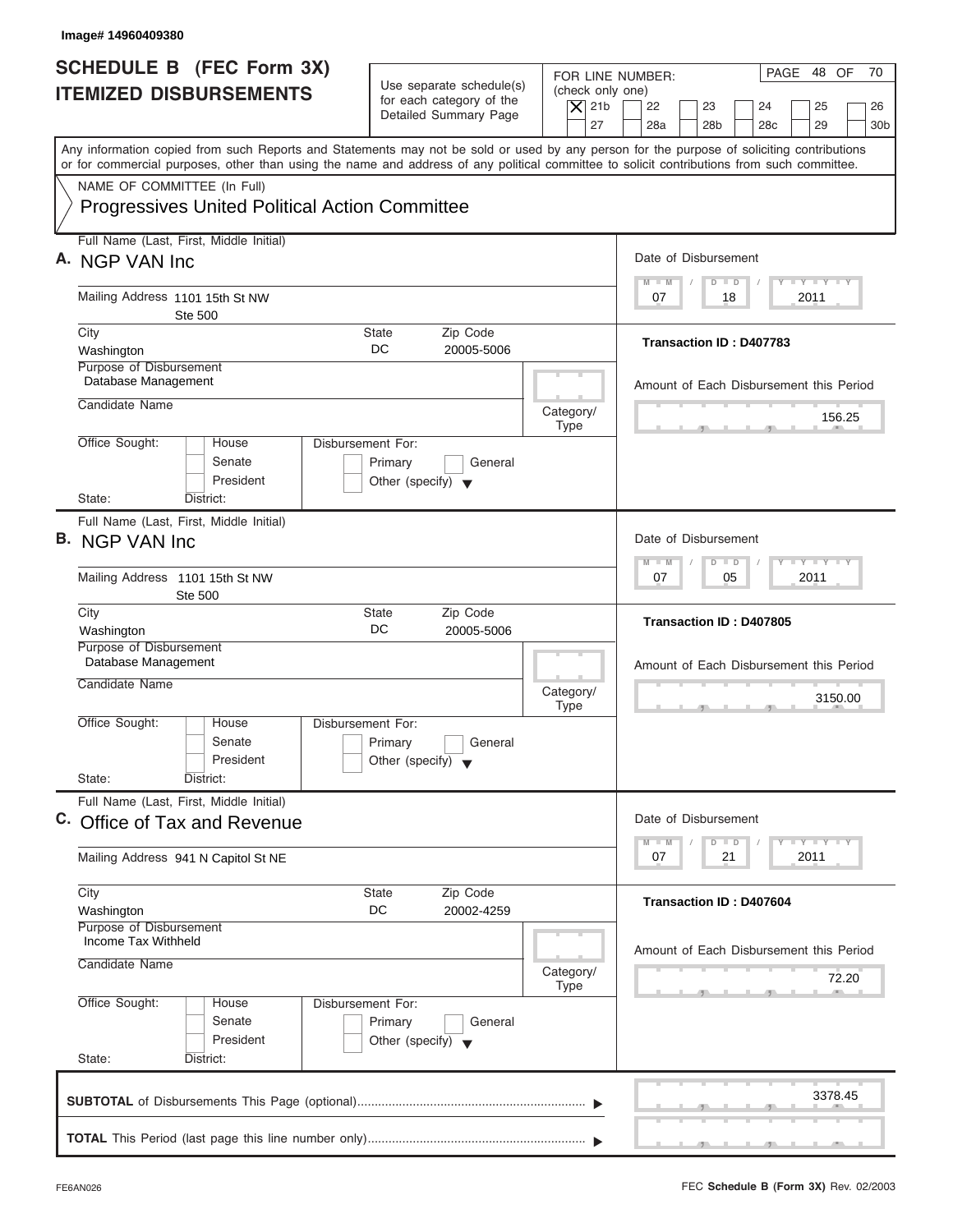| Image# 14960409381                                                                                                                                                                                                                                                                      |                                                                                                |                                                                                                                                                                                          |
|-----------------------------------------------------------------------------------------------------------------------------------------------------------------------------------------------------------------------------------------------------------------------------------------|------------------------------------------------------------------------------------------------|------------------------------------------------------------------------------------------------------------------------------------------------------------------------------------------|
| <b>SCHEDULE B</b> (FEC Form 3X)<br><b>ITEMIZED DISBURSEMENTS</b>                                                                                                                                                                                                                        | Use separate schedule(s)<br>for each category of the<br>Detailed Summary Page                  | PAGE 49 OF<br>70<br>FOR LINE NUMBER:<br>(check only one)<br>$\overline{X}$ 21b<br>22<br>23<br>24<br>25<br>26<br>27<br>28a<br>28 <sub>b</sub><br>29<br>30 <sub>b</sub><br>28 <sub>c</sub> |
| Any information copied from such Reports and Statements may not be sold or used by any person for the purpose of soliciting contributions<br>or for commercial purposes, other than using the name and address of any political committee to solicit contributions from such committee. |                                                                                                |                                                                                                                                                                                          |
| NAME OF COMMITTEE (In Full)<br><b>Progressives United Political Action Committee</b>                                                                                                                                                                                                    |                                                                                                |                                                                                                                                                                                          |
| Full Name (Last, First, Middle Initial)<br>A. Office of Tax and Revenue                                                                                                                                                                                                                 |                                                                                                | Date of Disbursement                                                                                                                                                                     |
| Mailing Address 941 N Capitol St NE                                                                                                                                                                                                                                                     |                                                                                                | $T - Y = T - Y = T - Y$<br>$D$ $D$<br>$M - M$<br>2011<br>07<br>07                                                                                                                        |
| City<br>Washington                                                                                                                                                                                                                                                                      | State<br>Zip Code<br>DC<br>20002-4259                                                          | Transaction ID: D403231                                                                                                                                                                  |
| Purpose of Disbursement<br>Income Tax Withheld<br>Candidate Name                                                                                                                                                                                                                        | Category/                                                                                      | Amount of Each Disbursement this Period<br>72.20                                                                                                                                         |
| Office Sought:<br>House<br>Senate<br>President<br>State:<br>District:                                                                                                                                                                                                                   | <b>Type</b><br>Disbursement For:<br>Primary<br>General<br>Other (specify) $\blacktriangledown$ |                                                                                                                                                                                          |
| Full Name (Last, First, Middle Initial)<br>В.<br>Joshua M Orton                                                                                                                                                                                                                         |                                                                                                | Date of Disbursement<br>$-$ Y $-$ Y $-$ Y<br>$M - M$<br>$D$ $D$                                                                                                                          |
| Mailing Address 1289 Deming Way<br>City                                                                                                                                                                                                                                                 | <b>State</b><br>Zip Code                                                                       | 2011<br>07<br>07                                                                                                                                                                         |
| Madison<br>Purpose of Disbursement                                                                                                                                                                                                                                                      | WI<br>53717-2007                                                                               | Transaction ID: D403253                                                                                                                                                                  |
| Payroll<br>Candidate Name                                                                                                                                                                                                                                                               | Category/<br><b>Type</b>                                                                       | Amount of Each Disbursement this Period<br>2426.27                                                                                                                                       |
| Office Sought:<br>House<br>Senate<br>President<br>State:<br>District:                                                                                                                                                                                                                   | Disbursement For:<br>Primary<br>General<br>Other (specify) $\blacktriangledown$                |                                                                                                                                                                                          |
| Full Name (Last, First, Middle Initial)<br>C. Joshua M Orton                                                                                                                                                                                                                            |                                                                                                | Date of Disbursement<br>$T - Y$ $T - Y$<br>$M - M$<br>D<br>$\Box$                                                                                                                        |
| Mailing Address 1289 Deming Way                                                                                                                                                                                                                                                         |                                                                                                | 2011<br>07<br>21                                                                                                                                                                         |
| City<br>Madison                                                                                                                                                                                                                                                                         | Zip Code<br>State<br>WI<br>53717-2007                                                          | Transaction ID: D407617                                                                                                                                                                  |
| Purpose of Disbursement<br>Payroll<br>Candidate Name                                                                                                                                                                                                                                    | Category/                                                                                      | Amount of Each Disbursement this Period<br>2355.04                                                                                                                                       |
| Office Sought:<br>House<br>Senate<br>President<br>State:<br>District:                                                                                                                                                                                                                   | Type<br>Disbursement For:<br>Primary<br>General<br>Other (specify) $\blacktriangledown$        |                                                                                                                                                                                          |
|                                                                                                                                                                                                                                                                                         |                                                                                                | 4853.51                                                                                                                                                                                  |
|                                                                                                                                                                                                                                                                                         |                                                                                                |                                                                                                                                                                                          |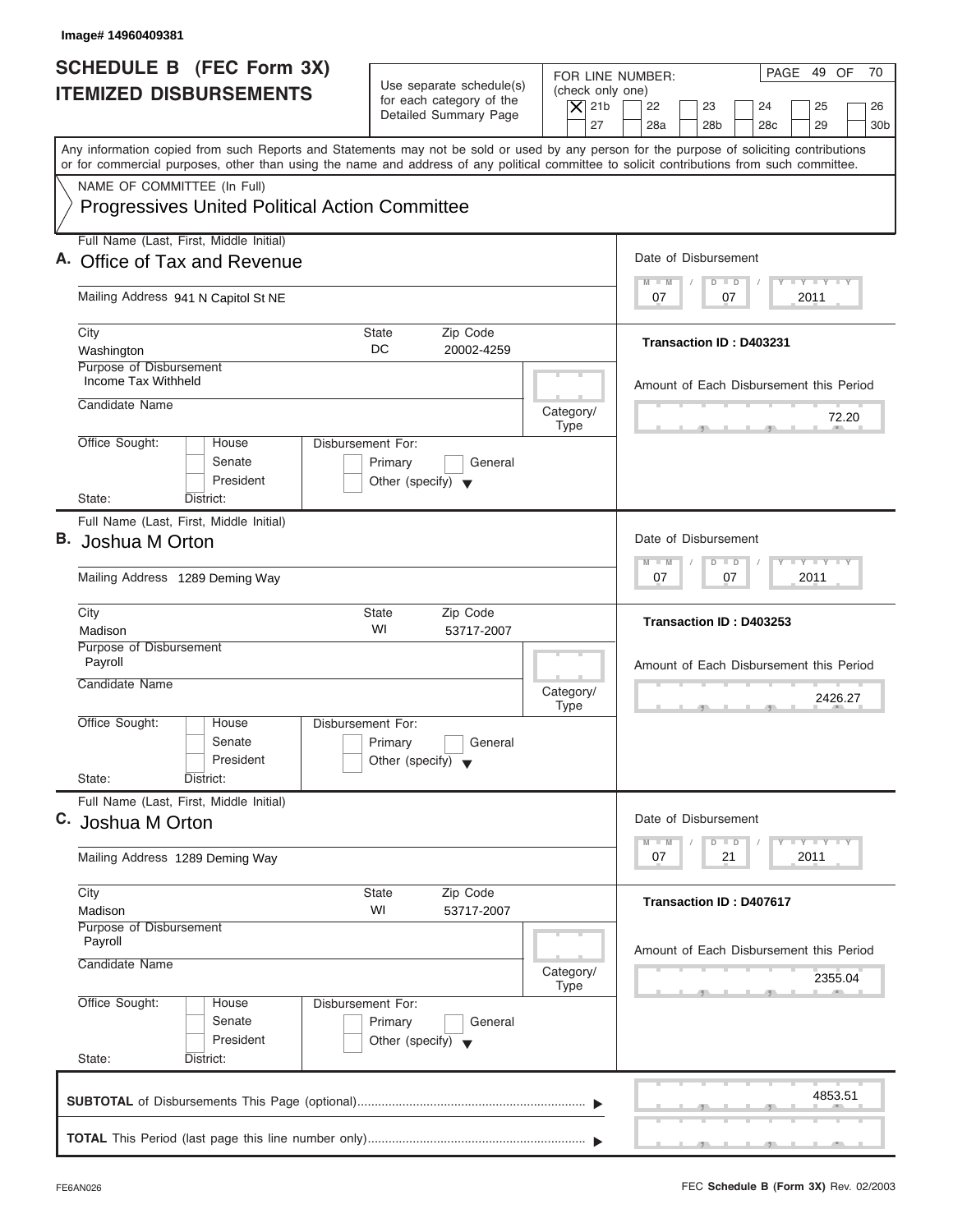| Image# 14960409382                                                                                                                                                                                                                                                                      |                                                                                         |                                                                                                                                                                                          |
|-----------------------------------------------------------------------------------------------------------------------------------------------------------------------------------------------------------------------------------------------------------------------------------------|-----------------------------------------------------------------------------------------|------------------------------------------------------------------------------------------------------------------------------------------------------------------------------------------|
| <b>SCHEDULE B</b> (FEC Form 3X)<br><b>ITEMIZED DISBURSEMENTS</b>                                                                                                                                                                                                                        | Use separate schedule(s)<br>for each category of the<br>Detailed Summary Page           | PAGE 50 OF<br>70<br>FOR LINE NUMBER:<br>(check only one)<br>$\overline{X}$ 21b<br>22<br>23<br>24<br>25<br>26<br>27<br>28a<br>28 <sub>b</sub><br>29<br>28 <sub>c</sub><br>30 <sub>b</sub> |
| Any information copied from such Reports and Statements may not be sold or used by any person for the purpose of soliciting contributions<br>or for commercial purposes, other than using the name and address of any political committee to solicit contributions from such committee. |                                                                                         |                                                                                                                                                                                          |
| NAME OF COMMITTEE (In Full)<br><b>Progressives United Political Action Committee</b>                                                                                                                                                                                                    |                                                                                         |                                                                                                                                                                                          |
| Full Name (Last, First, Middle Initial)                                                                                                                                                                                                                                                 |                                                                                         | Date of Disbursement                                                                                                                                                                     |
| A. Park Bank                                                                                                                                                                                                                                                                            |                                                                                         | $T - Y = T - Y = T - Y$<br>$D$ $D$<br>$M - M$                                                                                                                                            |
| Mailing Address 7455 Mineral Point Rd                                                                                                                                                                                                                                                   |                                                                                         | 2011<br>07<br>05                                                                                                                                                                         |
| City<br>Madison                                                                                                                                                                                                                                                                         | State<br>Zip Code<br>WI<br>53717-1703                                                   | Transaction ID: D407810                                                                                                                                                                  |
| Purpose of Disbursement<br><b>Banking Fees</b>                                                                                                                                                                                                                                          |                                                                                         | Amount of Each Disbursement this Period                                                                                                                                                  |
| Candidate Name                                                                                                                                                                                                                                                                          | Category/<br><b>Type</b>                                                                | 473.82                                                                                                                                                                                   |
| Office Sought:<br>House<br>Senate<br>President<br>State:<br>District:                                                                                                                                                                                                                   | Disbursement For:<br>Primary<br>General<br>Other (specify) $\blacktriangledown$         |                                                                                                                                                                                          |
| Full Name (Last, First, Middle Initial)                                                                                                                                                                                                                                                 |                                                                                         |                                                                                                                                                                                          |
| <b>B.</b> Park Bank                                                                                                                                                                                                                                                                     |                                                                                         | Date of Disbursement                                                                                                                                                                     |
| Mailing Address 7455 Mineral Point Rd                                                                                                                                                                                                                                                   |                                                                                         | <b>LEYTEY LEY</b><br>$M - M$<br>$D$ $D$<br>2011<br>07<br>10                                                                                                                              |
| City<br>Madison                                                                                                                                                                                                                                                                         | State<br>Zip Code<br>WI<br>53717-1703                                                   | Transaction ID: D407773                                                                                                                                                                  |
| Purpose of Disbursement<br><b>Banking Fees</b>                                                                                                                                                                                                                                          |                                                                                         | Amount of Each Disbursement this Period                                                                                                                                                  |
| Candidate Name                                                                                                                                                                                                                                                                          | Category/<br><b>Type</b>                                                                | 94.11                                                                                                                                                                                    |
| Office Sought:<br>House<br>Senate<br>President<br>State:                                                                                                                                                                                                                                | Disbursement For:<br>Primary<br>General<br>Other (specify) $\blacktriangledown$         |                                                                                                                                                                                          |
| District:<br>Full Name (Last, First, Middle Initial)                                                                                                                                                                                                                                    |                                                                                         |                                                                                                                                                                                          |
| C. Postmaster                                                                                                                                                                                                                                                                           |                                                                                         | Date of Disbursement                                                                                                                                                                     |
| Mailing Address 3902 Milwaukee St                                                                                                                                                                                                                                                       |                                                                                         | $T - Y$ $T - Y$<br>$M - M$<br>$\overline{D}$<br>$\Box$<br>2011<br>07<br>11                                                                                                               |
| City<br>Madison                                                                                                                                                                                                                                                                         | Zip Code<br>State<br>WI<br>53714-3008                                                   | <b>Transaction ID: D407774</b>                                                                                                                                                           |
| Purpose of Disbursement<br>Postage<br>Candidate Name                                                                                                                                                                                                                                    | Category/                                                                               | Amount of Each Disbursement this Period<br>795.00                                                                                                                                        |
| Office Sought:<br>House<br>Senate<br>President<br>State:<br>District:                                                                                                                                                                                                                   | Type<br>Disbursement For:<br>Primary<br>General<br>Other (specify) $\blacktriangledown$ |                                                                                                                                                                                          |
|                                                                                                                                                                                                                                                                                         |                                                                                         | 1362.93                                                                                                                                                                                  |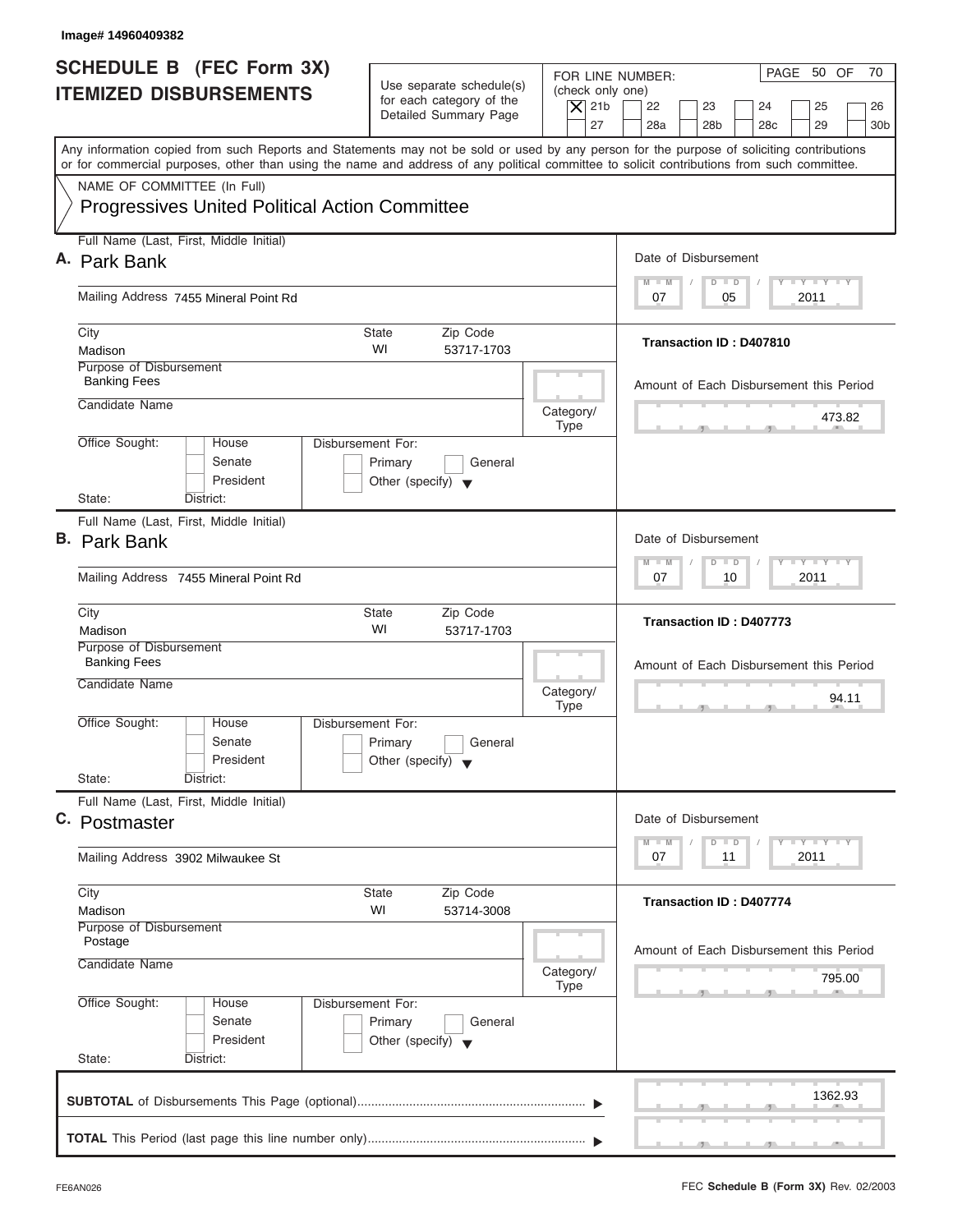| Image# 14960409383                                                                                                                                                                                                                                                                      |                                                                                 |                                                                                                                                                                                          |
|-----------------------------------------------------------------------------------------------------------------------------------------------------------------------------------------------------------------------------------------------------------------------------------------|---------------------------------------------------------------------------------|------------------------------------------------------------------------------------------------------------------------------------------------------------------------------------------|
| <b>SCHEDULE B</b> (FEC Form 3X)<br><b>ITEMIZED DISBURSEMENTS</b>                                                                                                                                                                                                                        | Use separate schedule(s)<br>for each category of the<br>Detailed Summary Page   | PAGE 51 OF<br>70<br>FOR LINE NUMBER:<br>(check only one)<br>$\overline{X}$ 21b<br>22<br>23<br>24<br>25<br>26<br>27<br>28a<br>28 <sub>b</sub><br>29<br>28 <sub>c</sub><br>30 <sub>b</sub> |
| Any information copied from such Reports and Statements may not be sold or used by any person for the purpose of soliciting contributions<br>or for commercial purposes, other than using the name and address of any political committee to solicit contributions from such committee. |                                                                                 |                                                                                                                                                                                          |
| NAME OF COMMITTEE (In Full)<br><b>Progressives United Political Action Committee</b>                                                                                                                                                                                                    |                                                                                 |                                                                                                                                                                                          |
| Full Name (Last, First, Middle Initial)                                                                                                                                                                                                                                                 |                                                                                 | Date of Disbursement                                                                                                                                                                     |
| A. Postmaster                                                                                                                                                                                                                                                                           |                                                                                 | $T - Y = T - Y = T - Y$<br>$D$ $D$<br>$M - M$                                                                                                                                            |
| Mailing Address 3902 Milwaukee St                                                                                                                                                                                                                                                       |                                                                                 | 12<br>2011<br>07                                                                                                                                                                         |
| City<br>Madison                                                                                                                                                                                                                                                                         | <b>State</b><br>Zip Code<br>WI<br>53714-3008                                    | <b>Transaction ID: D407780</b>                                                                                                                                                           |
| Purpose of Disbursement<br>Postage                                                                                                                                                                                                                                                      |                                                                                 | Amount of Each Disbursement this Period                                                                                                                                                  |
| Candidate Name                                                                                                                                                                                                                                                                          | Category/<br><b>Type</b>                                                        | 51.85                                                                                                                                                                                    |
| Office Sought:<br>House<br>Senate<br>President<br>State:<br>District:                                                                                                                                                                                                                   | Disbursement For:<br>Primary<br>General<br>Other (specify) $\blacktriangledown$ |                                                                                                                                                                                          |
| Full Name (Last, First, Middle Initial)                                                                                                                                                                                                                                                 |                                                                                 |                                                                                                                                                                                          |
| B. Prime Plan Solutions                                                                                                                                                                                                                                                                 |                                                                                 | Date of Disbursement                                                                                                                                                                     |
| Mailing Address PO Box 219162                                                                                                                                                                                                                                                           |                                                                                 | <b>LEYTEY LEY</b><br>$M - M$<br>$D$ $D$<br>2011<br>07<br>22                                                                                                                              |
| City<br><b>Kansas City</b>                                                                                                                                                                                                                                                              | <b>State</b><br>Zip Code<br><b>MO</b><br>64121-9162                             | Transaction ID: D407796                                                                                                                                                                  |
| Purpose of Disbursement<br>401k - Employee Contribution<br>Candidate Name                                                                                                                                                                                                               | Category/<br><b>Type</b>                                                        | Amount of Each Disbursement this Period<br>2195.00<br>__                                                                                                                                 |
| Office Sought:<br>House<br>Senate<br>President<br>State:<br>District:                                                                                                                                                                                                                   | Disbursement For:<br>Primary<br>General<br>Other (specify) $\blacktriangledown$ |                                                                                                                                                                                          |
| Full Name (Last, First, Middle Initial)<br>C. Prime Plan Solutions                                                                                                                                                                                                                      |                                                                                 | Date of Disbursement<br>$T - Y = T - Y = T - Y$<br>$M - M$<br>$\overline{\mathsf{D}}$<br>$\Box$                                                                                          |
| Mailing Address PO Box 219162                                                                                                                                                                                                                                                           |                                                                                 | 2011<br>07<br>08                                                                                                                                                                         |
| City<br><b>Kansas City</b>                                                                                                                                                                                                                                                              | Zip Code<br>State<br>MO<br>64121-9162                                           | Transaction ID: D407853                                                                                                                                                                  |
| Purpose of Disbursement<br>401k - Employee Contribution<br>Candidate Name                                                                                                                                                                                                               | Category/                                                                       | Amount of Each Disbursement this Period                                                                                                                                                  |
|                                                                                                                                                                                                                                                                                         | Type                                                                            | 1987.00                                                                                                                                                                                  |
| Office Sought:<br>House<br>Senate<br>President<br>State:<br>District:                                                                                                                                                                                                                   | Disbursement For:<br>Primary<br>General<br>Other (specify) $\blacktriangledown$ |                                                                                                                                                                                          |
|                                                                                                                                                                                                                                                                                         |                                                                                 | 4233.85                                                                                                                                                                                  |
|                                                                                                                                                                                                                                                                                         |                                                                                 |                                                                                                                                                                                          |

J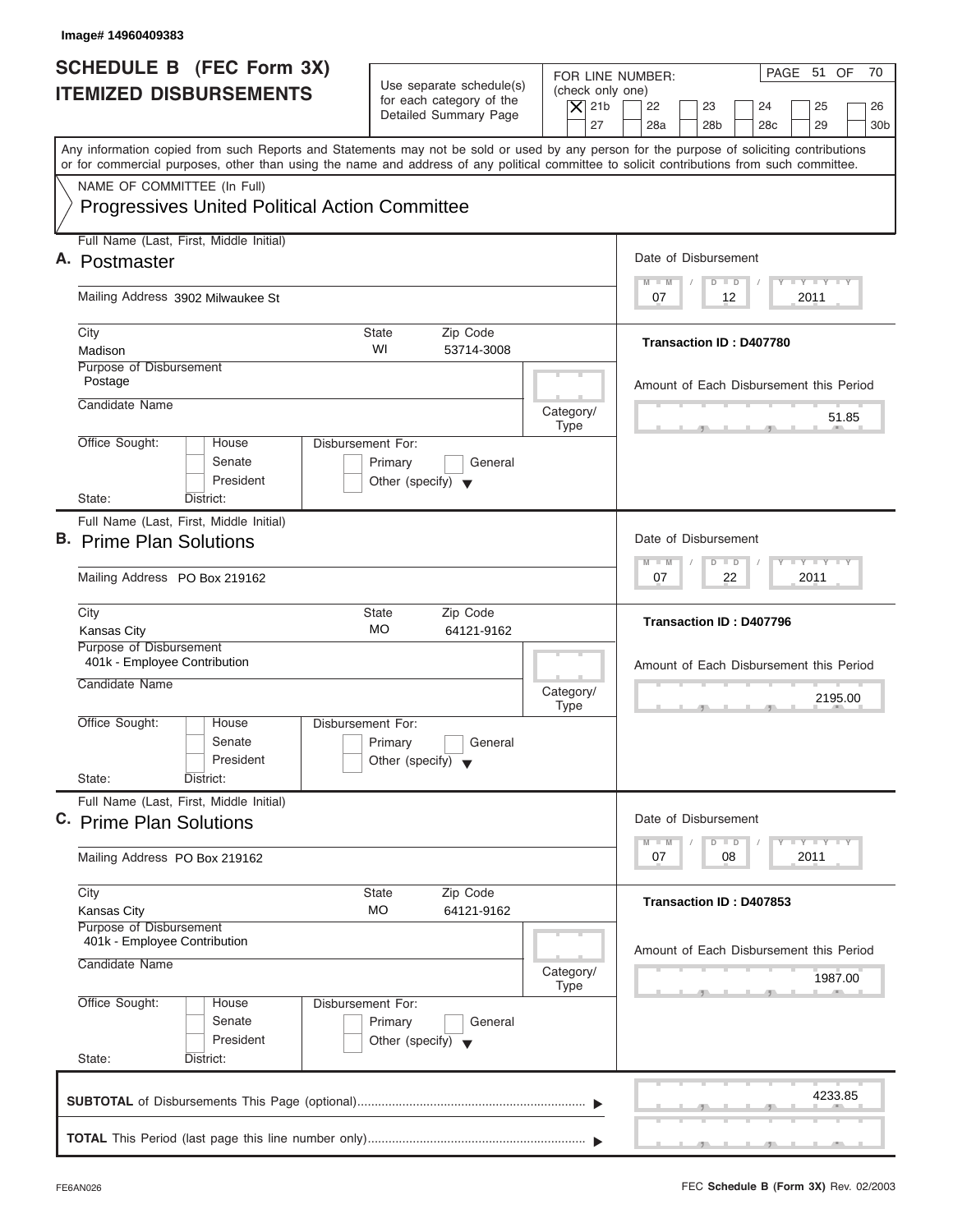| Image# 14960409384                                                                                                                                                                                                                                                                      |                                                                                                |                                                                                                                                                                                          |
|-----------------------------------------------------------------------------------------------------------------------------------------------------------------------------------------------------------------------------------------------------------------------------------------|------------------------------------------------------------------------------------------------|------------------------------------------------------------------------------------------------------------------------------------------------------------------------------------------|
| <b>SCHEDULE B (FEC Form 3X)</b><br><b>ITEMIZED DISBURSEMENTS</b>                                                                                                                                                                                                                        | Use separate schedule(s)<br>for each category of the<br>Detailed Summary Page                  | PAGE 52 OF<br>70<br>FOR LINE NUMBER:<br>(check only one)<br>$ \mathsf{X} $ 21b<br>22<br>23<br>24<br>25<br>26<br>27<br>28a<br>28 <sub>b</sub><br>28 <sub>c</sub><br>29<br>30 <sub>b</sub> |
| Any information copied from such Reports and Statements may not be sold or used by any person for the purpose of soliciting contributions<br>or for commercial purposes, other than using the name and address of any political committee to solicit contributions from such committee. |                                                                                                |                                                                                                                                                                                          |
| NAME OF COMMITTEE (In Full)<br><b>Progressives United Political Action Committee</b>                                                                                                                                                                                                    |                                                                                                |                                                                                                                                                                                          |
| Full Name (Last, First, Middle Initial)<br>A. QuickBooks Payroll Service                                                                                                                                                                                                                |                                                                                                | Date of Disbursement                                                                                                                                                                     |
| Mailing Address 2632 Marine Way                                                                                                                                                                                                                                                         |                                                                                                | $T - Y = T - Y = T - Y$<br>$M - M$<br>$D$ $D$<br>2011<br>07<br>21                                                                                                                        |
| City<br><b>Mountain View</b>                                                                                                                                                                                                                                                            | Zip Code<br>State<br>CA<br>94043-1126                                                          | Transaction ID: D407871                                                                                                                                                                  |
| Purpose of Disbursement<br>941 Tax Expense<br>Candidate Name                                                                                                                                                                                                                            | Category/                                                                                      | Amount of Each Disbursement this Period                                                                                                                                                  |
| Office Sought:<br>House<br>Senate<br>President                                                                                                                                                                                                                                          | <b>Type</b><br>Disbursement For:<br>Primary<br>General<br>Other (specify) $\blacktriangledown$ | 7247.04                                                                                                                                                                                  |
| State:<br>District:<br>Full Name (Last, First, Middle Initial)<br>B. QuickBooks Payroll Service<br>Mailing Address 2632 Marine Way                                                                                                                                                      |                                                                                                | Date of Disbursement<br>$-1 - Y - 1 - Y - 1 - Y$<br>$M - M$<br>$\overline{D}$<br>$\Box$<br>2011<br>07<br>21                                                                              |
| City<br><b>Mountain View</b>                                                                                                                                                                                                                                                            | Zip Code<br><b>State</b><br>СA<br>94043-1126                                                   | Transaction ID: D407608                                                                                                                                                                  |
| Purpose of Disbursement<br>Payroll Processing Fee<br>Candidate Name                                                                                                                                                                                                                     | Category/<br><b>Type</b>                                                                       | Amount of Each Disbursement this Period<br>9.00                                                                                                                                          |
| Office Sought:<br>House<br>Senate<br>President<br>State:<br>District:                                                                                                                                                                                                                   | Disbursement For:<br>Primary<br>General<br>Other (specify)                                     |                                                                                                                                                                                          |
| Full Name (Last, First, Middle Initial)<br>C. QuickBooks Payroll Service                                                                                                                                                                                                                |                                                                                                | Date of Disbursement<br>$\mathbf{I}$ $\mathbf{Y}$ $\mathbf{I}$ $\mathbf{Y}$ $\mathbf{I}$ $\mathbf{Y}$<br>$M - M$<br>$\overline{D}$<br>$\Box$                                             |
| Mailing Address 2632 Marine Way<br>City                                                                                                                                                                                                                                                 | Zip Code<br><b>State</b>                                                                       | 07<br>07<br>2011<br>Transaction ID: D403161                                                                                                                                              |
| <b>Mountain View</b><br>Purpose of Disbursement<br>Payroll Processing Fee                                                                                                                                                                                                               | CA<br>94043-1126                                                                               | Amount of Each Disbursement this Period                                                                                                                                                  |
| Candidate Name                                                                                                                                                                                                                                                                          | Category/<br><b>Type</b>                                                                       | 143.00                                                                                                                                                                                   |
| Office Sought:<br>House<br>Senate<br>President<br>State:<br>District:                                                                                                                                                                                                                   | Disbursement For:<br>Primary<br>General<br>Other (specify) $\blacktriangledown$                |                                                                                                                                                                                          |
|                                                                                                                                                                                                                                                                                         |                                                                                                | 7399.04                                                                                                                                                                                  |
|                                                                                                                                                                                                                                                                                         |                                                                                                |                                                                                                                                                                                          |

J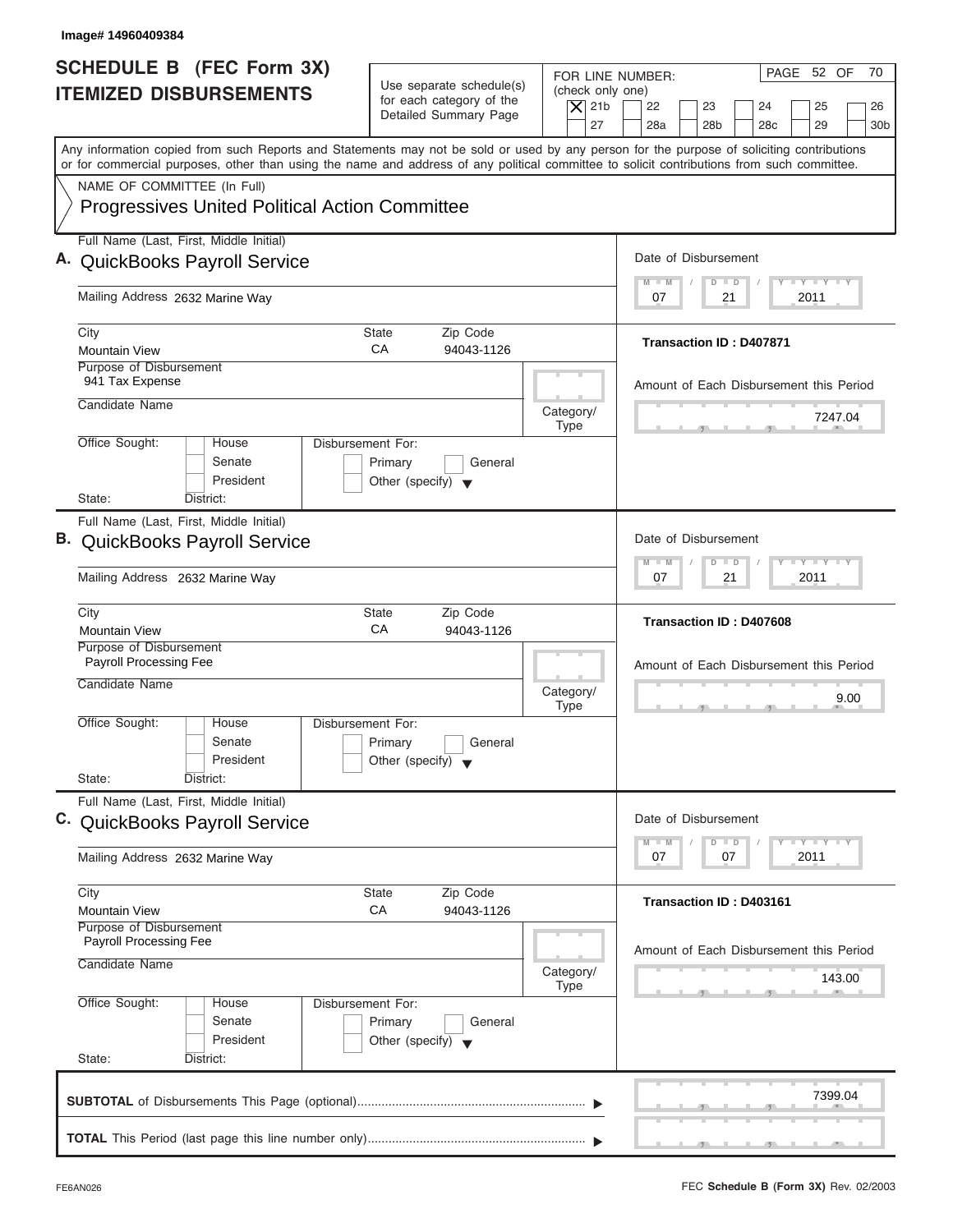| Image# 14960409385                                                                                                                                                                                                                                                                      |                                                                                                     |                                                                                                                                                                    |
|-----------------------------------------------------------------------------------------------------------------------------------------------------------------------------------------------------------------------------------------------------------------------------------------|-----------------------------------------------------------------------------------------------------|--------------------------------------------------------------------------------------------------------------------------------------------------------------------|
| <b>SCHEDULE B (FEC Form 3X)</b><br><b>ITEMIZED DISBURSEMENTS</b>                                                                                                                                                                                                                        | Use separate schedule(s)<br>for each category of the<br>$\overline{X}$ 21b<br>Detailed Summary Page | PAGE 53 OF<br>70<br>FOR LINE NUMBER:<br>(check only one)<br>22<br>23<br>24<br>25<br>26<br>27<br>28a<br>28 <sub>b</sub><br>29<br>28 <sub>c</sub><br>30 <sub>b</sub> |
| Any information copied from such Reports and Statements may not be sold or used by any person for the purpose of soliciting contributions<br>or for commercial purposes, other than using the name and address of any political committee to solicit contributions from such committee. |                                                                                                     |                                                                                                                                                                    |
| NAME OF COMMITTEE (In Full)<br><b>Progressives United Political Action Committee</b>                                                                                                                                                                                                    |                                                                                                     |                                                                                                                                                                    |
| Full Name (Last, First, Middle Initial)<br>A. QuickBooks Payroll Service                                                                                                                                                                                                                |                                                                                                     | Date of Disbursement                                                                                                                                               |
| Mailing Address 2632 Marine Way                                                                                                                                                                                                                                                         |                                                                                                     | $T - Y = T - Y = T - Y$<br>$M - M$<br>$D$ $D$<br>2011<br>07<br>07                                                                                                  |
| City<br><b>Mountain View</b>                                                                                                                                                                                                                                                            | State<br>Zip Code<br>CA<br>94043-1126                                                               | <b>Transaction ID: D403166</b>                                                                                                                                     |
| Purpose of Disbursement<br>941 Tax Expense<br>Candidate Name                                                                                                                                                                                                                            |                                                                                                     | Amount of Each Disbursement this Period                                                                                                                            |
| Office Sought:<br>House                                                                                                                                                                                                                                                                 | Category/<br><b>Type</b><br>Disbursement For:                                                       | 7236.55                                                                                                                                                            |
| Senate<br>President<br>State:<br>District:                                                                                                                                                                                                                                              | Primary<br>General<br>Other (specify) $\blacktriangledown$                                          |                                                                                                                                                                    |
| Full Name (Last, First, Middle Initial)<br>B. Russ Feingold LLC                                                                                                                                                                                                                         |                                                                                                     | Date of Disbursement                                                                                                                                               |
| Mailing Address 7114 Donna Dr                                                                                                                                                                                                                                                           |                                                                                                     | $-$ Y $-$ Y $-$ Y<br>$M - M$<br>$\overline{D}$<br>$\Box$<br>2011<br>07<br>01                                                                                       |
| City<br>Middleton                                                                                                                                                                                                                                                                       | Zip Code<br><b>State</b><br>WI<br>53562-1709                                                        | Transaction ID: D407769                                                                                                                                            |
| Purpose of Disbursement<br>Consulting Expense - Strategic and Organizational Management<br>Candidate Name                                                                                                                                                                               | Category/<br><b>Type</b>                                                                            | Amount of Each Disbursement this Period<br>2500.00<br>$-7$                                                                                                         |
| Office Sought:<br>House<br>Senate<br>President                                                                                                                                                                                                                                          | Disbursement For:<br>Primary<br>General<br>Other (specify) $\blacktriangledown$                     |                                                                                                                                                                    |
| State:<br>District:<br>Full Name (Last, First, Middle Initial)                                                                                                                                                                                                                          |                                                                                                     |                                                                                                                                                                    |
| C. Seybold Storage Center<br>Mailing Address 6806 Seybold Rd                                                                                                                                                                                                                            |                                                                                                     | Date of Disbursement<br>$T - Y - T - Y - T - Y$<br>$M - M$<br>D<br>$\Box$<br>2011<br>07<br>01                                                                      |
| City<br>Madison                                                                                                                                                                                                                                                                         | Zip Code<br>State<br>WI<br>53719-1312                                                               | Transaction ID: D407771                                                                                                                                            |
| Purpose of Disbursement<br>Storage Locker Rental<br>Candidate Name                                                                                                                                                                                                                      | Category/                                                                                           | Amount of Each Disbursement this Period<br>210.00                                                                                                                  |
| Office Sought:<br>House<br>Senate<br>President<br>State:<br>District:                                                                                                                                                                                                                   | Type<br>Disbursement For:<br>Primary<br>General<br>Other (specify) $\blacktriangledown$             |                                                                                                                                                                    |
|                                                                                                                                                                                                                                                                                         |                                                                                                     | 9946.55                                                                                                                                                            |
|                                                                                                                                                                                                                                                                                         |                                                                                                     | ____                                                                                                                                                               |

ı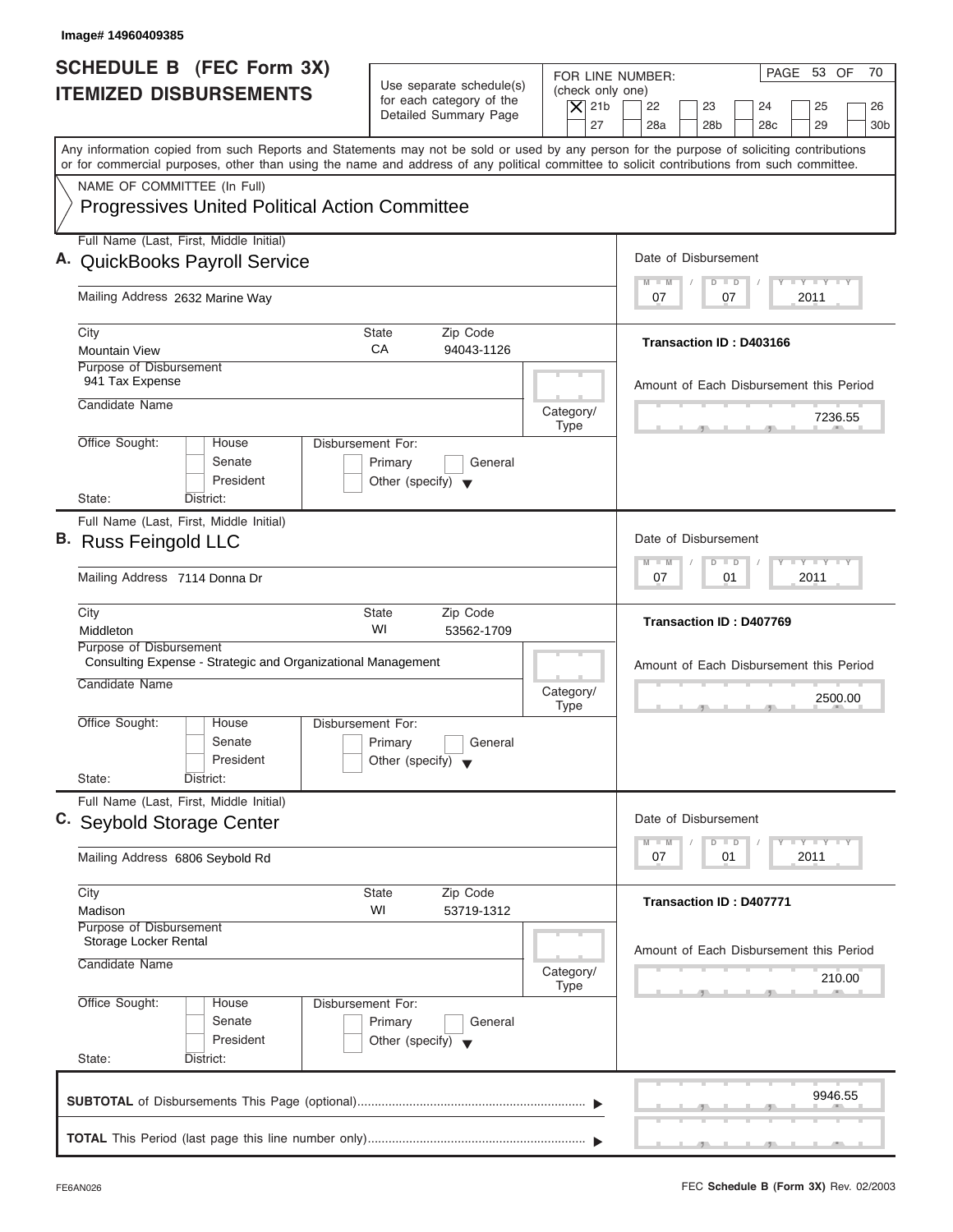| Image# 14960409386                                                                                                                                                                                                                                                                      |                                                                               |                                                                                                                                                                                          |
|-----------------------------------------------------------------------------------------------------------------------------------------------------------------------------------------------------------------------------------------------------------------------------------------|-------------------------------------------------------------------------------|------------------------------------------------------------------------------------------------------------------------------------------------------------------------------------------|
| <b>SCHEDULE B</b> (FEC Form 3X)<br><b>ITEMIZED DISBURSEMENTS</b>                                                                                                                                                                                                                        | Use separate schedule(s)<br>for each category of the<br>Detailed Summary Page | PAGE 54 OF<br>70<br>FOR LINE NUMBER:<br>(check only one)<br>$\overline{X}$ 21b<br>22<br>23<br>24<br>25<br>26<br>27<br>28a<br>28 <sub>b</sub><br>29<br>30 <sub>b</sub><br>28 <sub>c</sub> |
| Any information copied from such Reports and Statements may not be sold or used by any person for the purpose of soliciting contributions<br>or for commercial purposes, other than using the name and address of any political committee to solicit contributions from such committee. |                                                                               |                                                                                                                                                                                          |
| NAME OF COMMITTEE (In Full)<br><b>Progressives United Political Action Committee</b>                                                                                                                                                                                                    |                                                                               |                                                                                                                                                                                          |
| Full Name (Last, First, Middle Initial)<br>A. Sumner P Slichter                                                                                                                                                                                                                         |                                                                               | Date of Disbursement                                                                                                                                                                     |
| Mailing Address 8321 Lilac Ln                                                                                                                                                                                                                                                           |                                                                               | $T - Y = T - Y = T - Y$<br>$D$ $D$<br>$M - M$<br>2011<br>07<br>07                                                                                                                        |
| City<br>Alexandria                                                                                                                                                                                                                                                                      | State<br>Zip Code<br><b>VA</b><br>22308-1923                                  | <b>Transaction ID: D403254</b>                                                                                                                                                           |
| Purpose of Disbursement<br>Payroll                                                                                                                                                                                                                                                      |                                                                               | Amount of Each Disbursement this Period                                                                                                                                                  |
| Candidate Name                                                                                                                                                                                                                                                                          | Category/<br>Type                                                             | 2166.84                                                                                                                                                                                  |
| Office Sought:<br>Disbursement For:<br>House<br>Senate<br>President<br>State:<br>District:                                                                                                                                                                                              | Primary<br>General<br>Other (specify) $\blacktriangledown$                    |                                                                                                                                                                                          |
| Full Name (Last, First, Middle Initial)<br><b>B.</b> Sumner P Slichter                                                                                                                                                                                                                  |                                                                               | Date of Disbursement                                                                                                                                                                     |
| Mailing Address 8321 Lilac Ln                                                                                                                                                                                                                                                           |                                                                               | <b>LEYTEY LEY</b><br>$M - M$<br>$\Box$<br>$\overline{D}$<br>2011<br>07<br>21                                                                                                             |
| City<br>Alexandria                                                                                                                                                                                                                                                                      | Zip Code<br><b>State</b><br>VA<br>22308-1923                                  | Transaction ID: D407618                                                                                                                                                                  |
| Purpose of Disbursement<br>Payroll<br>Candidate Name                                                                                                                                                                                                                                    | Category/<br><b>Type</b>                                                      | Amount of Each Disbursement this Period<br>2166.84<br>$-5$                                                                                                                               |
| Office Sought:<br>House<br>Disbursement For:<br>Senate<br>President<br>State:<br>District:                                                                                                                                                                                              | Primary<br>General<br>Other (specify) $\blacktriangledown$                    |                                                                                                                                                                                          |
| Full Name (Last, First, Middle Initial)<br>C. State Bank of Cross Plains                                                                                                                                                                                                                |                                                                               | Date of Disbursement                                                                                                                                                                     |
| Mailing Address 1205 Main St                                                                                                                                                                                                                                                            |                                                                               | $T - Y = T - Y = T - Y$<br>$M - M$<br>$\overline{D}$<br>$\Box$<br>2011<br>07<br>13                                                                                                       |
| City<br><b>Cross Plains</b>                                                                                                                                                                                                                                                             | Zip Code<br>State<br>WI<br>53528-9479                                         | <b>Transaction ID: D407781</b>                                                                                                                                                           |
| Purpose of Disbursement<br><b>Banking Fees</b><br>Candidate Name                                                                                                                                                                                                                        | Category/<br>Type                                                             | Amount of Each Disbursement this Period<br>25.00                                                                                                                                         |
| Office Sought:<br>Disbursement For:<br>House<br>Senate<br>President<br>State:<br>District:                                                                                                                                                                                              | Primary<br>General<br>Other (specify) $\blacktriangledown$                    |                                                                                                                                                                                          |
|                                                                                                                                                                                                                                                                                         |                                                                               | 4358.68                                                                                                                                                                                  |
|                                                                                                                                                                                                                                                                                         |                                                                               |                                                                                                                                                                                          |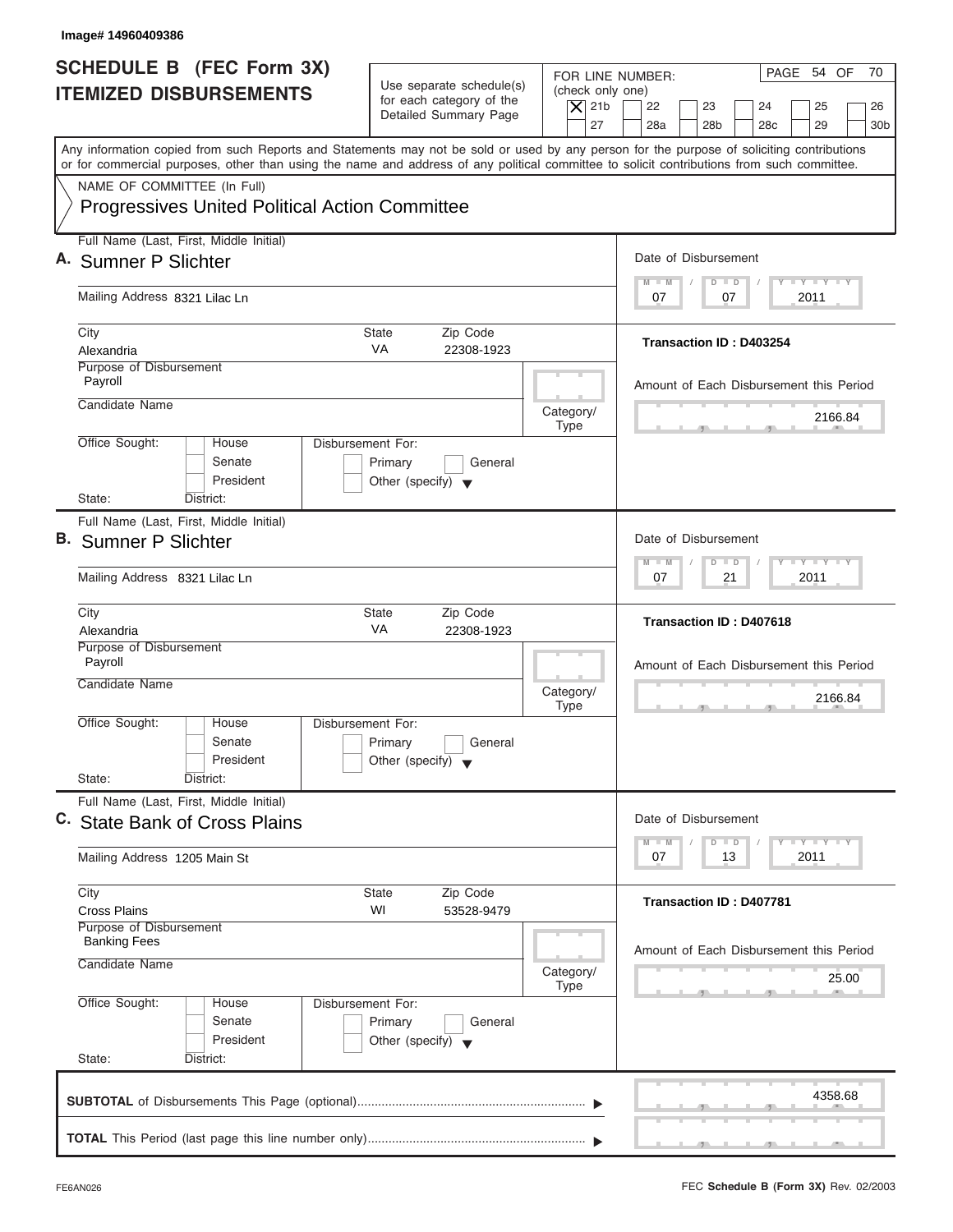| Image# 14960409387                                                                                                                                                                                                                                                                      |                                                                                 |                                              |                                                                                                  |
|-----------------------------------------------------------------------------------------------------------------------------------------------------------------------------------------------------------------------------------------------------------------------------------------|---------------------------------------------------------------------------------|----------------------------------------------|--------------------------------------------------------------------------------------------------|
| <b>SCHEDULE B (FEC Form 3X)</b>                                                                                                                                                                                                                                                         | Use separate schedule(s)                                                        |                                              | PAGE 55 OF<br>70<br>FOR LINE NUMBER:                                                             |
| <b>ITEMIZED DISBURSEMENTS</b>                                                                                                                                                                                                                                                           | for each category of the<br>Detailed Summary Page                               | (check only one)<br>$\overline{X}$ 21b<br>27 | 22<br>23<br>24<br>25<br>26<br>28a<br>28 <sub>b</sub><br>28 <sub>c</sub><br>29<br>30 <sub>b</sub> |
| Any information copied from such Reports and Statements may not be sold or used by any person for the purpose of soliciting contributions<br>or for commercial purposes, other than using the name and address of any political committee to solicit contributions from such committee. |                                                                                 |                                              |                                                                                                  |
| NAME OF COMMITTEE (In Full)<br><b>Progressives United Political Action Committee</b>                                                                                                                                                                                                    |                                                                                 |                                              |                                                                                                  |
| Full Name (Last, First, Middle Initial)<br>A. State Bank of Cross Plains                                                                                                                                                                                                                |                                                                                 |                                              | Date of Disbursement                                                                             |
| Mailing Address 1205 Main St                                                                                                                                                                                                                                                            |                                                                                 |                                              | $T - Y = T - Y = T - Y$<br>$M - M$<br>$D$ $D$<br>07<br>2011<br>07                                |
| City<br><b>Cross Plains</b>                                                                                                                                                                                                                                                             | <b>State</b><br>Zip Code<br>WI<br>53528-9479                                    |                                              | Transaction ID: D407822                                                                          |
| Purpose of Disbursement<br><b>Banking Fees</b><br>Candidate Name                                                                                                                                                                                                                        |                                                                                 |                                              | Amount of Each Disbursement this Period                                                          |
|                                                                                                                                                                                                                                                                                         |                                                                                 | Category/<br>Type                            | 15.00                                                                                            |
| Office Sought:<br>House<br>Senate<br>President<br>State:<br>District:                                                                                                                                                                                                                   | Disbursement For:<br>Primary<br>General<br>Other (specify) $\blacktriangledown$ |                                              |                                                                                                  |
| Full Name (Last, First, Middle Initial)                                                                                                                                                                                                                                                 |                                                                                 |                                              |                                                                                                  |
| B. United States Treasury                                                                                                                                                                                                                                                               |                                                                                 |                                              | Date of Disbursement<br>$-1 - Y - 1 - Y - 1 - Y$<br>$M - M$                                      |
| Mailing Address Internal Revenue Service                                                                                                                                                                                                                                                |                                                                                 |                                              | $D$ $D$<br>2011<br>07<br>20                                                                      |
| City<br>Kansas City                                                                                                                                                                                                                                                                     | <b>State</b><br>Zip Code<br><b>MO</b><br>64999-0001                             |                                              | Transaction ID: D407791                                                                          |
| Purpose of Disbursement<br>See Memo Text<br>Candidate Name                                                                                                                                                                                                                              |                                                                                 | Category/                                    | Amount of Each Disbursement this Period                                                          |
| Office Sought:<br>House<br>Senate<br>President                                                                                                                                                                                                                                          | Disbursement For:<br>Primary<br>General<br>Other (specify) $\blacktriangledown$ | <b>Type</b>                                  | 4660.00<br>$-5$                                                                                  |
| State:<br>District:                                                                                                                                                                                                                                                                     |                                                                                 |                                              |                                                                                                  |
| Full Name (Last, First, Middle Initial)<br>C. Verizon Wireless                                                                                                                                                                                                                          |                                                                                 |                                              | Date of Disbursement<br>$T - Y - T - Y - T - Y$<br>$M - M$<br>D<br>$\Box$                        |
| Mailing Address PO Box 4009                                                                                                                                                                                                                                                             |                                                                                 |                                              | 2011<br>07<br>01                                                                                 |
| City<br><b>Silver Spring</b>                                                                                                                                                                                                                                                            | <b>State</b><br>Zip Code<br>MD<br>20914-4009                                    |                                              | Transaction ID: D407767                                                                          |
| Purpose of Disbursement<br>Cell Phone Expense<br>Candidate Name                                                                                                                                                                                                                         |                                                                                 |                                              | Amount of Each Disbursement this Period                                                          |
|                                                                                                                                                                                                                                                                                         |                                                                                 | Category/<br>Type                            | 1327.09                                                                                          |
| Office Sought:<br>House<br>Senate<br>President                                                                                                                                                                                                                                          | Disbursement For:<br>Primary<br>General<br>Other (specify) $\blacktriangledown$ |                                              |                                                                                                  |
| State:<br>District:                                                                                                                                                                                                                                                                     |                                                                                 |                                              | 6002.09                                                                                          |
|                                                                                                                                                                                                                                                                                         |                                                                                 |                                              |                                                                                                  |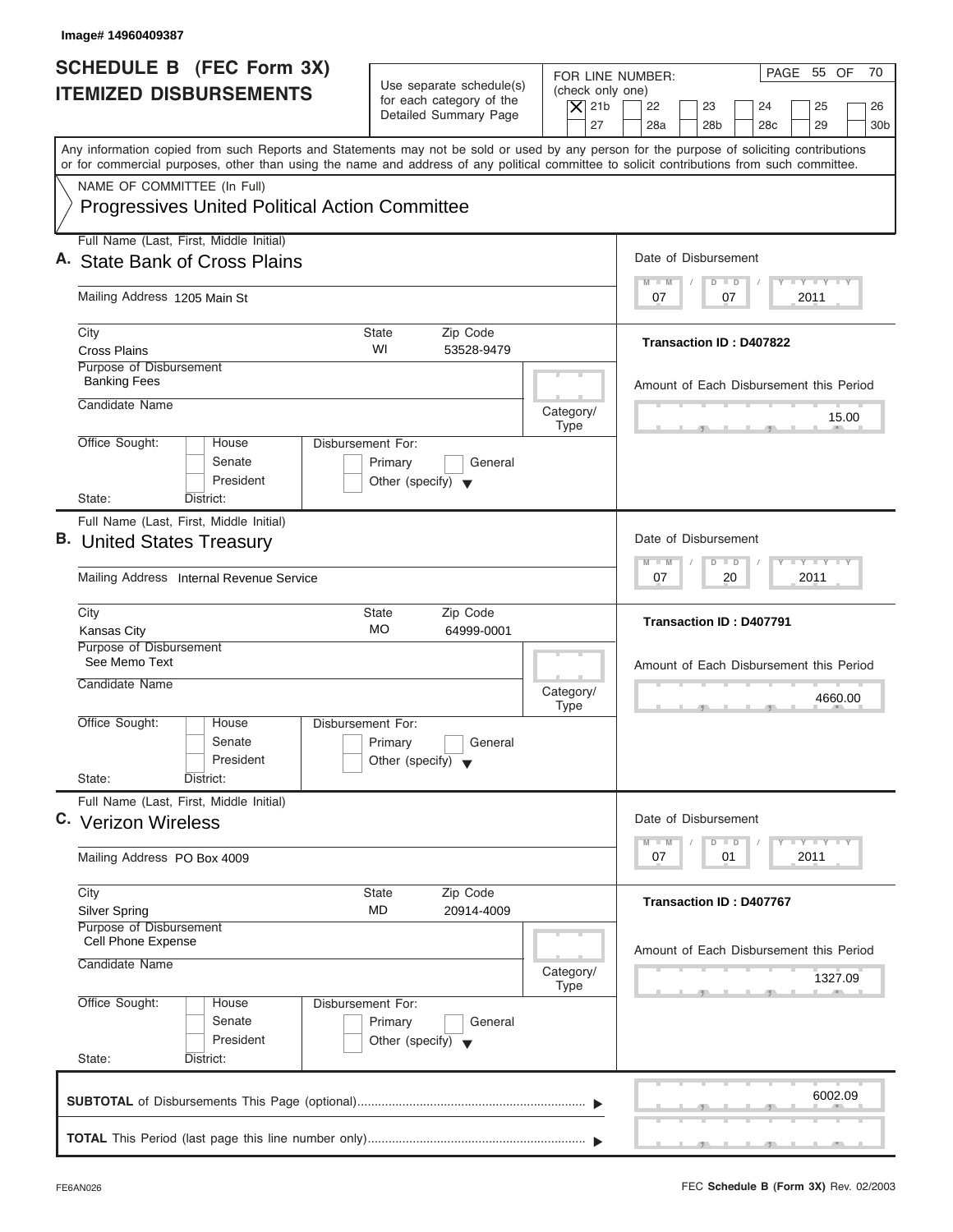# hmage#14960409388<br>DAGE 56 / 70, PAGE 56 / 70<br>**DAGE 56 / TO GOOD IS THE LITE 9 @ H9 8 `HC `5 `F 9 DC F HŽ G7 < 9 8 I @ `C F `<del>J 1</del>9 A =N5 H=C B : 97 `A =N5 H=C B**

Ī **Form/Schedule: Transaction ID : D407791 SB21B**

This disbursement is for uncashed refund checks reported on the July 20 monthly report.

**Form/Schedule: Transaction ID:**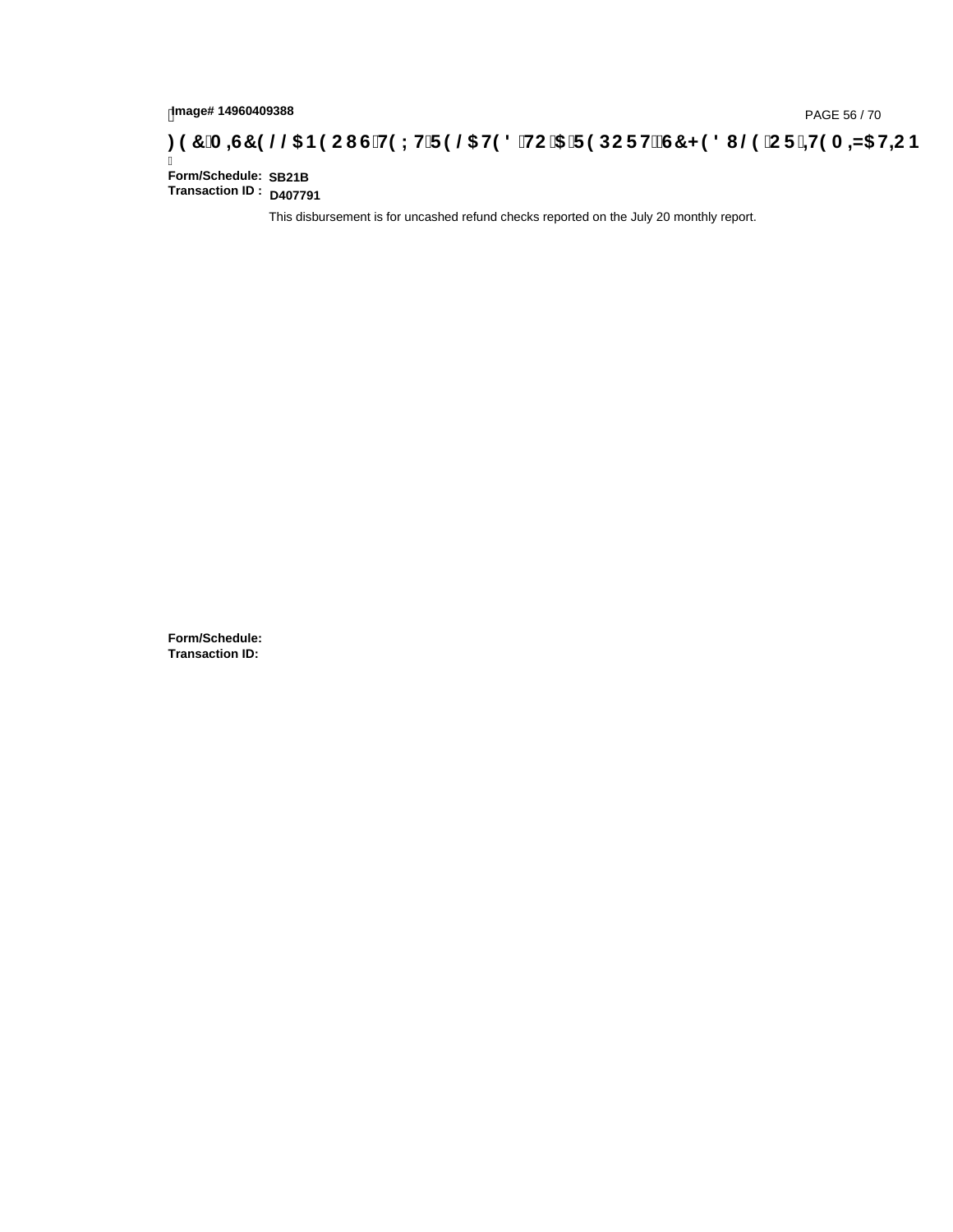| Image# 14960409389                                                                                                                                                                                                                                                                      |                                                                                 |                                                                                                                                                                                          |
|-----------------------------------------------------------------------------------------------------------------------------------------------------------------------------------------------------------------------------------------------------------------------------------------|---------------------------------------------------------------------------------|------------------------------------------------------------------------------------------------------------------------------------------------------------------------------------------|
| <b>SCHEDULE B</b> (FEC Form 3X)<br><b>ITEMIZED DISBURSEMENTS</b>                                                                                                                                                                                                                        | Use separate schedule(s)<br>for each category of the<br>Detailed Summary Page   | PAGE 57 OF<br>70<br>FOR LINE NUMBER:<br>(check only one)<br>$\overline{X}$ 21b<br>22<br>23<br>24<br>25<br>26<br>27<br>28a<br>28 <sub>b</sub><br>29<br>28 <sub>c</sub><br>30 <sub>b</sub> |
| Any information copied from such Reports and Statements may not be sold or used by any person for the purpose of soliciting contributions<br>or for commercial purposes, other than using the name and address of any political committee to solicit contributions from such committee. |                                                                                 |                                                                                                                                                                                          |
| NAME OF COMMITTEE (In Full)<br><b>Progressives United Political Action Committee</b>                                                                                                                                                                                                    |                                                                                 |                                                                                                                                                                                          |
| Full Name (Last, First, Middle Initial)<br>A. Verizon                                                                                                                                                                                                                                   |                                                                                 | Date of Disbursement                                                                                                                                                                     |
| Mailing Address PO Box 660720                                                                                                                                                                                                                                                           |                                                                                 | $T - Y = T - Y = T - Y$<br>$M - M$<br>$D$ $D$<br>2011<br>07<br>05                                                                                                                        |
| City<br>Dallas                                                                                                                                                                                                                                                                          | State<br>Zip Code<br><b>TX</b><br>75266-0720                                    | <b>Transaction ID: D407806</b>                                                                                                                                                           |
| Purpose of Disbursement<br>Internet Expense<br>Candidate Name                                                                                                                                                                                                                           |                                                                                 | Amount of Each Disbursement this Period                                                                                                                                                  |
| Office Sought:<br>House                                                                                                                                                                                                                                                                 | Category/<br><b>Type</b><br>Disbursement For:                                   | 130.51                                                                                                                                                                                   |
| Senate<br>President<br>State:<br>District:                                                                                                                                                                                                                                              | Primary<br>General<br>Other (specify) $\blacktriangledown$                      |                                                                                                                                                                                          |
| Full Name (Last, First, Middle Initial)<br><b>B.</b> Virginia Department of Taxation                                                                                                                                                                                                    |                                                                                 | Date of Disbursement<br>$-$ Y $-$ Y $-$ Y<br>$M - M$<br>$\overline{D}$<br>$\Box$                                                                                                         |
| Mailing Address PO Box 1115                                                                                                                                                                                                                                                             |                                                                                 | 2011<br>07<br>21                                                                                                                                                                         |
| City<br>Richmond<br>Purpose of Disbursement                                                                                                                                                                                                                                             | <b>State</b><br>Zip Code<br>VA<br>23218-1115                                    | Transaction ID: D407606                                                                                                                                                                  |
| Income Tax Withheld<br>Candidate Name                                                                                                                                                                                                                                                   | Category/<br><b>Type</b>                                                        | Amount of Each Disbursement this Period<br>435.00                                                                                                                                        |
| Office Sought:<br>House<br>Senate<br>President<br>State:<br>District:                                                                                                                                                                                                                   | Disbursement For:<br>Primary<br>General<br>Other (specify) $\blacktriangledown$ |                                                                                                                                                                                          |
| Full Name (Last, First, Middle Initial)<br>C. Virginia Department of Taxation                                                                                                                                                                                                           |                                                                                 | Date of Disbursement<br>$T - Y$ $T - Y$<br>$M - M$<br>D<br>$\Box$                                                                                                                        |
| Mailing Address PO Box 1115                                                                                                                                                                                                                                                             |                                                                                 | 07<br>07<br>2011                                                                                                                                                                         |
| City<br>Richmond<br>Purpose of Disbursement                                                                                                                                                                                                                                             | Zip Code<br>State<br>VA<br>23218-1115                                           | Transaction ID: D403235                                                                                                                                                                  |
| Income Tax Withheld<br>Candidate Name                                                                                                                                                                                                                                                   | Category/<br><b>Type</b>                                                        | Amount of Each Disbursement this Period<br>435.00                                                                                                                                        |
| Office Sought:<br>House<br>Senate<br>President<br>State:<br>District:                                                                                                                                                                                                                   | Disbursement For:<br>Primary<br>General<br>Other (specify) $\blacktriangledown$ |                                                                                                                                                                                          |
|                                                                                                                                                                                                                                                                                         |                                                                                 | 1000.51                                                                                                                                                                                  |
|                                                                                                                                                                                                                                                                                         |                                                                                 |                                                                                                                                                                                          |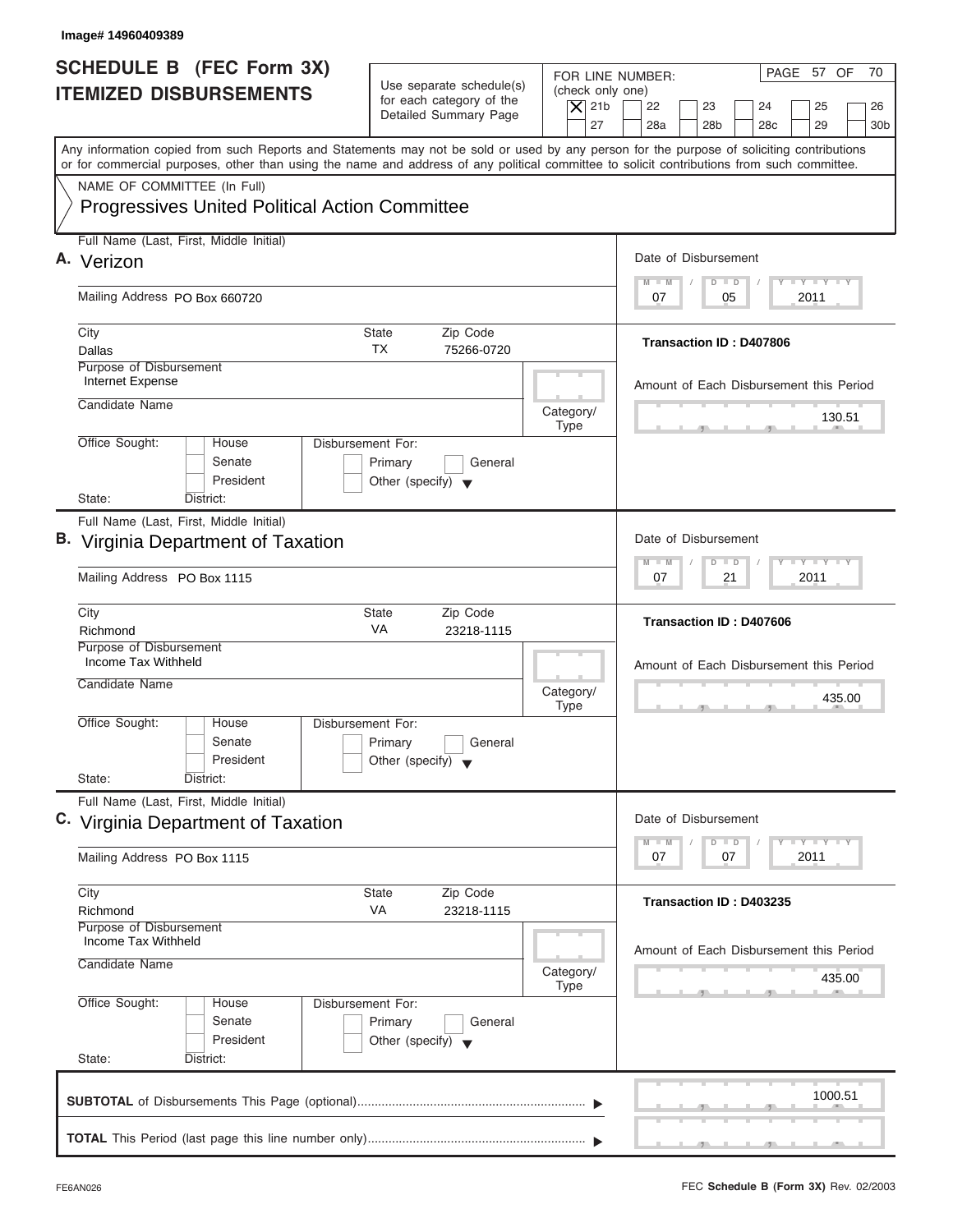| Image# 14960409390                                                                                                                                                                                                                                                                      |                                                                                 |                                        |                                                                                     |
|-----------------------------------------------------------------------------------------------------------------------------------------------------------------------------------------------------------------------------------------------------------------------------------------|---------------------------------------------------------------------------------|----------------------------------------|-------------------------------------------------------------------------------------|
| <b>SCHEDULE B</b> (FEC Form 3X)<br><b>ITEMIZED DISBURSEMENTS</b>                                                                                                                                                                                                                        | Use separate schedule(s)<br>for each category of the                            | (check only one)<br>$ \mathsf{X} $ 21b | PAGE 58 OF<br>70<br>FOR LINE NUMBER:<br>22<br>23<br>24<br>25<br>26                  |
|                                                                                                                                                                                                                                                                                         | Detailed Summary Page                                                           | 27                                     | 28a<br>28 <sub>b</sub><br>28 <sub>c</sub><br>29<br>30 <sub>b</sub>                  |
| Any information copied from such Reports and Statements may not be sold or used by any person for the purpose of soliciting contributions<br>or for commercial purposes, other than using the name and address of any political committee to solicit contributions from such committee. |                                                                                 |                                        |                                                                                     |
| NAME OF COMMITTEE (In Full)                                                                                                                                                                                                                                                             |                                                                                 |                                        |                                                                                     |
| <b>Progressives United Political Action Committee</b>                                                                                                                                                                                                                                   |                                                                                 |                                        |                                                                                     |
| Full Name (Last, First, Middle Initial)                                                                                                                                                                                                                                                 |                                                                                 |                                        |                                                                                     |
| A. Weber Printing                                                                                                                                                                                                                                                                       |                                                                                 |                                        | Date of Disbursement<br><b>LY LY LY</b><br>$M - M$<br>$D$ $D$                       |
| Mailing Address 3048 N 34th St                                                                                                                                                                                                                                                          |                                                                                 |                                        | 2011<br>07<br>05                                                                    |
| City                                                                                                                                                                                                                                                                                    | <b>State</b><br>Zip Code                                                        |                                        |                                                                                     |
| Milwaukee                                                                                                                                                                                                                                                                               | WI<br>53210-1919                                                                |                                        | Transaction ID: D407803                                                             |
| Purpose of Disbursement<br><b>Printing Expense</b>                                                                                                                                                                                                                                      |                                                                                 |                                        | Amount of Each Disbursement this Period                                             |
| Candidate Name                                                                                                                                                                                                                                                                          |                                                                                 | Category/                              |                                                                                     |
|                                                                                                                                                                                                                                                                                         |                                                                                 | <b>Type</b>                            | 298.85                                                                              |
| Office Sought:<br>House<br>Senate<br>President                                                                                                                                                                                                                                          | Disbursement For:<br>Primary<br>General<br>Other (specify) $\blacktriangledown$ |                                        |                                                                                     |
| State:<br>District:                                                                                                                                                                                                                                                                     |                                                                                 |                                        |                                                                                     |
| Full Name (Last, First, Middle Initial)<br><b>B.</b> Weber Printing                                                                                                                                                                                                                     |                                                                                 |                                        | Date of Disbursement                                                                |
| Mailing Address 3048 N 34th St                                                                                                                                                                                                                                                          |                                                                                 |                                        | $-1 - Y - 1 - Y - 1 - Y$<br>$M - M$<br>$\overline{D}$<br>$\Box$<br>2011<br>07<br>18 |
| City                                                                                                                                                                                                                                                                                    | <b>State</b><br>Zip Code                                                        |                                        | Transaction ID: D407785                                                             |
| Milwaukee<br>Purpose of Disbursement                                                                                                                                                                                                                                                    | WI<br>53210-1919                                                                |                                        |                                                                                     |
| <b>Printing Expense</b>                                                                                                                                                                                                                                                                 |                                                                                 |                                        | Amount of Each Disbursement this Period                                             |
| Candidate Name                                                                                                                                                                                                                                                                          |                                                                                 | Category/<br><b>Type</b>               | 635.71<br>$-5$                                                                      |
| Office Sought:<br>House                                                                                                                                                                                                                                                                 | Disbursement For:                                                               |                                        |                                                                                     |
| Senate                                                                                                                                                                                                                                                                                  | Primary<br>General                                                              |                                        |                                                                                     |
| President<br>State:<br>District:                                                                                                                                                                                                                                                        | Other (specify) $\blacktriangledown$                                            |                                        |                                                                                     |
| Full Name (Last, First, Middle Initial)                                                                                                                                                                                                                                                 |                                                                                 |                                        |                                                                                     |
| C. Wisconsin Department of Revenue                                                                                                                                                                                                                                                      |                                                                                 |                                        | Date of Disbursement                                                                |
| Mailing Address PO Box 931                                                                                                                                                                                                                                                              |                                                                                 |                                        | $T - Y$ $T - Y$ $T - Y$<br>$M - M$<br>D<br>$\Box$<br>2011<br>07<br>07               |
| City                                                                                                                                                                                                                                                                                    | Zip Code<br><b>State</b>                                                        |                                        | Transaction ID: D403188                                                             |
| Milwaukee<br>Purpose of Disbursement                                                                                                                                                                                                                                                    | WI<br>53201-0931                                                                |                                        |                                                                                     |
| Income Tax Withheld                                                                                                                                                                                                                                                                     |                                                                                 |                                        | Amount of Each Disbursement this Period                                             |
| Candidate Name                                                                                                                                                                                                                                                                          |                                                                                 | Category/<br><b>Type</b>               | 874.97                                                                              |
| Office Sought:<br>House                                                                                                                                                                                                                                                                 | Disbursement For:                                                               |                                        |                                                                                     |
| Senate                                                                                                                                                                                                                                                                                  | Primary<br>General                                                              |                                        |                                                                                     |
| President                                                                                                                                                                                                                                                                               | Other (specify) $\blacktriangledown$                                            |                                        |                                                                                     |
| State:<br>District:                                                                                                                                                                                                                                                                     |                                                                                 |                                        |                                                                                     |
|                                                                                                                                                                                                                                                                                         |                                                                                 |                                        | 1809.53                                                                             |
|                                                                                                                                                                                                                                                                                         |                                                                                 |                                        |                                                                                     |
|                                                                                                                                                                                                                                                                                         |                                                                                 |                                        |                                                                                     |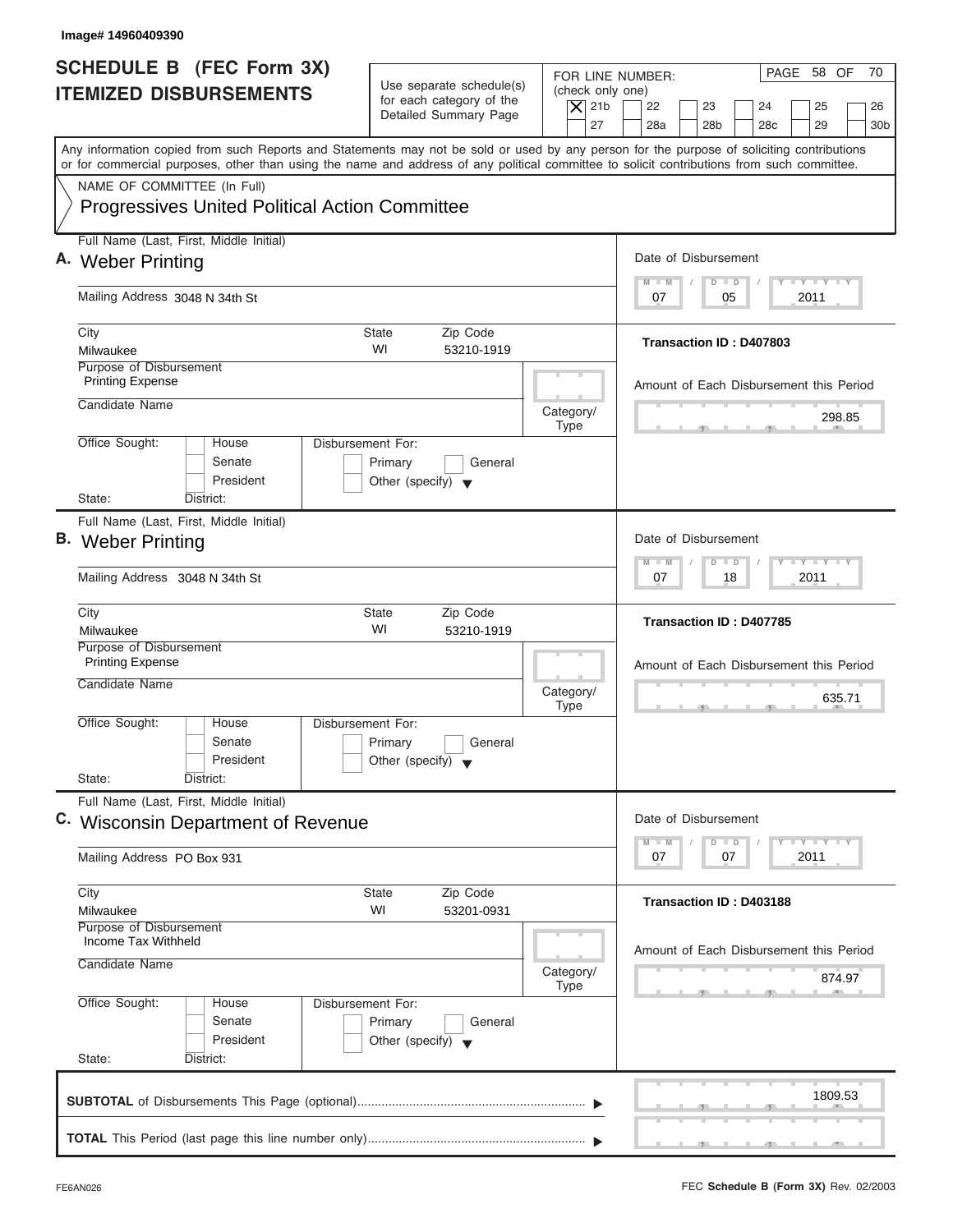| Image# 14960409391                                                                                                                                                                                                                                                                      |                                                                                 |                                                                                                                                                                                          |
|-----------------------------------------------------------------------------------------------------------------------------------------------------------------------------------------------------------------------------------------------------------------------------------------|---------------------------------------------------------------------------------|------------------------------------------------------------------------------------------------------------------------------------------------------------------------------------------|
| <b>SCHEDULE B</b> (FEC Form 3X)<br><b>ITEMIZED DISBURSEMENTS</b>                                                                                                                                                                                                                        | Use separate schedule(s)<br>for each category of the<br>Detailed Summary Page   | PAGE 59 OF<br>70<br>FOR LINE NUMBER:<br>(check only one)<br>$\overline{X}$ 21b<br>22<br>23<br>24<br>25<br>26<br>27<br>28a<br>28 <sub>b</sub><br>29<br>28 <sub>c</sub><br>30 <sub>b</sub> |
| Any information copied from such Reports and Statements may not be sold or used by any person for the purpose of soliciting contributions<br>or for commercial purposes, other than using the name and address of any political committee to solicit contributions from such committee. |                                                                                 |                                                                                                                                                                                          |
| NAME OF COMMITTEE (In Full)<br><b>Progressives United Political Action Committee</b>                                                                                                                                                                                                    |                                                                                 |                                                                                                                                                                                          |
| Full Name (Last, First, Middle Initial)<br>A. Wisconsin Department of Revenue                                                                                                                                                                                                           |                                                                                 | Date of Disbursement                                                                                                                                                                     |
| Mailing Address PO Box 931                                                                                                                                                                                                                                                              |                                                                                 | $T - Y = T - Y = T - Y$<br>$M - M$<br>$D$ $D$<br>2011<br>07<br>21                                                                                                                        |
| City<br>Milwaukee                                                                                                                                                                                                                                                                       | <b>State</b><br>Zip Code<br>WI<br>53201-0931                                    | <b>Transaction ID: D407506</b>                                                                                                                                                           |
| Purpose of Disbursement<br>Income Tax Withheld<br>Candidate Name                                                                                                                                                                                                                        | Category/<br><b>Type</b>                                                        | Amount of Each Disbursement this Period<br>875.30                                                                                                                                        |
| Office Sought:<br>House<br>Senate<br>President<br>State:<br>District:                                                                                                                                                                                                                   | Disbursement For:<br>Primary<br>General<br>Other (specify) $\blacktriangledown$ |                                                                                                                                                                                          |
| Full Name (Last, First, Middle Initial)<br>B. Cole F. Leystra                                                                                                                                                                                                                           |                                                                                 | Date of Disbursement<br>$-$ Y $-$ Y $-$ Y<br>$M - M$<br>$\overline{D}$<br>$\Box$                                                                                                         |
| Mailing Address 1289 Deming Way<br><b>Ste 200</b>                                                                                                                                                                                                                                       |                                                                                 | 2011<br>07<br>21                                                                                                                                                                         |
| City<br>Madison                                                                                                                                                                                                                                                                         | <b>State</b><br>Zip Code<br>WI<br>53717-2098                                    | <b>Transaction ID: D407794</b>                                                                                                                                                           |
| Purpose of Disbursement<br>Reimbursement - See Memo Text<br>Candidate Name                                                                                                                                                                                                              | Category/<br><b>Type</b>                                                        | Amount of Each Disbursement this Period<br>45.00                                                                                                                                         |
| Office Sought:<br>House<br>Senate<br>President<br>State:<br>District:                                                                                                                                                                                                                   | Disbursement For:<br>Primary<br>General<br>Other (specify) $\blacktriangledown$ |                                                                                                                                                                                          |
| Full Name (Last, First, Middle Initial)<br>C. Ms. Lenee K Kruse                                                                                                                                                                                                                         |                                                                                 | Date of Disbursement<br>$T - Y - T - Y - T - Y$<br>$M - M$<br>D<br>$\Box$                                                                                                                |
| Mailing Address 505 Greenway Rd                                                                                                                                                                                                                                                         |                                                                                 | 07<br>25<br>2011                                                                                                                                                                         |
| City<br>Monona                                                                                                                                                                                                                                                                          | Zip Code<br>State<br>WI<br>53716-2610                                           | Transaction ID: D407800                                                                                                                                                                  |
| Purpose of Disbursement<br>Reimbursement - See Memo Text<br>Candidate Name                                                                                                                                                                                                              | Category/<br>Type                                                               | Amount of Each Disbursement this Period<br>31.00                                                                                                                                         |
| Office Sought:<br>House<br>Senate<br>President<br>State:<br>District:                                                                                                                                                                                                                   | Disbursement For:<br>Primary<br>General<br>Other (specify) $\blacktriangledown$ |                                                                                                                                                                                          |
|                                                                                                                                                                                                                                                                                         |                                                                                 | 951.30                                                                                                                                                                                   |
|                                                                                                                                                                                                                                                                                         |                                                                                 |                                                                                                                                                                                          |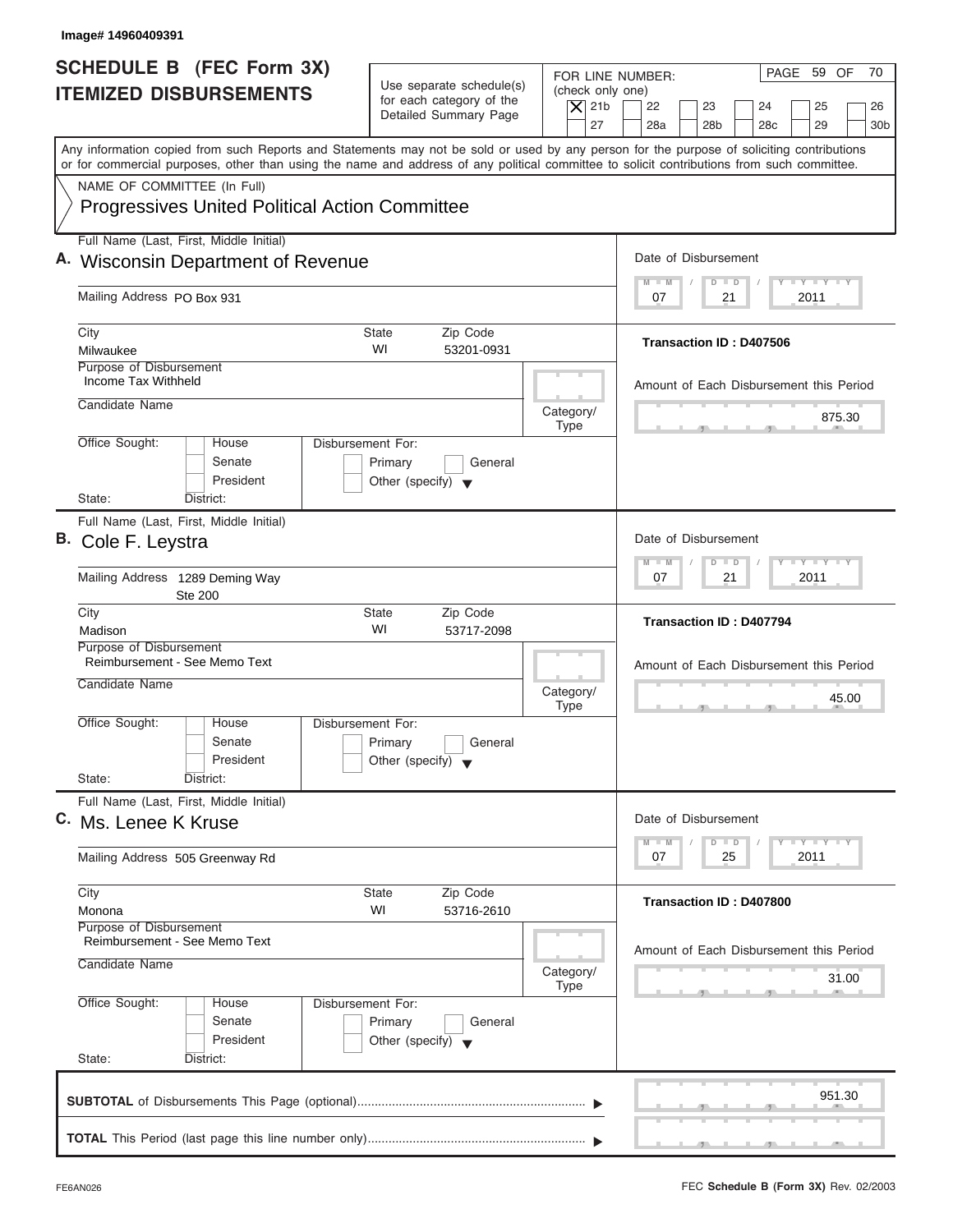# hmage#14960409392<br>DAGE 60 / 70, PAGE 60 / 70<br>**DAGE 7 (A =G7 9 @@ B9 CI G`H9 LH`F 9 @ H9 8 `HC `5 `F 9 DC F H** $\breve{c}$ **G7 < 9 8 I @ `C F `<del>I 1</del>9 A =N5 H=C B**

Ī **Form/Schedule: Transaction ID : D407794**

This disbursement is for an unitemized expense of \$45 in taxi fares.

**Form/Schedule: Transaction ID: D407800 SB21B SB21B**

This disbursement is for an unitemized expense of \$31 in taxi fares.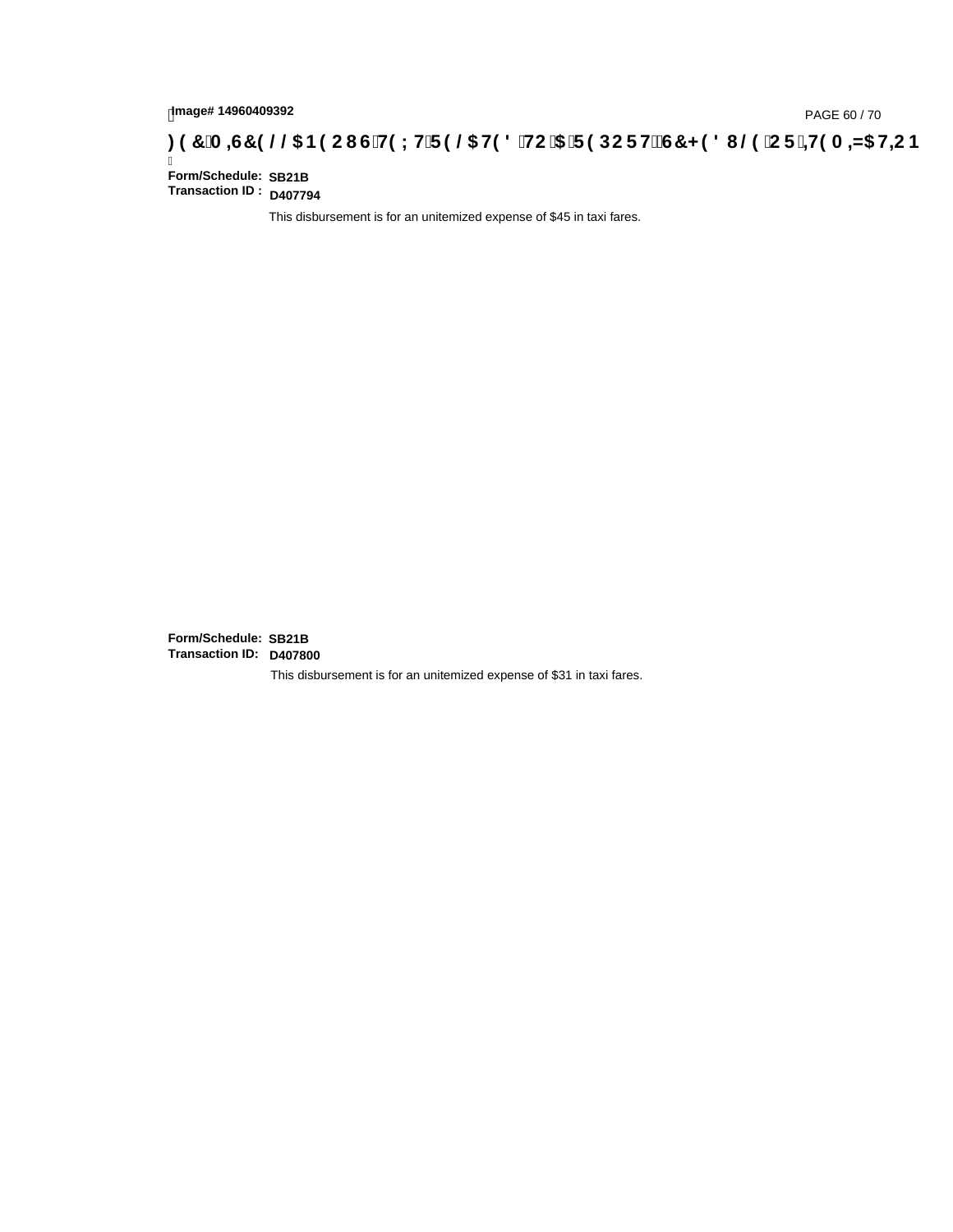| Image# 14960409393                                                                                                                                                                                                                                                                      |                                                                                 |                                                                  |                                                                                                                      |
|-----------------------------------------------------------------------------------------------------------------------------------------------------------------------------------------------------------------------------------------------------------------------------------------|---------------------------------------------------------------------------------|------------------------------------------------------------------|----------------------------------------------------------------------------------------------------------------------|
| <b>SCHEDULE B (FEC Form 3X)</b><br><b>ITEMIZED DISBURSEMENTS</b>                                                                                                                                                                                                                        | Use separate schedule(s)<br>for each category of the<br>Detailed Summary Page   | FOR LINE NUMBER:<br>(check only one)<br>$\overline{X}$ 21b<br>27 | PAGE 61 OF<br>70<br>22<br>23<br>24<br>25<br>26<br>28a<br>28 <sub>b</sub><br>29<br>28 <sub>c</sub><br>30 <sub>b</sub> |
| Any information copied from such Reports and Statements may not be sold or used by any person for the purpose of soliciting contributions<br>or for commercial purposes, other than using the name and address of any political committee to solicit contributions from such committee. |                                                                                 |                                                                  |                                                                                                                      |
| NAME OF COMMITTEE (In Full)<br><b>Progressives United Political Action Committee</b>                                                                                                                                                                                                    |                                                                                 |                                                                  |                                                                                                                      |
| Full Name (Last, First, Middle Initial)                                                                                                                                                                                                                                                 |                                                                                 |                                                                  | Date of Disbursement                                                                                                 |
| A. Ms. Lenee K Kruse                                                                                                                                                                                                                                                                    |                                                                                 |                                                                  | $T - Y = T - Y = T - Y$<br>$D$ $D$<br>$M - M$                                                                        |
| Mailing Address 505 Greenway Rd                                                                                                                                                                                                                                                         |                                                                                 |                                                                  | 2011<br>07<br>06                                                                                                     |
| City<br>Monona                                                                                                                                                                                                                                                                          | <b>State</b><br>Zip Code<br>WI<br>53716-2610                                    |                                                                  | Transaction ID: D407812                                                                                              |
| Purpose of Disbursement<br>Reimbursement - See Memo Text                                                                                                                                                                                                                                |                                                                                 |                                                                  | Amount of Each Disbursement this Period                                                                              |
| Candidate Name                                                                                                                                                                                                                                                                          |                                                                                 | Category/<br><b>Type</b>                                         | 35.65                                                                                                                |
| Office Sought:<br>House<br>Senate<br>President<br>State:<br>District:                                                                                                                                                                                                                   | Disbursement For:<br>Primary<br>General<br>Other (specify) $\blacktriangledown$ |                                                                  |                                                                                                                      |
| Full Name (Last, First, Middle Initial)                                                                                                                                                                                                                                                 |                                                                                 |                                                                  |                                                                                                                      |
| <b>B.</b> Park Bank                                                                                                                                                                                                                                                                     |                                                                                 |                                                                  | Date of Disbursement                                                                                                 |
| Mailing Address 7455 Mineral Point Rd                                                                                                                                                                                                                                                   |                                                                                 |                                                                  | $-$ Y $-$ Y $-$ Y<br>$M - M$<br>$D$ $D$<br>2011<br>07<br>07                                                          |
| City<br>Madison                                                                                                                                                                                                                                                                         | <b>State</b><br>Zip Code<br>WI<br>53717-1703                                    |                                                                  | Transaction ID: D407820                                                                                              |
| Purpose of Disbursement<br>Credit Card - See Memo Entry and Text<br>Candidate Name                                                                                                                                                                                                      |                                                                                 |                                                                  | Amount of Each Disbursement this Period                                                                              |
|                                                                                                                                                                                                                                                                                         |                                                                                 | Category/<br><b>Type</b>                                         | 241.20                                                                                                               |
| Office Sought:<br>House<br>Senate<br>President                                                                                                                                                                                                                                          | Disbursement For:<br>Primary<br>General<br>Other (specify) $\blacktriangledown$ |                                                                  |                                                                                                                      |
| State:<br>District:<br>Full Name (Last, First, Middle Initial)                                                                                                                                                                                                                          |                                                                                 |                                                                  |                                                                                                                      |
| C. Zin                                                                                                                                                                                                                                                                                  |                                                                                 |                                                                  | Date of Disbursement<br><b>LY LY LY</b><br>$M - M$<br>$\overline{D}$<br>$\Box$                                       |
| Mailing Address 629 Main St                                                                                                                                                                                                                                                             |                                                                                 |                                                                  | 2011<br>07<br>07                                                                                                     |
| City<br>Delafield                                                                                                                                                                                                                                                                       | Zip Code<br>State<br>WI<br>53018-1505                                           |                                                                  | Transaction ID: D407823                                                                                              |
| Purpose of Disbursement<br>Travel Expense - Food and Beverage<br>Candidate Name                                                                                                                                                                                                         |                                                                                 | Category/                                                        | Amount of Each Disbursement this Period<br>215.20                                                                    |
| Office Sought:<br>House<br>Senate<br>President<br>State:<br>District:                                                                                                                                                                                                                   | Disbursement For:<br>Primary<br>General<br>Other (specify) $\blacktriangledown$ | Type                                                             | - 51<br>[MEMO ITEM]                                                                                                  |
|                                                                                                                                                                                                                                                                                         |                                                                                 |                                                                  | 276.85                                                                                                               |

ı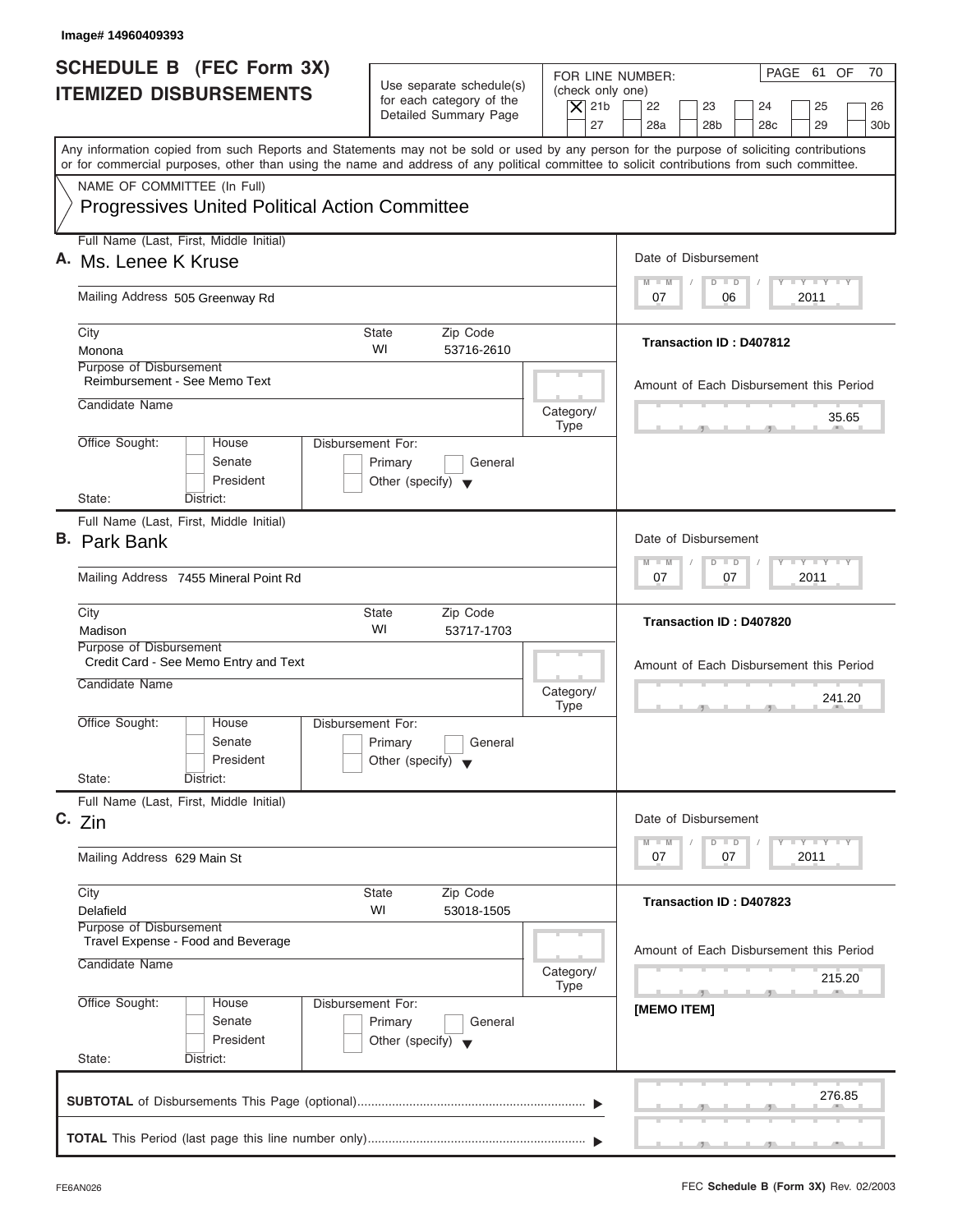# hmage#14960409394<br>DAGE 62 / 70, PAGE 62 / 70, PAGE 62 / 70, PAGE **5 / 211() CDF FDS CDF FDS CDF FDS CDF FDS CDF FDS CDF** .

Ī **Form/Schedule: Transaction ID : D407812**

This disbursement is for \$35.65 in unitemized expenses of \$10 in parking fees and \$25.65 to PDQ for gas.

**Form/Schedule: Transaction ID: D407820 SB21B SB21B**

This disbursement includes an unitemized expense of \$26 to Bella Vita Ristorante for food and beverage.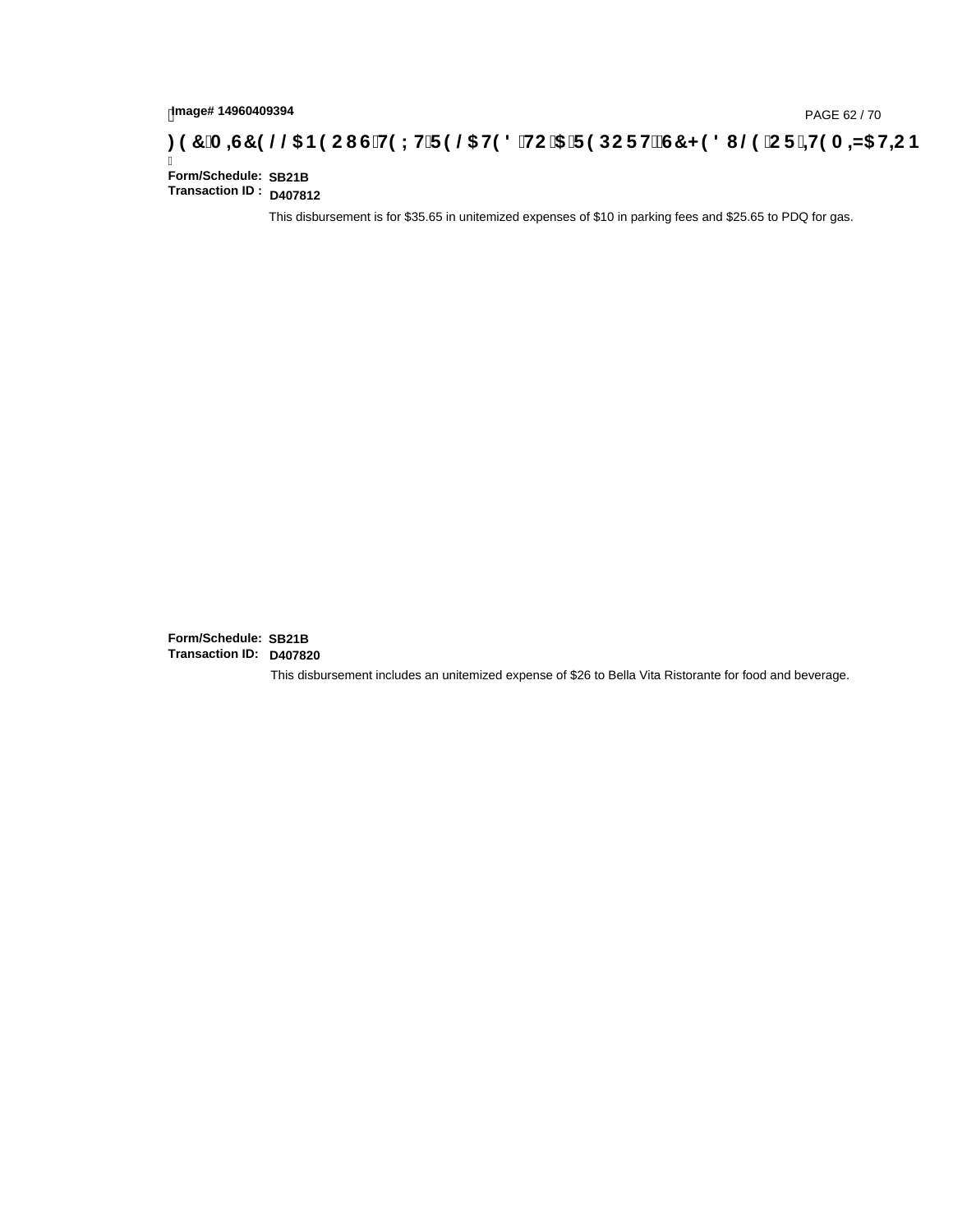|                    | SCHEDULE B (FEC Form 3X)                              |                                                      |                          | PAGE 63 OF<br>70<br>FOR LINE NUMBER:                                                                                                       |
|--------------------|-------------------------------------------------------|------------------------------------------------------|--------------------------|--------------------------------------------------------------------------------------------------------------------------------------------|
|                    | <b>ITEMIZED DISBURSEMENTS</b>                         | Use separate schedule(s)<br>for each category of the | (check only one)         |                                                                                                                                            |
|                    |                                                       | Detailed Summary Page                                | $\overline{X}$ 21b<br>27 | 22<br>23<br>24<br>25<br>26<br>28a<br>28 <sub>b</sub><br>28 <sub>c</sub><br>29<br>30 <sub>b</sub>                                           |
|                    |                                                       |                                                      |                          | Any information copied from such Reports and Statements may not be sold or used by any person for the purpose of soliciting contributions  |
|                    |                                                       |                                                      |                          | or for commercial purposes, other than using the name and address of any political committee to solicit contributions from such committee. |
|                    | NAME OF COMMITTEE (In Full)                           |                                                      |                          |                                                                                                                                            |
|                    | <b>Progressives United Political Action Committee</b> |                                                      |                          |                                                                                                                                            |
|                    | Full Name (Last, First, Middle Initial)               |                                                      |                          |                                                                                                                                            |
| A. Park Bank       |                                                       |                                                      |                          | Date of Disbursement                                                                                                                       |
|                    | Mailing Address 7455 Mineral Point Rd                 |                                                      |                          | $T - Y = T - Y = T - Y$<br>$D$ $D$<br>$M - M$<br>2011<br>07<br>07                                                                          |
|                    |                                                       |                                                      |                          |                                                                                                                                            |
| City<br>Madison    |                                                       | <b>State</b><br>Zip Code<br>WI<br>53717-1703         |                          | Transaction ID: D407821                                                                                                                    |
|                    | <b>Purpose of Disbursement</b>                        |                                                      |                          |                                                                                                                                            |
|                    | Credit Card - See Memo Entries and Text               |                                                      |                          | Amount of Each Disbursement this Period                                                                                                    |
| Candidate Name     |                                                       |                                                      | Category/<br><b>Type</b> | 6636.89                                                                                                                                    |
| Office Sought:     | House                                                 | Disbursement For:                                    |                          |                                                                                                                                            |
|                    | Senate                                                | Primary<br>General                                   |                          |                                                                                                                                            |
|                    | President                                             | Other (specify) $\blacktriangledown$                 |                          |                                                                                                                                            |
| State:             | District:<br>Full Name (Last, First, Middle Initial)  |                                                      |                          |                                                                                                                                            |
| <b>B.</b> Best Buy |                                                       |                                                      |                          | Date of Disbursement                                                                                                                       |
|                    |                                                       |                                                      |                          | <b>LEYTEY LEY</b><br>$M - M$<br>$D$ $D$                                                                                                    |
|                    | Mailing Address 7333 W Towne Way                      |                                                      |                          | 07<br>2011<br>07                                                                                                                           |
| City               |                                                       | Zip Code<br><b>State</b>                             |                          | Transaction ID: D407848                                                                                                                    |
| Madison            | Purpose of Disbursement                               | WI<br>53719-1028                                     |                          |                                                                                                                                            |
|                    | <b>Computer Equipment</b>                             |                                                      |                          | Amount of Each Disbursement this Period                                                                                                    |
| Candidate Name     |                                                       |                                                      | Category/                |                                                                                                                                            |
|                    |                                                       |                                                      | <b>Type</b>              | 548.58                                                                                                                                     |
| Office Sought:     | House<br>Senate                                       | Disbursement For:<br>Primary<br>General              |                          | [MEMO ITEM]                                                                                                                                |
|                    | President                                             | Other (specify) $\blacktriangledown$                 |                          |                                                                                                                                            |
| State:             | District:                                             |                                                      |                          |                                                                                                                                            |
|                    | Full Name (Last, First, Middle Initial)               |                                                      |                          |                                                                                                                                            |
| C. Cenex           |                                                       |                                                      |                          | Date of Disbursement<br><b>LY LY LY</b>                                                                                                    |
|                    | Mailing Address 7515 University Ave                   |                                                      |                          | $M - M$<br>$\overline{D}$<br>$\Box$<br>2011<br>07<br>07                                                                                    |
| City               |                                                       | Zip Code<br><b>State</b>                             |                          |                                                                                                                                            |
| Middleton          |                                                       | WI<br>53562                                          |                          | Transaction ID: D407836                                                                                                                    |
|                    | Purpose of Disbursement<br>Travel Expense - Gas       |                                                      |                          |                                                                                                                                            |
| Candidate Name     |                                                       |                                                      |                          | Amount of Each Disbursement this Period                                                                                                    |
|                    |                                                       |                                                      | Category/<br><b>Type</b> | 60.15                                                                                                                                      |
| Office Sought:     | House                                                 | Disbursement For:                                    |                          | [MEMO ITEM]                                                                                                                                |
|                    | Senate                                                | Primary<br>General                                   |                          |                                                                                                                                            |
| State:             | President<br>District:                                | Other (specify) $\blacktriangledown$                 |                          |                                                                                                                                            |
|                    |                                                       |                                                      |                          |                                                                                                                                            |
|                    |                                                       |                                                      |                          |                                                                                                                                            |

J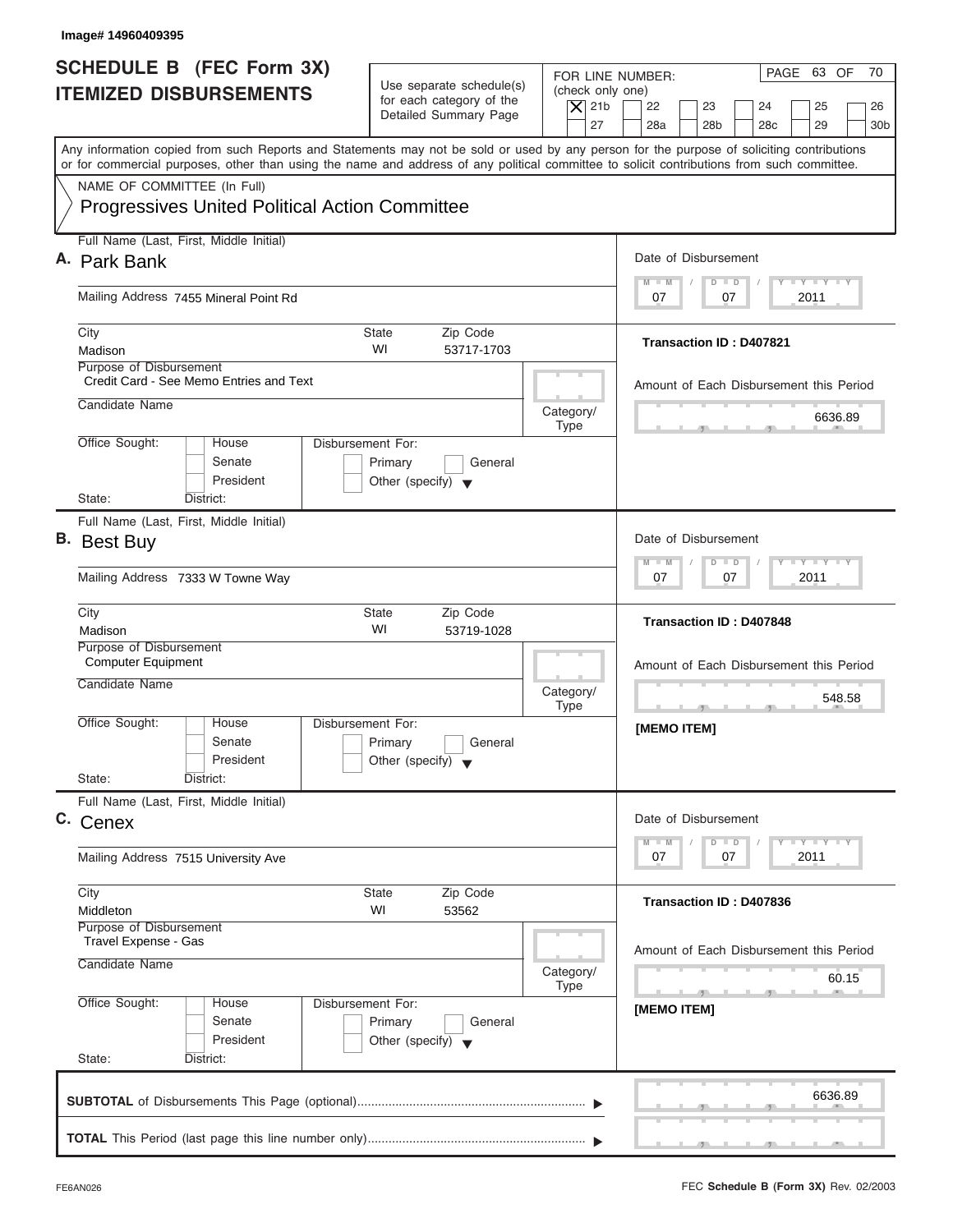# hmage#14960409396<br>DAGE 64 / 70, PAGE 64 / 70<br>**DAGE 7 / 28 / C F :±H9 A =N5 H=C B** ( C F H9 L H F 9 @ H9 8 `HC `5 `F 9 DC F H $\breve{c}$ G7 < 9 8 I . @ `C F `=H9 A =N5 H=C B

#### Ī **Form/Schedule: Transaction ID : D407821 SB21B**

This disbursement includes \$373.36 in unitemized expenses of \$2.10 to City of Madison for parking, \$4.08 to Sbarro for food and beverage, \$6.93 to Walgreen's for office supplies, \$6.95 to Conley Services for subscription fees, \$11.13 to Alterra for food and beverage, \$24.34 to PDQ for gas, \$50 to Pitney Bowes for postage, \$56.97 to Roses on Main for flowers, \$61.14 to George's Flowers for flowers, \$73 to 37Signals for online productivity subscription, and \$76.72 to Sardine for food and beverage.

**Form/Schedule: Transaction ID:**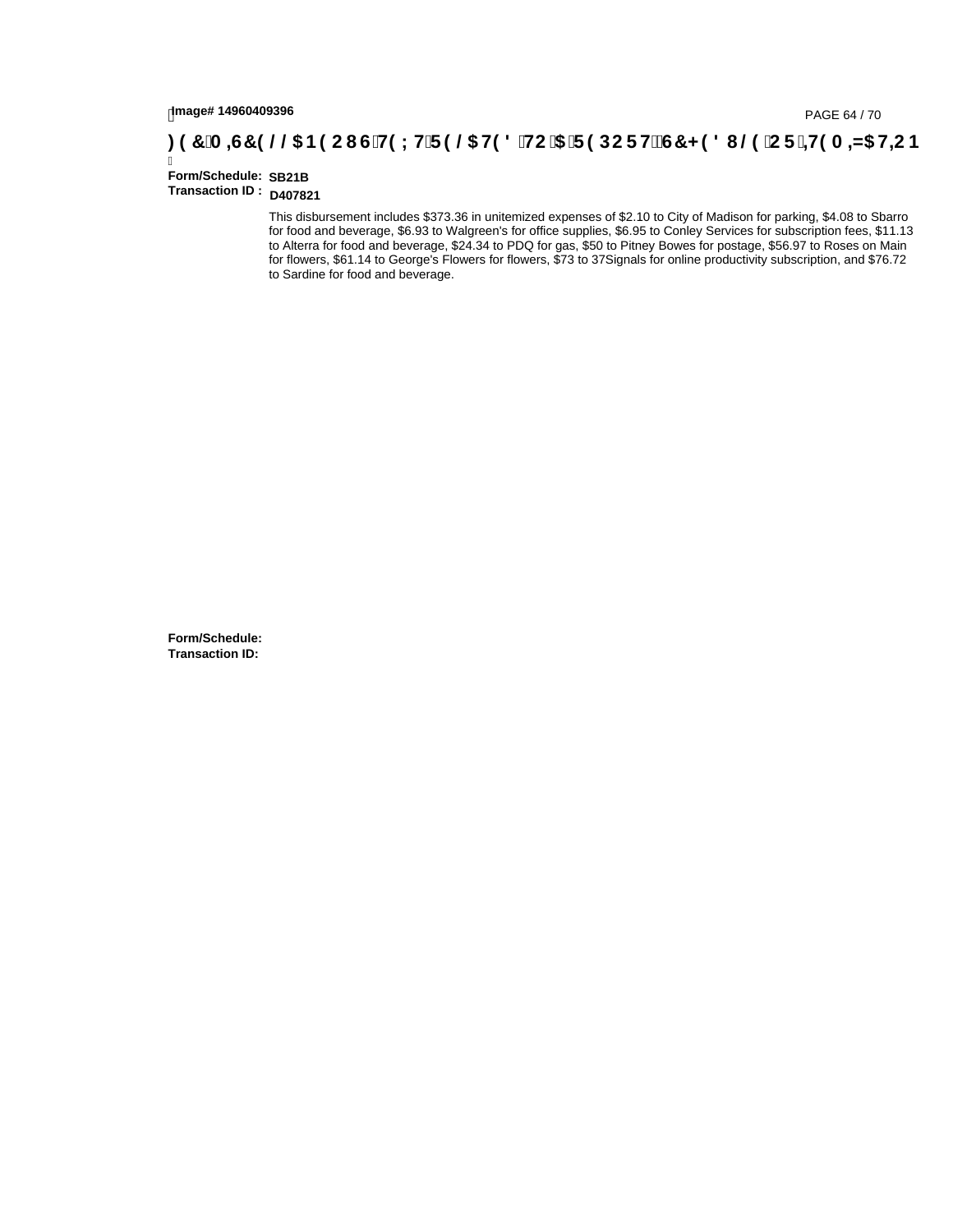| <b>SCHEDULE B</b> (FEC Form 3X)<br><b>ITEMIZED DISBURSEMENTS</b><br>or for commercial purposes, other than using the name and address of any political committee to solicit contributions from such committee.<br>NAME OF COMMITTEE (In Full) | Use separate schedule(s)<br>for each category of the<br>Detailed Summary Page | $\overline{X}$ 21b | PAGE 65 OF<br>70<br>FOR LINE NUMBER:<br>(check only one)                                                                                  |
|-----------------------------------------------------------------------------------------------------------------------------------------------------------------------------------------------------------------------------------------------|-------------------------------------------------------------------------------|--------------------|-------------------------------------------------------------------------------------------------------------------------------------------|
|                                                                                                                                                                                                                                               |                                                                               |                    |                                                                                                                                           |
|                                                                                                                                                                                                                                               |                                                                               |                    | 22<br>23<br>24<br>25<br>26<br>27<br>28a<br>28 <sub>b</sub><br>28 <sub>c</sub><br>29<br>30 <sub>b</sub>                                    |
|                                                                                                                                                                                                                                               |                                                                               |                    | Any information copied from such Reports and Statements may not be sold or used by any person for the purpose of soliciting contributions |
|                                                                                                                                                                                                                                               |                                                                               |                    |                                                                                                                                           |
| <b>Progressives United Political Action Committee</b>                                                                                                                                                                                         |                                                                               |                    |                                                                                                                                           |
| Full Name (Last, First, Middle Initial)                                                                                                                                                                                                       |                                                                               |                    |                                                                                                                                           |
| Cenex                                                                                                                                                                                                                                         |                                                                               |                    | Date of Disbursement                                                                                                                      |
| Mailing Address 7515 University Ave                                                                                                                                                                                                           |                                                                               |                    | $T - Y = T - Y = T - Y$<br>$D$ $D$<br>$M - M$<br>2011<br>07<br>07                                                                         |
| City                                                                                                                                                                                                                                          | <b>State</b><br>Zip Code                                                      |                    |                                                                                                                                           |
| Middleton                                                                                                                                                                                                                                     | WI<br>53562                                                                   |                    | <b>Transaction ID: D407837</b>                                                                                                            |
| Purpose of Disbursement<br>Travel Expense - Gas                                                                                                                                                                                               |                                                                               |                    | Amount of Each Disbursement this Period                                                                                                   |
| Candidate Name                                                                                                                                                                                                                                |                                                                               | Category/          |                                                                                                                                           |
| Office Sought:<br>House                                                                                                                                                                                                                       | Disbursement For:                                                             | <b>Type</b>        | 13.68<br><b>The Contract Contract Contract Contract</b><br>$-7$                                                                           |
| Senate                                                                                                                                                                                                                                        | Primary<br>General                                                            |                    | <b>IMEMO ITEMI</b>                                                                                                                        |
| President                                                                                                                                                                                                                                     | Other (specify) $\blacktriangledown$                                          |                    |                                                                                                                                           |
| State:<br>District:                                                                                                                                                                                                                           |                                                                               |                    |                                                                                                                                           |
| Full Name (Last, First, Middle Initial)<br>Comcast                                                                                                                                                                                            |                                                                               |                    | Date of Disbursement                                                                                                                      |
| Mailing Address PO Box 17186                                                                                                                                                                                                                  |                                                                               |                    | $-1 - Y - 1 - Y - 1 - Y$<br>$M - M$<br>$D$ $D$<br>07<br>2011<br>07                                                                        |
|                                                                                                                                                                                                                                               |                                                                               |                    |                                                                                                                                           |
| City<br>Wilmington                                                                                                                                                                                                                            | Zip Code<br><b>State</b><br>DE<br>19886-7186                                  |                    | Transaction ID: D407828                                                                                                                   |
| Purpose of Disbursement<br>Internet Expense                                                                                                                                                                                                   |                                                                               |                    | Amount of Each Disbursement this Period                                                                                                   |
| Candidate Name                                                                                                                                                                                                                                |                                                                               | Category/          |                                                                                                                                           |
|                                                                                                                                                                                                                                               |                                                                               | <b>Type</b>        | 132.25<br>$\overline{2}$                                                                                                                  |
| Office Sought:<br>House<br>Senate                                                                                                                                                                                                             | Disbursement For:<br>Primary<br>General                                       |                    | [MEMO ITEM]                                                                                                                               |
| President                                                                                                                                                                                                                                     | Other (specify) $\blacktriangledown$                                          |                    |                                                                                                                                           |
| State:<br>District:                                                                                                                                                                                                                           |                                                                               |                    |                                                                                                                                           |
| Full Name (Last, First, Middle Initial)<br>C. Delta Air Lines Inc.                                                                                                                                                                            |                                                                               |                    | Date of Disbursement                                                                                                                      |
|                                                                                                                                                                                                                                               |                                                                               |                    | <b>LY LY LY</b><br>$M - M$<br>$\overline{D}$<br>$\Box$                                                                                    |
| Mailing Address PO Box 20706                                                                                                                                                                                                                  |                                                                               |                    | 2011<br>07<br>07                                                                                                                          |
| City                                                                                                                                                                                                                                          | Zip Code<br><b>State</b>                                                      |                    | <b>Transaction ID: D407829</b>                                                                                                            |
| Atlanta<br>Purpose of Disbursement                                                                                                                                                                                                            | GA<br>30320-6001                                                              |                    |                                                                                                                                           |
| Travel Expense - Airfare                                                                                                                                                                                                                      |                                                                               |                    | Amount of Each Disbursement this Period                                                                                                   |
| Candidate Name                                                                                                                                                                                                                                |                                                                               | Category/          | 469.40                                                                                                                                    |
| Office Sought:<br>House                                                                                                                                                                                                                       | Disbursement For:                                                             | <b>Type</b>        |                                                                                                                                           |
| Senate                                                                                                                                                                                                                                        | Primary<br>General                                                            |                    | [MEMO ITEM]                                                                                                                               |
| President                                                                                                                                                                                                                                     | Other (specify) $\blacktriangledown$                                          |                    |                                                                                                                                           |
| State:<br>District:                                                                                                                                                                                                                           |                                                                               |                    |                                                                                                                                           |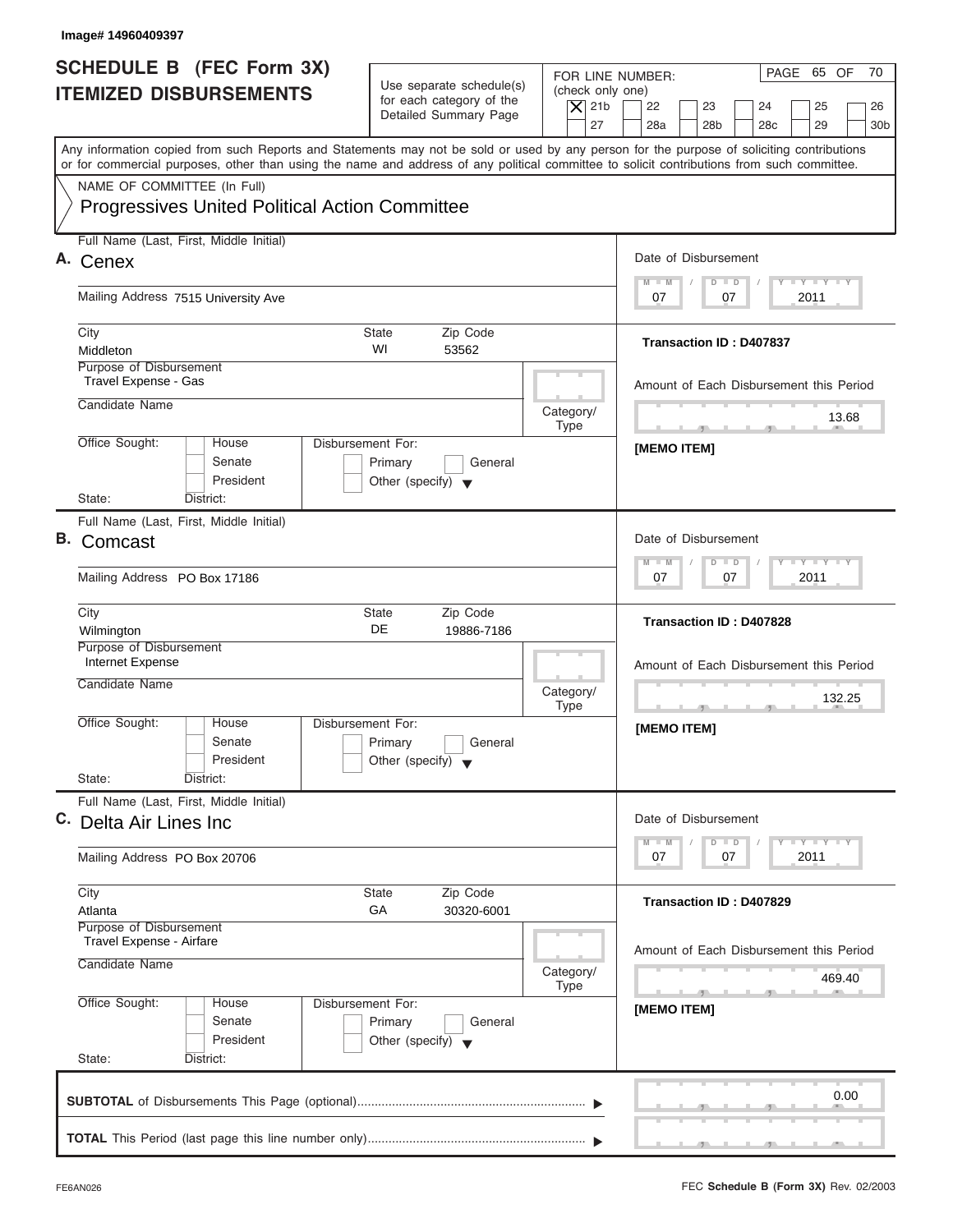| PAGE 66 OF<br>70<br>FOR LINE NUMBER:<br>Use separate schedule(s)<br>(check only one)<br>for each category of the<br>$\overline{X}$ 21b<br>22<br>23<br>24<br>25<br>26<br>Detailed Summary Page<br>27<br>28a<br>28 <sub>b</sub><br>29<br>28 <sub>c</sub><br>30 <sub>b</sub>               |
|-----------------------------------------------------------------------------------------------------------------------------------------------------------------------------------------------------------------------------------------------------------------------------------------|
| Any information copied from such Reports and Statements may not be sold or used by any person for the purpose of soliciting contributions<br>or for commercial purposes, other than using the name and address of any political committee to solicit contributions from such committee. |
|                                                                                                                                                                                                                                                                                         |
| Date of Disbursement                                                                                                                                                                                                                                                                    |
| $T - Y = T - Y = T - Y$<br>$M - M$<br>$D$ $D$                                                                                                                                                                                                                                           |
| 2011<br>07<br>07                                                                                                                                                                                                                                                                        |
| Transaction ID: D407852                                                                                                                                                                                                                                                                 |
| Amount of Each Disbursement this Period                                                                                                                                                                                                                                                 |
| Category/<br>3.00<br><b>Type</b><br><b>State of the Contract of the Contract of the Contract of the Contract of the Contract of the Contract of the Contract of the Contract of the Contract of the Contract of the Contract of the Contract of The Contract of The </b>                |
| [MEMO ITEM]<br>General                                                                                                                                                                                                                                                                  |
|                                                                                                                                                                                                                                                                                         |
| Date of Disbursement                                                                                                                                                                                                                                                                    |
| <b>LEYTEY LEY</b><br>$M - M$<br>$D$ $D$<br>2011<br>07<br>07                                                                                                                                                                                                                             |
| Transaction ID: D407838                                                                                                                                                                                                                                                                 |
| Amount of Each Disbursement this Period<br>Category/<br>282.29<br><b>Type</b>                                                                                                                                                                                                           |
| [MEMO ITEM]<br>General                                                                                                                                                                                                                                                                  |
| Date of Disbursement                                                                                                                                                                                                                                                                    |
| $T - Y - T - Y - T - Y$<br>$M - M$<br>$\overline{D}$<br>$\Box$<br>2011<br>07<br>07                                                                                                                                                                                                      |
| Transaction ID: D407839                                                                                                                                                                                                                                                                 |
| Amount of Each Disbursement this Period<br>Category/<br>172.65<br>Type                                                                                                                                                                                                                  |
| $\sqrt{2}$<br>[MEMO ITEM]<br>General                                                                                                                                                                                                                                                    |
|                                                                                                                                                                                                                                                                                         |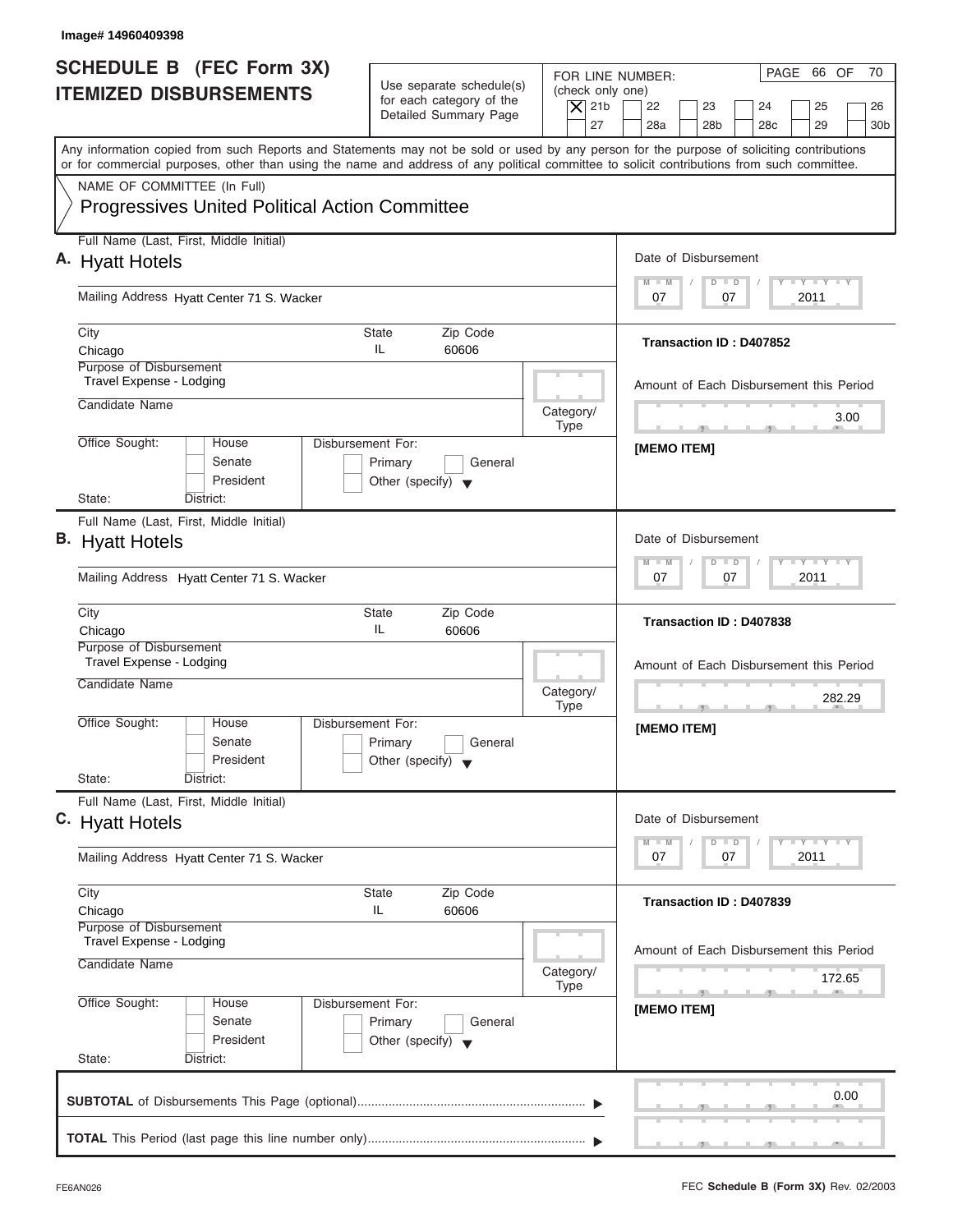| Image# 14960409399                                                    |                                                       |                                                                               |                   |                                                                  |                                                                                                                                                                                                                                                                                         |
|-----------------------------------------------------------------------|-------------------------------------------------------|-------------------------------------------------------------------------------|-------------------|------------------------------------------------------------------|-----------------------------------------------------------------------------------------------------------------------------------------------------------------------------------------------------------------------------------------------------------------------------------------|
| <b>SCHEDULE B (FEC Form 3X)</b><br><b>ITEMIZED DISBURSEMENTS</b>      |                                                       | Use separate schedule(s)<br>for each category of the<br>Detailed Summary Page |                   | FOR LINE NUMBER:<br>(check only one)<br>$\overline{X}$ 21b<br>27 | PAGE 67 OF<br>70<br>22<br>23<br>24<br>25<br>26<br>28a<br>28 <sub>b</sub><br>29<br>28 <sub>c</sub><br>30 <sub>b</sub>                                                                                                                                                                    |
|                                                                       |                                                       |                                                                               |                   |                                                                  | Any information copied from such Reports and Statements may not be sold or used by any person for the purpose of soliciting contributions<br>or for commercial purposes, other than using the name and address of any political committee to solicit contributions from such committee. |
| NAME OF COMMITTEE (In Full)                                           | <b>Progressives United Political Action Committee</b> |                                                                               |                   |                                                                  |                                                                                                                                                                                                                                                                                         |
| Full Name (Last, First, Middle Initial)                               |                                                       |                                                                               |                   |                                                                  |                                                                                                                                                                                                                                                                                         |
| A. Hyatt Hotels                                                       |                                                       |                                                                               |                   |                                                                  | Date of Disbursement<br>$T - Y = T - Y = T - Y$<br>$M - M$<br>$D$ $D$                                                                                                                                                                                                                   |
| Mailing Address Hyatt Center 71 S. Wacker                             |                                                       |                                                                               |                   |                                                                  | 2011<br>07<br>07                                                                                                                                                                                                                                                                        |
| City<br>Chicago                                                       |                                                       | State<br>IL                                                                   | Zip Code<br>60606 |                                                                  | <b>Transaction ID: D407840</b>                                                                                                                                                                                                                                                          |
| Purpose of Disbursement<br>Travel Expense - Lodging                   |                                                       |                                                                               |                   |                                                                  | Amount of Each Disbursement this Period                                                                                                                                                                                                                                                 |
| Candidate Name                                                        |                                                       |                                                                               |                   | Category/                                                        | 163.78                                                                                                                                                                                                                                                                                  |
| Office Sought:                                                        | House<br>Senate<br>President                          | Disbursement For:<br>Primary<br>Other (specify) $\blacktriangledown$          | General           | <b>Type</b>                                                      | <b>All 1</b><br>[MEMO ITEM]                                                                                                                                                                                                                                                             |
| State:<br>District:<br>Full Name (Last, First, Middle Initial)        |                                                       |                                                                               |                   |                                                                  |                                                                                                                                                                                                                                                                                         |
| <b>B.</b> Hyatt Hotels                                                |                                                       |                                                                               |                   |                                                                  | Date of Disbursement                                                                                                                                                                                                                                                                    |
| Mailing Address Hyatt Center 71 S. Wacker                             |                                                       |                                                                               |                   |                                                                  | <b>LEYTEY LEY</b><br>$M - M$<br>$D$ $D$<br>2011<br>07<br>07                                                                                                                                                                                                                             |
| City<br>Chicago                                                       |                                                       | State<br>IL                                                                   | Zip Code<br>60606 |                                                                  | <b>Transaction ID: D407841</b>                                                                                                                                                                                                                                                          |
| Purpose of Disbursement<br>Travel Expense - Lodging<br>Candidate Name |                                                       |                                                                               |                   | Category/<br><b>Type</b>                                         | Amount of Each Disbursement this Period<br>143.88                                                                                                                                                                                                                                       |
| Office Sought:<br>State:<br>District:                                 | House<br>Senate<br>President                          | Disbursement For:<br>Primary<br>Other (specify) $\blacktriangledown$          | General           |                                                                  | [MEMO ITEM]                                                                                                                                                                                                                                                                             |
| Full Name (Last, First, Middle Initial)<br>C. Hyatt Hotels            |                                                       |                                                                               |                   |                                                                  | Date of Disbursement                                                                                                                                                                                                                                                                    |
| Mailing Address Hyatt Center 71 S. Wacker                             |                                                       |                                                                               |                   |                                                                  | <b>LY LY LY</b><br>$M - M$<br>$\overline{D}$<br>$\Box$<br>2011<br>07<br>07                                                                                                                                                                                                              |
| City<br>Chicago                                                       |                                                       | State<br>IL                                                                   | Zip Code<br>60606 |                                                                  | Transaction ID: D407842                                                                                                                                                                                                                                                                 |
| Purpose of Disbursement<br>Travel Expense - Lodging<br>Candidate Name |                                                       |                                                                               |                   | Category/<br>Type                                                | Amount of Each Disbursement this Period<br>143.88                                                                                                                                                                                                                                       |
| Office Sought:                                                        | House<br>Senate                                       | Disbursement For:<br>Primary                                                  | General           |                                                                  | [MEMO ITEM]                                                                                                                                                                                                                                                                             |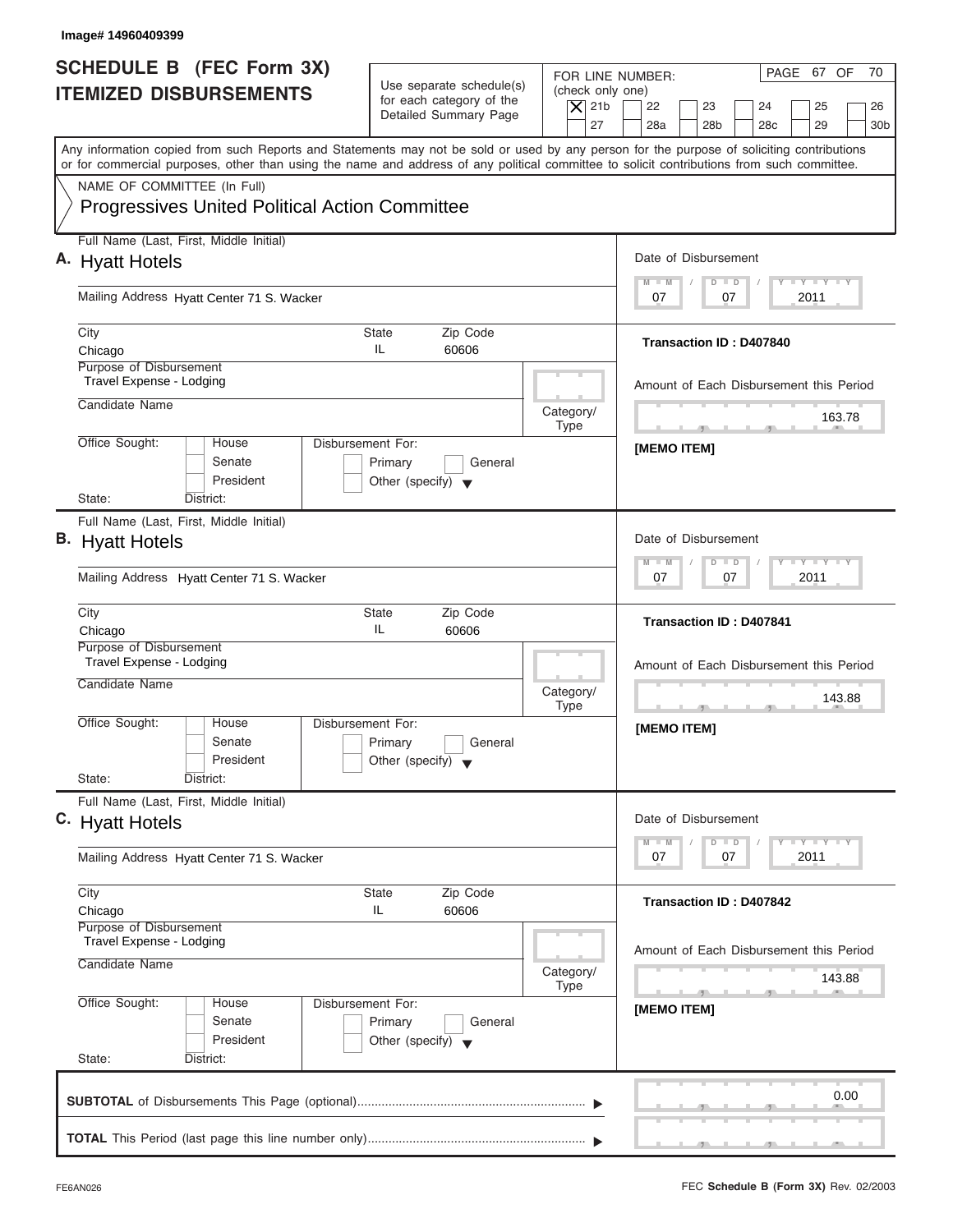| Image# 14960409400                                                                                                                                                                                                                                                                      |                                                                               |                                                                                                                                                                                          |
|-----------------------------------------------------------------------------------------------------------------------------------------------------------------------------------------------------------------------------------------------------------------------------------------|-------------------------------------------------------------------------------|------------------------------------------------------------------------------------------------------------------------------------------------------------------------------------------|
| <b>SCHEDULE B (FEC Form 3X)</b><br><b>ITEMIZED DISBURSEMENTS</b>                                                                                                                                                                                                                        | Use separate schedule(s)<br>for each category of the<br>Detailed Summary Page | PAGE 68 OF<br>70<br>FOR LINE NUMBER:<br>(check only one)<br>$\overline{X}$ 21b<br>22<br>23<br>24<br>25<br>26<br>27<br>28a<br>28 <sub>b</sub><br>29<br>28 <sub>c</sub><br>30 <sub>b</sub> |
| Any information copied from such Reports and Statements may not be sold or used by any person for the purpose of soliciting contributions<br>or for commercial purposes, other than using the name and address of any political committee to solicit contributions from such committee. |                                                                               |                                                                                                                                                                                          |
| NAME OF COMMITTEE (In Full)<br><b>Progressives United Political Action Committee</b>                                                                                                                                                                                                    |                                                                               |                                                                                                                                                                                          |
| Full Name (Last, First, Middle Initial)<br>A. Office Furniture New and Used                                                                                                                                                                                                             |                                                                               | Date of Disbursement                                                                                                                                                                     |
| Mailing Address 125 Nob Hill Rd                                                                                                                                                                                                                                                         |                                                                               | $T - Y = T - Y = T - Y$<br>$D$ $D$<br>$M - M$<br>2011<br>07<br>07                                                                                                                        |
| City<br>Madison                                                                                                                                                                                                                                                                         | State<br>Zip Code<br>WI<br>53713-2149                                         | Transaction ID: D407843                                                                                                                                                                  |
| Purpose of Disbursement<br>Office Equipment                                                                                                                                                                                                                                             |                                                                               | Amount of Each Disbursement this Period                                                                                                                                                  |
| Candidate Name                                                                                                                                                                                                                                                                          |                                                                               | Category/<br>3355.96<br><b>Type</b><br><b>All 10</b>                                                                                                                                     |
| Office Sought:<br>Disbursement For:<br>House<br>Senate<br>President<br>State:<br>District:                                                                                                                                                                                              | Primary<br>General<br>Other (specify) $\blacktriangledown$                    | [MEMO ITEM]                                                                                                                                                                              |
| Full Name (Last, First, Middle Initial)<br><b>B.</b> Postmaster                                                                                                                                                                                                                         |                                                                               | Date of Disbursement<br><b>LEYTEY LEY</b><br>$M - M$<br>$D$ $D$                                                                                                                          |
| Mailing Address 3902 Milwaukee St                                                                                                                                                                                                                                                       |                                                                               | 2011<br>07<br>07                                                                                                                                                                         |
| City<br>Madison                                                                                                                                                                                                                                                                         | <b>State</b><br>Zip Code<br>WI<br>53714-3008                                  | <b>Transaction ID: D407847</b>                                                                                                                                                           |
| Purpose of Disbursement<br>Postage<br>Candidate Name                                                                                                                                                                                                                                    |                                                                               | Amount of Each Disbursement this Period<br>Category/<br>8.21<br><b>Type</b>                                                                                                              |
| Office Sought:<br>House<br>Disbursement For:<br>Senate<br>President<br>State:<br>District:                                                                                                                                                                                              | Primary<br>General<br>Other (specify) $\blacktriangledown$                    | [MEMO ITEM]                                                                                                                                                                              |
| Full Name (Last, First, Middle Initial)<br>C. Postmaster                                                                                                                                                                                                                                |                                                                               | Date of Disbursement<br>$T - Y$ $T - Y$<br>$M - M$<br>$\overline{D}$<br>$\Box$                                                                                                           |
| Mailing Address 3902 Milwaukee St                                                                                                                                                                                                                                                       |                                                                               | 2011<br>07<br>07                                                                                                                                                                         |
| City<br>Madison                                                                                                                                                                                                                                                                         | Zip Code<br>State<br>WI<br>53714-3008                                         | Transaction ID: D407827                                                                                                                                                                  |
| Purpose of Disbursement<br>Postage<br>Candidate Name                                                                                                                                                                                                                                    |                                                                               | Amount of Each Disbursement this Period<br>Category/<br>598.30                                                                                                                           |
| Office Sought:<br>Disbursement For:<br>House<br>Senate<br>President<br>State:<br>District:                                                                                                                                                                                              | Primary<br>General<br>Other (specify) $\blacktriangledown$                    | Type<br>[MEMO ITEM]                                                                                                                                                                      |
|                                                                                                                                                                                                                                                                                         |                                                                               | 0.00                                                                                                                                                                                     |

J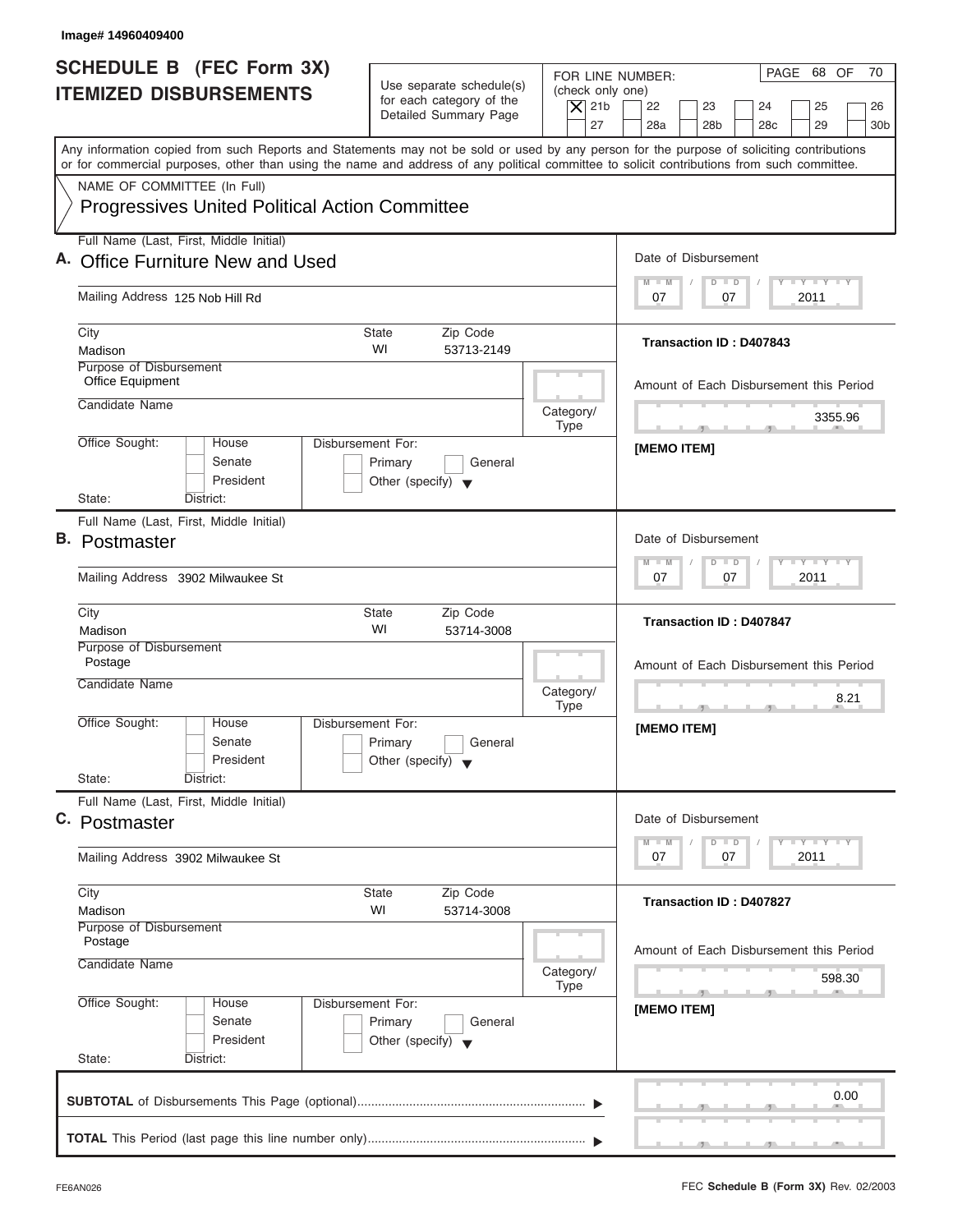| Image# 14960409401                                                                                                                                                                                                                                                                      |                                                                               |                                                                  |                                                                                                          |
|-----------------------------------------------------------------------------------------------------------------------------------------------------------------------------------------------------------------------------------------------------------------------------------------|-------------------------------------------------------------------------------|------------------------------------------------------------------|----------------------------------------------------------------------------------------------------------|
| <b>SCHEDULE B</b> (FEC Form 3X)<br><b>ITEMIZED DISBURSEMENTS</b>                                                                                                                                                                                                                        | Use separate schedule(s)<br>for each category of the<br>Detailed Summary Page | FOR LINE NUMBER:<br>(check only one)<br>$\overline{X}$ 21b<br>27 | PAGE 69 OF<br>70<br>22<br>23<br>24<br>25<br>26<br>28a<br>28 <sub>b</sub><br>29<br>30b<br>28 <sub>c</sub> |
| Any information copied from such Reports and Statements may not be sold or used by any person for the purpose of soliciting contributions<br>or for commercial purposes, other than using the name and address of any political committee to solicit contributions from such committee. |                                                                               |                                                                  |                                                                                                          |
| NAME OF COMMITTEE (In Full)<br><b>Progressives United Political Action Committee</b>                                                                                                                                                                                                    |                                                                               |                                                                  |                                                                                                          |
| Full Name (Last, First, Middle Initial)<br>A. Postmaster                                                                                                                                                                                                                                |                                                                               |                                                                  | Date of Disbursement                                                                                     |
| Mailing Address 3902 Milwaukee St                                                                                                                                                                                                                                                       |                                                                               |                                                                  | $T - Y = T - Y = T - Y$<br>$D$ $D$<br>$M - M$<br>2011<br>07<br>07                                        |
| City<br>Madison<br>Purpose of Disbursement                                                                                                                                                                                                                                              | State<br>Zip Code<br>WI<br>53714-3008                                         |                                                                  | <b>Transaction ID: D407834</b>                                                                           |
| Postage<br>Candidate Name                                                                                                                                                                                                                                                               |                                                                               | Category/                                                        | Amount of Each Disbursement this Period                                                                  |
| Office Sought:<br>Disbursement For:<br>House<br>Senate<br>President                                                                                                                                                                                                                     | Primary<br>General<br>Other (specify) $\blacktriangledown$                    | <b>Type</b>                                                      | 129.47<br>$-$<br>a Bar<br>[MEMO ITEM]                                                                    |
| State:<br>District:<br>Full Name (Last, First, Middle Initial)                                                                                                                                                                                                                          |                                                                               |                                                                  | Date of Disbursement                                                                                     |
| <b>B.</b> Staples<br>Mailing Address 4538 Verona Rd                                                                                                                                                                                                                                     |                                                                               |                                                                  | <b>LEYTEY LEY</b><br>$M - M$<br>$D$ $D$<br>2011<br>07<br>07                                              |
| City<br>Madison                                                                                                                                                                                                                                                                         | Zip Code<br>State<br>WI<br>53711-2735                                         |                                                                  | Transaction ID: D407835                                                                                  |
| Purpose of Disbursement<br><b>Office Supplies</b><br>Candidate Name                                                                                                                                                                                                                     |                                                                               | Category/<br><b>Type</b>                                         | Amount of Each Disbursement this Period<br>38.05<br>$\cdots$                                             |
| Office Sought:<br>House<br>Disbursement For:<br>Senate<br>President<br>State:<br>District:                                                                                                                                                                                              | Primary<br>General<br>Other (specify) $\blacktriangledown$                    |                                                                  | [MEMO ITEM]                                                                                              |
| Full Name (Last, First, Middle Initial)<br>C.                                                                                                                                                                                                                                           |                                                                               |                                                                  | Date of Disbursement<br>$D$ $D$<br>$Y - Y - Y - Y$<br>$M - M$                                            |
| <b>Mailing Address</b>                                                                                                                                                                                                                                                                  |                                                                               |                                                                  |                                                                                                          |
| City                                                                                                                                                                                                                                                                                    | Zip Code<br><b>State</b>                                                      |                                                                  |                                                                                                          |
| Purpose of Disbursement<br>Candidate Name                                                                                                                                                                                                                                               |                                                                               | Category/<br>Type                                                | Amount of Each Disbursement this Period                                                                  |
| Office Sought:<br>Disbursement For:<br>House<br>Senate<br>President<br>State:<br>District:                                                                                                                                                                                              | Primary<br>General<br>Other (specify) $\blacktriangledown$                    |                                                                  |                                                                                                          |
|                                                                                                                                                                                                                                                                                         |                                                                               |                                                                  | 0.00                                                                                                     |
|                                                                                                                                                                                                                                                                                         |                                                                               |                                                                  | 110181.20                                                                                                |